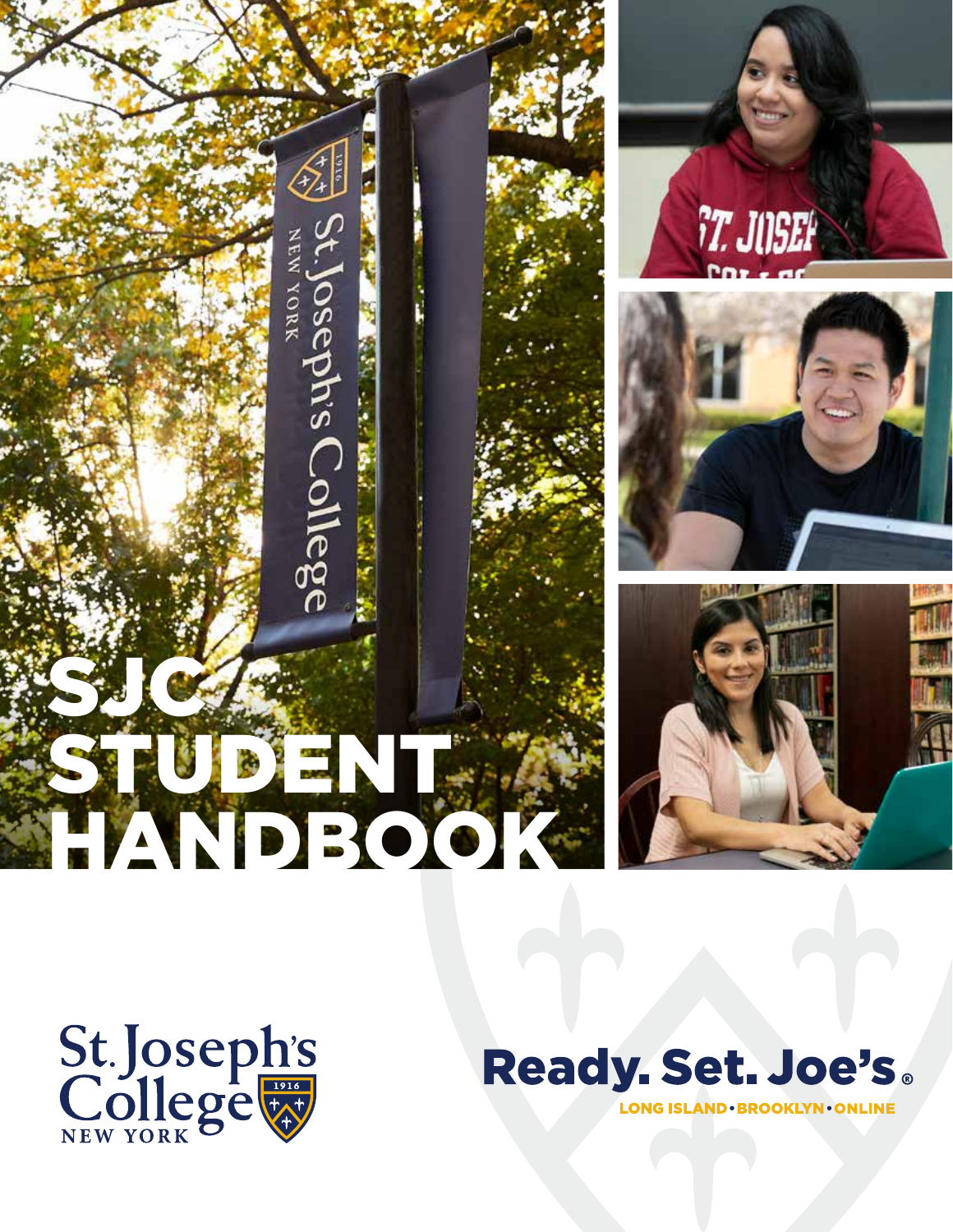## TABLE OF CONTENTS

## **[I. INTRODUCTION](#page-3-0)**

## **[II. GREETING FROM THE VICE PRESIDENT FOR STUDENT LIFE AND CAMPUS SERVICES](#page-4-0)**

### **[III. ADMINISTRATIVE SERVICES AND OFFICES](#page-8-0)**

## **[IV. IMPORTANT THINGS TO KNOW](#page-14-0)**

### **[V. CAMPUS SAFETY INFORMATION](#page-19-0)**

- [SJC Brooklyn Emergency Procedures](#page-19-0)
- [SJC Long Island Emergency Procedures](#page-24-0)
- [School Closing Information](#page-33-0)
- [Campus Safety Statistics](#page-33-0)

### **[VI. CODE OF CONDUCT](#page-34-0)**

- **[Introduction](#page-34-0)**
- **[Rationale](#page-34-0)**
- [Commitment to Diversity](#page-34-0)
- [Student Expectations and Responsibilities](#page-35-0)
- [Glossary of Terms](#page-38-0)
- [Institutional Authority](#page-35-0)
- [Basis for Findings](#page-38-0)
- **[Complicity](#page-38-0)**
- [Conduct Violations](#page-40-0)
- **[Sanctions](#page-46-0)**
- [Standards of Fairness in Disciplinary Cases](#page-48-0)
- [Adjudication of Disciplinary Cases](#page-50-0)
- [Appeals](#page-53-0)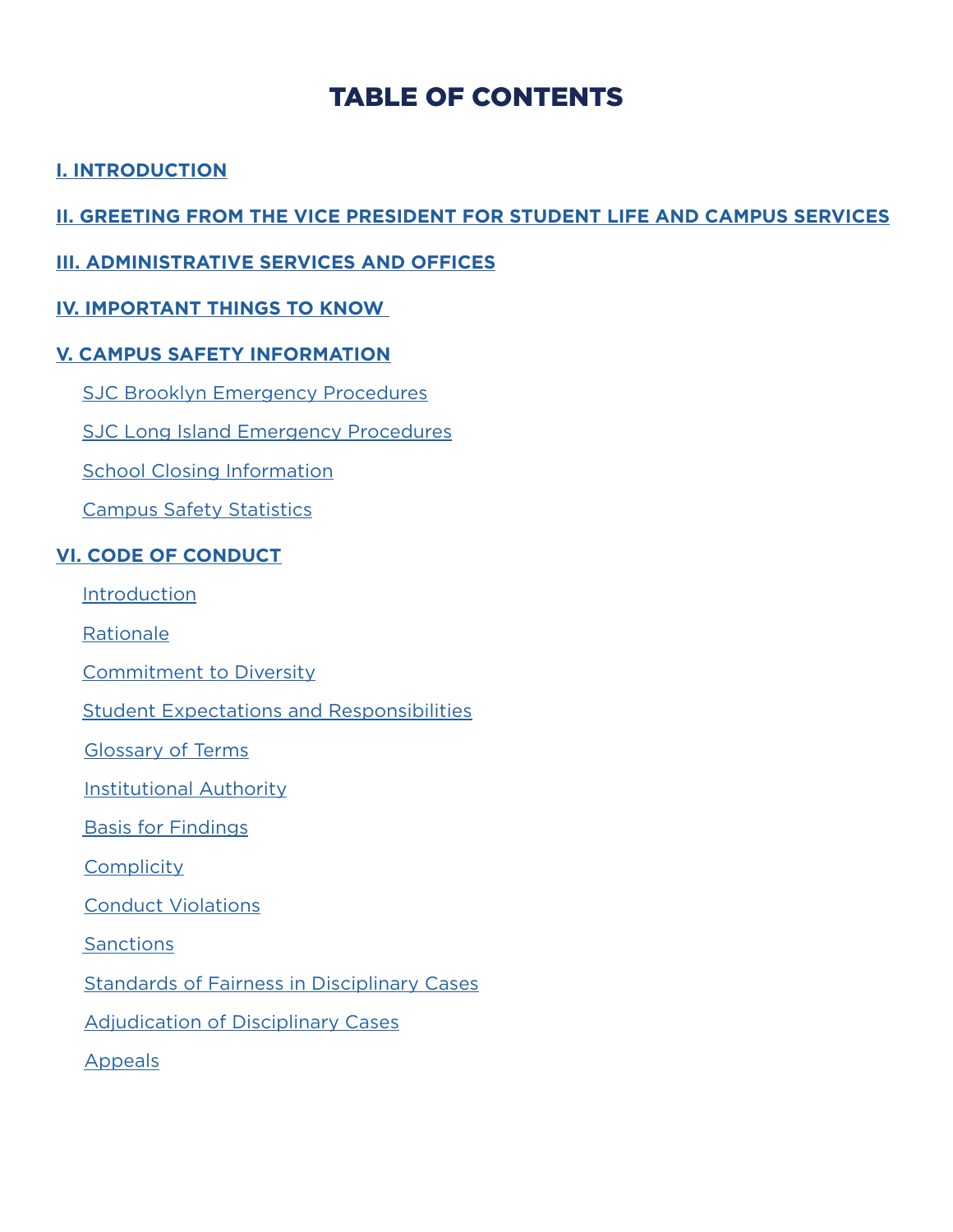## **[VII. BIAS RELATED INCIDENTS](#page-54-0)**

[Bias Related Crimes](#page-54-0)

[Title IX](#page-54-0)

[General Policies](#page-100-0)

[Alcohol and Drug Policy](#page-100-0)

[Smoking and Tobacco Policy](#page-104-0)

[Service Animals](#page-104-0)

[Campus Protest/ Demonstration](#page-106-0)

[Medical Leave of Absence](#page-107-0)

### **[VIII. PROTECTION OF STUDENT RIGHTS](#page-109-0)**

[Protection of Subjects' Rights in Research Projects](#page-109-0)

[Policies Regarding Students with Documented Disabilities](#page-109-0)

[Grievance Procedures for Students with a Disability](#page-111-0)

[Policies Regarding Student Records](#page-111-0)

[St. Joseph's College Policy for Releasing Information](#page-112-0)

[Student Grievance Procedure in Academic Matters](#page-113-0)

[New York State Consumer Complaint Process](#page-113-0)

[OUT OF STATE COMPLAINT INFORMATION](#page-114-0)

### **[IX. MODIFICATIONS](#page-115-0)**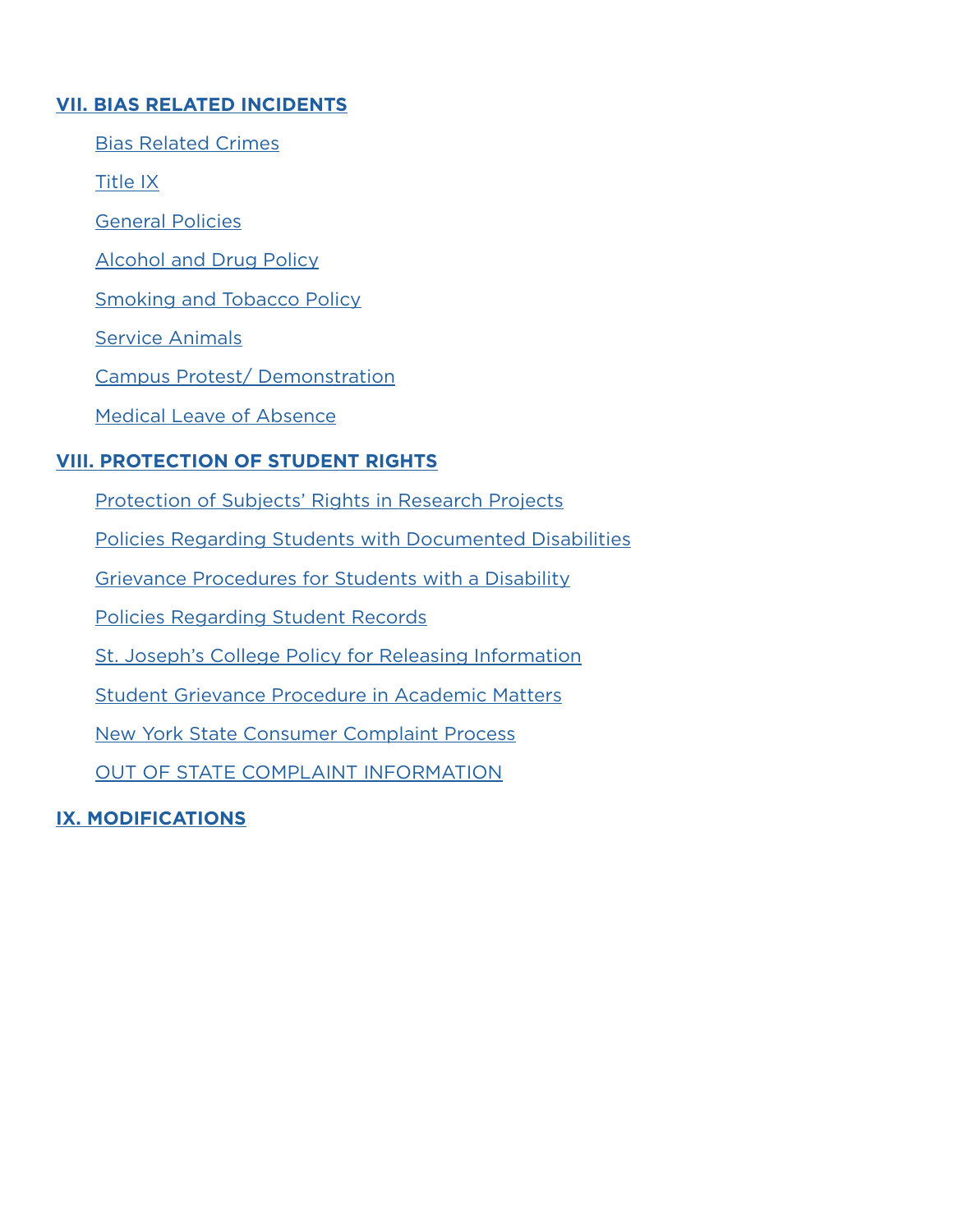# <span id="page-3-0"></span>**I. INTRODUCTION**

The St. Joseph's College Student Handbook is a resource and reference guide to College operations, policies, guidelines and regulations. The handbook supplements the College's catalog as a source of additional information about St. Joseph's College. It is not intended to serve as a complete source of College requirements and policies, and it does not contain a complete listing of all programs and services. Students enrolled at St. Joseph's agree to comply with the College's rules and regulations. While every effort is made to provide accurate and current information, the College reserves the right to change, without notice, statements concerning rules, policies, fees, curricula, courses, calendar and other matters.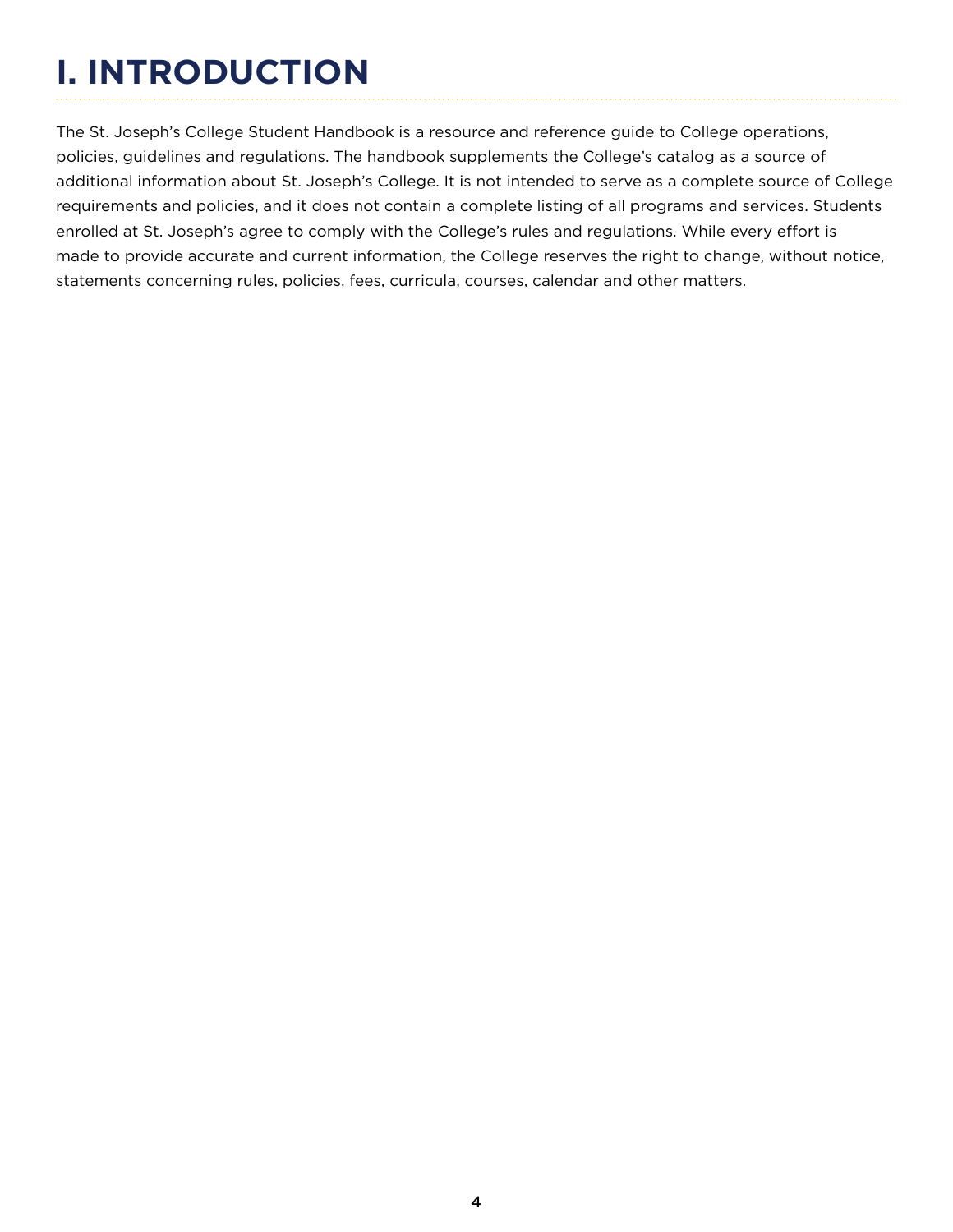## <span id="page-4-0"></span>**II. GREETING FROM THE VICE PRESIDENT FOR STUDENT LIFE AND CAMPUS SERVICES**

Welcome to St. Joseph's College! It is my pleasure to be among the first to introduce you to all the wonderful and exciting opportunities that you now have access to here at SJC. You will quickly find that student success is at the forefront of all the services we provide and that the entire College community is looking forward to assist you.

We hope that you will find this Student Handbook helpful and that you refer to it often as it contains important contact information, answers many of the basic questions students ask, and guides you through policies and procedures developed for the well-being of all.

SJC is truly a special place and it is my sincere hope that you will take advantage of every opportunity provided to you to learn and grow. Please feel free to visit the Office of Student Involvement, Leadership and Intercultural Engagement, as our team looks forward to providing you the support, resources and engagement needed to ensure you achieve your academic and extracurricular goals.

Best Wishes,

Shantey Hill Vice President for Student Life and Campus Services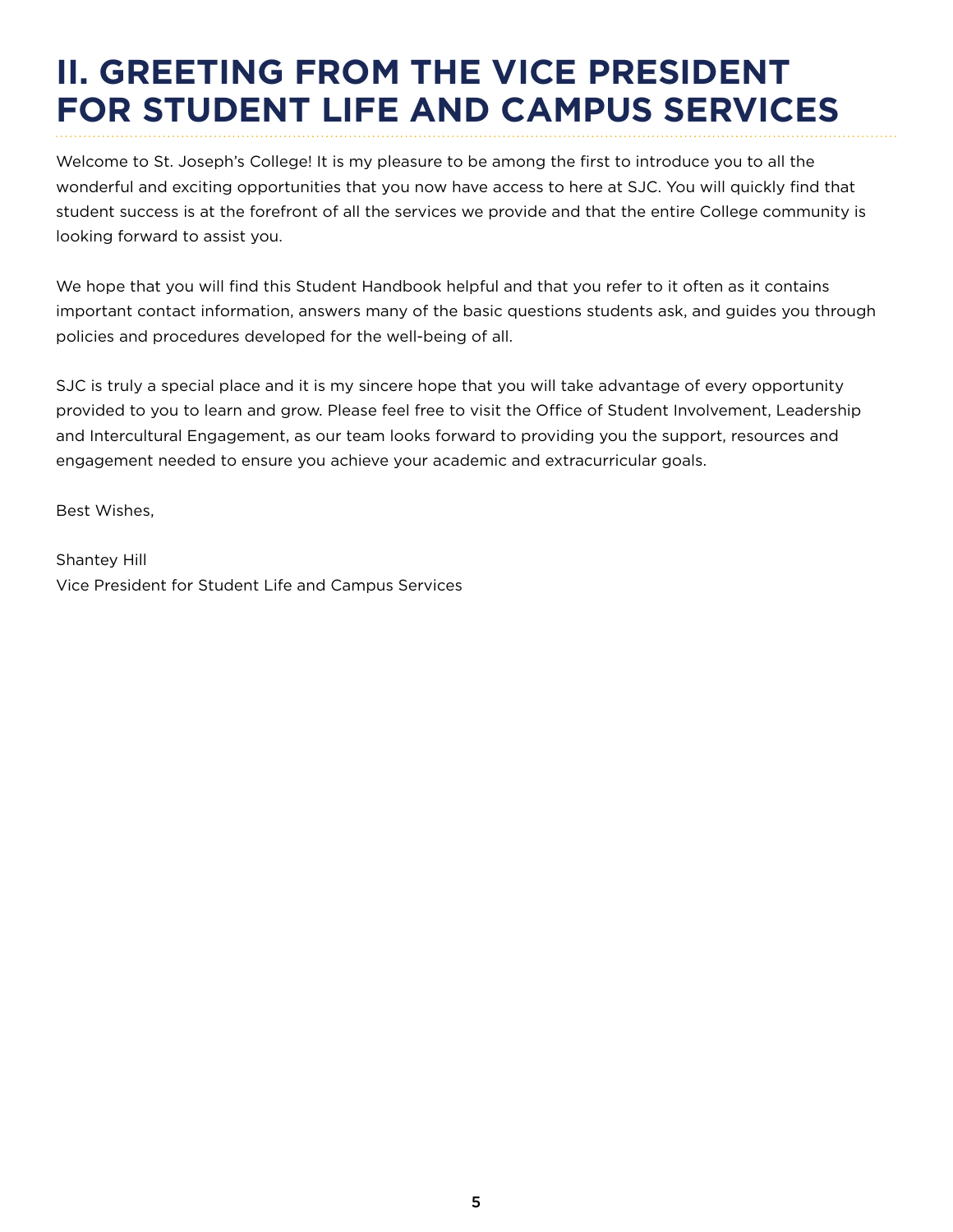#### **Mission and Goals of the College**

The mission of St. Joseph's College is to provide a strong academic and value-oriented education at the undergraduate and graduate levels, rooted in a liberal arts tradition that supports provision for career preparation and enhancement. The College aims in this way to prepare each student for a life characterized by integrity, intellectual rigor, spiritual depth, social responsibility, and service — a life that is worthy of the College's motto, *Esse non videri* — "To be, not to seem."

Independent and coeducational, St. Joseph's College provides affordable private education that serves a diverse population of academically eligible students.

St. Joseph's College affirms the dignity, freedom and inherent value of each person. This affirmation is realized through a student-centered environment wherein the faculty's primary commitment is to excellence in teaching. In this open, supportive atmosphere, students are challenged to develop their full potential and are encouraged to acquire a spirit of inquiry and a joy in learning.

To accomplish this mission, St. Joseph's College has established the following goals:

- Offer curricula that foster the knowledge and intellectual skills associated with the liberally educated person.
- Encourage students to develop personal value systems and responsible self-direction.
- Foster committed participation in the local and global communities.
- Help students develop as whole persons by providing individual attention, interactive teaching and opportunities for active participation in academic and extracurricular programs.
- Prepare students for their careers by offering the necessary professional and pre-professional education.
- Provide for the needs of a diversified student population with varied educational and professional experiences.
- Foster an environment of openness to the exploration and understanding of diverse ideas, traditions and cultures.
- Support educational programs and services that will contribute to the vitality of the communities served by SJC Brooklyn and SJC Long Island.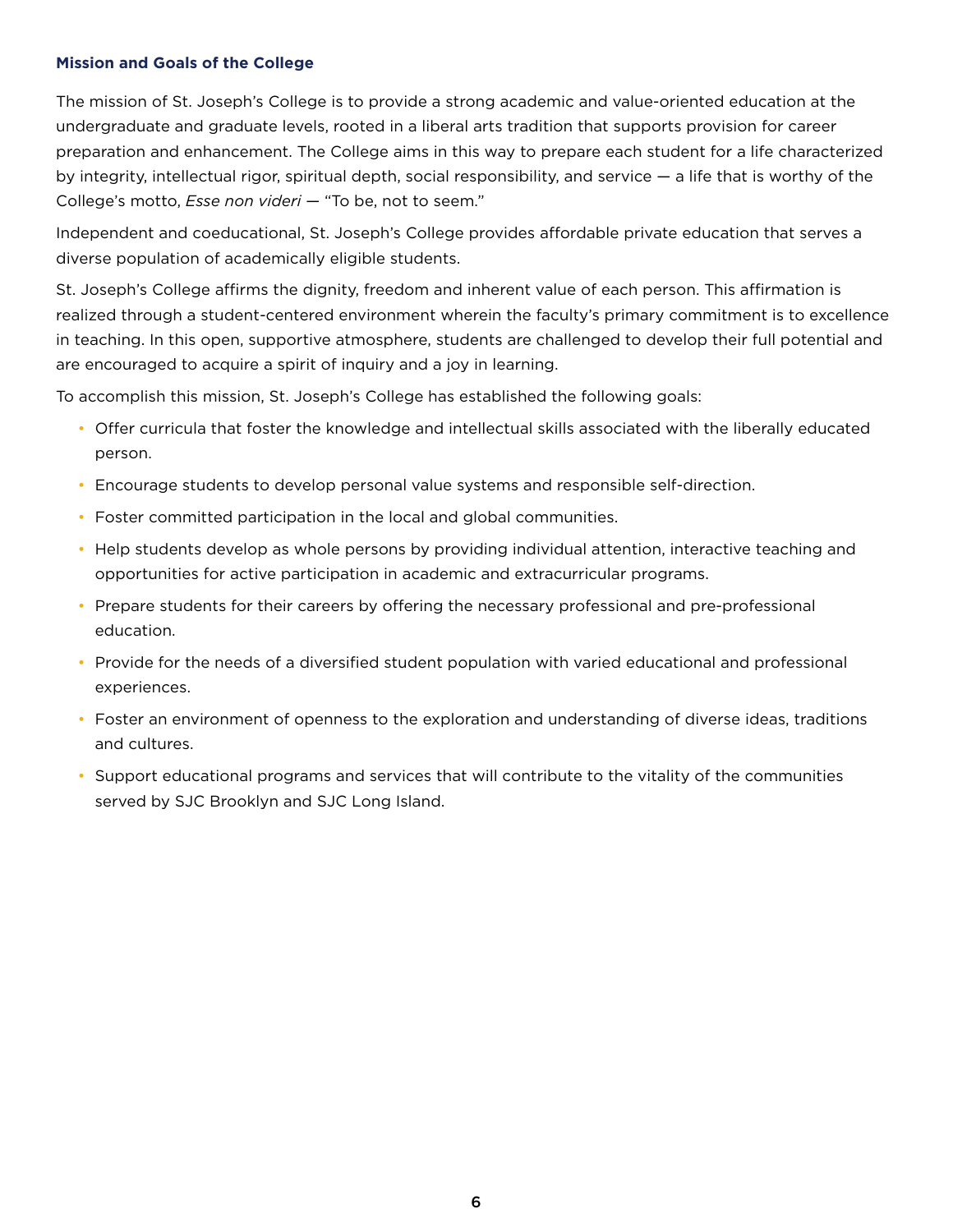#### **College History**

St. Joseph's College for Women, as it was then known, was founded by the Sisters of St. Joseph of Brentwood, in response to the need for a day college for young women. In order to receive a charter from New York state in a time when there were anti-Catholic sentiments and women did not have influence, the Sisters established a Board of Trustees as the governing structure. The College received its provisional charter from the Regents of the University of the State of New York on Feb. 24, 1916.

From its earliest days, the College articulated its mission reflecting the mission of the Sisters of St. Joseph to foster unity through love of God and neighbor without distinction. So from its inception, the College was committed to academic quality, value orientation and career preparation. These values, coupled with the gift of the original buildings by the Sisters of St. Joseph, along with their leadership, brought early success. The College quickly outgrew its original facilities at 286 Washington Ave. In 1918, the College moved to its present site at 245 Clinton Ave., and the first baccalaureate degrees were conferred on 12 graduates on

June 17, 1920. The College was accredited in 1928 by the Commission on Higher Education of the Middle States Association of Colleges and Secondary Schools. The Regents granted St. Joseph's College an Absolute Charter in 1929. Msgr. William T. Dillon, J.D., professor of philosophy, who served as dean of the College and later its president, guided its growth during the significant years that followed.

Under the visionary leadership of Msgr. Dillon, the College placed great emphasis on the holistic development of each student, encouraging personal independence and integrity. This student-centered culture continues to characterize the College. Academically, the College pioneered in the study of child development, and in 1934 opened a laboratory pre-school, now the renowned Dillon Child Study Center.

With a reputation for strong academic programs and a faculty dedicated to excellence in teaching, the College undertook its first extensive building program during the presidency of Sister Vincent Therese Tuohy. McEntegart Hall Library opened in 1965 and the present home of the Dillon Child Study Center opened in 1968.

Sister George Aquin O'Connor's presidency, 1969-1997, coincided with a period of radical change in higher education. Faithful to the tradition of the Sisters of St. Joseph to meet the needs of the neighborhood and aware of new societal needs, the College admitted men to full matriculation; established the Suffolk Campus in Patchogue, Long Island; created the School of Professional and Graduate Studies for adult students; and introduced undergraduate programs in accounting, business, nursing and health professions, and a master's program in child study. In support of these programs and for the enrichment of student life at SJC Long Island, the Callahan Library was constructed in 1988 and the Danzi Athletic Center opened in 1997.

Sister Elizabeth A. Hill '64, C.S.J., J.D., president from 1997-2014, emphasized the importance of both continuity and change. The continuity always reflected the founding values of academic excellence, career preparation and enhancement, respect and exploration of diversity, and participation in local and global communities. Undergraduate programs continued to grow even as the College introduced new master's programs in management, business administration, literacy, nursing, special education, human resource management, hospitality and tourism management, and an M.F.A. in creative writing. Reflecting the digital world in which we live, all college classrooms were equipped with the latest technological support, and the two campuses were connected with videoconferencing, enabling a number of courses to be taught simultaneously on both campuses.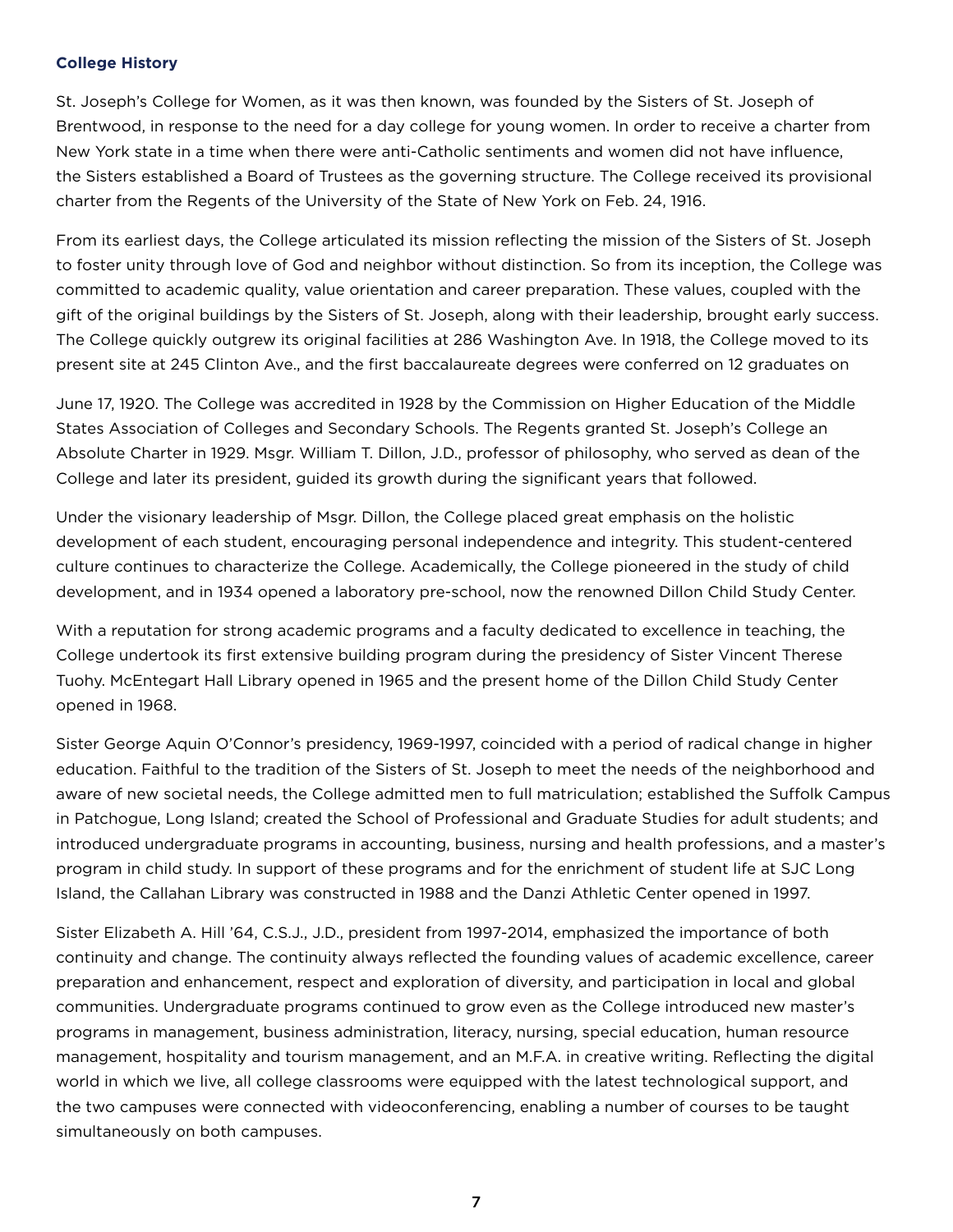At SJC Long Island, the Business Technology Center opened in 2002 and a 25-acre Outdoor Field Complex was added in 2012. At SJC Brooklyn, the purchase of the St. Angela Hall property in 2001 made possible major renovations in the College's landmark-status buildings, and ground was broken for The Hill Center in August 2012.

Jack P. Calareso, Ph.D., president from 2014-2017, was the first layman to serve as president of St. Joseph's College. As the College reached its centennial, a renewed commitment to its mission, vision and values prepared the path for the century ahead. A new strategic plan was created, from which arose the following: the Office of Marketing and Communication, additional new academic programs and a fully online division of the College called SJC Online. A redesigned website was launched to serve the new tripartite model: SJC Brooklyn, SJC Long Island and SJC Online. The Hill Center, completed in 2014, was awarded the 2015 Building Brooklyn Award and earned LEED Gold certification in 2016.

Donald R. Boomgaarden, Ph.D., the eighth president of St. Joseph's College, most recently served as the provost and senior vice president for academic affairs at the University of Scranton in Scranton, Pennsylvania. Before arriving at Scranton, he was the dean of the College of Music and Fine Arts and David P. Swanzy Distinguished Professor of Music at Loyola University New Orleans, the only college devoted solely to the performing arts in the entire 28-university Jesuit system. Dr. Boomgaarden is committed to the unique mission of St. Joseph's and engaged the entire College community in drafting a strategic plan entitled "Living Our Mission" to advance the College's standing as a dynamic institution committed to academic excellence linked to promoting a values-oriented education. Integral to this plan is the awareness and understanding of the core values flowing from the foundation of the College by the Sisters of St. Joseph.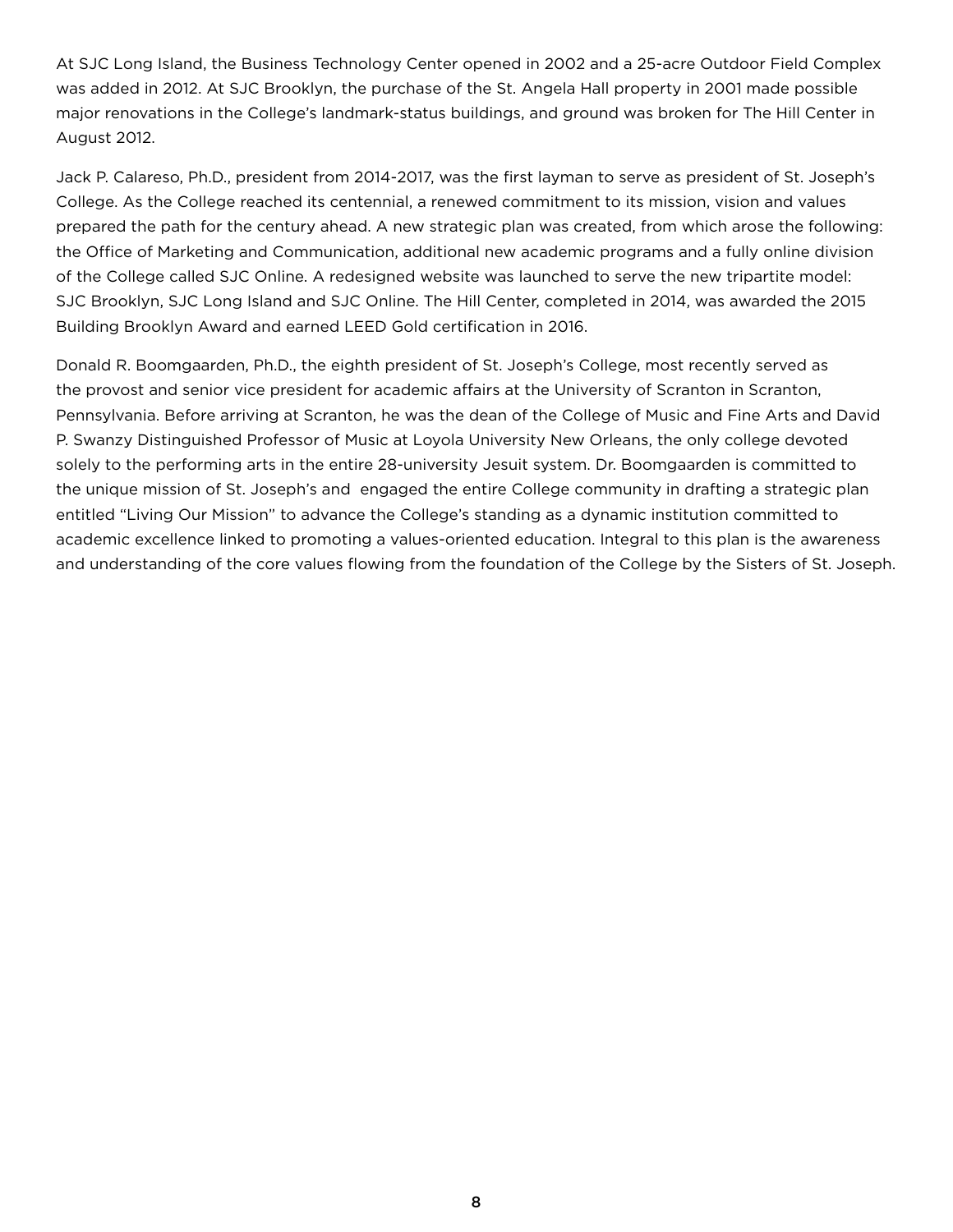## <span id="page-8-0"></span>**III. ADMINISTRATIVE OFFICES AND SERVICES**

The following offices play a vital role in your life as a student. These offices and services are here to assist you and facilitate your success at St. Joseph's College.

#### **Offices of the Executive Deans for Academic Affairs**

Click here for [SJC Brooklyn](https://mysjc.sjcny.edu/academics/deans/deanbk/Pages/default.aspx) 

Click here for [SJC Long Island](https://mysjc.sjcny.edu/academics/deans/deanli/Pages/default.aspx)

#### **Academic Advisement**

The advising relationship is essential for students' academic success and persistence to graduation. Each student is assigned a faculty adviser in their department of interest who will help with course planning, departmental requirements and planning for educational and career goals. Students can also meet with an adviser in the Academic Advisement Center.

Services include help with choosing courses; planning future courses; understanding the core curriculum; understanding the majors, minors, and certificates; using the E-Advising process and WebAdvisor for registration; registering for classes; and being on target for graduation.

#### Click here for [SJC Brooklyn](https://mysjc.sjcny.edu/academics/acc/aacbk/Pages/default.aspx)

#### Click here for [SJC Long Island](https://mysjc.sjcny.edu/academics/acc/aacli/Pages/default.aspx)

#### **The Academic Center — SJC Brooklyn**

The Academic Center is a resource for students seeking help in every aspect of writing. Our professional tutors provide expertise and individual assistance on all the fundamentals of writing, from planning and drafting to editing and revising assignments. Tutors are also available for a variety of academic subjects. [Click here](https://sjcbrooklyn.mywconline.com/index.php?msg=BACK_ADMIN) to make an appointment.

Services: Free tutoring in writing skills, accounting and most other subjects.

[Click here](https://mysjc.sjcny.edu/academics/academiccenter/Pages/default.aspx) for more information about the Academic Center at SJC Brooklyn.

#### **Office for Tutoring and Academic Development — SJC Long Island**

The Office for Tutoring and Academic Development is a free peer tutoring service that is offered to all St. Joseph's students and alumni. The office provides help for students to discover their strengths, improve upon their weaknesses, manage their workloads, and handle stress. [Click here](https://sjcny.mywconline.com) to make an appointment.

Services: Tutoring, mentoring, and special needs accommodations.

[Click here](https://mysjc.sjcny.edu/academics/academiccenterli/Pages/About-the-Center.aspx) for more information about the Office for Tutoring and Academic Development at SJC Long Island.

#### **Admissions and Enrollment Services**

The Office of Admissions assists new students with the admissions and enrollment process for undergraduate and graduate programs at St. Joseph's College. New transfer students may contact the office if they have questions about transfer credits.

[Click here](https://www.sjcny.edu/brooklyn/admissions) for more information about admissions at SJC Brooklyn.

[Click here](https://www.sjcny.edu/long-island/admissions) for more information about admissions at SJC Long Island.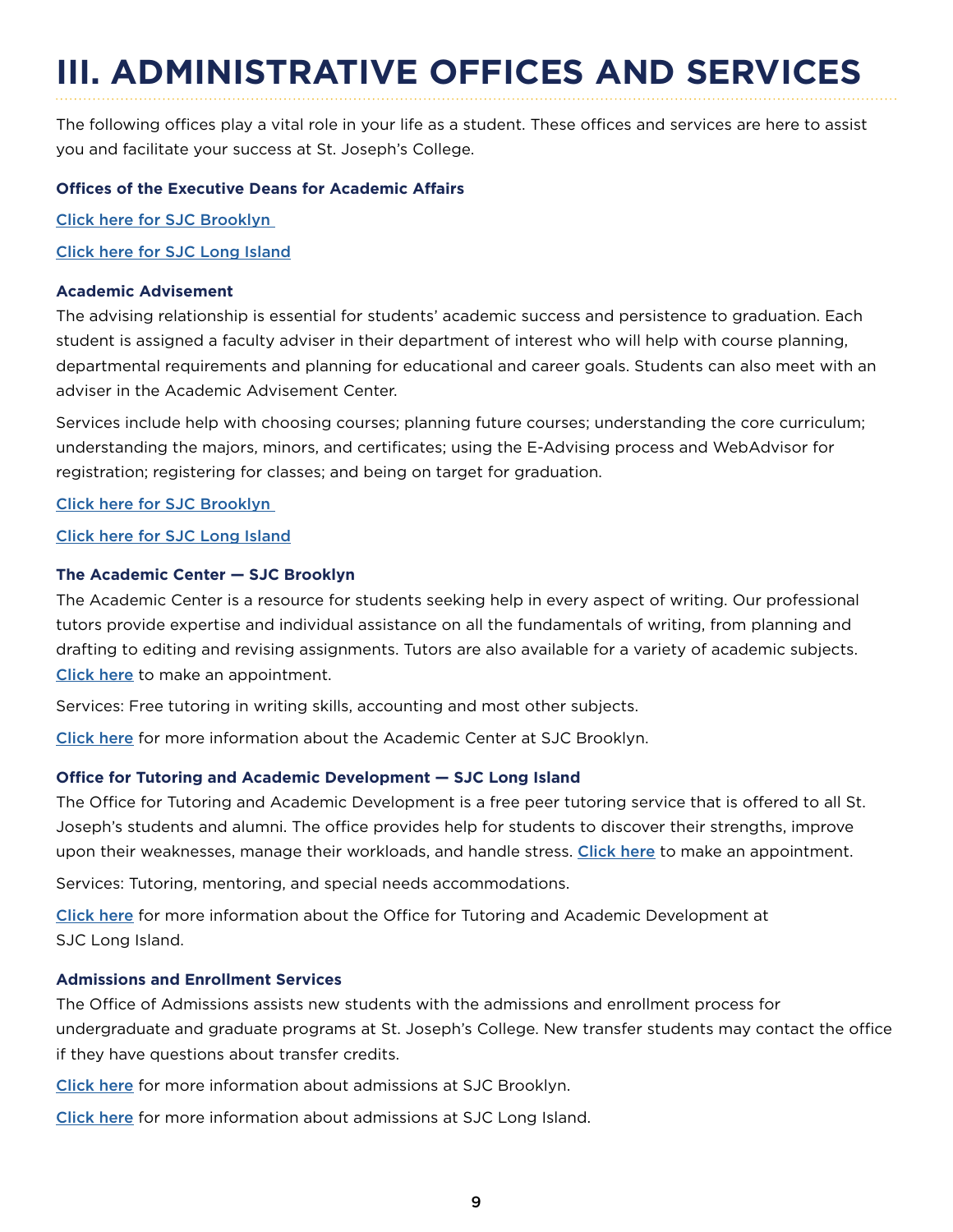#### **Athletics Department**

The Athletics Department coordinates all extracurricular sports, including intercollegiate, intramural, and recreational sport activities.

[Click here](https://www.sjcbears.com) for more information about athletics at SJC Brooklyn. [Click here](https://www.sjcgoldeneagles.com) for more information about athletics at SJC Long Island.

#### **Bursar's Office**

The office is responsible for collecting tuition and fees from all registered students. Bills are sent electronically to students and payments can be made online through the Student Portal/Financial Information page. Bills are due by the first day of classes. Cash, checks, money orders and credit card (VISA, MasterCard, Discover) payments are accepted online, in person and by mail. The office also addresses student account inquiries.

[Click here](https://mysjc.sjcny.edu/studentservices/bursar) for more information about the Bursar's Office.

#### **Campus Ministry**

Campus Ministry seeks to instill the College's core values of integrity, service, social responsibility, intellectual and spiritual values in order to further the development of students, faculty and staff. Through community outreach and reverence for the sacred, Campus Ministry participates in the creation of a world based on respect and dignity for all.

[Click here](https://mysjc.sjcny.edu/campuslife/campusministries/Pages/Campus-Ministries%20-%20BK.aspx) for more information on Campus Ministry at SJC Brooklyn.

[Click here](https://mysjc.sjcny.edu/campuslife/campusministries/Pages/Campus-Ministries%20-%20LI.aspx) for more information on Campus Ministry at SJC Long Island.

#### **Human Resources**

Human Resources is responsible for salary and benefits administration. This office is also responsible for supporting employment, training, employee relations and safety, and for serving as a source of information.

[Click here](https://mysjc.sjcny.edu/employeeservices/humanresources) for more information on Human Resources.

#### **Office of Career Preparation and Professional Development**

The office assists students and alumni in exploring major program and career options, and clarifying and attaining career goals. Students receive assistance in interviewing and in writing a resume, cover letter and personal statement.

[Click here](https://mysjc.sjcny.edu/campuslife/career/Pages/Mission.aspx) for more information.

#### **Center for English Language and Culture: The ACES Program at SJC Brooklyn**

The English Language and Culture Center: ACES Program is located in the Marygrace Calhoun Dunn Center. Students in the ACES Program take an advanced reading and writing course that guarantees the English skills and confidence needed for success in college and beyond. ACES offers fantastic cultural opportunities and events that are just for fun and provides additional academic support from experienced professors. ACES also helps with career counseling and admission to graduate school.

[Click here](https://www.sjcny.edu/brooklyn/academics/programs-departments/aces) for more information on the ACES Program.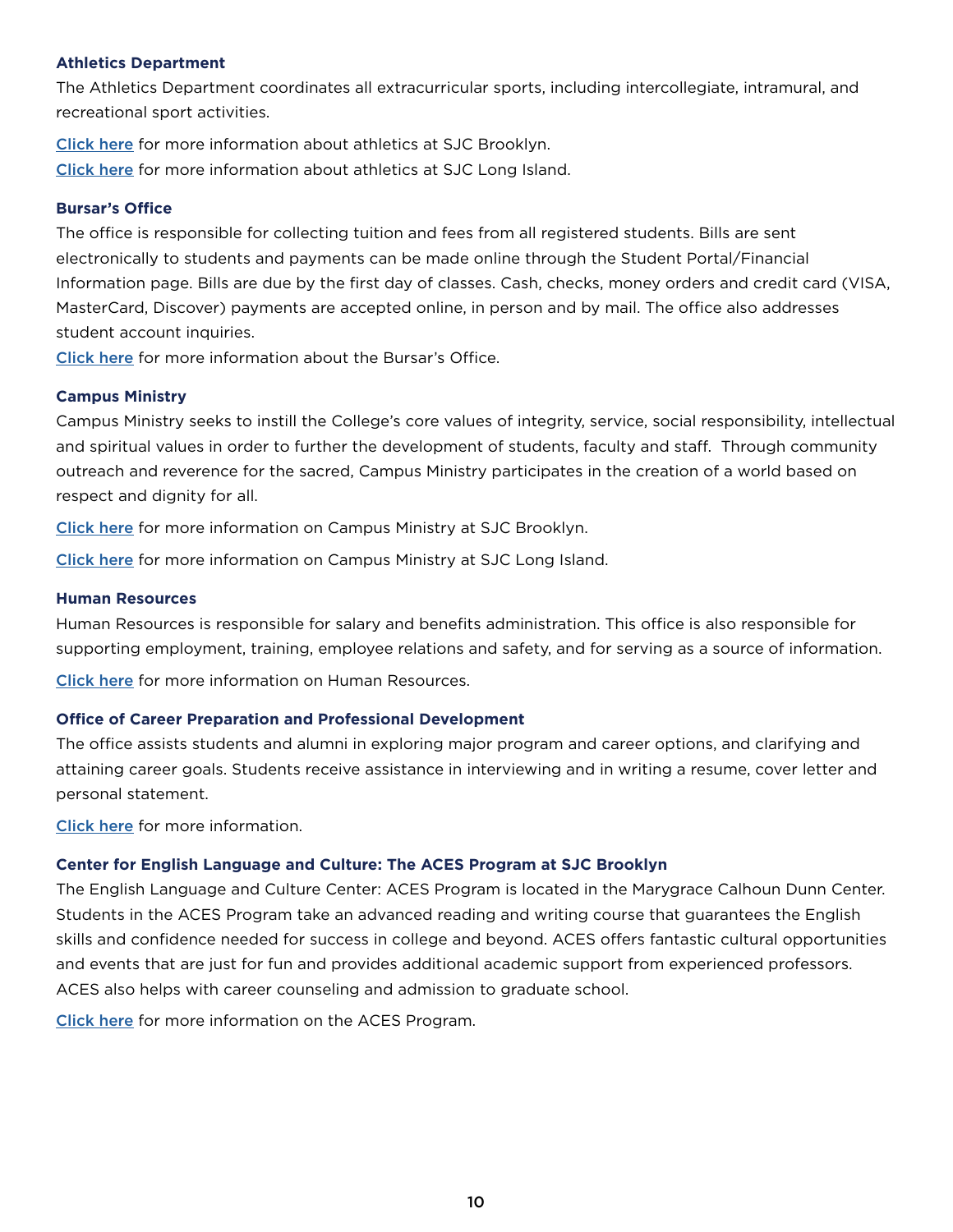#### **Council for the Arts**

The Council for the Arts seeks to create and foster an appreciation and enjoyment of the visual and performing arts. Its goal is to develop in the students of St. Joseph's College— and in the larger community — an enduring love of the arts that will encourage active involvement either as participants or as informed spectators.

[Click here](https://www.sjcny.edu/brooklyn/student-life/council-for-the-arts) for more information on the Council for the Arts at SJC Brooklyn. [Click here](https://www.sjcny.edu/long-island/student-life/council-for-the-arts) for more information on the Council for the Arts at SJC Long Island.

#### **Counseling and Wellness Services/Health Services/Immunization Record**

The office provides personal counseling and promotes overall wellness to address the needs of the student population. Students may seek help for a variety of reasons, including stress due to academic or personal problems, anxiety, depression, loneliness, relationship problems, family problems, bereavement, loss, trauma, abuse, alcohol or drug problems, eating disorders and much more. The nurse provides emergency responses to accidents and/or injuries involving any person on the campus. These services are all confidential and not part of the academic school record.

*Immunization Records:* New York state law requires that all students registered for six or more credits, born after 1956, prove immunity to measles, mumps and rubella. Students who do not comply with mandatory requirements will not be allowed to attend classes or participate in co-curricular activities.

*Services:* Individual and group counseling; crisis intervention; workshops; wellness events, information on a wide variety of health and wellness topics; blood pressure screening; flu-shots; blood glucose screening; and over-the-counter (OTC) medications.

[Click here](https://mysjc.sjcny.edu/campuslife/bkwellness/Pages/Welcome.aspx) for more information on Counseling and Wellness Services/ Health Services / Immunization Records at SJC Brooklyn.

[Click here](https://mysjc.sjcny.edu/campuslife/cfw/Pages/The%20Center%20for%20Counseling%20and%20Wellness-Long%20Island.aspx) for more information on Counseling and Wellness Services/ Health Services / Immunization Records at SJC Long Island:

#### **Financial Aid Office**

The Financial Aid Office assists students in assessing their financial needs and with exploring all resources available to meet their educational costs. Federal, state and institutional grant programs, as well as loans and work-study jobs, are administered through this office. Financial Aid counselors are available to provide information on available aid programs and application procedures. All information is strictly confidential.

[Click here](https://mysjc.sjcny.edu/studentservices/financialaid) for more information on Financial Aid.

#### **Global Studies**

The office provides opportunities for students in all divisions to have a global learning experience that extends beyond the classroom. The office collaborates with faculty and other institutions, in order to provide short-term programs of one month or less, where students can earn degree credit for courses, taught partially or entirely, in another country. The office provides information, counseling and contacts for students who desire to spend a semester or more at a foreign college or university.

[Click here](https://www.sjcny.edu/globalstudies) for more information on Global Studies.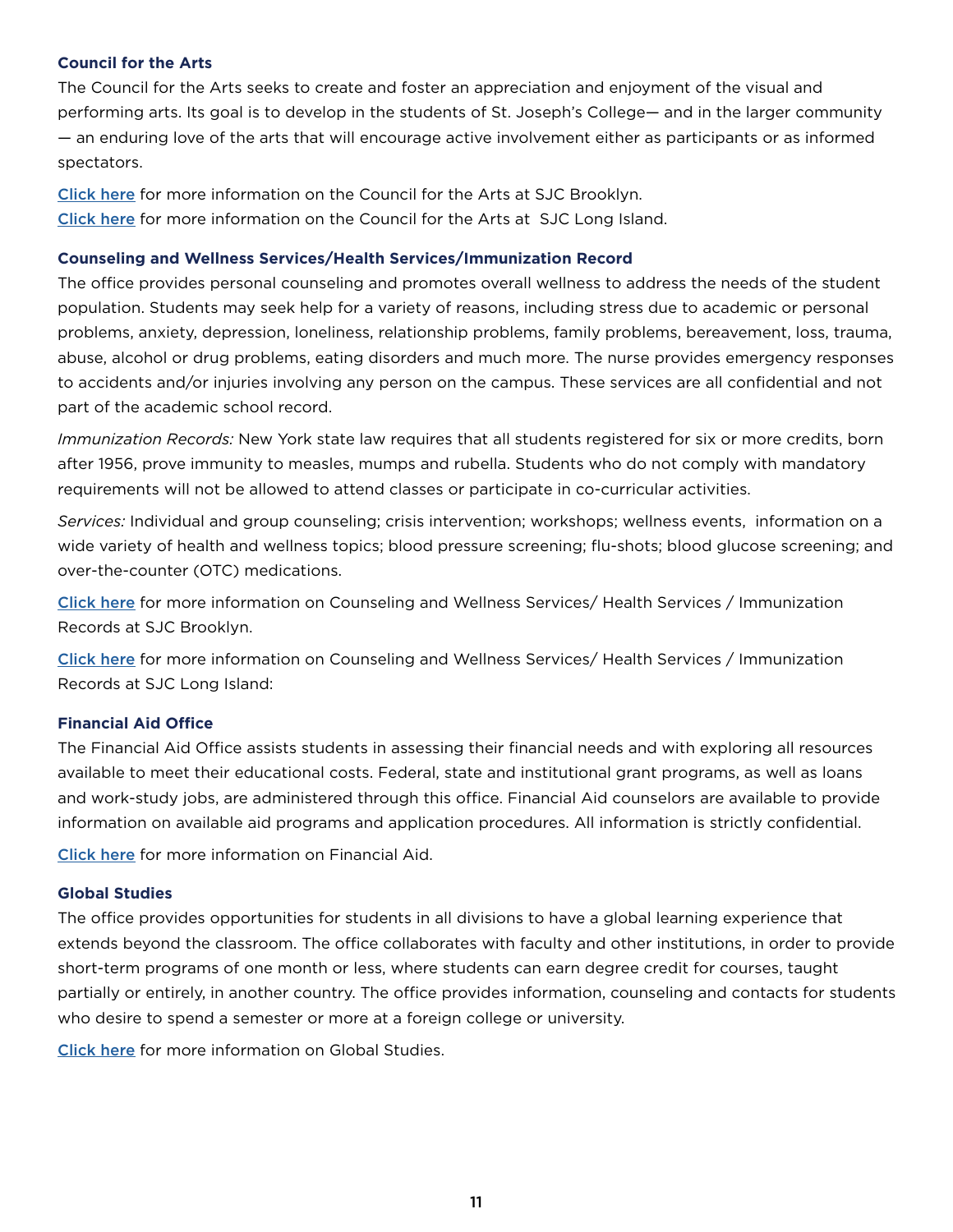#### **Institutional Advancement**

St. Joseph's College Office of Institutional Advancement integrates the many branches of external affairs, alumni engagement and development to expand the recognition, reputation and financial support of the College. Institutional Advancement supports the College's mission and strategic priorities by implementing funding strategies. Working closely with alumni, friends, corporations and foundations to build long-term partnerships and grow financial support for the institution.

[Click here](https://mysjc.sjcny.edu/collegeresources/oia/Pages/default.aspx) for more information about Institutional Advancement.

#### **Alumni Engagement**

As a future member of the SJC Alumni Association, students receive many opportunities and benefits. Students have access to several offerings from the Office of Alumni Engagement, including multiple alumni events, a webinar series and the online community. SJCNY Connect has opportunities to connect with alumni volunteers who are willing to help, discover career opportunities, find alumni mentors through the mentoring program and much more.

[Click here](https://www.sjcny.edu/alumni) for more information about Alumni Engagement.

#### **Institutional Research and Planning**

The major functions of the office are to assist College administration in designing and implementing a plan to assess institutional effectiveness; serve as chief reporting official for federal/state and other external agents; work with college offices and IT to maintain data quality, provide longitudinal data and data analysis; design, develop and execute internal research projects to support the college mission, planning objectives and decision-making; provide information services to meet the needs of campus constituents and support teaching and learning assessment activities; administer surveys for data collection, analysis, and reporting; coordinate research efforts and assist in reporting research findings in the College

#### **Information Technology Services (ITS)/Tech Help**

The Information Technology Department of St. Joseph's College provides computer and telecom support for current students, faculty, and staff of St. Joseph's College. The IT Helpdesk is the first line of technical support to students, faculty, and staff at St. Joseph's College. The Web presence of the IT department has been organized with the goal of distributing frequently requested up-to-date information in a user-friendly layout, while seeking to expand the knowledge base with quality improvements. Their web pages will answer your technical questions, provide links to services, and provide updates on crucial technology developments.

[Click here](https://mysjc.sjcny.edu/itservices) for more information on IT services.

#### **International Student Services — SJC Brooklyn**

International Student Services serves as a resource for immigration-related needs, providing advisement and documentation services, as well as information regarding visas, employment and travel.

[Click here](https://mysjc.sjcny.edu/campuslife/studentlife/cocurricularactivitiesbk/Pages/International-Student-Information.aspx) for more information on International Student Services.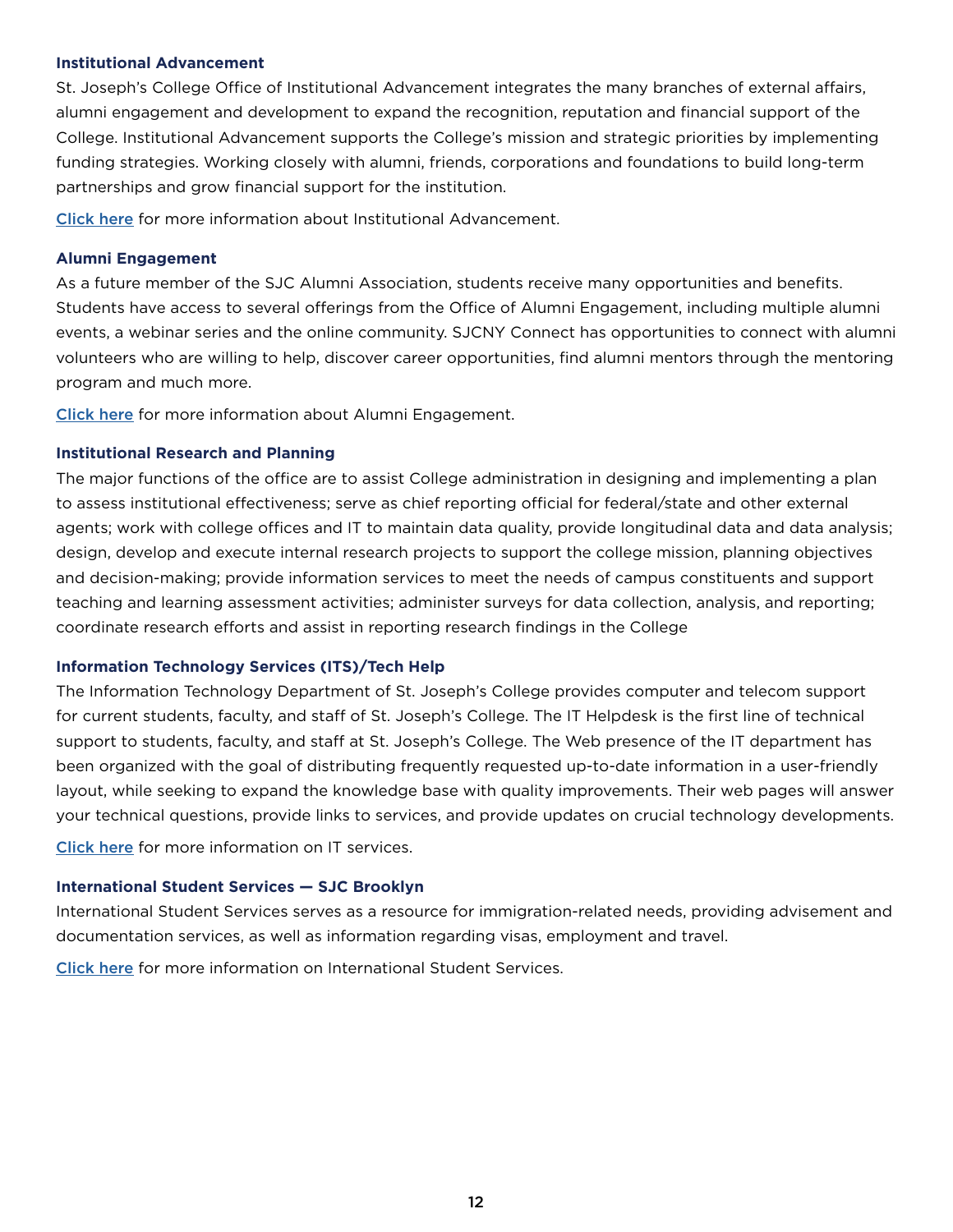#### **Library Resources**

The SJC libraries are open to current students, faculty and staff who present a valid SJC ID card upon entry. Hours of access are posted on the library calendars. The SJC libraries support the academic pursuits of all students and faculty, through quality service and the timely acquisition of varied types of materials pertinent to the overall college curriculum. Current holdings include books, journals, videos, DVDs, audiotapes and more. A curriculum collection, relevant to teaching, is maintained and updated on a regular basis. Patrons have access to the internet and numerous online academic databases. A fully automated library system, Endeavor, ensures the efficient retrieval and management of all library resources.

[Click here](https://www.sjcny.edu/brooklyn/library) for more information on library services at SJC Brooklyn.

[Click here](https://www.sjcny.edu/libraries) for more information on library services at SJC Long Island.

#### **Registrar's Office**

The Registrar's office is responsible for maintaining the academic records of all students. The office issues transcripts, schedules courses and final exams, and provides the following services:

• Grades: Final grades are available through Web Advisor at the end of each semester, while students remain in attendance at the College. Students who believe that there is an error on the report (e.g. in grades, credits, etc.) should bring this to the attention of the Registrar, who will check and correct any verified error. If there does not seem to be an error, the student is notified and advised to contact the faculty member directly. If the faculty changes the grade and submits a Change of Grade Form, the Registrar corrects the transcript.

Students who want an incomplete grade should meet with the course professor. If the professor agrees to allow the student extended time to submit coursework, the professor should speak with the academic dean.

- Graduation: Students can complete a Graduation Application on-line through WebAdvisor. Once the Graduation Application is submitted, a Graduation Audit is generated by the Registrar and emailed directly to the student's sjcny.edu address.
- Transcripts: Current and former students can click here to access information on requesting an official transcript.
- Verification Letter for Enrollment: Students can request a Verification Letter on-line through WebAdvisor.

[Click here](https://mysjc.sjcny.edu/studentservices/regsitrar) for more information about the Registrar's Office.

#### **Security**

Campus safety is a cooperative effort. St. Joseph's College takes every step to ensure that its two campuses are as safe as possible for students, faculty and staff. In addition to their role in keeping the College's two campuses safe and secure, SJC Security Officers are certified to assist in medical emergencies and have access to portable defibrillators for emergency situations. Security personnel are located in all campus buildings. They provide emergency medical response, campus safety, directions, escorts to vehicles or transportation (on request), and parking lot surveillance.

[Click here](https://mysjc.sjcny.edu/collegeresources/security/bk) for more information on Campus Security at SJC Brooklyn.

Contact Security directly by calling 718.940.5741 or 646.208.4597 (24-hour hotline) or dial "6" from any campus phone.

[Click here](https://mysjc.sjcny.edu/collegeresources/security/li) for more information on Campus Security at SJC Long Island. Contact SJC Long Island security directly by calling 631.687.2424 (24-hour hotline) or dial "3" from any campus phone or use any Blue Call Box.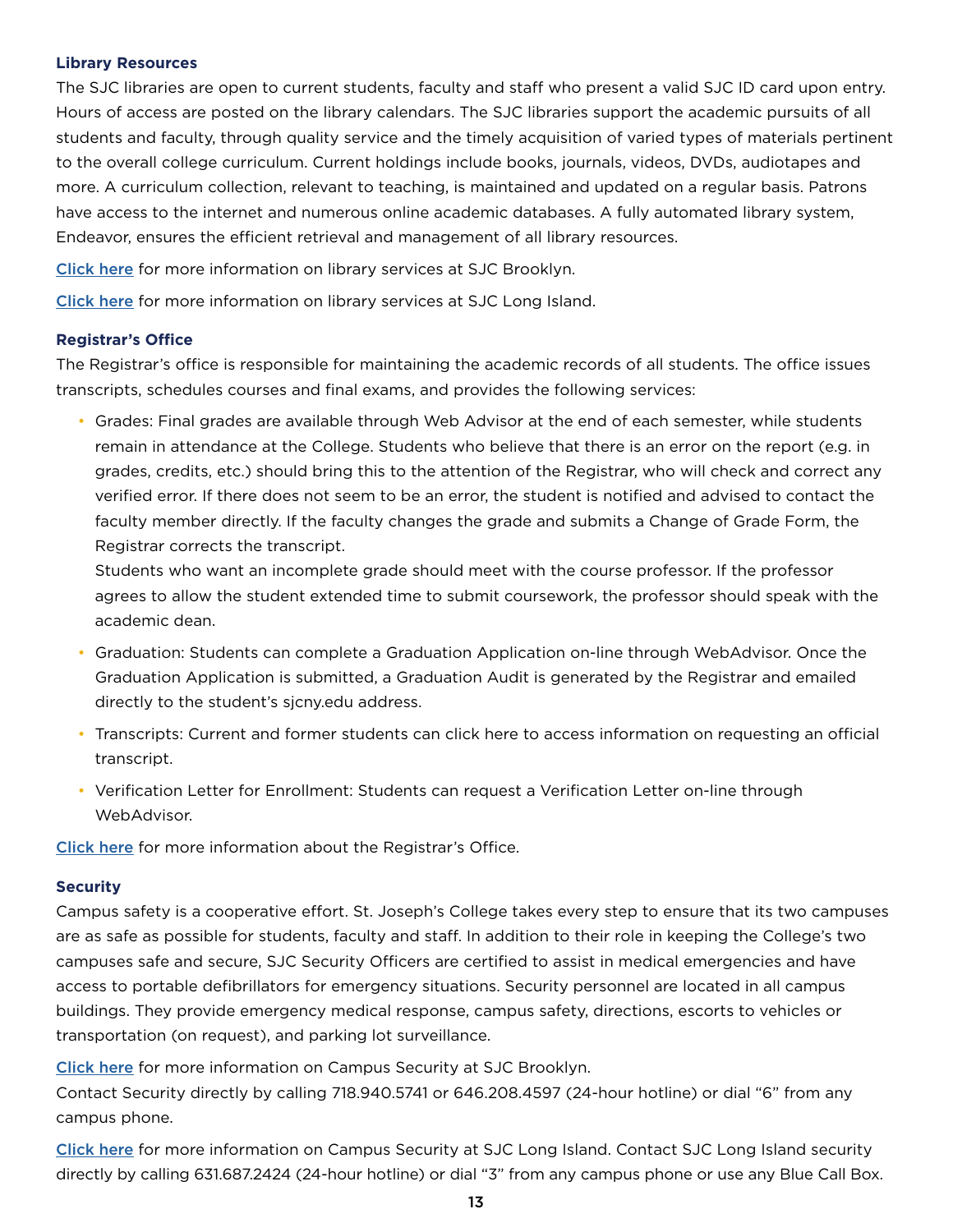#### **Student Accessibility Services**

The goal of Student Accessibility Services, with regard to students with disabilities, is to equalize opportunities by supporting educational development and ensuring appropriate accommodations are provided. The office is committed to serving and empowering our students in becoming their own best advocates.

[Click here](https://www.sjcny.edu/brooklyn/academics/student-success-services/accessibility-services) for more information regarding Student Accessibility Services at SJC Brooklyn.

[Click here](https://www.sjcny.edu/long-island/student-life/student-services/student-accessibility-services) for more information regarding Student Accessibility Services at SJC Long Island.

#### **Student Involvement, Leadership and Intercultural Engagement**

The Office of Student Involvement, Leadership and Intercultural Engagement provides leadership development and personal growth experiences to students who choose to become involved in a balanced co-curricular life at the college. This office works closely with the Student Government Association, the Campus Activities Board, clubs and organizations, Greek Life, student publications, and faculty to schedule, plan, and coordinate activities.

[Click here](https://mysjc.sjcny.edu/campuslife/studentlife/cocurricularactivitiesbk) for more information regarding Student Involvement, Leadership and Intercultural Engagement at SJC Brooklyn.

[Click here](https://mysjc.sjcny.edu/campuslife/studentlife/cocurricularactivities/Pages/studentlife-LI.aspx) for more information regarding Student Involvement, Leadership and Intercultural Engagement at SJC Long Island.

#### **Vice President for Student Life and Campus Services**

The vice president for Student Life and Campus Services is responsible for the planning, development, coordination and supervision of programs, services and activities outside the classroom. The vice president for Student Life provides leadership to the following offices: Athletics; Campus Services; the Office of Student Leadership and Involvement, which includes Orientation Programs and the Student Leadership Experience (SLE); Off-Campus Housing, Campus Ministry; Career Development; Counseling and Health Services; Multicultural Student Life; International Student Services; Judicial Affairs; First Year Experience; the Student Government Association; and the Council for the Arts.

[Click here](https://mysjc.sjcny.edu/campuslife/Pages/default.aspx) for more information on campus life at St. Joseph's College.

#### **Veterans Services/Office of the Executive Dean**

The office supports, assists and advocates for military-connected students, dependents and their families from admission to career services and beyond. Significant programs and resources are provided that empower military-connected students to achieve academic success. The office endeavors to create a seamless transition to civilian life and to the college campus environment.

[Click here](https://mysjc.sjcny.edu/studentservices/military/Pages/default.aspx) for more information on veterans services.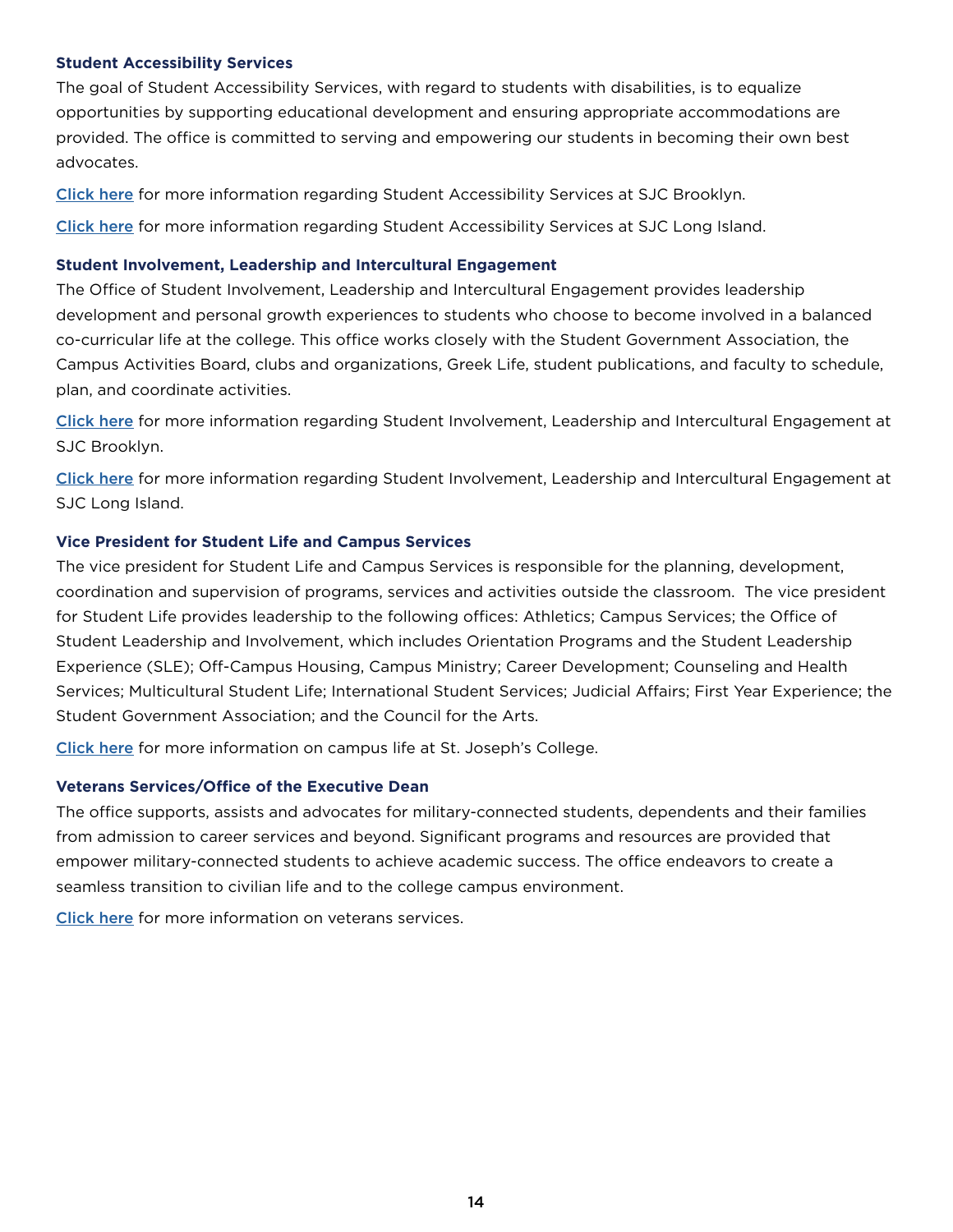## <span id="page-14-0"></span>**IV. IMPORTANT THINGS TO KNOW**

The following information is useful and can serve as a resource for you during your time here at St. Joseph's College.

#### **Academic Advisement and Programming**

During freshman year, all students are assigned to an academic adviser from their major field if that is known, or an exploratory adviser if the major is unspecified. Freshmen meet their advisers several times during the year to discuss academic and career goals and to consult regarding their choice of courses at registration. Once students have declared a major, the chair of the major department becomes their chief academic adviser.

#### **Academic Policies and Information**

The College catalog, found online on the College Website and the College Portal, contains information on all academic policies. Students are responsible for knowing the important information contained in the catalog, particularly information dealing with requirements for majors and completion of degree requirements. More information regarding academic policies is located in the catalogue, under Academic Life, Academic Policies:

[Click here](https://catalog.sjcny.edu/content.php?catoid=17&navoid=769#Academic_Policies) for more information about academic policies related to SJC Brooklyn.

[Click here](https://catalog.sjcny.edu/content.php?catoid=17&navoid=771#Academic_Policies) for more information about academic policies related to SJC Long Island.

[Click here](https://catalog.sjcny.edu/content.php?catoid=18&navoid=848#Academic_Policies) for more information about academic policies related to graduate school at SJC.

#### **Book Store**

The College has contracted with Barnes & Noble bookstore to provide books, school supplies, college-logo clothing and related items for students, faculty and staff. New and used textbooks are available. Check bulletin boards for posted hours. Long Island's bookstore is located in O'Connor Hall, first floor.

[Click here](https://www.sjcny.edu/directory/faculty/barnes-and-noble-bookstore) for more information about SJC Long Island's bookstore.

#### **Bulletin Boards/Message Boards**

All material to be posted must be reviewed and approved by the office of Student Involvement and Leadership. Any unauthorized material may be removed from any bulletin board. SGA notices, announcements of meetings, club activities, dances, class business and cultural activities happening in the areas near the College's two physical campuses in Clinton Hill, Brooklyn, and Patchogue, Long Island, are posted on message boards located in buildings across the campuses.

- Posters All posters and flyers must be approved and stamped by Student Life. Post only in designated areas on bulletin boards. Please remove all promotional materials immediately after an event. Posters that are not approved or displayed in unauthorized locations will be removed. Event posters should be removed within one business day after the event by the person responsible for the event.
- SJC Engage SJC Engage is the online counterpart to the Office of Student Involvement, Leadership and Intercultural Engagement. Powered by CampusLabs®, SJC Engage's online platform offers clubs and organizations individualized web pages, where they can keep club rosters and post events, pictures and news items. Students can browse SJC Engage to find exciting new programs, organizations and events across the campuses. The Student Government Association also uses the software to digitize their forms, applications and other paperwork. [Click here](https://engage.sjcny.edu) to explore SJC Engage.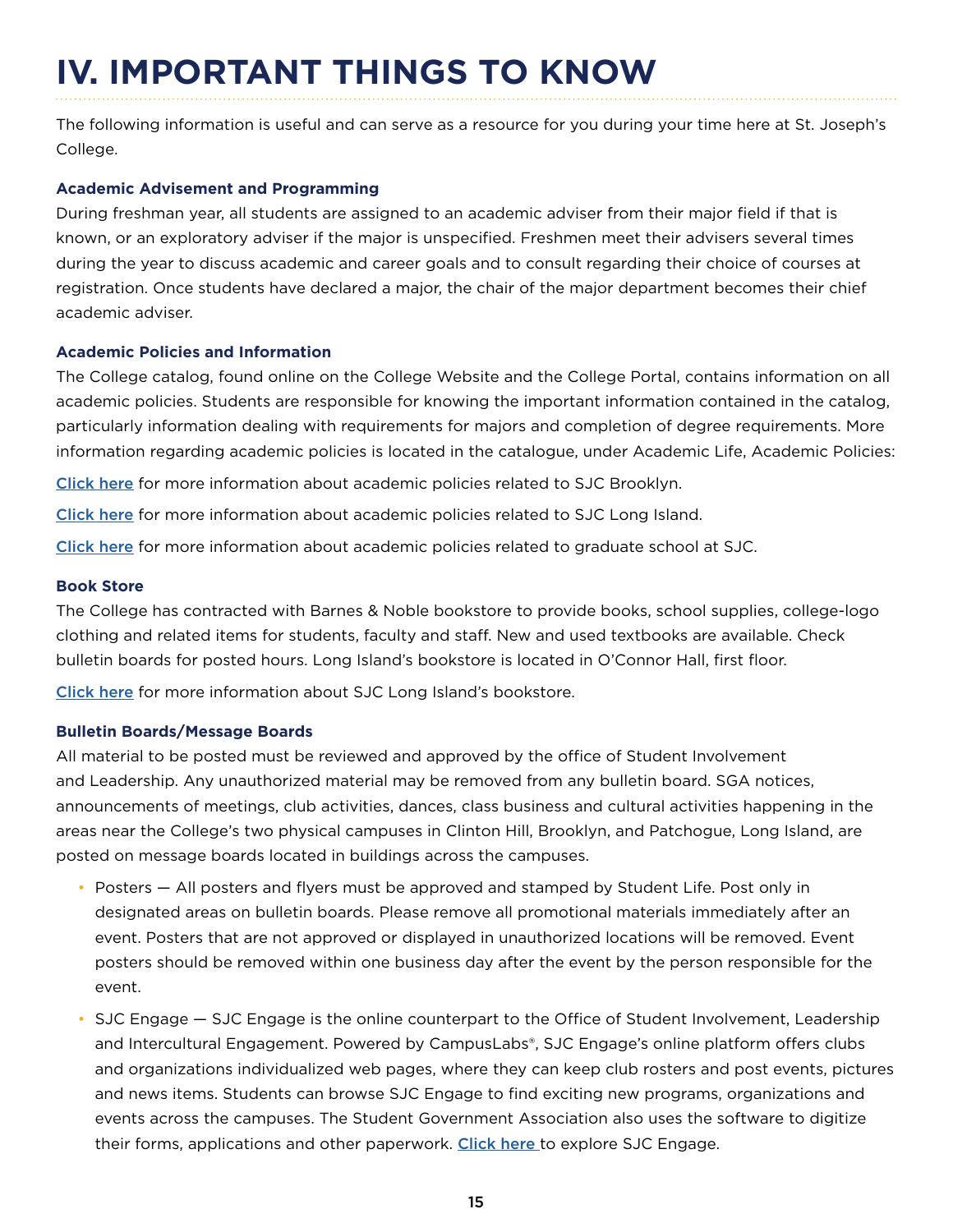#### **Calendar of Events**

The Office of Student Involvement, Leadership and Intercultural Engagement maintains the official Calendar of Events. "This Week at SJC" is sent out to the College community. Calendar information can also be found on the SJC website and on the Portal.

[Click here](https://mysjc.sjcny.edu/campuslife/studentlife/cocurricularactivitiesbk/Pages/Upcoming--Events.aspx) to review the calendar of events at SJC Brooklyn.

[Click here](https://mysjc.sjcny.edu/campuslife/studentlife/cocurricularactivities/Pages/Events-Calendar.aspx) to review the calendar of events at SJC Long Island.

#### **Children on Campus During Class Hours**

Students are not permitted to bring children to campus while students are in class. Campus security has been instructed to ask children who are in College buildings for their names to ensure that this policy is enforced.

#### **Common Hour**

Each weekday from 12:40-1:35 p.m., time has been reserved for programs of general student interest or for club meetings. No classes are scheduled during this hour so that all students are able to participate.

#### **College Directory**

All office, staff, and faculty contact information can be located via the [College's online directory](https://www.sjcny.edu/about/faculty-staff-directory).

#### **Dining Service/Cafeteria**

Eating and drinking are restricted to the cafeterias and lounges in each building. Food is not allowed in classrooms.

At SJC Brooklyn, the cafeteria is located on the lower level of McEntegart Hall. It is open during class hours, and it is operated by an independent contractor. Catering arrangements may be made directly with the operator or with an outside vendor. Approval of the vice president for Student Life is required if a contract is involved. Vending machines are available in the cafeteria and in student lounges.

At SJC Long Island, food service is provided on campus by Sequoia Dining Services. The Golden Eagles Nest cafeteria, located on the first floor of O'Connor Hall and the Golden Eagles Perch Café on the third floor of O'Connor Hall offer a variety of beverages and foods, made and baked fresh on the premises.

#### **Email (Student)**

All matriculated students are given an SJC email address. Because a student's name and user ID are included in each email message, the student is responsible for all electronic mail originating from their user ID. It is important for all SJC students to practice responsible and ethical behavior in their computing activities.

#### **Graduation Information**

[Click here](https://mysjc.sjcny.edu/studentservices/graduation/Pages/default.aspx) for information regarding graduation requirements and other graduation information.

#### **Health Insurance**

[Click here](https://www.sjcny.edu/long-island/student-life/student-services/counseling-and-wellness-center/wellness) for information on resources for student health insurance.

#### **Identification Cards**

Each student enrolled in the College must carry an ID card, which should be presented to Campus Security when entering buildings. A valid ID is needed to access the library, as well as for general purposes of identification. Lost IDs should be reported immediately to the Office of Student Involvement and Leadership; a replacement will be issued at a charge of \$15.00.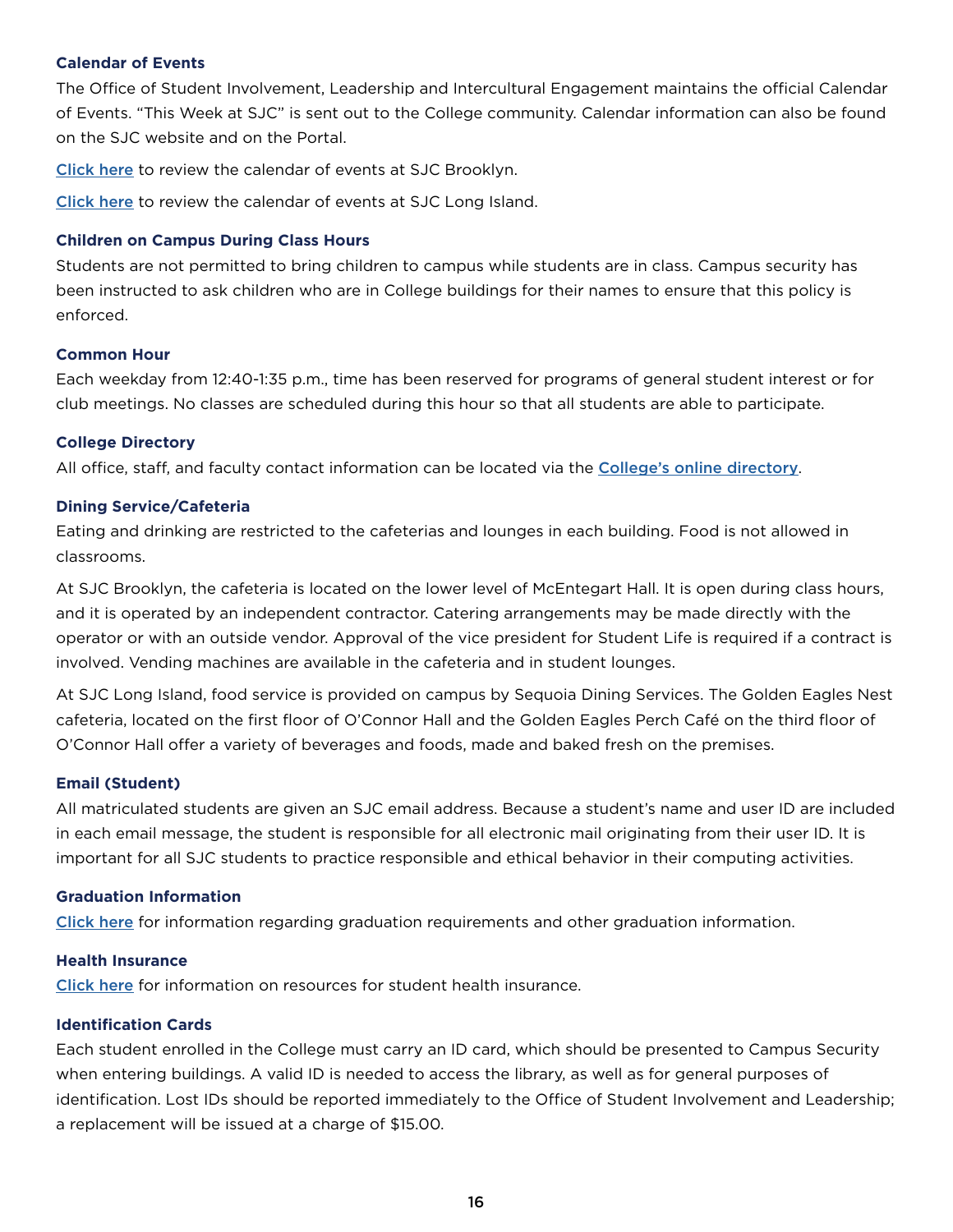#### **Lost and Found**

If you've lost something while on one of our campuses, you can check the Lost and Found at the security desk in the building. Students are encouraged to use lockers. Personal property should not be left unattended.

#### **Residential Student Housing at the St. George Residence - BK**

Offered through Educational Housing Services, the College leases residential space at the St. George/Clark in Brooklyn Heights. For more information about off-campus housing at SJC Brooklyn, go to the [Office of Student Involvement, Leadership](https://www.sjcny.edu/brooklyn/student-life/housing) and Intercultural Engagement.

#### **Room Scheduling**

All room requests for student meetings, lectures, events, etc. are made through the ASTRA scheduling system. For more information, consult the Office of Student Involvement, Leadership and Intercultural Engagement.

#### **SJCNY Mobile App**

Stay connected to SJC; access your courses and grades; and get information about registration dates, student accounts and class cancellations via your mobile device. Search for SJCNY on your device's App Store.

#### **Student Lounges**

SJC Brooklyn: The following areas have been designated for student use for relaxation, studying, small meetings and socializing: Tuohy Hall Student Lounge, the Bear Cave, SAH Cantina Memorial Courtyard, McEntegart Hall cafeteria and Bear's Den Lounge and the Military and Veteran Students Lounge.

SJC Long Island: Student Lounge located on the second floor O'Connor Hall. It contains vending machines, charging stations, a print kiosk and a flat screen.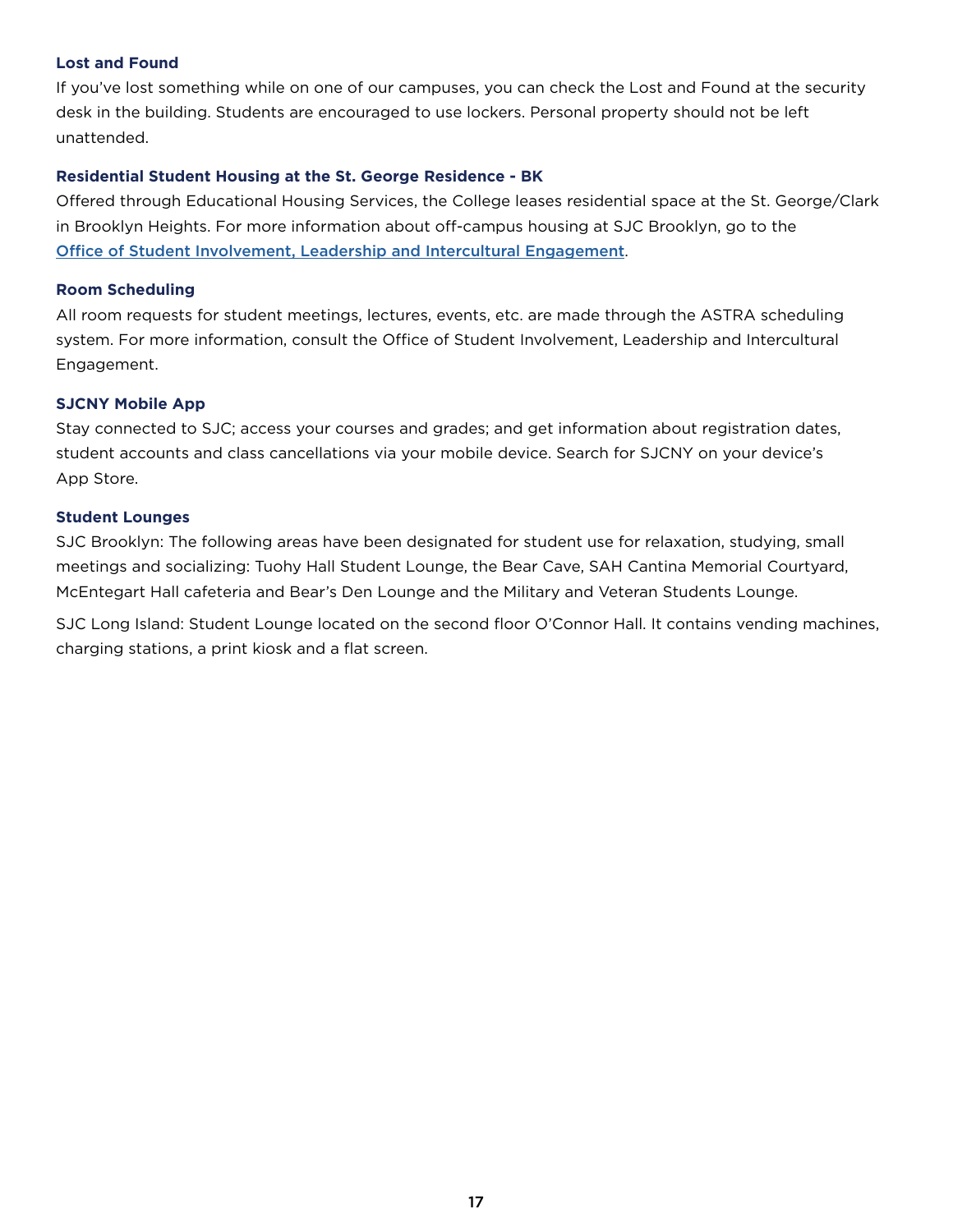**Student Government Association (SGA)** represents all students who pay the prescribed student activity fee. It is vested with all powers granted by the faculty to the student body. The Student Government Association elects its four officers: President, Vice President, Secretary and Treasurer. A Parliamentarian is appointed. The governing structure of the SGA consists of three distinct areas: legislative, executive and judicial. The offices of the Student Government Association are located in the Office for Student Involvement, Leadership and Intercultural Engagement.

- Student Government Association Executive Board is the executive branch of the Student Government Association. It is composed of the five SGA officers and the Campus Activities Board Program Director. The Executive Board proposes and initiates legislation; administers all legislation authorized by the Student Senate; coordinates all activities not under the jurisdiction of clubs, committees and organizations; acts in a representative capacity whenever student representation is necessary; and authorizes and supervises the expenditure of any student funds that remain in the SGA account at the end of the academic year.
- Student Senate is composed of the SGA officers; officers of the Campus Activities Board; class representatives and one representative from each club or organization. It is the legislative branch of the student community that admits new organizations to the Student Government Association; approves constitutions of all clubs and committees under its jurisdiction; elects or appoints students to various committees; legislates in general concerning student activities. Minutes of meetings are available in the Office for Student Involvement and Leadership in Tuohy Hall.
- The College Hearing Panel is the judicial branch of the Student Government Association. The panel is composed of the president of the SGA, two students elected by the student senate, two faculty members elected by the faculty, and the executive director of Student Life. This committee will review unresolved student disciplinary complaints of a non-academic nature. Violations of the Gender-Based Misconduct Policy are adjudicated, according to procedures outlined in that policy.
- The Campus Activities Board (C.A.B.) plans, coordinates and carries out events and programs on behalf of the student community. The Campus Activities Board consists of five officers: program director, three events coordinators, and a publicity coordinator. C.A.B. works directly with clubs to provide leadership and direction to all activities. In addition, C.A.B. has its own staff to assist with their events.
- Class Representatives are the spokesperson(s) for their respective classes. In addition to representing the opinions of their classmates and serving on the Budget Committee, they have the responsibility of planning and implementing activities associated with their class.

[Click here](https://mysjc.sjcny.edu/campuslife/studentlife/cocurricularactivitiesbk/Pages/Student-Leaders-(2011-2012).aspx) for further information on the SGA at SJC Brooklyn.

[Click here](https://mysjc.sjcny.edu/campuslife/studentlife/cocurricularactivities/Pages/SGA.aspx) for further information on the SGA at SJC Long Island.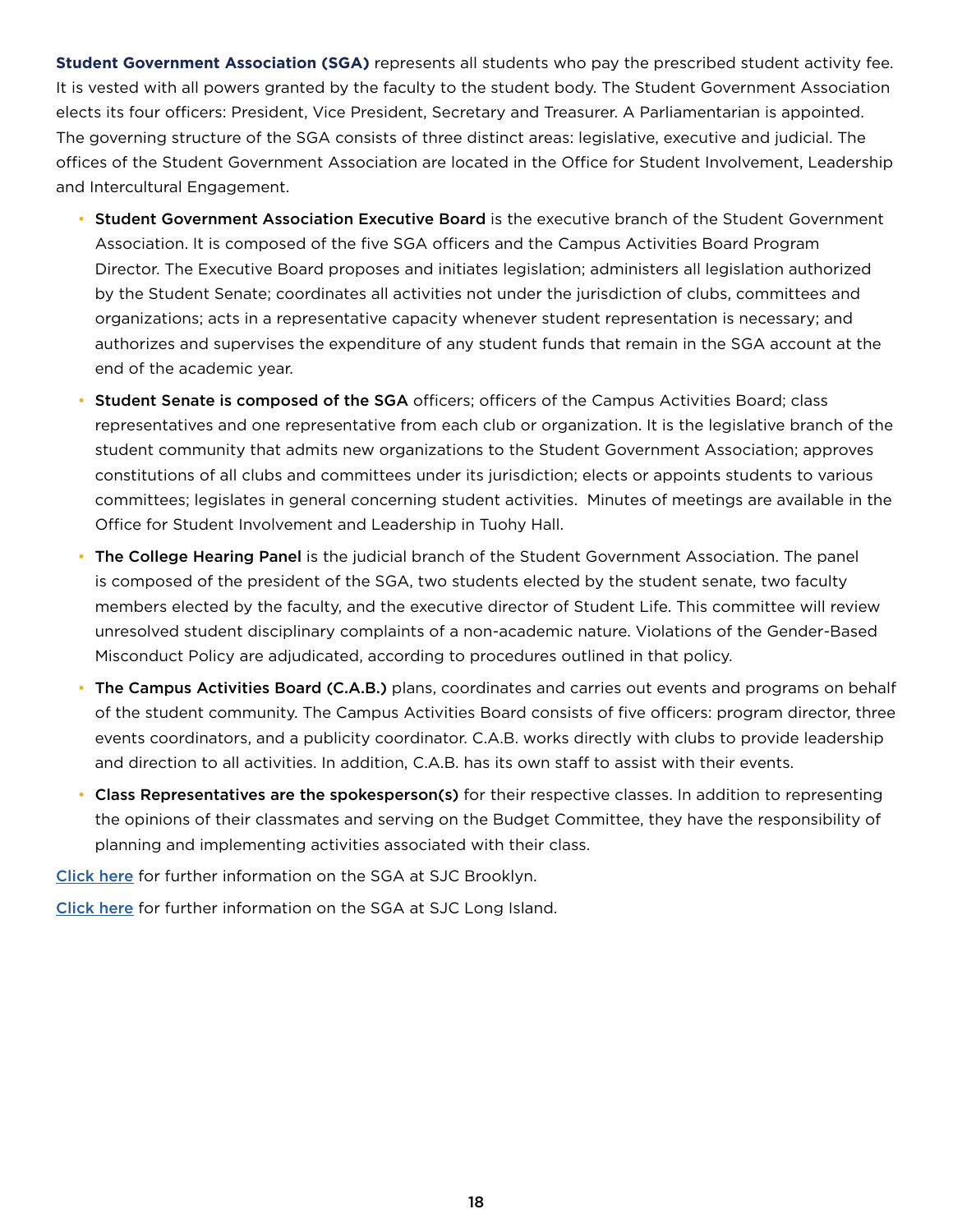#### **Suggestion Box**

Questions, comments, concerns and suggestions submitted through the SJC Virtual Suggestion Box are used to identify issues important to students. Items are shared with leadership for response and action. The form can be found on the [MySJC Portal](https://mysjc.sjcny.edu/studentservices/Suggestion/Pages/default.aspx).

#### **Tech Help**

[Click here](https://mysjc.sjcny.edu/itservices/student/Pages/ITS-Help-Desk.aspx) for help from IT services.

#### **Use of College Facilities**

All extra-curricular activities must be scheduled through the Office of Student Involvement, Leadership and Intercultural Engagement. No student or group of students may use College facilities after class hours unless a moderator, coach or faculty member is present.

#### **Use of the Name of the College**

Students of St. Joseph's College, whether individually or collectively, shall not, without written consent of the proper authorities, use the name of St. Joseph's College or any of its units in any activity whatsoever outside of the regular work of the school. Violation of this rule is regarded as sufficient cause for appropriate disciplinary action up to and including dismissal.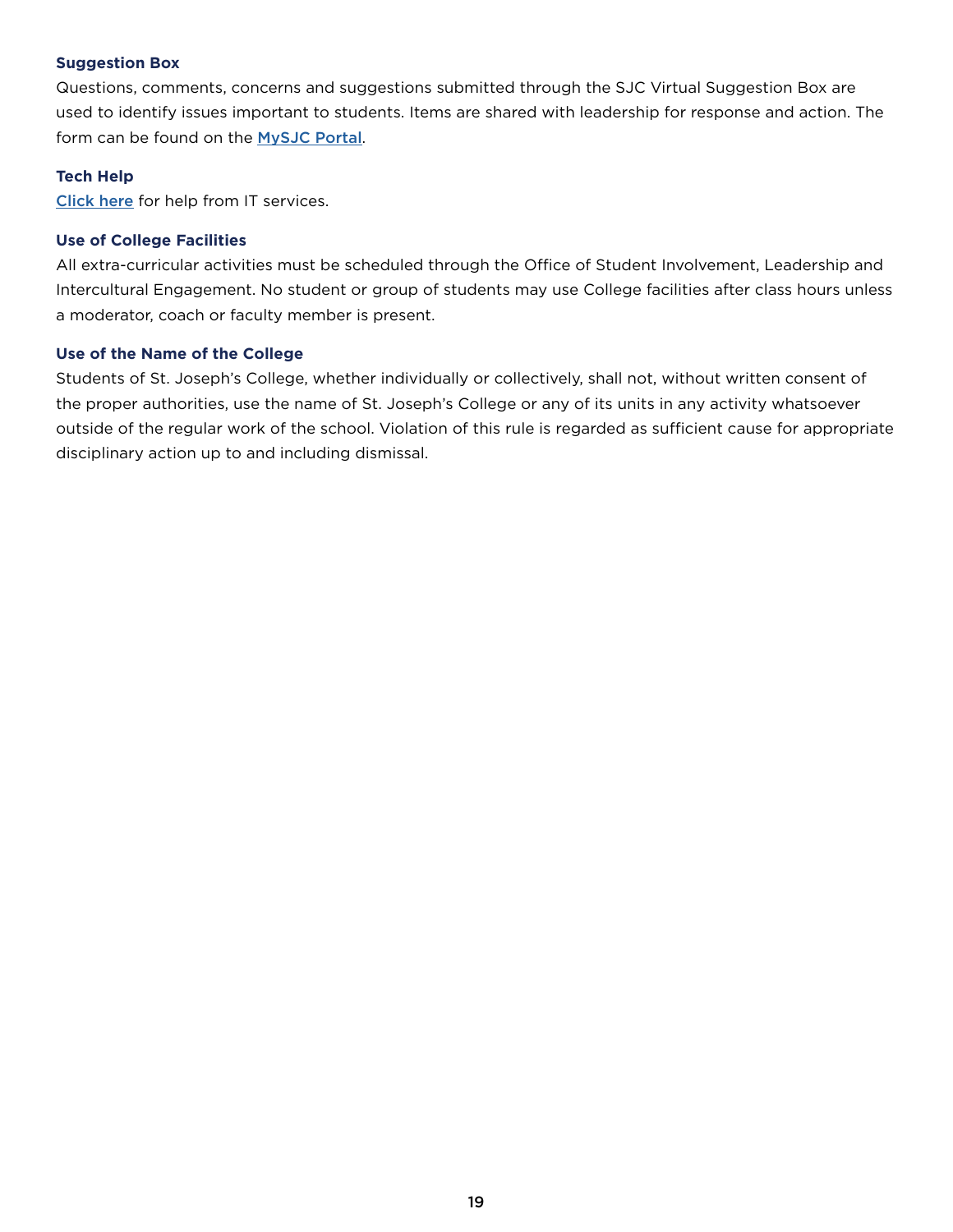## <span id="page-19-0"></span>**V. CAMPUS SAFETY INFORMATION**

The health and safety of all our students, faculty, staff and guests are of paramount concern at St. Joseph's College. Campus safety is a cooperative effort, and the College takes every step to ensure that its two campuses are as safe as possible for students, faculty and staff. Help is always needed to maintain this secure atmosphere. By reading the information contained in these pages, you are doing your part in making SJC a safe and secure college campus.

#### **SJC BROOKLYN SAFETY INFORMATION**

#### Brooklyn Emergency Procedures

Call 911 (9+911 from a campus phone) in an actual emergency, then call security. Our 24-hour number is 646.208.4597 • You can also dial "6" on any campus phone to reach security.

#### Building Evacuations:

A building may be evacuated for many reasons:

- Please always know where the nearest exits are and be aware of any posted evacuation procedures BEFORE there is an emergency, and remember to follow emergency exit sign arrows.
- Always take the fastest, safest, most direct route that brings you away from smoke, fumes or any other danger.
- Always assemble with your group or class if you are in one, to avoid first responders risking their lives to search for you — except if you are in an active shooter scenario.

#### Fire Emergencies:

- Pull any fire alarm from a safe location in the immediate area as you exit the building.
- Call 911 even if an alarm has been triggered.
- Alert people in the area ONLY if you can do so safely, you can't help others if you are injured.
- Always feel a door towards the top, if not hot THEN, with the back of your hand, feel the doorknob for heat before you open it (you can't open other doors with a burnt palm).
- Never use an elevator unless directed to do so by the fire department.
- Follow posted directions or the arrows on exit signs and exit using the fastest, safe route.
- If you encounter smoke while escaping, crawl or get as low as you can. The cleanest air will be within one to two feet from the floor. If the main exit is blocked by fire or smoke, you should use an alternate route. If this is not feasible, go back in the classroom to wait for rescue.

#### If You Can't Escape:

- Close all doors between you and the fire.
- Try to seal cracks around doors to keep the smoke out.
- While waiting for rescuers, signal from a window by hanging an article of clothing out the window, opening the window as briefly as possible to avoid drawing the fire to the fresh air.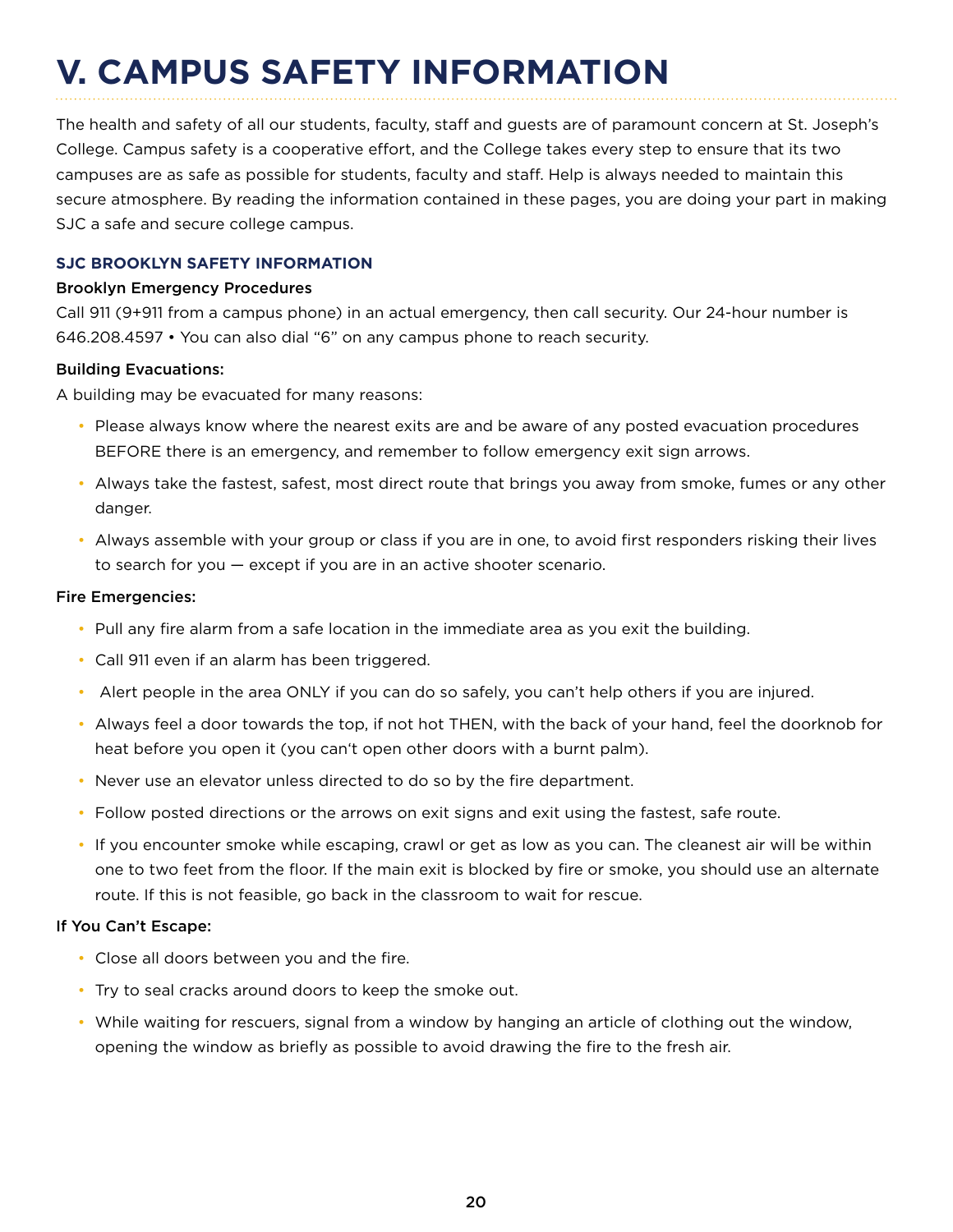#### Gas or Carbon Monoxide Leak:

- Pull any fire alarm from a safe location in the immediate area as you exit the building. Turn off emergency gas switches as you exit — ONLY IF SAFELY possible.
- If you witness a person unconscious, DO NOT ENTER the room. Getting first responders to that location is the best thing you can do.

#### Electrical:

- ONLY IF YOU CAN DO SO SAFELY, turn off affected device lights/power using a non-conductive item (wood, rubber, etc.) to flip the switch.
- If a person is being electrocuted use a long, nonconductive item (wood mop handle, fiberglass ladder, etc.) to knock them free ONLY IF SAFELY possible. Never walk in water or other liquids or on metal if at all possible.

#### **ALL EVACUATIONS, EXCEPT ACTIVE SHOOTER**

Meet with your class or office in either The Hill Center gymnasium or Touhy Hall's auditorium. You will be directed what to do next by security and other competent authorities.

#### Helping the disabled evacuate:

Please help any disabled or handicapped persons evacuate in any of the above scenarios. Make sure anyone with hearing loss sees that there is a reason to leave. The college tries not to schedule people with severe mobility issues in classes on floors that are not accessible without an elevator, but if someone is in a lower or upper level, the following information is important to know. A list of persons who need assistance will be kept and maintained by Security. This list will be upgraded each semester to keep track of students with disabilities and their class schedules. Exit if possible. If it is not possible, bring the person to the stairwell or landing farthest from the danger and call 911 with his/her location; then call Security. Should the need arise to evacuate buildings, faculty or staff members are asked to be aware of the following information:

#### Escape rescue chairs are located in the following areas:

- Touhy Hall near the security desk.
- McEntegart Hall near the security desk.

\*In an emergency in all buildings, if an accessible exit cannot be reached; station the person on any outside stairs landing or in the stairwell farthest from the danger while you alert emergency personnel and security.\*

#### Fire Extinguishers:

Only use a fire extinguisher if:

- The fire department has been notified.
- It is a very small fire.
- You are trained to do so.
- Your back is to a door or other unrestricted exit.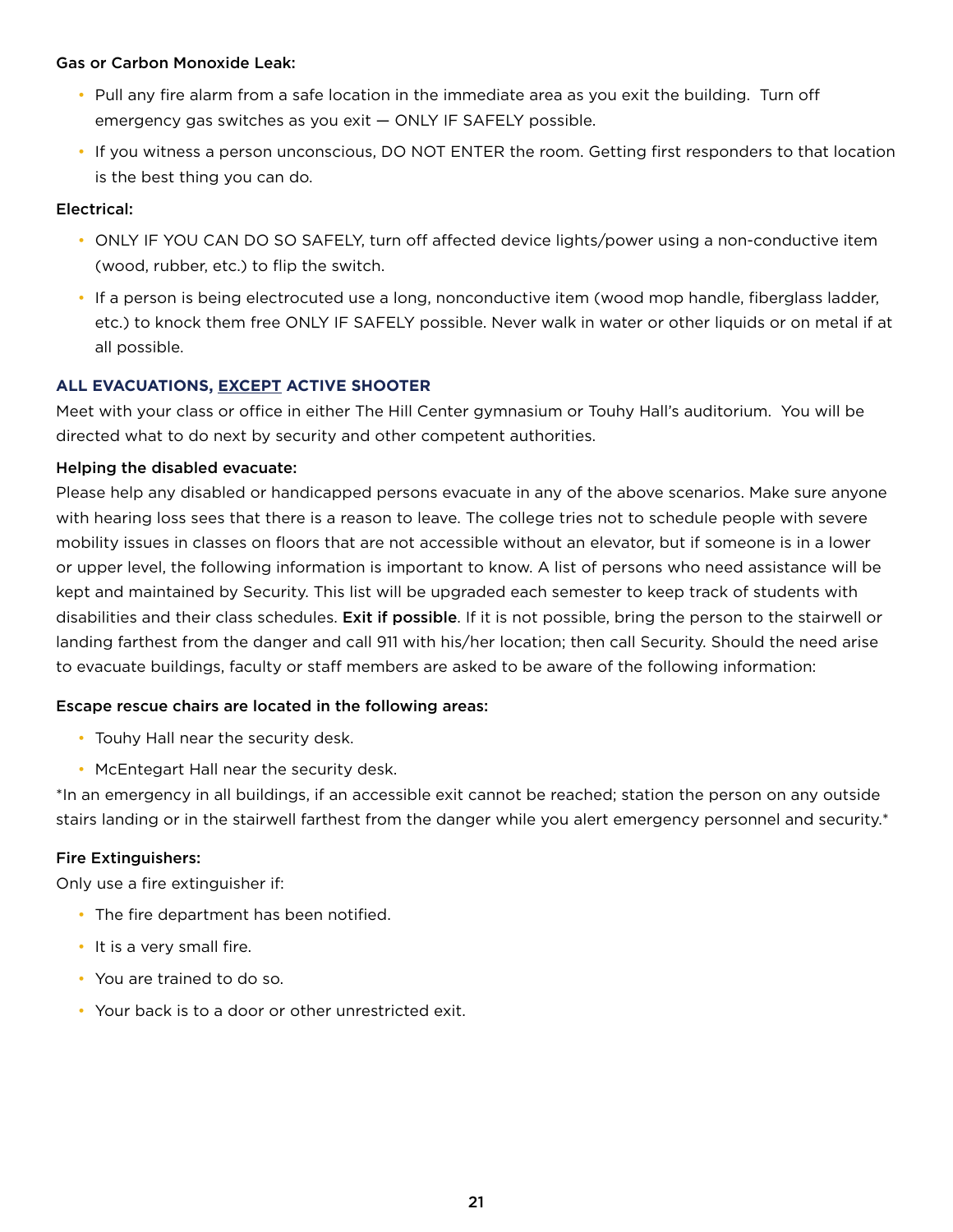Remember the acronym PASS while using a fire extinguisher.

- P Pull the Pin.
- A Aim at the base of the fire.
- S Squeeze the trigger.
- S Sweep from side to side.

Except for wet chemical extinguishers in the cafeteria kitchen, there are only ABC extinguishers on our campus. But please remember:

- Never use water on an electrical or grease (flammable liquids) fire. Only use an extinguisher designed for that type of fire:
	- Flammable Materials, (wood, paper, etc.).
	- Flammable Liquids
	- Electrical

Please report any discharged extinguishers or ones in need of repair or inspection to campus maintenance. Remember to **STOP, DROP** and ROLL if you catch on fire. When someone else is on fire, use a heavy jacket, carpet or blanket to help extinguish the fire. If you are in a room with a fire suppression system (many commercial computer rooms and kitchens have them) and it's activated, leave the room immediately. Such systems deprive oxygen.

#### **Elevator Emergency Procedures**

NEVER attempt to exit a stalled elevator car, even one that is partially stuck between two floors. Attempting to exit the car on your own can put yourself and others in serious danger. Do not attempt to exit a car by forcing open the doors, opening the hatch or entering the elevator shaft, unless you are in the very unlikely situation of imminent danger, (e.g.: a fire is quickly approaching). Wait for assistance so you can exit in a proper and safe manner. You are safer in the car than you are outside it. Stay calm: There is plenty of air in the elevator and shaft, and you are safe inside the car. For safety reasons, elevators are equipped with many redundant safety features. The features that stop the elevator are in place to guarantee your safety.

Call Security and press the call button or pick up the emergency phone if the elevator is equipped with either. Security will place a call to the elevator company's emergency response service and the authorities if needed. Call 911 if there are any serious injuries within the car or if you smell smoke. Press the alarm and let it sound, only if all attempts at communications fail. Having the alarm ring while you attempt to communicate is counterproductive.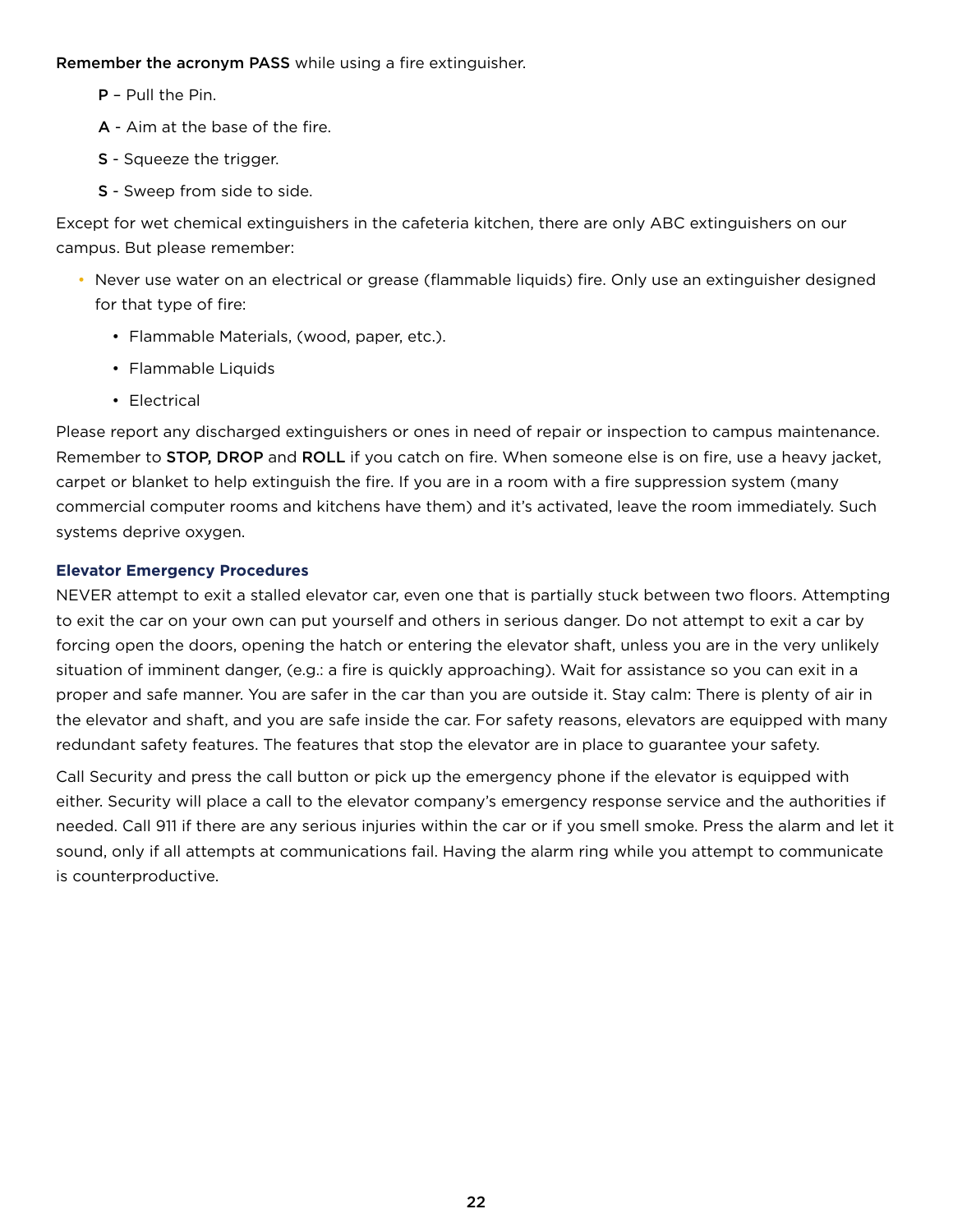#### **Medical Procedures: St. Joseph's College Emergency Medical Procedures**

- If someone is injured or becomes ill in your presence, please follow these procedures. Do not move the injured person, unless they are in danger, fire, etc.). If the situation is life threatening, call 911 immediately.
- Security can be contacted at 646.208.4597. If you are near an office phone, dial "6" and you will be connected directly to security.
- When security arrives, let them know if 911 was notified. If 911 was not notified, security will make the call if required.
- Security will be in charge until EMS arrives on the campus.
- DO NOT touch blood or bodily fluids without the aid of protective gloves.
- DO NOT give mouth-to-mouth resuscitation unless you are trained to do so.
- DO NOT perform CPR unless you have been certified.
- Automatic External Defibrillators (AEDs) are at each security desk.

#### **Surviving an Active Shooter**

In the very unlikely event of an active shooter, College policy is Run, Hide, Fight! RUN when an active shooter is in your vicinity:

- Have an escape route and plan in mind (in case of fire or any threat).
- Leave your belongings behind.
- Evacuate regardless of whether others agree to follow.
- Help others escape, if possible.
- Do not attempt to move or point out wounded people.
- Prevent others from entering an area where the active shooter may be.
- Keep your hands visible.
- Call 911 when you are safe.
- If running in the outdoors or large open areas, go from cover to cover. Place buildings, large trees, vehicles between you and the danger and avoid being out in the open for long periods of time.

#### **HIDE if evacuation is not possible:**

- Lock and blockade the door with large or many small items to keep door closed.
- Hide behind large objects or layers of many smaller ones.
- Hide in an area out of the shooter's view.
- Turn off lights and cover the door window if possible.
- Silence your cell phone (including the vibrate mode) and remain quiet.
- Try not to trap yourself or restrict your movement (continue to look for an opportunity to RUN)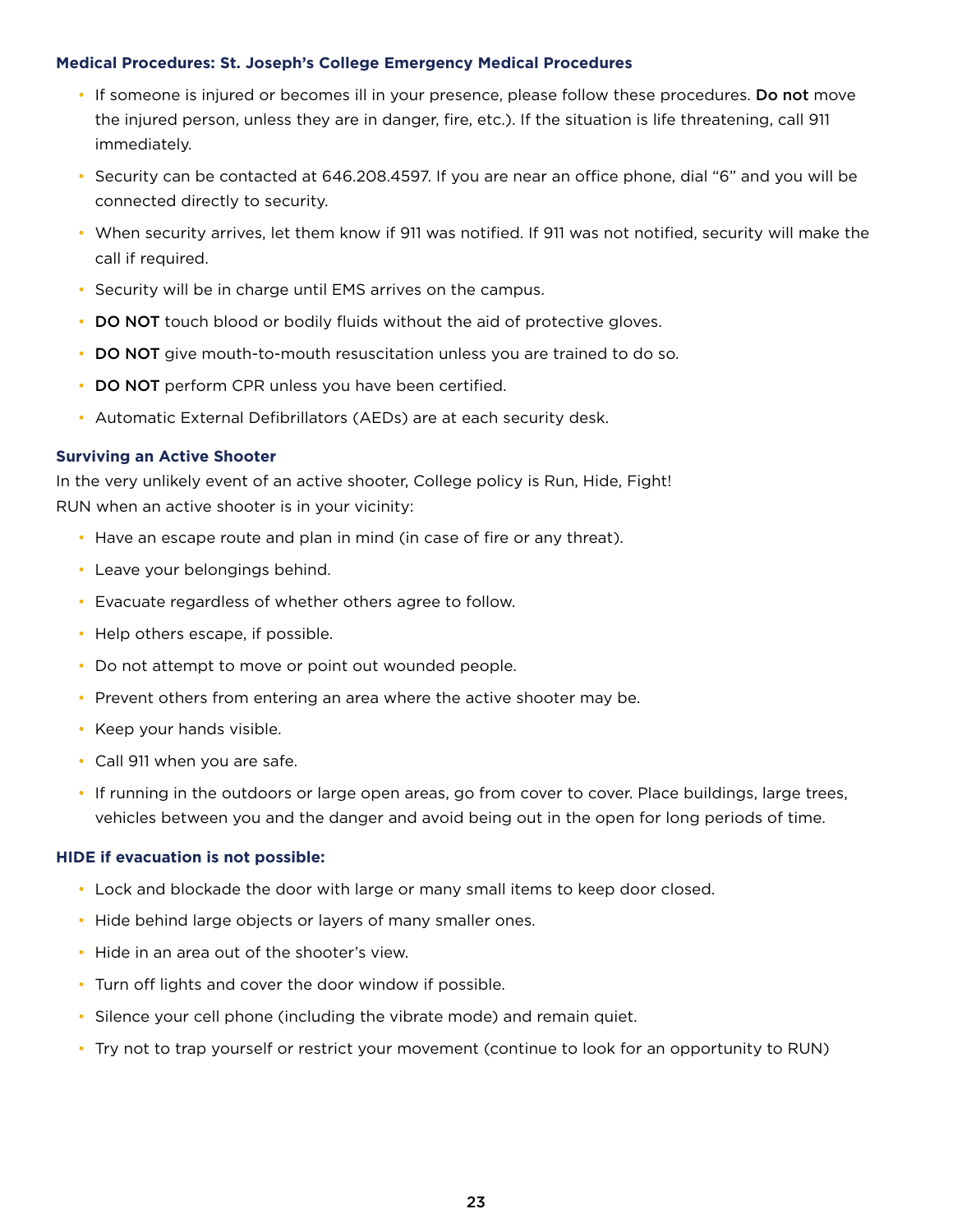#### **FIGHT only as a last resort and only when your life is in imminent danger:**

- Attempt to incapacitate the shooter.
- Act with physical aggression.
- Act in unison if possible.
- Improvise weapons: fire extinguishers, chairs, pens, pencils, rulers, scissors, staplers, keys, shoes, rolled up magazines, books, anything!
- Throw objects at the shooters eyes as you attack.
- Commit to your actions, do not stop your life may depend on it.

#### **WHEN approaching law enforcement:**

- Remain calm and follow instructions.
- Put down any items in your hands (i.e., bags and jackets).
- Raise hands and spread fingers and keep hands visible at all times.
- Avoid quick movements toward officers, such as holding on to them for safety.
- Avoid pointing, screaming or yelling.
- Do not stop to ask officers for help or direction when evacuating.

#### **INFORMATION to provide to 911 operators:**

- Location of the active shooter.
- Number of shooters.
- Physical description of shooters.
- Number and type of weapons held by shooters.
- Number of potential victims at the location.

The first officers to arrive at the scene will not stop to help the injured. Rescue teams will follow the initial officers and treat or remove the injured. Know that help is on the way! Once you have reached a safe location, you will likely be held in that area by law enforcement until the situation is under control, and all witnesses have been identified and questioned. Do not leave the area until law enforcement authorities have instructed you to do so.

#### **CAMPUS EVACUATION**

Most emergencies do not require complete evacuation of the entire campus. However, during an active shooter event or whenever a campus evacuation is necessary, all persons are to immediately evacuate the campus by foot in the direction opposite of the crisis area. Specific directions and routes will be communicated by Campus Security and the Rave Text Alert Notification System, if possible. DO NOT get into vehicles, as vehicles in mass numbers have proven to be an ineffective means to evacuate large emergencies in a timely manner. Vehicle transportation will need to be reserved for those with significant mobility impairments as well as keeping the roadways clear for emergency response vehicles. Remember to keep moving away from the danger until you reach emergency service personnel.

We have a mutual agreement with Queen of All Saints parish on Lafayette Avenue, at corner of Vanderbilt Avenue, to use their church basement as a meeting place for family and friends in the event of a campuswide evacuation.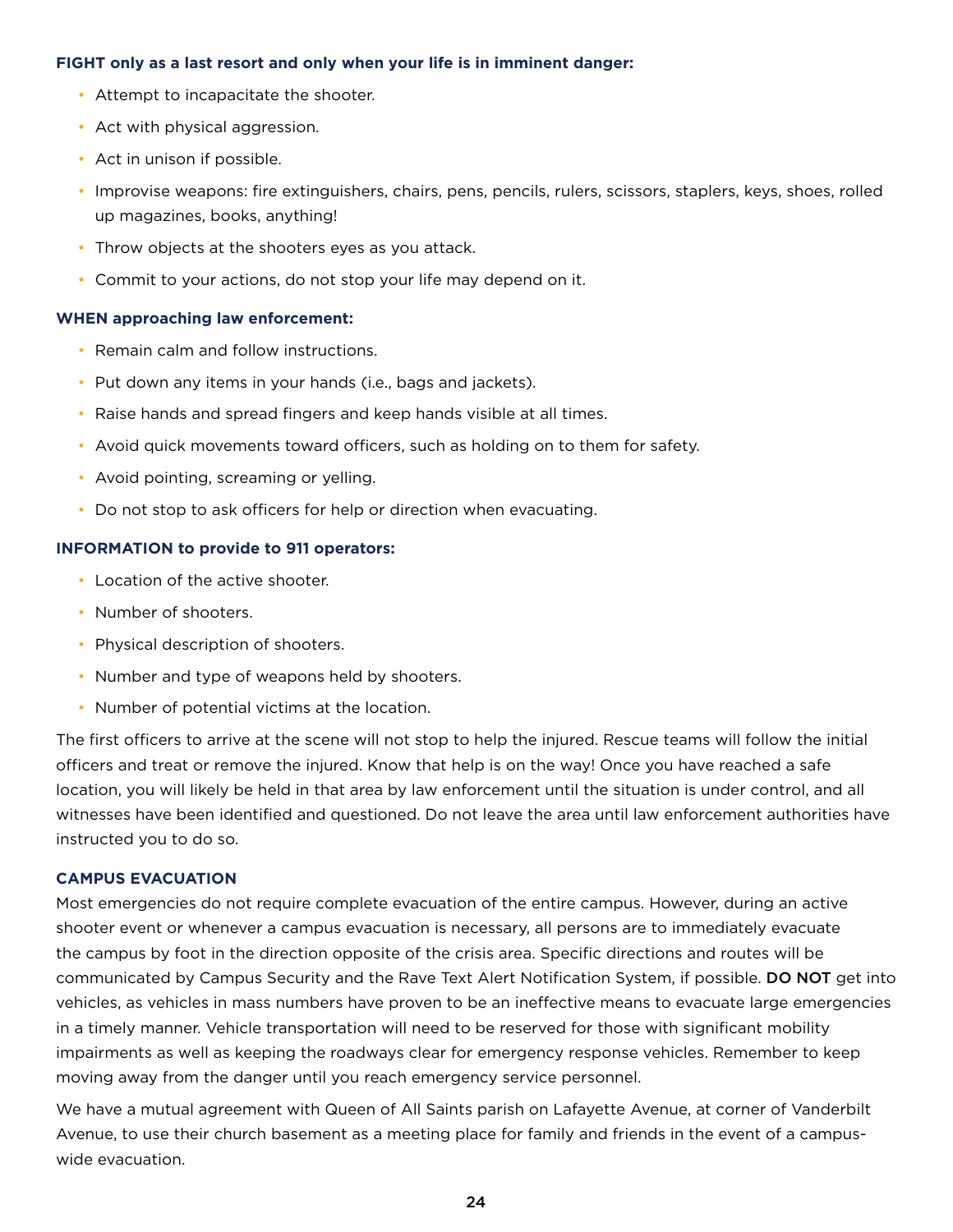#### <span id="page-24-0"></span>**Criminal Activity:**

St. Joseph's is fortunate to have a very low crime rate and crime history, but this is an open campus. We do ask that you safeguard your property and be alert, especially at night and when there are few people on campus. Your SJC ID must be carried at all times and shown to Campus Security upon entering any of our buildings or when requested by campus authorities (security, professors and staff).

We offer escorts 24 hours a day if you ever feel uncomfortable. Call Campus Security and we will escort you to or from your vehicle.

If you witness a serious crime, call 911. Always call Campus Security to inform them, as well. If you witness a criminal or an intruder; stay calm, never try to block their exit, leave the area and head toward a busy (populated area), and contact Campus Security.

Report any minor crimes (after the fact) to Campus Security.

Please follow these tips to help prevent crime:

- Always lock vehicle and office doors.
- Never leave property in view or unattended in vehicles.
- Travel in pairs if possible. Walk with a purpose and be alert.
- Place a file with your FULL name and contact information on any USB flash drives and on the lock-out screen of your phone and/or computer (in case lost we can return them to you).
- If you do not wish to write in an expensive textbook that you may return; write your FULL name and contact information on a piece of paper and place it in the book.
- Student Life NEVER solicits door to door. Contact Campus Security if approached by someone.
- Contact Campus Security for lost-and-found help.

#### **Emergency Communications**

Information may be delivered to the campus community in the following ways:

- In-person by campus security.
- Fire alarms.
- Text message (Emergency Notification System) sign-up forms are located in the student enrollment packet and on SJC MyPortal Homepage).
- Plasma screens located throughout the campus.
- The College website at [www.sjcny.edu](http://www.sjcny.edu).

#### **SJC LONG ISLAND SAFETY INFORMATION**

#### Emergency Procedures

Call 911 (9+911 from a Campus Phone) in an actual emergency, then call security. Our 24-hour security number 917.209.3625 • Any Blue Light Box • You can also dial "3" on any campus phone.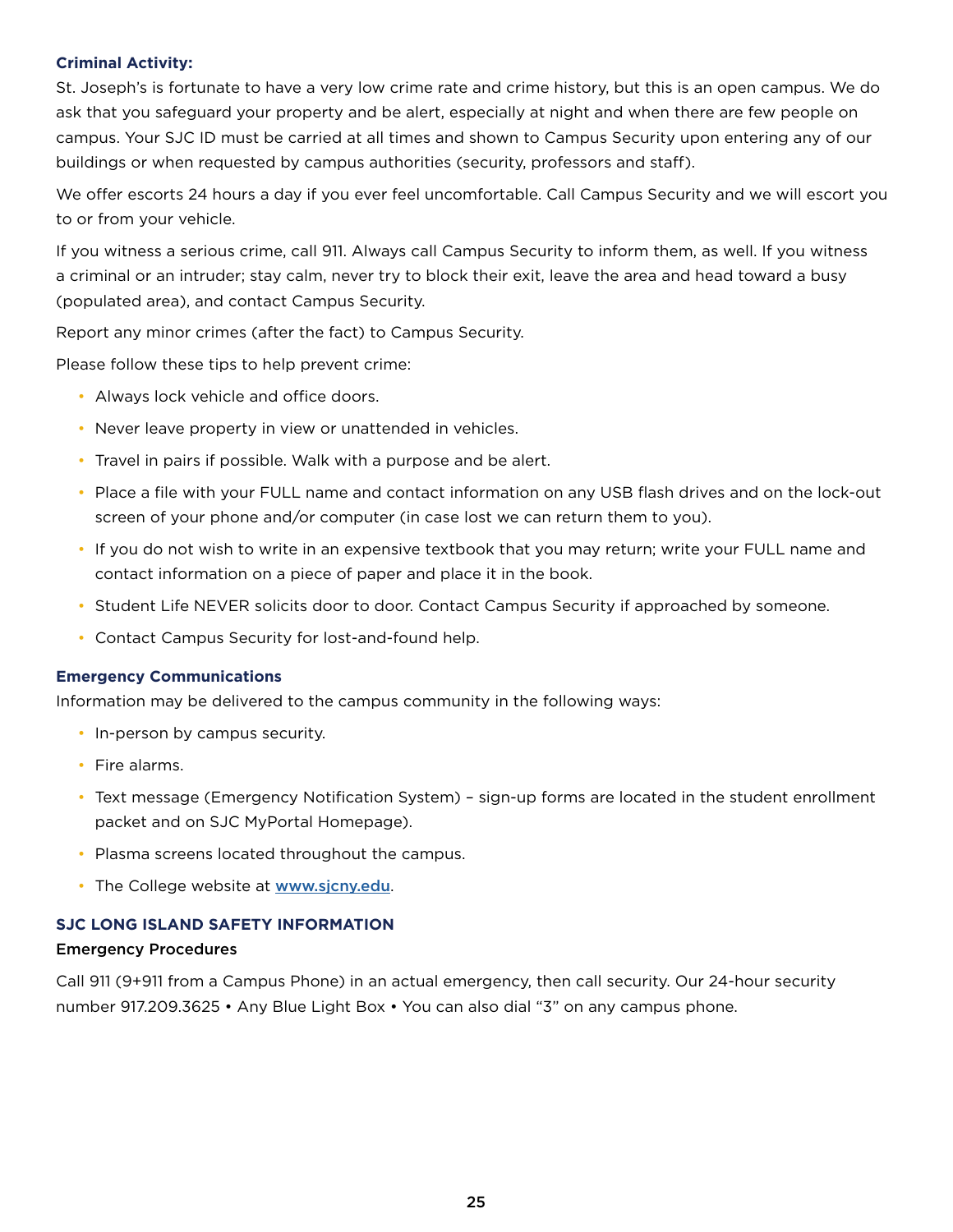#### **Building Evacuations:**

A building may be evacuated for many reasons.

- Please always know where the nearest exits are and know any posted evacuation procedures BEFORE there is an emergency and remember to follow emergency exit sign arrows.
- Always take the fastest, safest, most direct route that brings you away from smoke, fumes or any other danger.
- Always assemble with your group or class if you are in one to avoid First Responders risking their lives to search for you, except for an active shooter scenario.

#### **Fire Emergencies:**

- Pull any fire alarm from a safe location in the immediate area as you exit the building.
- Call 911 even if an alarm has been triggered.
- Alert people in the area ONLY if you can do so safely, you can't help others if you are injured.
- Always feel a door towards the top, if not hot THEN, with the back of your hand, feel the doorknob for heat before you open it (you can't open other doors with a burnt palm).
- Never use an elevator unless directed to do so by the fire department.
- Follow posted directions or the arrows on exit signs and exit using the fastest, safe route.
- If you encounter smoke while escaping, crawl or get as low as you can. The cleanest air will be within one to two feet from the floor. If the main exit is blocked by fire or smoke, you should use an alternate route. If this is not feasible, go back in the classroom to wait for rescue.

#### **If you can't escape:**

- Close all doors between you and the fire.
- Try to seal cracks around doors to keep the smoke out.
- While waiting for rescuers, signal from a window by hanging an article of clothing out the window, opening the window as briefly as possible to avoid drawing the fire to the fresh air.

#### **Gas or Carbon Monoxide Leak:**

- Pull any fire alarm from a safe location in the immediate area as you exit the building.
- Turn off emergency gas switches as you exit ONLY IF SAFELY possible.
- If you witness a person unconscious, DO NOT ENTER the room. Getting first responders to that location is the best thing you can do.

#### **Electrical:**

- ONLY IF SAFELY possible turn off affected device lights/power using a non-conductive item (wood, rubber, etc.) to flip the switch.
- If a person is being electrocuted use a long, nonconductive item (wood mop handle, fiberglass ladder, etc.) to knock them free ONLY IF SAFELY possible.
- Never walk in water or other liquids or on metal if at all possible.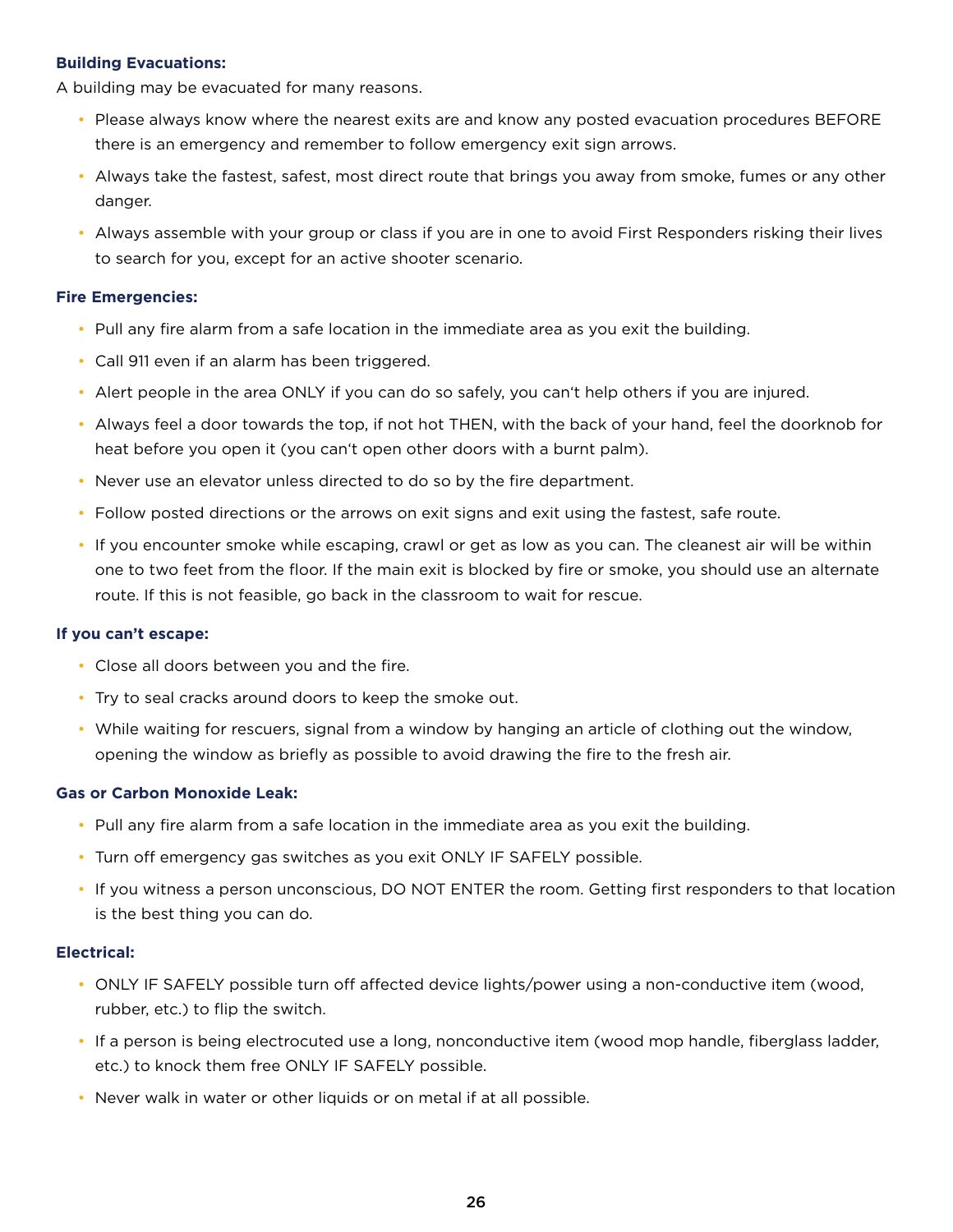**ALL EVACUATIONS EXCEPT ACTIVE SHOOTER:** Meet with your group in the Quad (center area between buildings). If the emergency is in the Danzi gymnasium, meet in the O'Connor Hall auditorium. If the emergency is in any other building, meet in the Danzi gymnasium.

#### **Helping the disabled evacuate:**

Please help any disabled or handicapped persons evacuate in any of the above scenarios. Make sure anyone with hearing loss sees that there is a reason to leave. The college tries not to schedule people with severe mobility in classes on floors that are not accessible without an elevator but if someone is in a lower or upper level, the following information is important to know. A list of persons who need assistance will be kept and maintained by Security. This list will be upgraded each semester to keep track of students with disabilities and their class schedules. Exit if possible. If it is not possible, bring the person to the stairwell or landing farthest from the danger and call 911 with his/her location; then call Security. Should the need arise to evacuate buildings, faculty or staff members are asked to be aware of the following information:

#### **Escape Chairs:**

#### **Escape rescue chairs are located in the following areas:**

- O'Connor Hall 3rd floor, stairwell 9 (far north wing).
- O'Connor Hall 3rd floor, stairwell 4 (far west wing).
- Library 3rd floor in FACP room within offices.
- BT building 2nd (highest) floor, far north stairwell.
- BT building cellar floor (lowest), far south stairwell.

\*In an emergency in all buildings, if an accessible exit cannot be reached; station the person on any outside stairs landing or in the stairwell farthest from the danger while you alert emergency personnel and security\*

#### **O'Connor Hall has accessible exits in the following rooms:**

- First floor: N105 Plant Shop, N111, N113, N117A Art Studio, N129 Music Room, E117 Shea Conference Center and the ramp to the left of the bookstore.
- Second floor: Door #7 by the flagpole, (landing outside door #1 can be used to stage someone until help arrives).
- Auditorium: Door #5 and the vestibule area as well as both South Side exits.
- Third floor, stage in the stairwell landing farthest from the danger until help arrives.

#### **Business and Technology (BT) Building:**

- Level B, north entrance has an accessible exit ramp.
- Level C, first floor and second floor: Escort students with physical disabilities to the stairwell landing farthest from the danger until help arrives.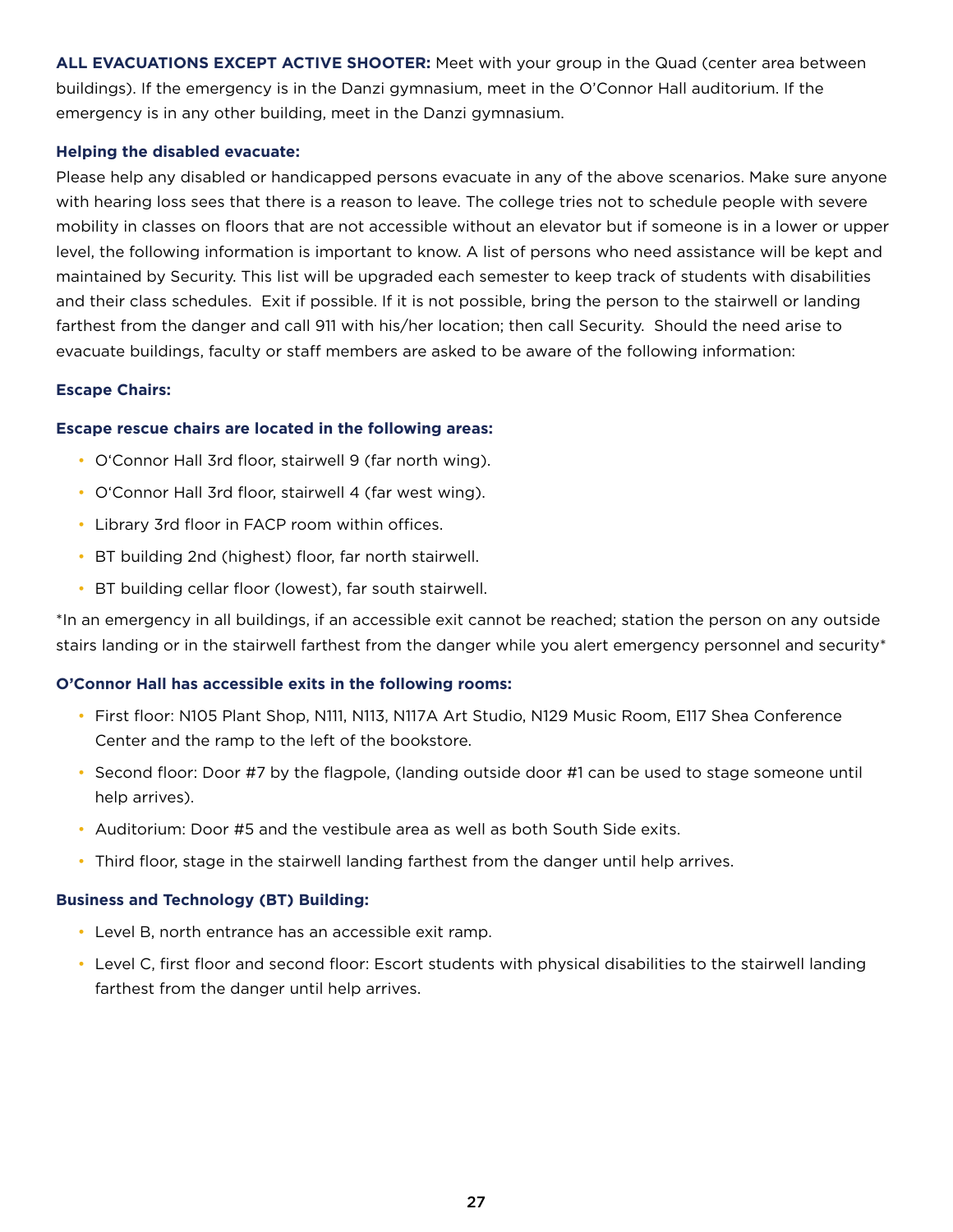#### **Danzi Athletic Center:**

All exits are accessible (main entrance, end of each hall, multi-purpose rooms, rooms 114-115, pool area – two north exits, main gymnasium – two west exits). People with disabilities will not be able to access the elevated track. However, that area will be checked by SJC staff during any evacuation if safely possible.

#### **Callahan Library:**

Main entrance and the two north doors in the lower level book stacks can be used to exit.

#### **Clare Rose Playhouse:**

The main entrance is accessible and ushers will help anyone with special needs exit the theater.

#### **Counseling and Wellness Center:**

The main and rear entrances are accessible.

#### **1 Terry Street:**

Stage in the stairwell farthest from the danger.

#### **Outdoor Field Complex:**

Both exits are accessible on either end of the main hallway.

#### **Great River:**

Stage in either stairwell.

#### **Fire Extinguishers:**

Only use a fire extinguisher if:

- Fire department has been notified.
- It is a very small fire.
- You are trained to do so.
- Your back is to a door or other unrestricted exit.

#### **Remember PASS:**

- P Pull the Pin.
- A Aim at the base of the fire.
- S Squeeze the trigger.
- S Sweep from side to side

Except for wet chemical extinguishers in the cafeteria kitchen, there are only ABC extinguishers on our campus but remember:

- Never use water on an electrical or grease (flammable liquids) fire
- Only Use an extinguisher designed for that type of fire:
- Flammable Materials, (wood, paper, etc.).
- Flammable Liquids
- Electrical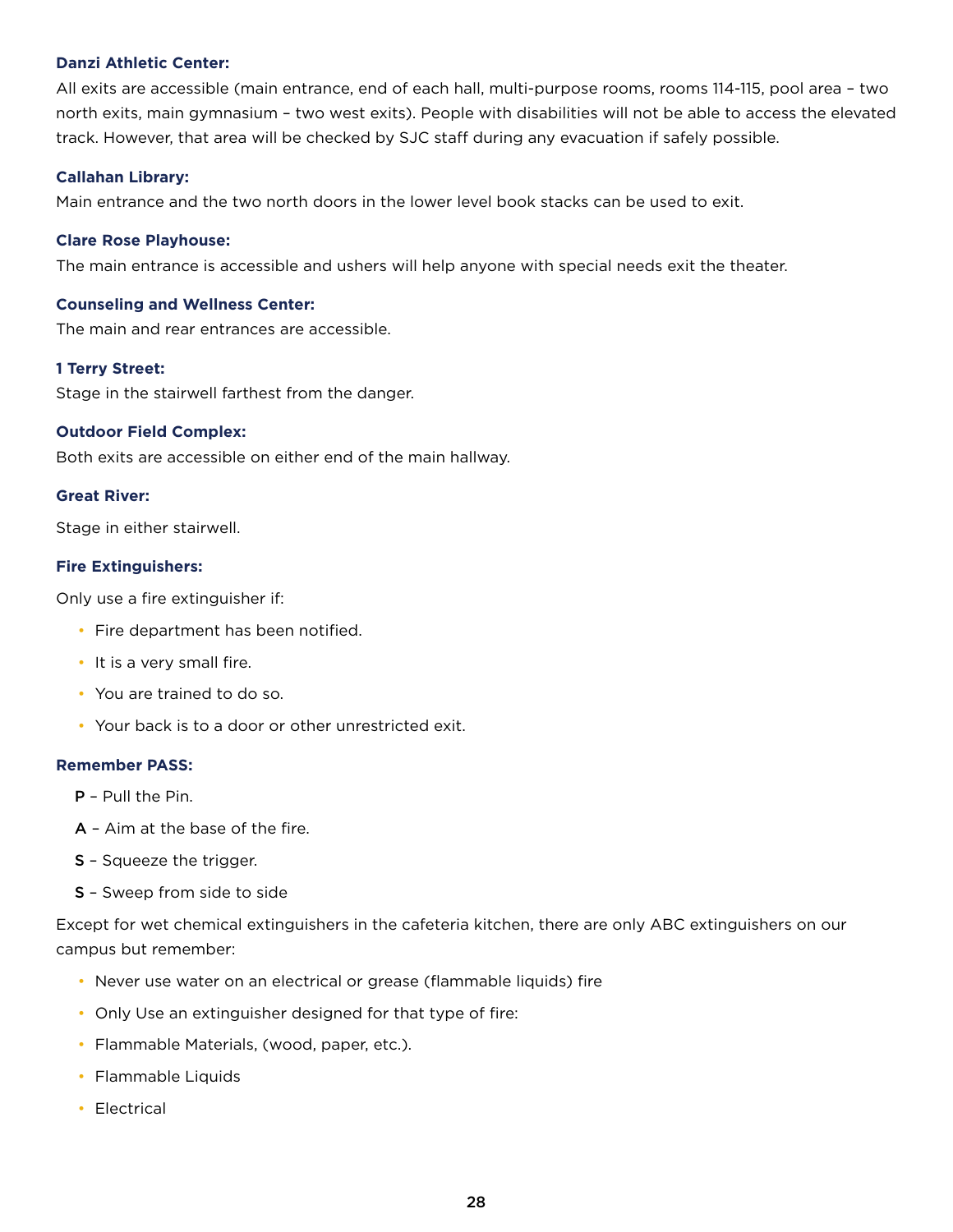Please report any discharged extinguishers or ones in need of repair or inspection to Campus Security. Remember to **STOP, DROP** and ROLL if you catch on fire. If someone else is on fire use a heavy jacket, carpet or blanket to help put the fire out.

If you are in a room with a fire suppression system (many commercial computer rooms and kitchens have them) and it's activated, leave the room immediately. These systems deprive oxygen.

#### **Elevator Emergency Procedures:**

NEVER attempt to exit a stalled car, even partially stuck between two floors: You can put yourself and others in serious danger by attempting to exit the car on your own. Never attempt to exit a car by forcing open the doors, opening the hatch or entering the elevator shaft unless you are in the very unlikely situation of imminent danger, (e.g.: a fire is quickly approaching). Wait for assistance so you can exit in a proper and safe manner. You are safer in the car than you are outside it. Stay calm: There is plenty of air in the elevator and shaft and you are safe inside the car. Elevators are equipped with many redundant safety features measures that are in place to guarantee your safety.

Call Security and press the call button or pick up the emergency phone if equipped with either. Security will place a call to the elevator company's emergency response service and the authorities if needed. Call 911 if there are any serious injuries within the car or if you smell smoke. Press the alarm and let it sound, only if all attempts at communications fail. Having the alarm ring while you attempt to communicate is counterproductive.

#### **Emergency Medical Procedures:**

- If someone is injured or becomes ill in your presence, please follow these procedures.
	- Do not move the injured person, unless they are in danger (pool, fire, etc.).
	- If the situation is life threatening, call 911 immediately.
- Security can be contacted at 917-209-3625. If you are near an office phone dial "3" and you will be connected directly to security. If you are outside you can use the blue call boxes to contact security.
- When security arrives, let them know if 911 was notified. If 911 was not notified, security will make the call if required.
- Security will be in charge until EMS arrives on the campus.
- DO NOT touch blood or bodily fluids without the aid of protective gloves.
- DO NOT give mouth-to-mouth resuscitation unless you are trained to do so and NEVER without the aid of a protective mask!
- DO NOT perform CPR unless you have been certified.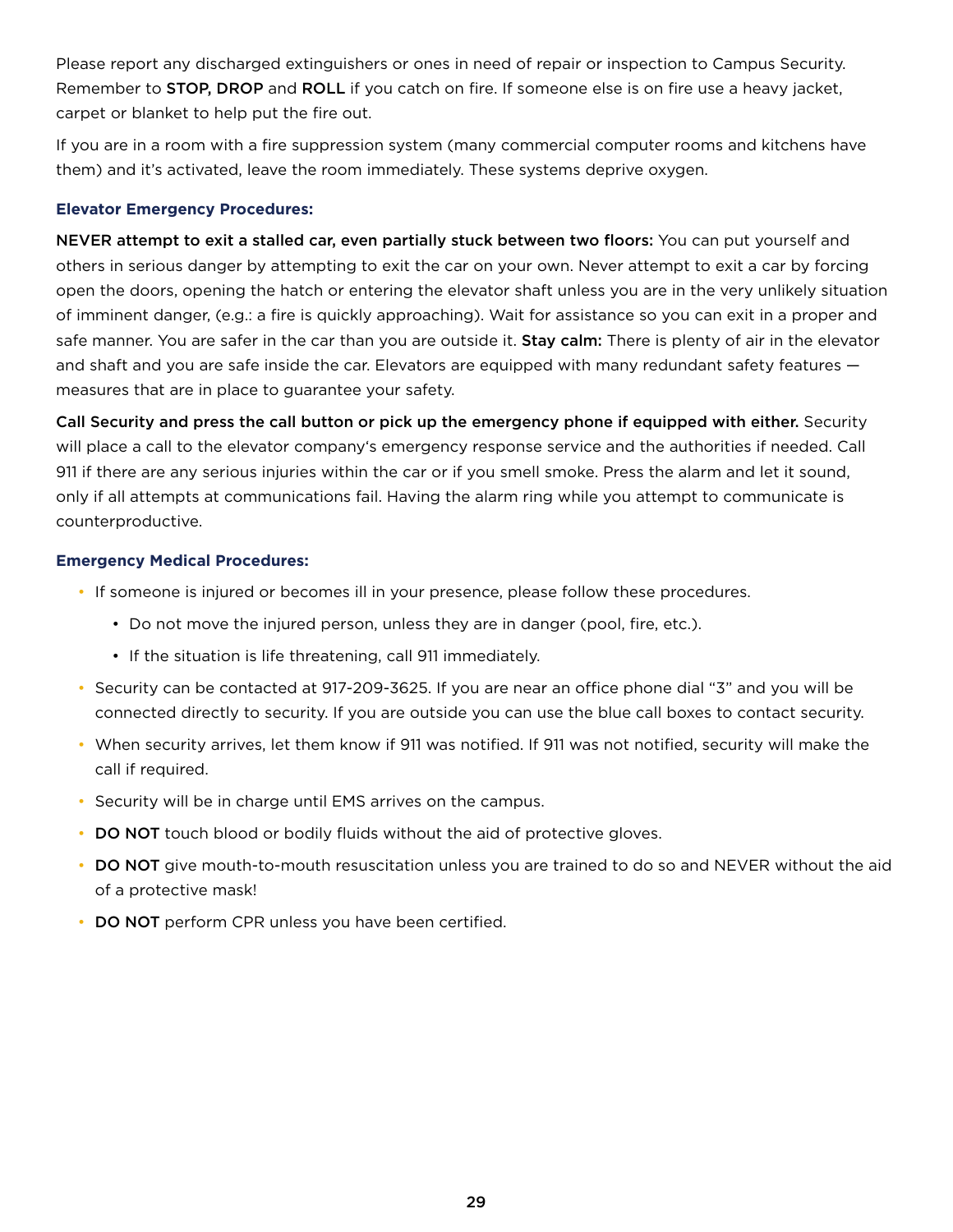#### **Automatic External Defibrillators (AEDs):**

#### There are AEDs located at the following locations:

- Clare Rose Playhouse by the front door.
- Second floor, O'Connor Hall, on the wall next to the desk at door #7 by the flagpole.
- First floor, O'Connor Hall, in the cafeteria on center pole.
- BT building, B level, next to the security desk.
- Danzi Athletic Center at the front desk.
- Roving security vehicle.
- Library: As you enter, once past the book detectors, make a left and another left (u-turn); it is then on the wall to your left.
- Outdoor Field Complex, across from the front door.
- Counseling and Wellness Center, nurse's exam room.

Older models have child pads that must be switched, newer models have a uni-pad that is activated on the device by turning a key to adult or child.

#### **Surviving an Active Shooter:**

In the very unlikely event of an active shooter, college policy is Run, Hide Fight! RUN When an active shooter is in your vicinity:

- Have an escape route and plan in mind (in case of fire or any threat).
- Leave your belongings behind.
- Evacuate regardless of whether others agree to follow.
- Help others escape, if possible.
- Do not attempt to move or point out wounded people.
- Prevent others from entering an area where the active shooter may be.
- Keep your hands visible.
- Call 911 when you are safe.
- If running in the outdoors or large open areas, go from cover to cover. Place buildings, large trees, vehicles between you and the danger, and avoid being out in the open for long periods of time.

HIDE Only if evacuation is not possible, find a place to hide:

- Lock and blockade the door with a large item or many small items to keep the door closed.
- Hide behind large objects or layers of many smaller ones.
- Hide in an area out of the shooter's view.
- Turn off the lights and cover windows (with emergency medical yellow sign or anything handy)
- Silence your cell phone (including the vibrate mode) and remain quiet.
- Try not to trap yourself or restrict your movement (continue to look for an opportunity to RUN).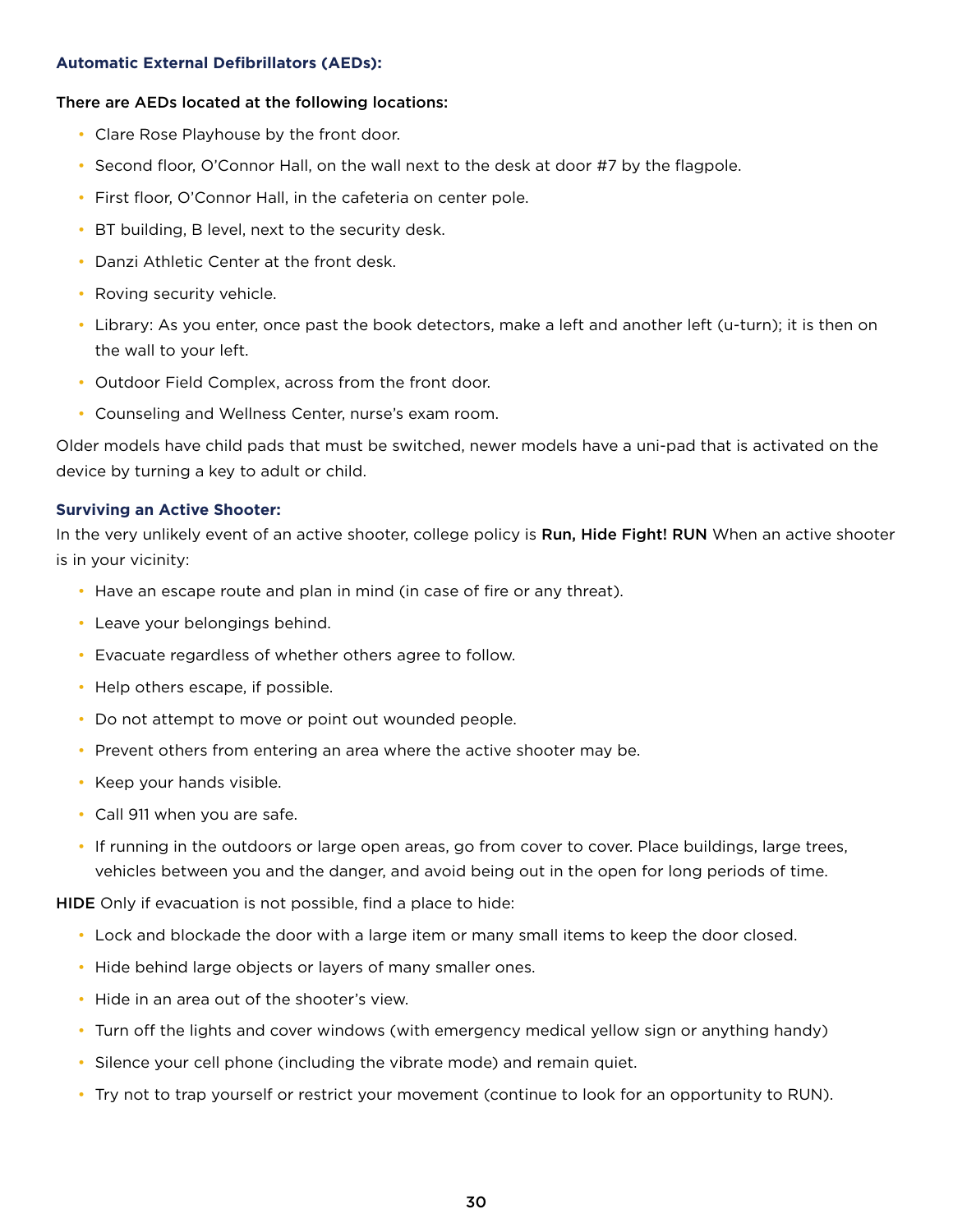FIGHT Only as a last resort and only when your life is in imminent danger:

- Attempt to incapacitate the shooter.
- Act with physical aggression.
- Act in unison if possible.
- Improvise weapons: fire extinguishers, chairs, pens, pencils, rulers, scissors, staplers, keys, shoes, rolled up magazines, books, anything!
- Throw objects at the shooters eyes as you attack.
- Commit to your actions, do not stop…your life may depend on it.

#### **When Approaching Law Enforcement:**

- Remain calm and follow instructions.
- Put down any items in your hands (i.e., bags, jackets).
- Raise hands and spread fingers and keep hands visible at all times.
- Avoid quick movements toward officers such as holding on to them for safety.
- Avoid pointing, screaming or yelling.
- Do not stop to ask officers for help or direction when evacuating.

#### **Information to provide to 911 operators:**

- Location of the active shooter.
- Number of shooters.
- Physical description of shooters.
- Number and type of weapons held by shooters.
- Number of potential victims at the location.

The first officers to arrive at the scene will not stop to help the injured. Rescue teams will follow the initial officers and treat or remove the injured. Know that help is on the way! Once you have reached a safe location, you will likely be held in that area by law enforcement until the situation is under control, and all witnesses have been identified and questioned. Do not leave the area until law enforcement authorities have instructed you to do so.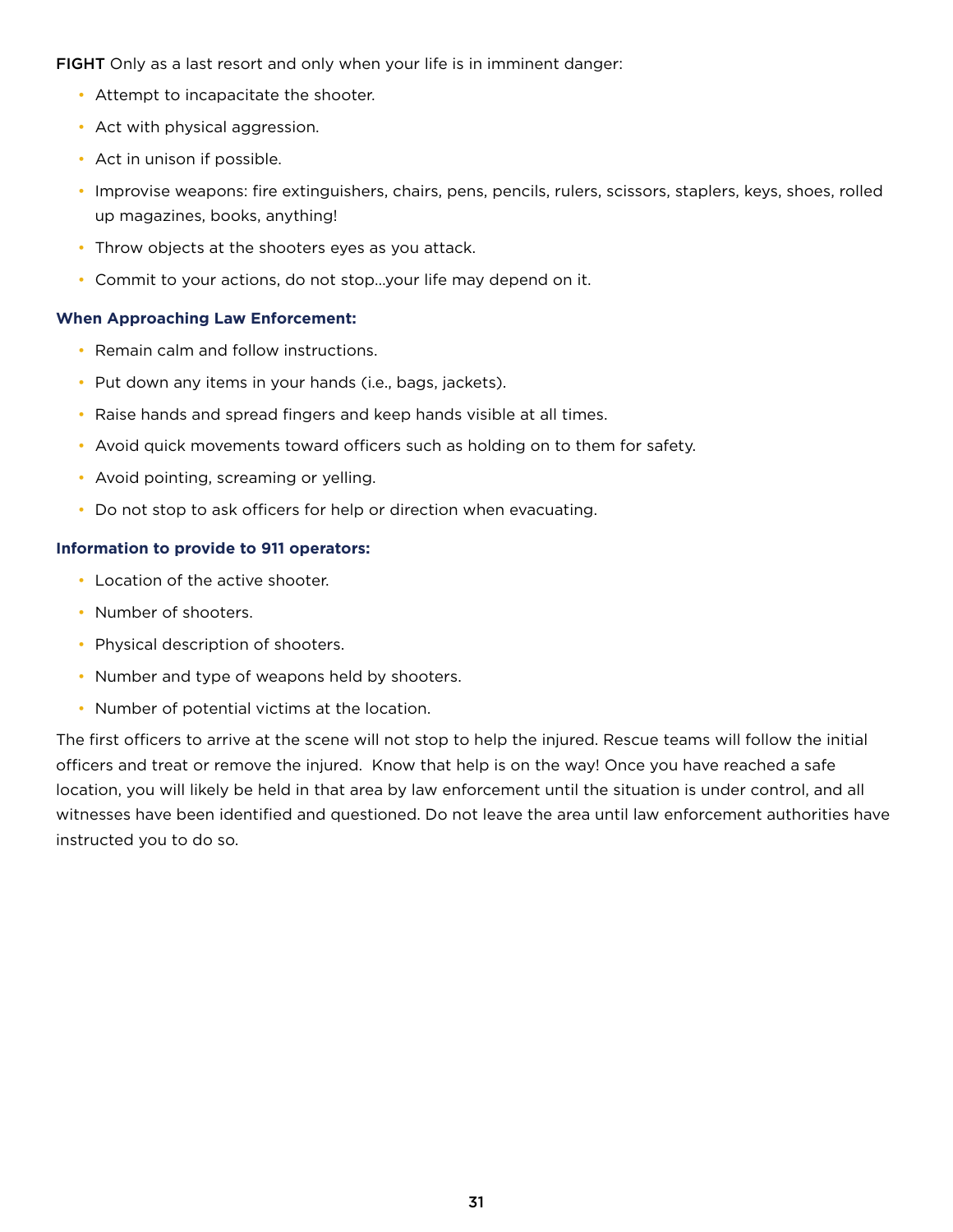#### **Campus Evacuation:**

Most emergencies do not require complete evacuation of the entire campus. However, during an active shooter event or whenever a campus evacuation is necessary, all persons are to immediately evacuate the campus by foot in the direction opposite of the crisis area. Specific directions and routes will be communicated by Campus Security and the Rave Text Alert Notification System if possible. DO NOT get into vehicles, as vehicles in mass numbers have proven to be an ineffective means to evacuate large emergencies in a timely manner. Vehicle transportation will need to be reserved for those with significant mobility impairments as well as keeping the roadways clear for emergency response vehicles. If you end up in a traffic jam, you are a sitting duck. Fortunately, we are not located in a rural environment and the nearest police precinct is not very far, less than a mile south on Waverly Avenue. This means response time will be very quick and even in foul weather, you should reach shelter when leaving the campus in a short period of time. Remember to keep moving away from the danger until you reach emergency service personnel.

The St. Joseph's College Outdoor Athletic Complex will serve as a meeting place for family and friends in the event of a campus wide evacuation: The facility is located at 246 Sunrise Hwy South Service Rd, East Patchogue, NY 11772 (approximately one mile east of the Long Island campus).

#### **Criminal Activity:**

St. Joseph's is fortunate to have a very low crime rate and history, but this is an open campus. We do ask that you safeguard your property and be alert, especially at night and when there are few people on campus. SJC ID must be carried at all times and shown to Campus Security upon request.

We offer escorts 24 hours a day if you ever feel uncomfortable. Call Campus Security and we will escort you to or from your vehicle.

If witness to a serious crime, call 911. Always call Campus Security to inform them, as well.

If you witness a criminal or an intruder, stay calm, never try to block their exit, leave the area heading toward a busy (populated area), and contact Campus Security.

Report any minor crimes (after the fact) to Campus Security. Please follow these tips to help prevent crime:

- Always lock vehicle and office doors.
- Never leave property in view or unattended in vehicles or anywhere (including signs of items such as GPS suction cup marks, gift bags, etc.).
- Travel in pairs if possible. Walk with a purpose and be alert.
- Place a file with your FULL name and contact information on any USB flash drives and on the lock out screen of your phone and/or computer (in case lost we can return them to you).
- If you do not wish to write in an expensive textbook that you may return; write your FULL name and contact information on a piece of paper and place it in the book.
- Student Life NEVER solicits door to door. Contact Campus Security if approached by someone.
- Contact Campus Security for lost-and-found assistance.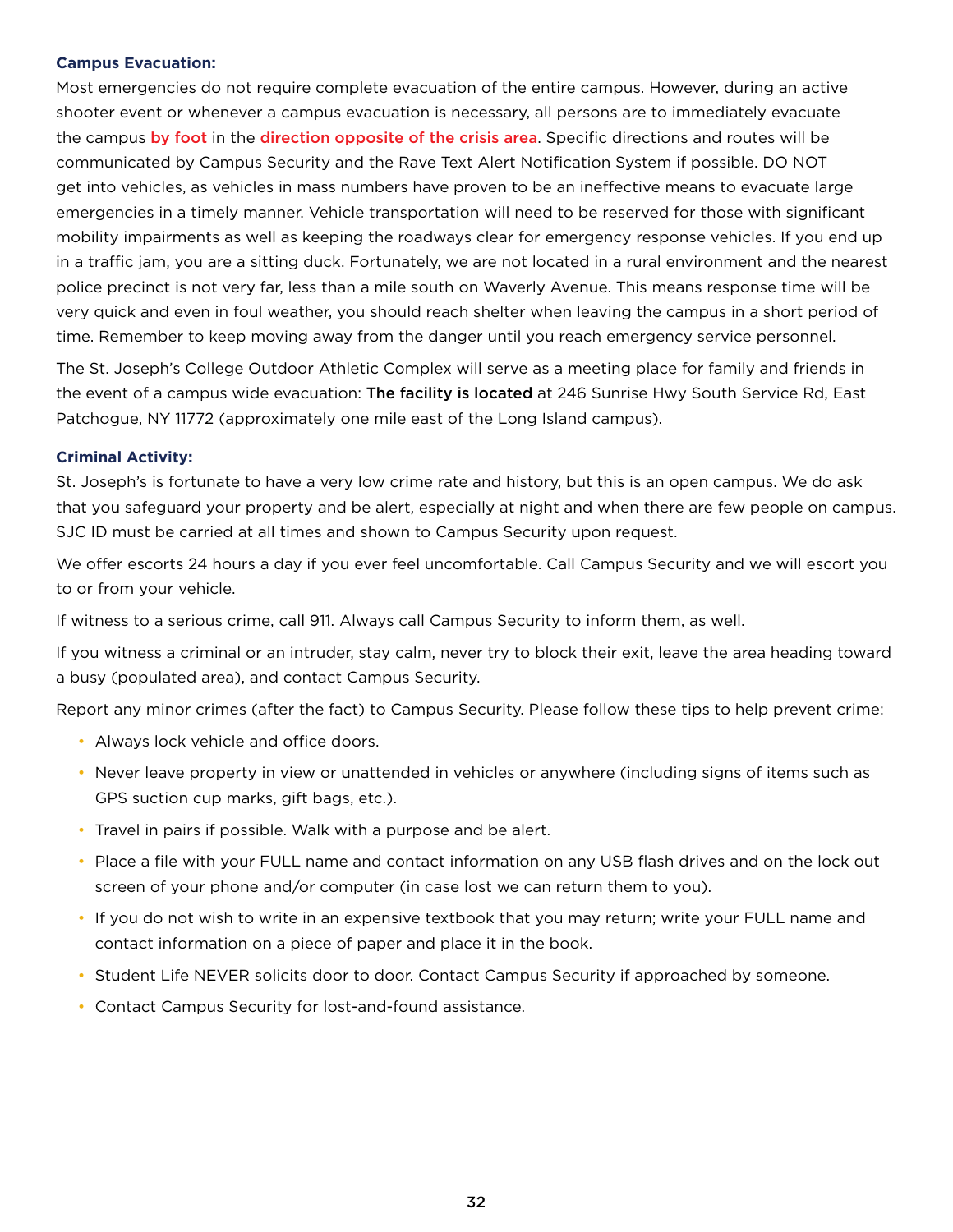#### **Security Blue Light Call Boxes**

Anyone on campus in need of security assistance can avail themselves of the Security Blue Light Call Boxes. The call boxes can be used for emergency and non-emergency assistance. For example: medical emergencies, disabled vehicles, etc., are just some of the situations that the call boxes can be used for. They are simple to operate. Simply press the red button and follow the voice instructions. You'll initially hear a telephone ringing sound identifying the call box location, voice instructions and that assistance is on the way. The call box's location is broadcast over the security channel on the portable radios that all security guards carry. At this point, a security guard contacts you over the call box to ascertain the kind of assistance you need.

You press and HOLD the red button to talk and RELEASE to listen. It is most important that you answer the guard. If the guard gets no response from you, he will have to assume it is an emergency and several guards will respond to your location immediately. In an actual emergency, security personnel would have no problem doing this.

But in a non-emergency situation, you would be taking the guards away from other duties, possibly leaving part(s) of the campus temporarily unprotected. In addition to the Blue Light Call Boxes, we have upgraded and added additional security cameras to the campus for your protection and safety.

#### **Blue Light Locations:**

- Institutional Advancement building parking lot
- Main faculty parking lot
- Rear faculty parking lot (near portable classrooms)
- Clare Rose parking lot
- Main student lot north of Danzi Center
- Main student lot north side
- Main student lot by Security booth
- Main Student lot south side, parallel with Savannah Boulevard
- Main Student lot rear of Danzi Center
- Faculty/Student lot entrance off of Audubon Avenue
- Waverly Avenue lot entrance off Champlain Avenue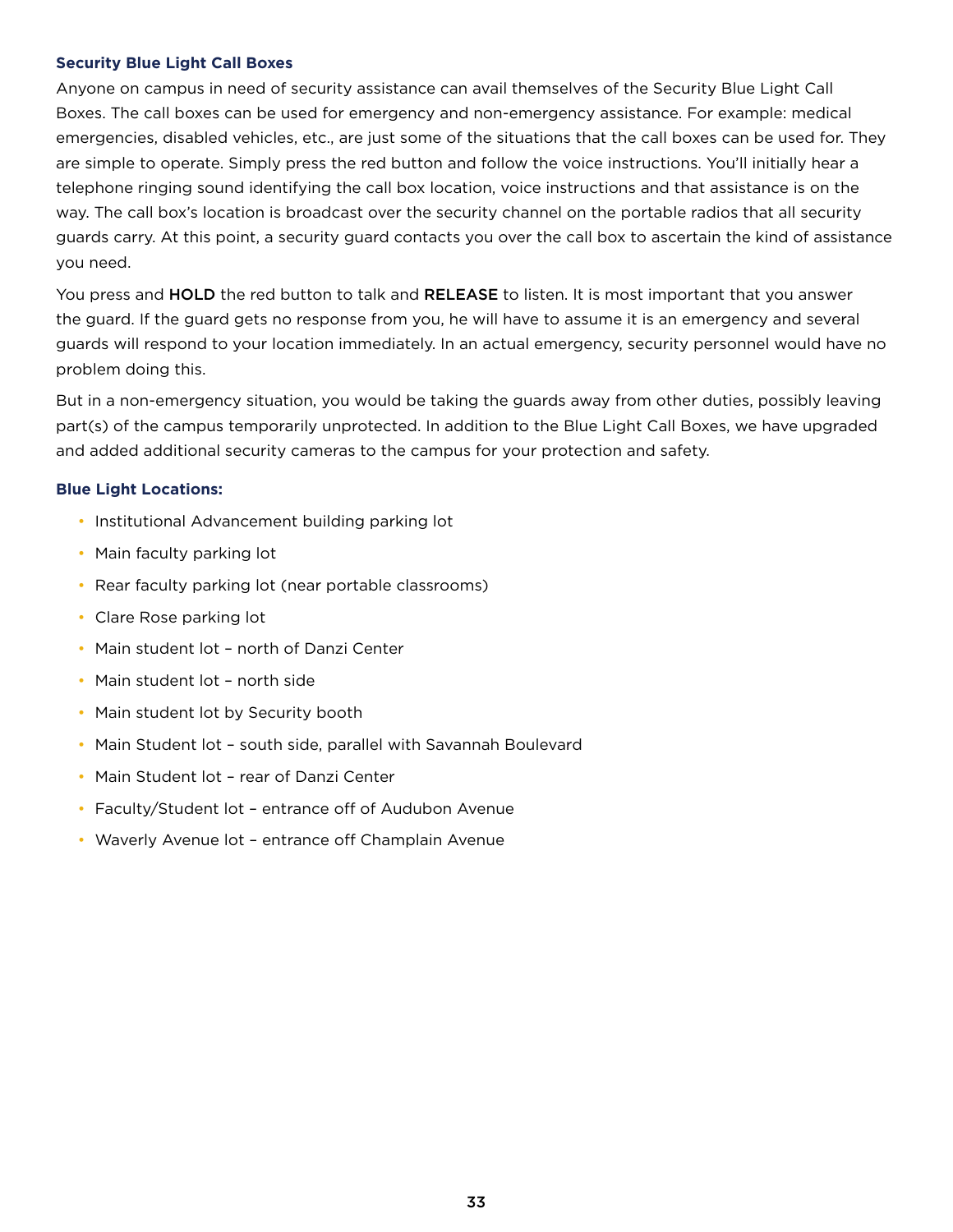#### <span id="page-33-0"></span>**Emergency Communications**

Information may be delivered to the campus community in the following ways:

- In-person by campus security.
- Fire alarms.
- Text message (Emergency Notification System) sign-up forms are located in the student enrollment packet and on SJC MyPortal Homepage).
- Plasma screens located throughout the campus.
- Public address announcements through blue light call boxes.
- The College website: sjcny.edu.
- The campus switchboard: 631.687.5100

#### **School Closing Information**

#### Severe Weather Conditions

St. Joseph's College recognizes its responsibility for the safety of individuals associated with the College in the event of severe weather conditions. Severe weather can be defined as any hazardous weather event that may pose a threat to life and/or property. In the event of severe weather conditions or other emergencies, the executive deans on both campuses will determine if the College will close early or if classes will be canceled or delayed.

College administration routinely monitors local weather conditions and reports when weather becomes hazardous or threatening. In the event the College is forced to close due to an emergency situation, information will be posted to the College's [website](https://www.sjcny.edu), [portal](https://fs.sjcny.edu/adfs/ls?wa=wsignin1.0&wtrealm=urn%3amysjc.sjcny.edu%3a443&wctx=https%3a%2f%2fmysjc.sjcny.edu%2f_layouts%2f15%2fAuthenticate.aspx%3fSource%3d%252F&wreply=https%3a%2f%2fmysjc.sjcny.edu%2f_trust%2fdefault.aspx), social media pages ([Facebook](https://www.facebook.com/SJCNY) and [Twitter\)](https://twitter.com/SJCNY) and the main campus telephone numbers (SJC Long Island: 631.687.5100 or SJC Brooklyn: 718.940.5300). A text message will also be transmitted to all students, faculty, administration and staff. If you are not already registered to receive text messaging alerts (or you want to change your notification number), please log into the MySJC portal and look for the enroll/update link in the box at the top of the main page to sign up.

#### **Campus Safety Statistics**

The Advisory Committee on Campus Safety will provide upon request all campus crime statistics as reported to the United States Department of Education.

Click here to visit the U.S. Department of Education website address for campus crime statistics.

The College has designated campus contacts who are authorized to provide campus crime statistics.

*SJC Long Island Contact:* Thomas N. Tzimorotas, Director of Security, 631.831.2692

*Brooklyn Contact Person:* Mike McGrann, Director of Security, 718.940.5741

The College shall provide a hardcopy mailed to the individual within 10 days of the request, with information that includes all of the statistics that the campus is required to ascertain under Title 20 of the U.S. Code Section 1092 (f).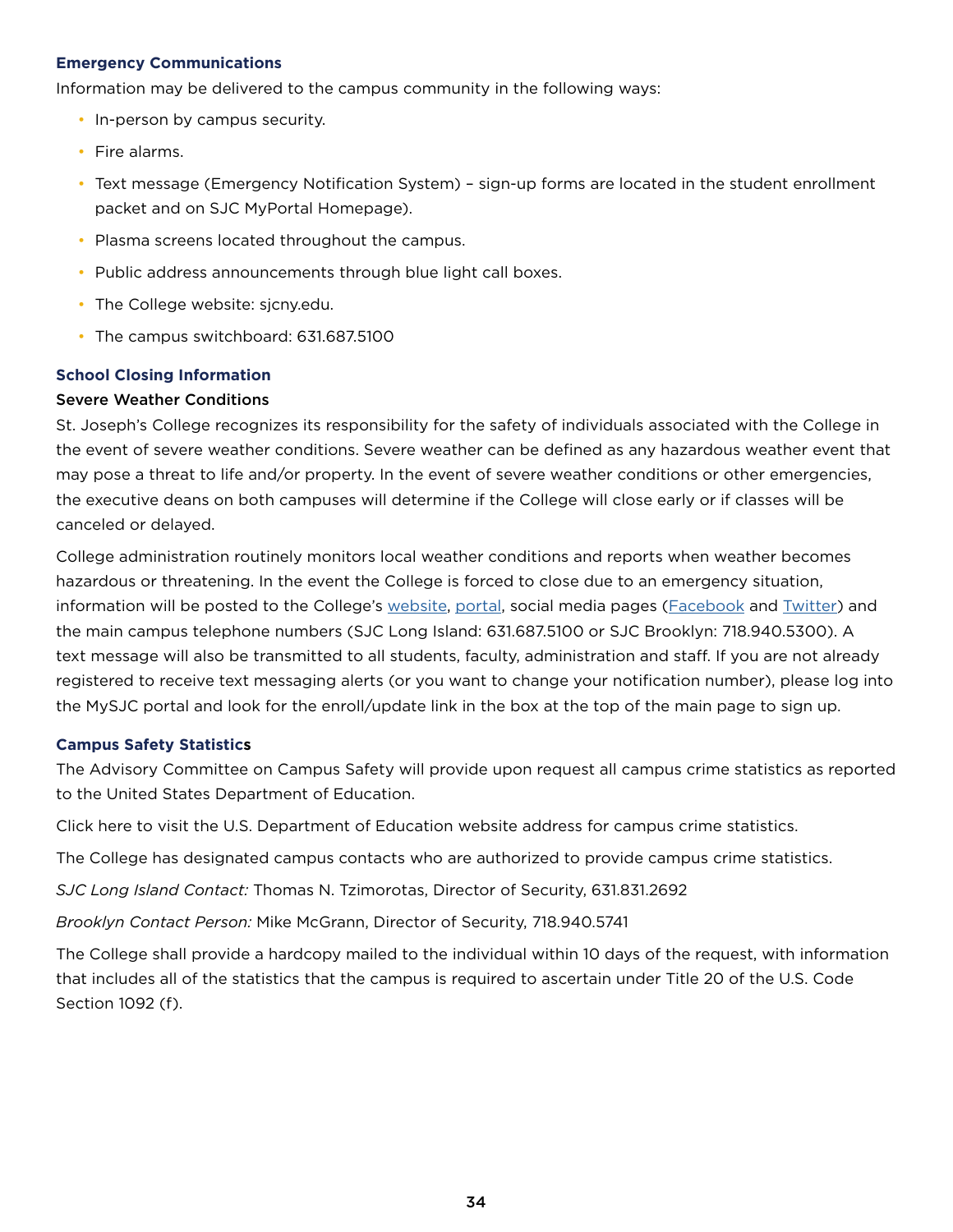## <span id="page-34-0"></span>**VI. CODE OF STUDENT CONDUCT**

#### **Introduction**

St. Joseph's College is committed to its mission of providing a strong academic and value-oriented education. To facilitate the educational and personal growth of its students, it is essential to maintain an appropriate environment conducive to learning.

In such an environment, it is essential that students learn to look critically at their behavior and to accept responsibility when their behavior violates the policies and precepts of conduct at the College. The Student Conduct Process is designed to resolve instances of alleged violations of College's policies and regulations, and to investigate matters of student conduct in a manner that reflects the educational mission of St. Joseph's College.

#### **Rationale**

In support of the mission of the College to provide a strong academic and value-oriented education, each student is expected to adhere to and comply with College policies and regulations that promote an environment of dignity, respect and safety for all members of the College community.

The St. Joseph's community recognizes that the development of responsible student behavior and conduct is fostered by education, guidance, admonition and adherence to College policies and regulations. The Code of Student Conduct establishes a set of policies, standards of behavior, regulations, procedures, sanctions and appeal processes to prevent, limit and correct actions that may impede, obstruct or damage the educational environment, and threaten the maintenance of order.

The College encourages the cooperation of all members of the campus community, both in and out of the classroom and through online communities. All students are expected to be familiar with the Code of Student Conduct. A lack of familiarity with College policies, standards of behavior and regulations specified in the Code of Student Conduct is not an acceptable excuse for non-adherence.

The code and supporting materials have been developed to guarantee procedural fairness to students when there has been an alleged failure to abide by the policies and regulations of St. Joseph's College. All students will receive due process and student conduct outcome decisions will be based on an unbiased analysis of information conducted by a College hearing panel.

#### **Commitment to Diversity**

St. Joseph's College is committed to equal student access to all campus benefits and services without regard to: race, creed, color, national origin, ancestry, age, marital status, sexual orientation, familial status, disability, nationality, sex, gender identity or expression, or any other characteristic protected from discrimination by state and federal law. In order to foster an atmosphere of respect, understanding and goodwill among all members of our diverse campus community, the College will regard differences of race, creed, color, national origin, ancestry, age, marital status, sexual orientation, familial status, disability, nationality, sex, gender identity or expression, or any other characteristic protected from discrimination by New York State Law as strengths to be honored, not mocked or derided. Thus, the College encourages all members of the community to behave in ways that enhance our diverse and multicultural society.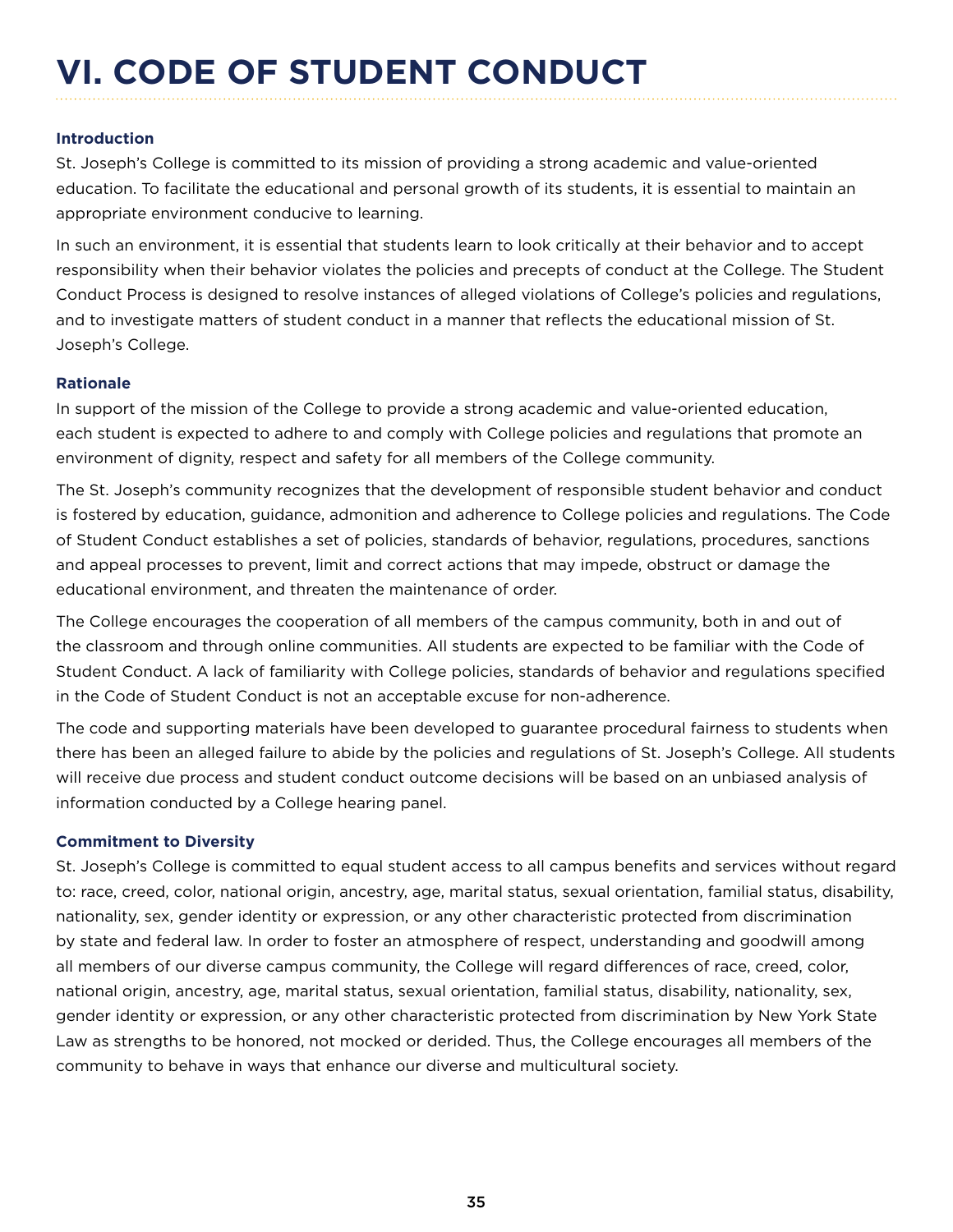#### <span id="page-35-0"></span>**Student Expectations and Responsibilities:**

St. Joseph's College expects all members of the community to demonstrate respect for themselves and for others. This respect includes sensitivity to differences. All students are entitled to and responsible for a community environment free from harassment, intimidation and violence. Students are expected to respect the property of others, College property and the property of the greater community surrounding St. Joseph's. It is expected that students will be respectful in the manner in which they disagree. The student body, along with other members of the St. Joseph's community has a responsibility to provide, protect and maintain an environment conducive for learning.

As representatives of the St. Joseph's College student body and as set forth in the policies, procedures and guidelines within this handbook, students have the following expectations:

- To be treated respectfully as a member of the St. Joseph's College community.
- To expect assistance and professional conduct from all members of the campus community.
- To the free and responsible expression of ideas and opinions, without fear of retribution, including peaceful dissent, that will not disrupt or interfere with the orderly operation of the College.
- To expect the College to promote and foster an environment that is free from violence, harassment or any physical threats from any other member of the St. Joseph's College community, and for the College to address, investigate and/or take any other appropriate measures against any member of the community who infringes on this right as stated.
- To file a complaint when they believe that any of their rights have been violated.

#### **St. Joseph's College students have the responsibility:**

- To recognize and respect the rights of all other students and members of the College community.
- To treat all members of the campus community with civility, respect and courtesy.
- To refrain from discriminating against other members of the St. Joseph's College community on the basis of race, religion, color, sex, age, national and ethnic origin, disability status, marital status, veteran status, sexual orientation, gender identity, predisposing genetic characteristics, domestic violence victim status or any other status or condition protected by applicable federal or state statute.
- To assist the College in maintaining a healthy environment of learning.
- To respect the personal property of the College and members of the College community.
- To become an active learner, fully engaged in both intellectual and human growth.

#### **Institutional Authority**

Jurisdiction: All students are subject to and are expected to familiarize themselves with St. Joseph's College Code of Conduct. In addition, any violations of federal, state or local law as determined by the College shall be considered a violation of the St. Joseph's College Code of Conduct. When alleged violations of College regulations or local laws take place off campus and come to the College's attention, the College reserves the right to take appropriate action when, in the judgment of College officials, the alleged conduct has a negative impact on the College community or the pursuit of its mission or the broader community in which we live. The Vice President for Student Life or designee may initiate College disciplinary proceedings, whether or not criminal charges have been filed.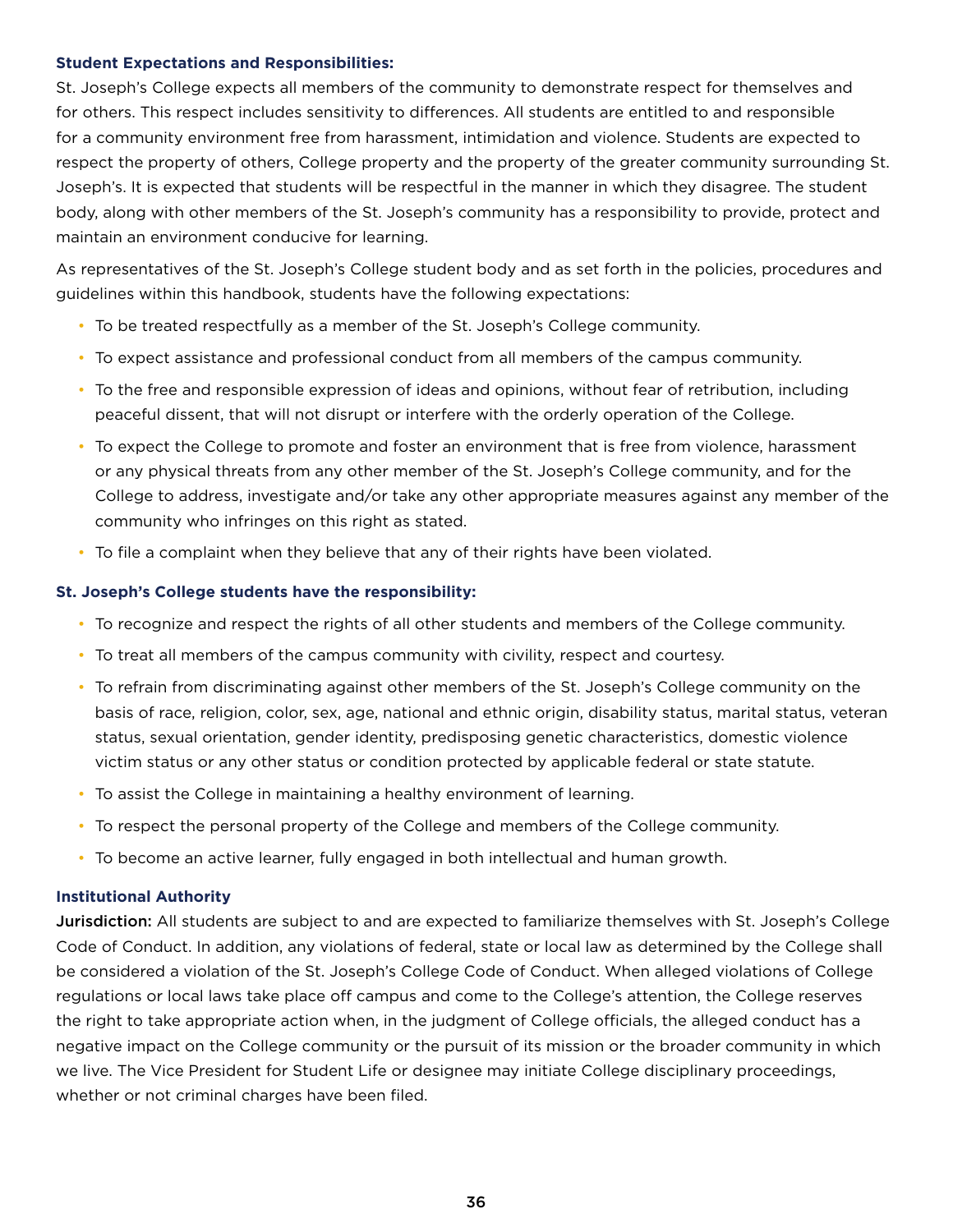Right to Take Disciplinary Action: The College reserves the right to suspend, dismiss or expel any student when the College as determined by the vice president for Student Life or designee, their behavior threatens or endangers the health, safety, or well-being of the College community or any of its individual members. This right also applies to violations of the Code of Conduct and other College policies, rules, regulations, terms, conditions or guidelines. In addition, the College reserves the right to impose penalties, which include, but are not limited to, fines, cancellation of the housing agreement, suspension and expulsion.

Conduct On and/or Off College Premises: In the event a student also faces criminal charges for any conduct on or off campus, the College reserves the right to bring charges against a student for any violation(s) of the Code of Conduct prior to, concurrent with or following criminal charges being filed in a court of law for the same act(s). All College rules and regulations apply to students and their conduct, behavior and activity, both on and off College premises and at College-sponsored events and activities, regardless of where they are being held. Student members of the St. Joseph's College community are expected to act with respect for the safety, personal rights and property of individual groups outside the College as well as to respect the proper authority of local, state and federal officials. The College reserves the right to take disciplinary action against students or student organizations responsible for organizing non college-sponsored events (dances, theme parties, etc.) that result in underage drinking, misconduct or criminal activity.

Administrative Withdrawal: If determined by the Vice President for Student Life, or designee (in consultation with other College officials), a student with a behavior problem cannot accomplish his or her objectives in concert with those of the College or without jeopardizing his or her welfare or that of others, the student's registration may be terminated and the student may be required to leave the College immediately. In such cases, the student will be restricted from being on campus property and, if found, subject to arrest for trespassing. The decision of the Vice President for Student Life, or designee to terminate a student's registration may be appealed in writing to the College Provost, or designee within five (5) business days. If not appealed within this time frame, the decision of the Vice President for Student Life, or designee, is final. At the College's sole discretion, the Vice President for Student Life, or designee, may consider a student's application for readmission.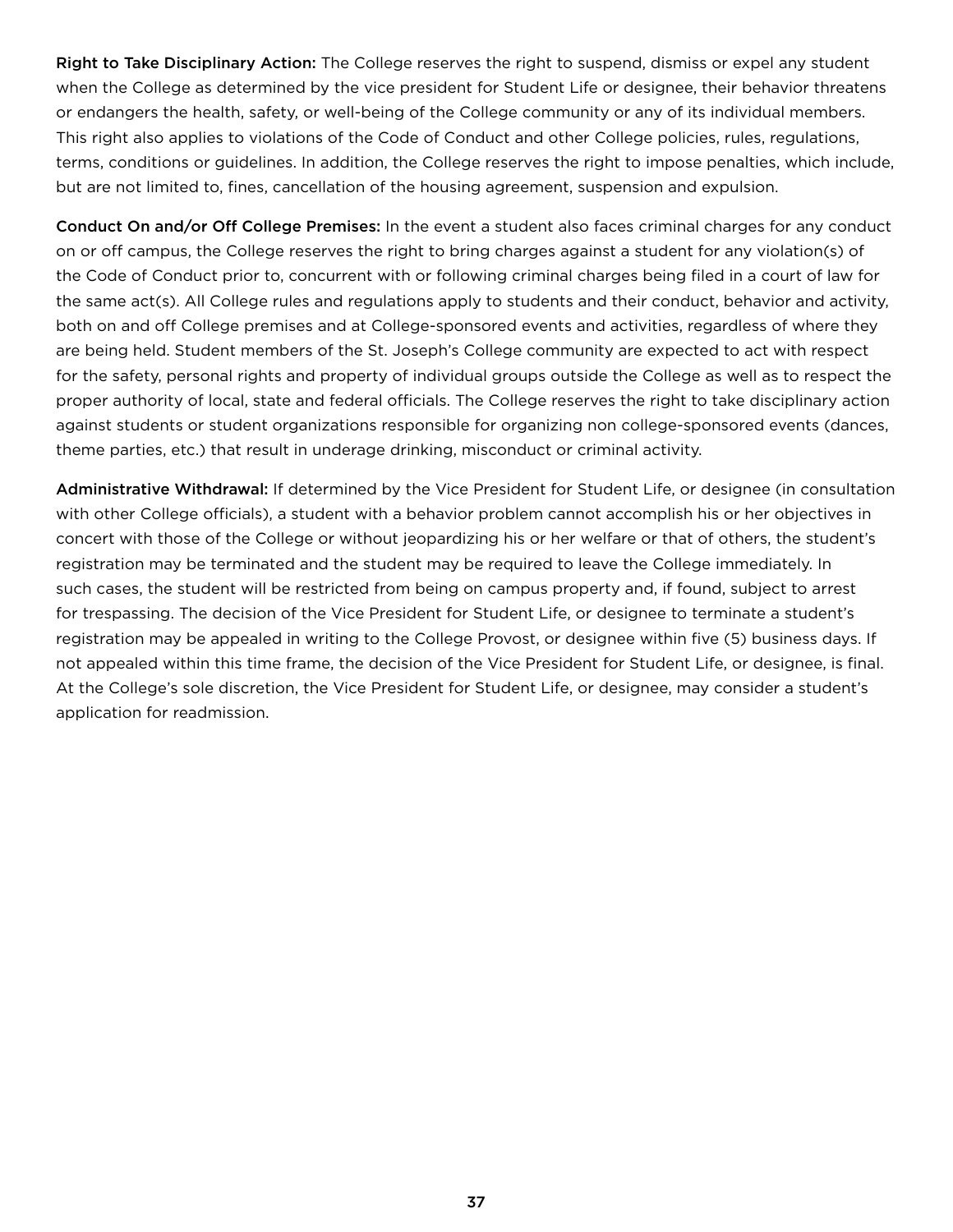Interim Suspension: The vice president for Student Life may suspend a student from the College for an interim period pending disciplinary proceedings. The interim suspension will become immediately effective without prior notice whenever the vice president for Student Life determines if there is a reasonable basis to conclude that the continued presence of the student at the College poses a significant risk and high probability of substantial harm or substantial disruption to others, or to property, which cannot be addressed through reasonable accommodations requested by the student. Interim Suspensions will exclude the student from being on campus or participating in any College activity, including academic work, unless otherwise notified.

A student suspended on an interim basis will be given an opportunity to meet with the Vice President for Student Life to discuss the following issues only:

- The reliability of the information concerning the student's alleged misconduct, including the matter of his or her identity.
- Whether the conduct and surrounding circumstances reasonably indicate that the continued presence of the student on College premises poses a significant risk and high probability of substantial harm or substantial disruption to others, or to property, which cannot be addressed through reasonable accommodations requested by the student.

The vice president for Student Life may affirm or alter the decision to suspend on an interim basis based on the meeting. If the decision is affirmed, a College hearing panel will proceed as expeditiously as possible. Any student placed on interim suspension will be given an opportunity to appear at a College hearing panel within ten business days of being placed on suspension or as soon as practical after the respondent is prepared to participate in a hearing.

Cooperation with law enforcement: The College may be required to cooperate with civil/criminal authorities. No attempt will be made to insulate an individual from the legal consequence of their act.

Access Restricted/Access Limited: The College reserves the right to restrict or limit access for any student/ non-student when their conduct is considered a violation of community standards as determined by College officials. An individual whose access has been restricted is not permitted on College property and, if found, is subject to arrest for trespassing. Individuals whose access has been limited may only be on campus at designated times and/or locations. Campus Security may impose a temporary restriction limiting a student's access to campus facilities pending proper adjudication when the behavior of a student disrupts or interferes with the orderly operations of the College or constitutes a danger to their safety or the safety to other persons or property.

Searches: The College reserves the right to inspect College premises. The College reserves the right to enter any portion of a College-owned building (including student rooms). If an individual is suspected of harboring contraband on College premises, the College reserves the right to go through their belongings. The College further reserves the right to search all vehicles on College premises. If contraband is found, the College may confiscate the contraband and contact civil/criminal authorities.

Public Order/Health, Safety, and Welfare of the Community: The College reserves the right to limit access to specific areas of the campus and/or to adjust normal operations or procedures to maintain public order and/or the health, safety and welfare of the College community. This includes but is not limited to restriction of guests and visitors, adjustments to residential maximum occupancy limits and community gatherings, requirements associated with social distancing, etc. This also may include the need to evacuate/close the campus due to a public health, national, or College emergency.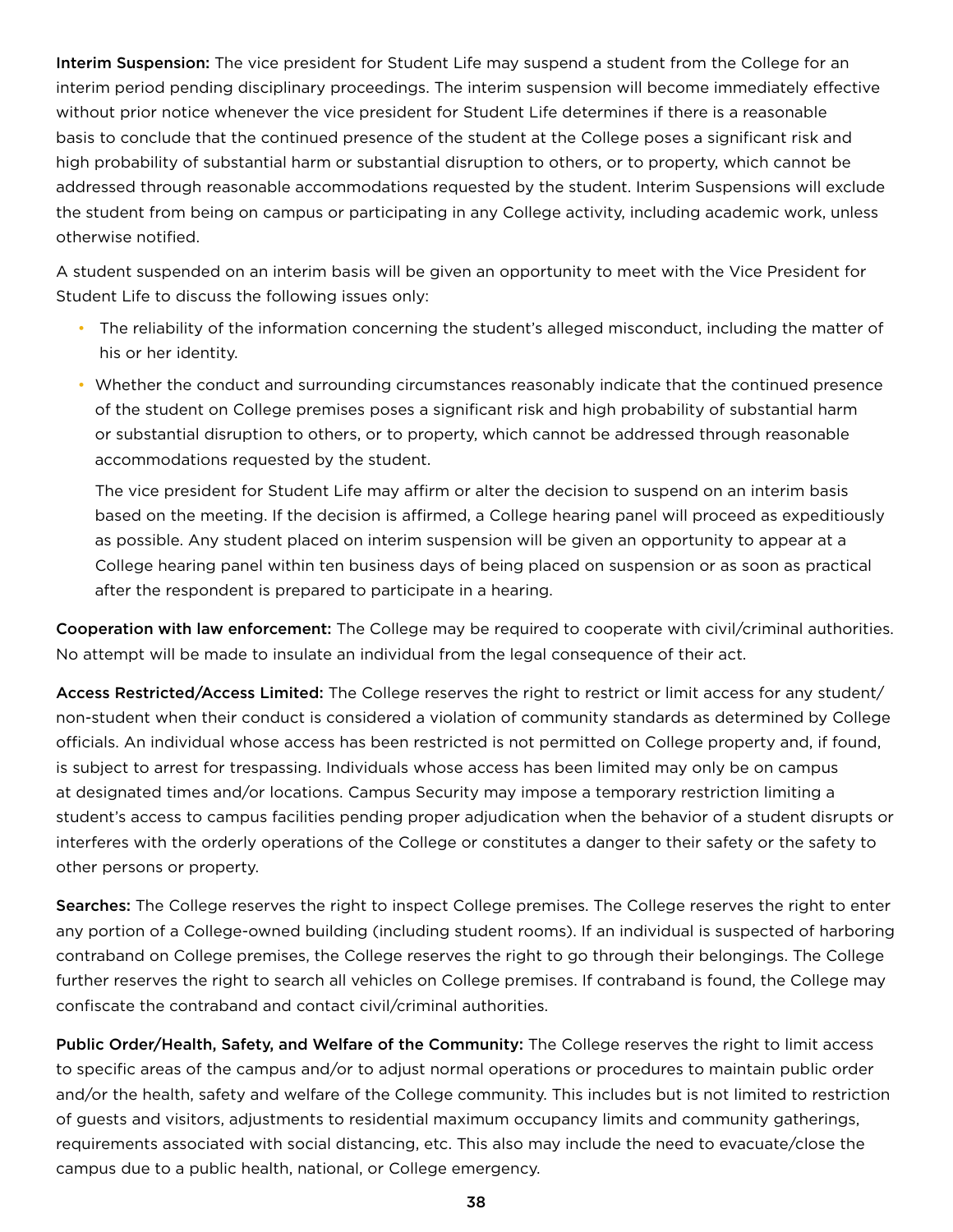Order of No Contact: An Order of No Contact is a directive by the Vice President for Student Life, or designee, to a student or students to refrain from any contact, direct or indirect, with one or more designated persons through any means including, but not limited to: personal contact, telephone, electronic means (social media, email, text message, etc.), written, nonverbal or oral communication and/or intermediaries (third parties other than an attorney). This order is designed to help establish limits between all parties involved in any situation deemed by the College as necessitating such. After a predetermined period of time and at the request of either party, the Office of the Vice President for Student Life may review the Order of No Contact to evaluate the potential termination of the order based upon the circumstances of the order and agreement of all parties.

#### **Basis for Findings**

A general principle in all matters of student discipline will be that the College may base its determinations on a preponderance of the information which means, 'it is more likely than not' or a subtle conviction based upon the facts presented. In cases of misconduct where a sanction may be assessed, or in which a student so requests, the student will be informed in writing of the allegations and charges, will be given an opportunity to refute them, and will be afforded an avenue to appeal an adverse decision.

#### **Complicity**

A student will not, through act or omission, assist another student, individual, or group in committing or attempting to commit a violation of the St. Joseph's College Code of Student Conduct. A student who has knowledge of another individual committing or attempting to commit a violation of the Code of Student Conduct is required to remove him or herself from the situation, and failure to do so when reasonable under the circumstances, may be the basis for a violation of this policy.

#### **Glossary of Terms**

Accused -a student accused of a violation who has not yet entered an institution's judicial or conduct process.

Administration or staff - any person who currently holds a non-faculty appointment within the College.

Affirmative consent - knowing, voluntary, and mutual decision among all participants to engage in sexual activity. Consent can be given by words or actions, as long as those words or actions create clear permission regarding willingness to engage in the sexual activity. Silence or lack of resistance, in and of itself, does not demonstrative consent. The definition of consent does not vary based upon a participant's sex, sexual orientation, gender identity, or gender expression. Silence does not equal consent.

Appeal Officer - any person who is charged with hearing student appeals of a College panel hearing or a College administrative hearing based on reviewable criteria.

Business day - any day when the College offices are open for business.

Bystander - a person who observes a crime, impending crime, conflict, potentially violent of violent behavior or conduct that is in violation of rules or policies of an institution.

Code of Conduct - refers to the written policies adopted by the College that govern student behaviors, rights and responsibilities, while such student is matriculated at this institution. The SJC Student Code of Conduct can be found on the portal or the College website.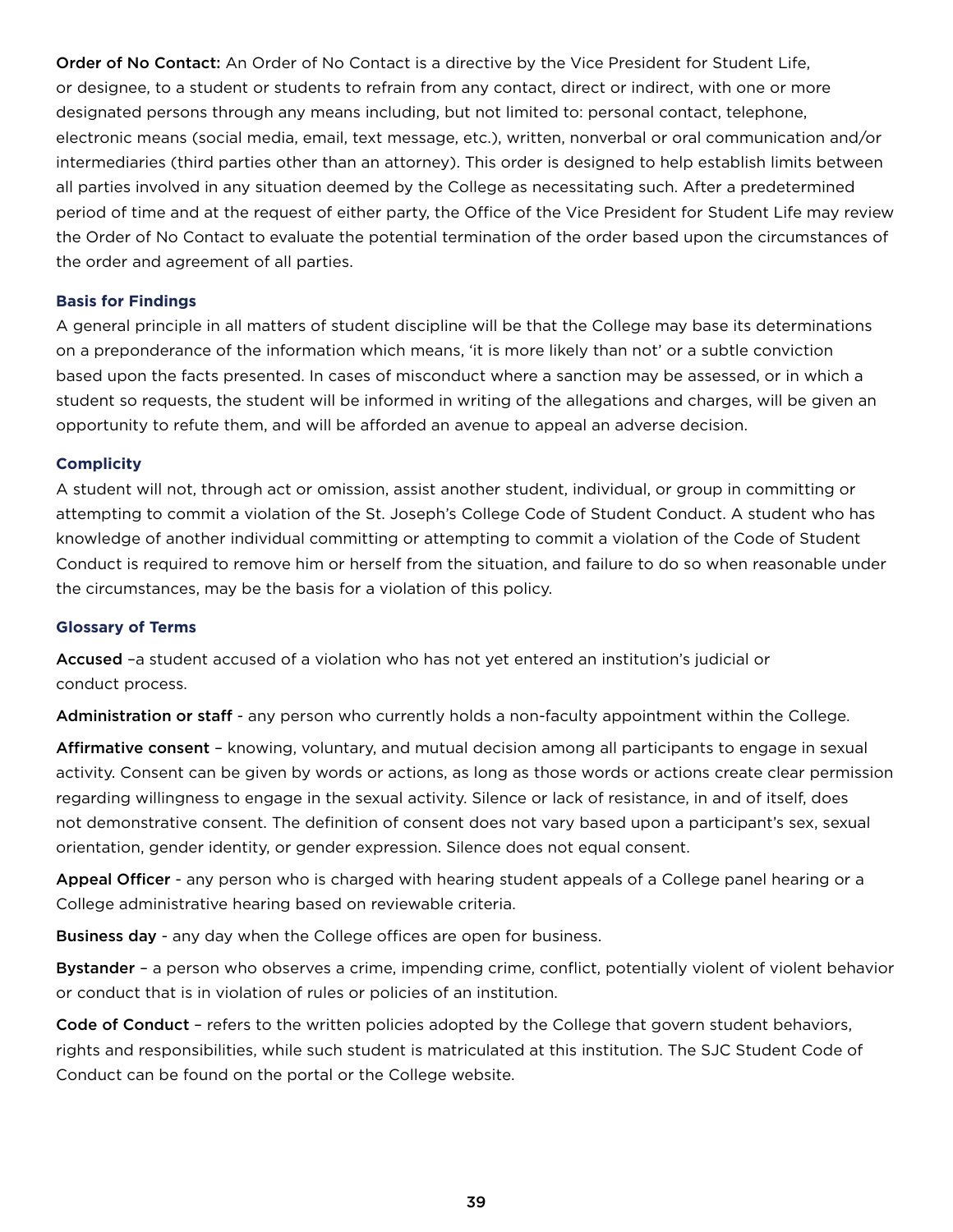College – St. Joseph's College and all undergraduate, graduate, professional, certificate, online and nonmatriculated programs.

College Administrative Hearing - The vice president of Student Life or designee, as chief conduct officer, meets with parties involved in an alleged violation of the Code of Student Conduct and renders a decision.

College Hearing Panel (CHP) – a panel of faculty, staff, and students convened to hear information regarding the alleged conduct violation of a student. The student may have a college adviser present, but must speak for him/herself. Witnesses can be questioned.

College premises – buildings or grounds owned, leased, operated, controlled or supervised by the College.

College sponsored activity - any academic, co-curricular, extra-curricular or other activity on or offcampus, which is initiated, aided, authorized or supervised by the College.

Complainant – any member of the College community who has elected to serve as the complaining party in Hearings or Conferences conducted under this code.

Conduct/Hearing Officer – any member of the College who has been trained to deal with violations of the student Code of Conduct and to impose sanctions upon any student(s) who violates the student Code of Conduct.

Faculty – any person hired by the College to conduct classroom or teaching activities or who holds a current academic appointment within the College.

Legal Counsel/attorney — a person who holds a J.D., LL.B. or LL.M. degree from an accredited college or, who has passed a bar exam, and is not a member of the College community.

Member of the College community - any College student, faculty, administrator, staff or contracted employee.

**Persona Non Grata (PNG)** – Latin for "an unwelcome person." Any individual prohibited from visiting an area is considered PNG. Individuals who receive this status are subject to revocation of visitation to all or a portion of College premises. Individuals who are not currently registered at the College who violate policy will be subject to this status. Individuals classified as non-students who seek to enroll in the College in the future will have to address the alleged violation prior to gaining admittance or re-entry into the College.

Policy – the written regulations of the College as found in, but not limited to, the Code of Student Conduct, the College web page, Computer Use Policy, and Graduate/Undergraduate Catalogs.

Respondent – a student accused of a violation that is identified in the Student Code of Conduct.

Sexual assault - Please reference the St. Joseph's College [Title IX Sexual Harassment Policy and Procedures](#page-54-0) on page 55.

Student – includes all persons taking courses at the College, either full-time or part-time, pursuing undergraduate, graduate, professional, certificate, online or non-matriculated studies. Persons who withdraw after allegedly violating the student Code of Conduct and who are not officially enrolled for a particular term, but who have a continuing relationship with the College are considered students. In addition, any person for whom the College maintains educational records, as defined by the Family Educational Rights and Privacy

Act of 1974 and related regulations, and who has not yet been awarded his or her degree from the College. Any individual who is not registered for classes at the time of a reported violation is viewed as a non-student and subject to persona non grata (PNG) status.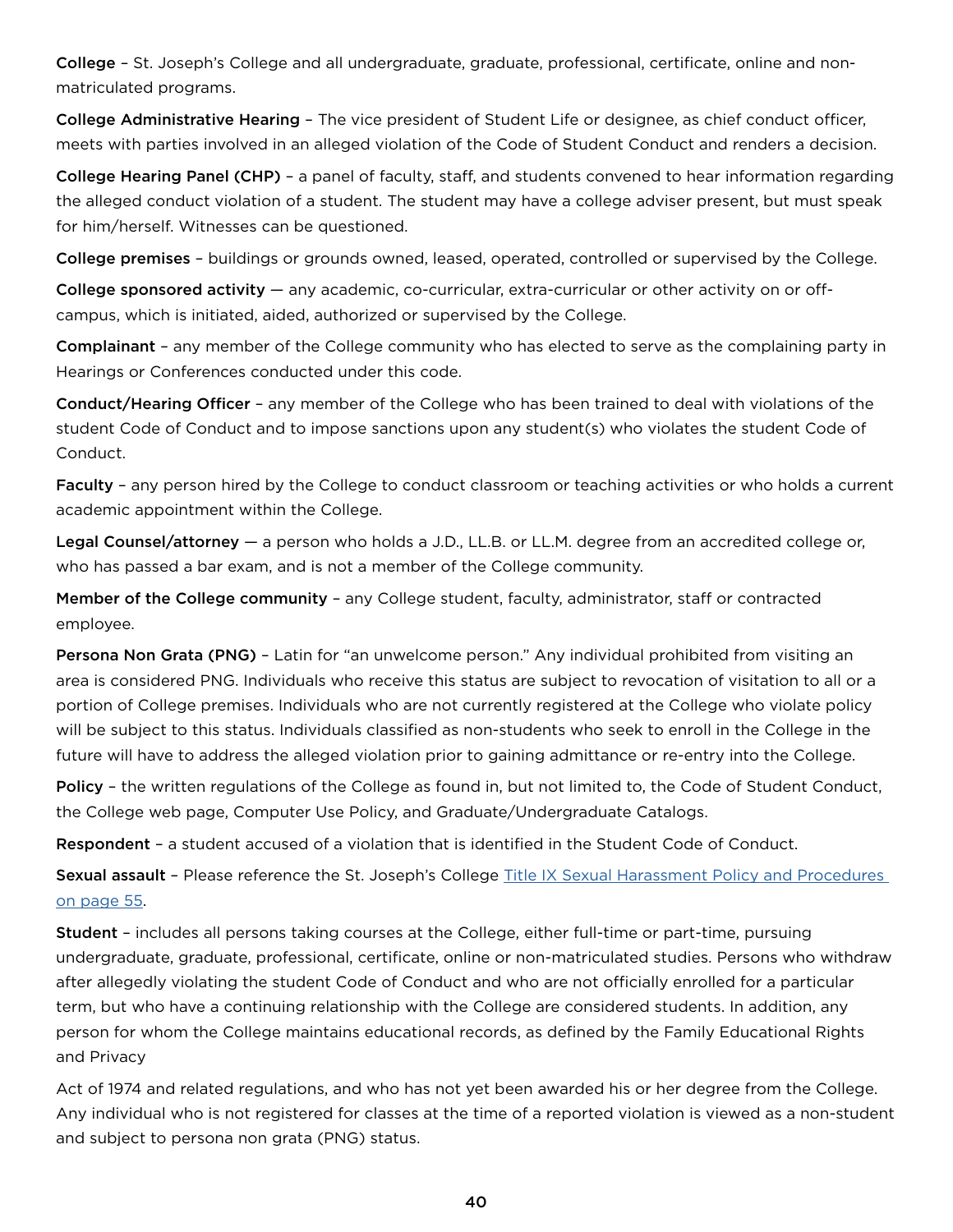Victim – a member of the College community who alleges that he or she has suffered personal harm or injury as a result of an alleged violation(s) identified in this Code. Stay consistent with TITLE IX policy.

# **Conduct Violations**

# Academic Dishonesty

Academic dishonesty is any attempt by a student to submit 1) work completed by another person without proper citation or 2) to give improper aid to another student in the completion of an assignment, such as plagiarism. No student may intentionally or knowingly give or receive aid on any test or examination, or on any academic exercise, that requires independent work. This includes, but is not limited to using technology (i.e., instant messaging, text messaging, or using a camera phone) or any other unauthorized materials of any sort, or giving or receiving aid on a test or examination without the express permission of the instructor.

# Alcohol Violation

Prohibited behaviors include: Drinking or being in possession of any alcoholic beverage in public or private areas of College premises or any college related facility not approved for such activity, possession and/or consumption by a minor; public intoxication; soliciting College students and minors to purchase alcohol offcampus; and driving while intoxicated.

# Computer Misuse

A student will be found responsible for the misuse of computers who uses any information technology to materially disrupt College operations or to substantially interfere with the right of other members of the College community to secure access and use of College facilities and services.

Computer misuse includes, but is not limited to, hardware theft or fraud, duplicating copyrighted software,

unauthorized use, the subverting of restrictions, plagiarizing class programs, invasion of privacy rights, and unlawful use of the Internet. Unlawful downloading of music, movies, or other copyrighted material is expressly prohibited, as is the illegal file sharing of such material.

A student may be found responsible for computer misuse who uses College computing facilities and information technology services, such as a student email account, when violating other provisions of the Code of Student Conduct. This also includes any violation of College Information Technology policies.

A student who photographs, films, videotapes, records or otherwise produces in any manner, or discloses the image of another person whose intimate parts are exposed or who is engaged in an act of sexual penetration or sexual contact, without said person's consent, and under circumstances in which a reasonable person would not expect to be observed will also be found responsible for electronic invasion of privacy.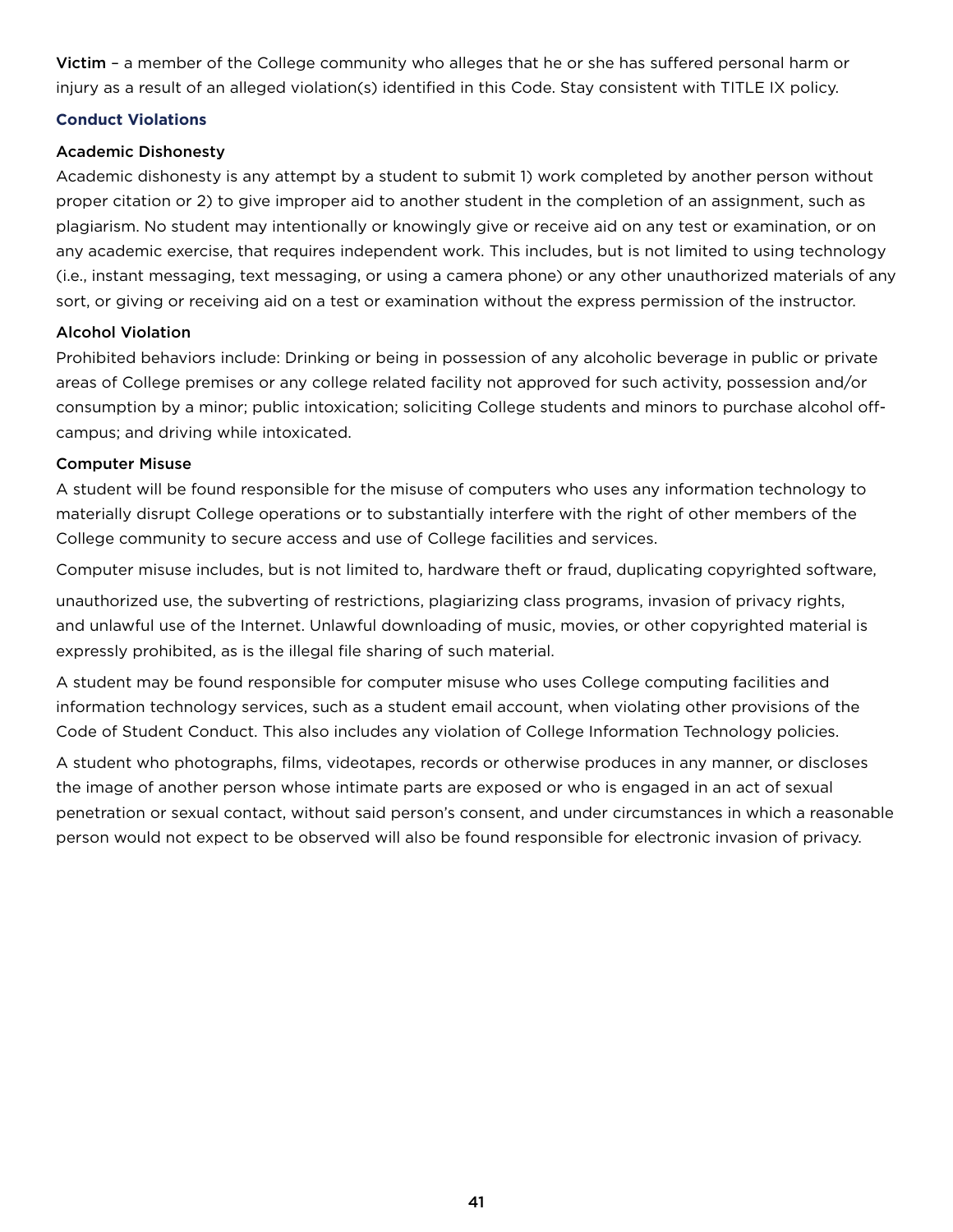# Harassment

Students are prohibited from engaging in harassment, intimidation and bullying. A student will be found responsible for harassment, intimidation or bullying if he or she engages in conduct, including but not limited to, any gesture, written, verbal or physical act, or any electronic communication, which includes emails, text messages, and Internet postings on web-sites or social media, whether it be a single incident or series of incidents, that occurs on or off the College campus, through use of the College facilities, or at any function sponsored by the College or any College related organization, that is so severe or pervasive and objectively offensive that substantially disrupts or interferes with the orderly operation of the College or the rights of any student or other member of the College community.

A student will be found responsible if conduct involves intimidation or threats to another person's safety, rights of personal privacy and property, academic pursuits, College employment, or participation in activities sponsored by the College or organizations or groups related to the College.

A student will be found responsible if conduct creates an intimidating or hostile environment by substantially interfering with a student's education, or by materially impairing the academic pursuits, employment or participation of any person or group in the College community, or by severely or pervasively causing physical or emotional harm to the student or other member of the College community.

A student will be found responsible if conduct has the effect of physically or emotionally harming a student or other person or damaging the property or placing him/her in reasonable fear of physical or emotional harm to his/her person, or to any member of that person's family or household, or of damage to his/her property.

A student will be found responsible if conduct has the effect of insulting or demeaning any student or group of students.

# Discriminatory Harassment, Intimidation and Bullying

A student will be found responsible for discriminatory harassment, intimidation or bullying who engages in conduct directed at a specific group or individual, based upon race, creed, color, national origin, ancestry, age, marital status, sexual orientation, familial status, disability, nationality, sex, gender identity or expression.

# Sexual Harassment

# [Refer to the Title IX Sexual Harassment Policy and Procedures, page 55.](#page-54-0)

# **Stalking**

Harassment includes "stalking," which is a course of conduct by a student directed at a specific person which is sufficiently severe or pervasive and objectively offensive that a reasonable member of the College community would fear for his/her safety or the safety of a member of that person's family or household or for the security of his/her residence and personal property. The course of conduct may include: repeatedly following the person, invading the person's privacy, vandalizing property, cyber-stalking, and similar acts that threaten, intimidate or create fear of injury or death of self or members of that person's family or household or fear of harm to that person's property.

Harassment includes conduct by a student in violation of a domestic violence restraining order obtained against the student.

# **[Refer to the Title IX Sexual Harassment Policy and Procedures, page 55.](#page-3-0)**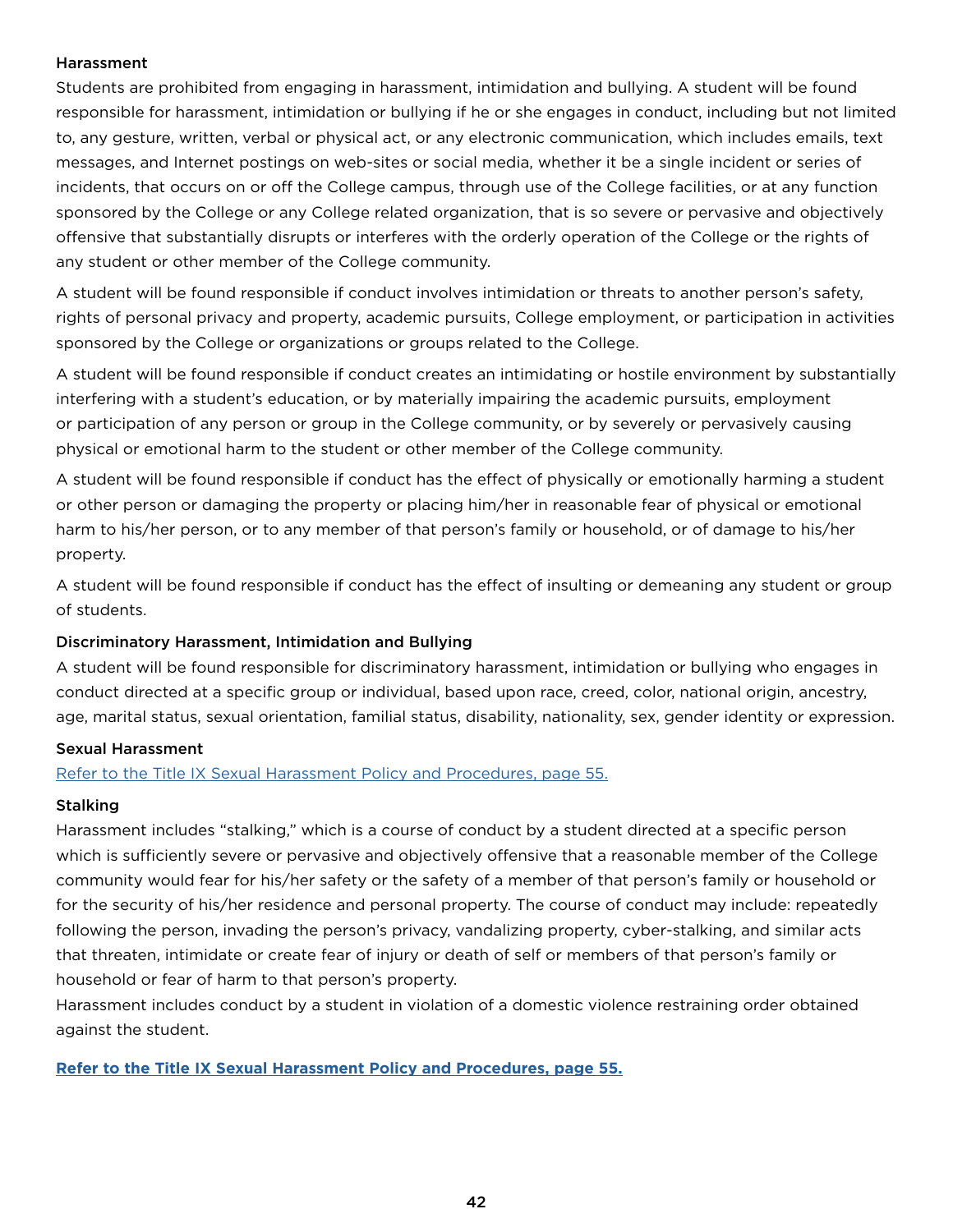# Destruction of Property

No student may intentionally damage, deface or destroy College property or that of any other person while on campus or while using College related premises. No student may litter or place graffiti on walls, doors, furniture or other property while on campus or while using College-related premises.

# Disorderly/ Disruptive Conduct

A student will be found responsible for disorderly/ disruptive conduct if he or she substantially impairs, interferes with or obstructs the orderly conduct, process and functions of the College. Disruptive conduct includes, but is not limited to: noise which is unreasonably excessive in the area, time or manner in which it occurs; threatening or obscene language or behavior in public places; obstruction of vehicular traffic; and classroom behavior which materially interferes with either (a) the instructor's ability to conduct the class or (b) the ability of other students to profit from the instructional program.

# Drug Violations

The intent of, actual distribution of, sale of, or manufacturing of drugs, narcotics, barbiturates, hallucinogens, marijuana, steroids, amphetamines or any other controlled substance is prohibited.

The possession or use of controlled dangerous substances, marijuana, steroids, or narcotics, including, but not limited to, opium (morphine, codeine, heroin), prescription drugs in possession of someone other than the prescribed individual, misuse of prescribed drugs, and every other substance not chemically distinguishable from them (i.e. imitation/synthetic products such as bath salts and/or K2) as well as any drug paraphernalia, on campus or in any College related premises is prohibited. Marijuana prescribed for debilitating medical conditions is not allowed on College property or college related premises.

# Failure to Comply

A student will be found responsible for failure to comply if he or she refuses to present identification to College officials acting in the performance of their duties; fails or refuses to respond personally to a request to report to an administrative office; or otherwise fails or refuses to abide by directions issued by a College official acting within the scope of his or her authority.

# Forcible or Unauthorized Entry

Students are prohibited from forcible or unauthorized entry into any College or College related building, structure, or facility. This prohibition also includes, but is not limited to, illegal or unauthorized access to campus facilities gained by opening windows; tampering with door locks or locking mechanisms; scaling walls, fences or gates; or copying, obtaining or using keys without authorization.

# Forgery, Alteration or Misuse of College Documents

The forgery, alteration, destruction, or misuse of College documents, records, timesheets and identification cards is expressly prohibited. This includes, but is not limited to, the alteration, destruction, or misuse of such College and College-related materials as academic forms, files, records, identification cards, or other papers. Students are prohibited from forging any such material and risk facing criminal charges should they be found in violation of this policy.

# Furnishing False Information

Students are prohibited from furnishing false oral or written information to any College office or College official. Students are expected to be truthful with College officials at all times. Dishonesty is considered a serious offense against the College.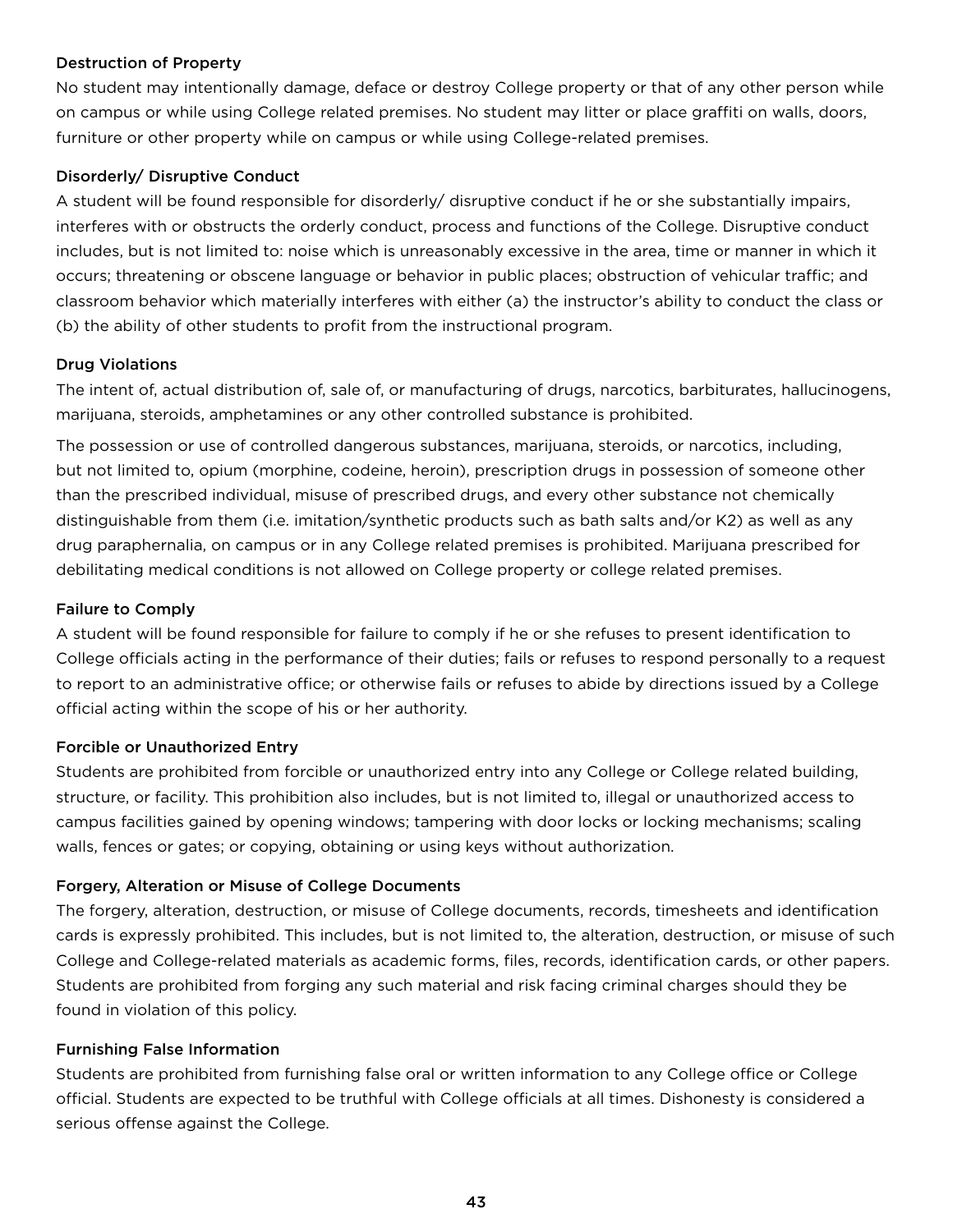# Gambling

Students are expected to abide by the federal laws and the laws of the State of New York prohibiting illegal gambling. Gambling for money or other things of value on campus or at College sponsored activities is prohibited, except as permitted by law. Such prohibited activity includes, but is not limited to, betting on, wagering on, or selling pools on any St. Joseph's athletic event; possessing a book or other device for registering bets; knowingly permitting the use of one's premises or telephone or other electronic communications device for illegal gambling; knowingly receiving or delivering a letter, package or parcel related to illegal gambling; offering, soliciting or accepting a bribe to influence the outcome of an athletic event; and, involvement in bookmaking or wagering pools with respect to sporting events.

# Hazing

A student will be found responsible for hazing if, in connection with the initiation of applicants to or members of a student organization (including but not limited to fraternities and sororities, athletic teams, SGA organizations, honor societies, etc.) he or she organizes, promotes, facilitates or engages in any conduct, other than competitive athletic events, which a) places or may place another person in danger or bodily injury or b) demonstrates indifference or disregard for another person's rights, dignity or well-being. Examples of hazing include, but are not limited to:

- Forced or required ingestion of alcohol, drugs, food or any undesirable substance or quantity of substances.
- Participation in sexual rituals or assaults.
- Forced or required participation in criminal conduct or conduct which violates the civil rights of others.
- Conduct which is mentally abusive or degrading to the participants or others.
- Acts that could result in physical, mental or emotional deprivations or harm.
- Physical abuse, including whipping, paddling, beating, tattooing, branding or exposure to the elements.
- Organizations charged with hazing, as distinct from individuals charged, face College disciplinary action.

# Infliction or Threat of Bodily Harm

Students are prohibited from fighting and engaging in other acts of physical assault and violence in any College or College-related facility, or at College events, including academic, athletic and social events held on campus or away from campus.

No student may intentionally inflict bodily harm upon any other person.

No student may intentionally take any action for the purpose of inflicting bodily harm upon any other person.

No student may intentionally take any action with reckless disregard for the fact that bodily harm could result on any other person.

No student may perform any intentional act that creates a substantial risk of bodily harm to any other person.

No student may threaten to use force to inflict bodily harm upon any other person.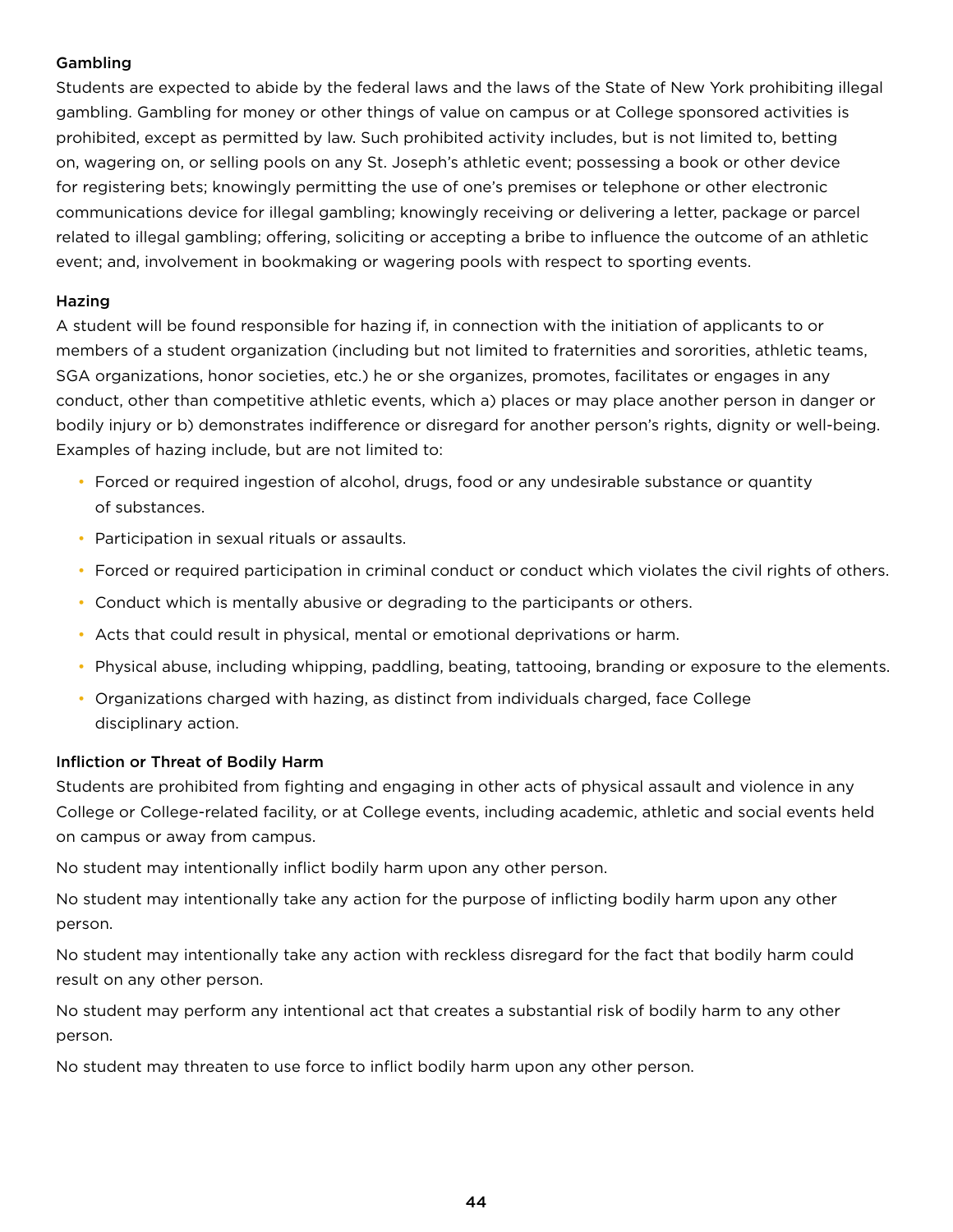#### **Organization and Event Registration**

Students are required to comply with policies or regulations governing the registration of student organizations, events on campus and use of College facilities.

#### **Safety**

The College requires students to abide by numerous security regulations and other protective measures, in order to assure safe learning environments for all students, as well as the faculty, administrators and staff using campus facilities. Students are prohibited from threatening to and/or bringing any incendiary device to campus, to College-related premises, or to College-related events, including academic, athletic and social events held off-campus. This includes, but is not limited to:

- Unauthorized use, possession, storage, knowledge or failure to report fireworks, explosives or other incendiary devices of any description including but not limited to: firecrackers, M-80s, bottle rockets, ammunition, gasoline, kerosene, propane, paint thinner and similar items.
- Causing or creating a fire.
- Tampering with safety measures or devices, such as alarm systems, fire extinguishers, exit signs, emergency phone systems, fire hoses, security systems or locked exterior doors.
- Failing to conform to safety regulations.
- False report of a bomb, fire or other emergency in any building, structure or facility on campus or in any College-related premises by means of activating a fire alarm or in any other manner.
- Failure to evacuate facilities in emergency situations or in response to fire alarms.
- Inappropriate use of the fire alarm system.
- No smoking in any College building or parking lots.

#### **Solicitation/Commercial Activities**

Unauthorized soliciting and/or commercial activities by a student or an on-campus or off-campus organization, vendor or business, initiated by either a student or visitor:

- Distribution and/or posting of unauthorized flyers/advertisements or other materials.
- Chalking or defacing of property with various materials to solicit off-campus events.
- Selling unauthorized services or products, or seeking funds, signatures, merchandise or supplies.

#### **Theft**

Students are not permitted to engage in any form of larceny, robbery, shoplifting or stealing, involving College or personal property, on College or College-related premises, or at College events (including academic, athletic and social events held away from campus. Students are also prohibited from enabling, aiding or abetting any individual in the theft of any property or service on College or College-related premises, or at any College event. This policy also applies to attempted theft and being in the possession of stolen items.

#### **Violations of Local, State or Federal Law**

Students are not permitted to violate any local, state or federal law on campus, in other municipalities, or in College-related events. The College retains the discretion to report suspected violations of state, local or federal law to appropriate law enforcement officials, at any time, regardless of the issuance of disciplinary charges against a student under this Code.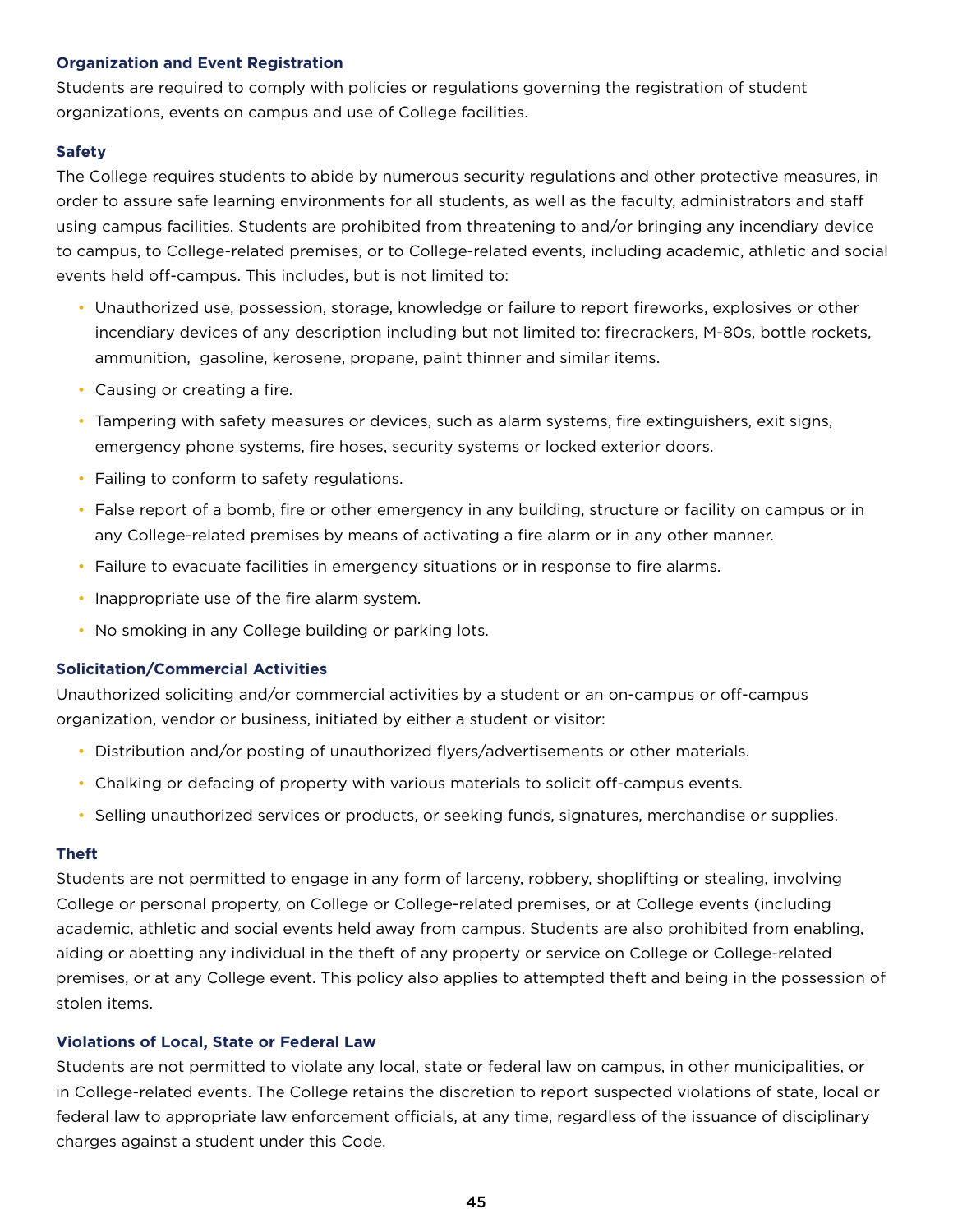#### **Violations of Written College Policy, Regulations and Announcements**

Students are expected to abide by written policies, regulations and announcements about College processes and procedures that are developed and promulgated over the course of the academic year. No person will engage in conduct detrimental to the College community. Conduct will be deemed detrimental to the College community if it consists of an act or acts prohibited under municipal, state or federal law, or written policy or regulation of the College, and either:

- Results in or threatens injury, damage or loss to students, faculty or administrative personnel of the College, or to buildings, structures or other property under College control; or
- Hinders the College in the pursuit of its educational mission and the discharge of its basic responsibilities to maintain an orderly educational atmosphere and to function without interruption as an institution of higher learning.

#### **Weapons**

Students are prohibited from threatening to and/or bringing any weapon or facsimile of a weapon, including a dart gun, BB gun, bow and arrow, any instrument that can hurl a projectile, hunting knife, carpet knife, knives except those whose purpose is related to the preparation or consumption of food, to campus, College-related premises or College-related events, including academic, athletic and social events held away from campus. Exceptions to this policy include replica/toy versions of any weapon that is used for an oncampus class presentation, project or activity with a faculty/staff member overseeing the event and College Security being alerted prior to the event occurring.

#### **Student Organizations**

Student clubs and organizations recognized by student government and/or their officers may be charged with and held responsible for violations of the Code of Student Conduct. Sanctions against the student organization and its officers may include recommendation to the Student Government Association for revocation of the organization's charter, loss of permission to use College facilities, loss of other privileges and other appropriate sanctions.

#### **Abuse of the Conduct System**

Any abuse of the College's conduct process, including, but not limited to, the following:

- Failure to obey the notice from a College official to appear for a meeting or hearing as part of the Code of Student Conduct System.
- Falsification, distortion or misrepresentation of information at a Conduct Conference or College Hearing Panel.
- Disruption or interference with the orderly conduct of a Student Conduct proceeding.
- Attempting to discourage an individual's proper participation in, or use of, the Student Conduct system.
- Attempting to influence the impartiality of a member of a College Hearing Panel prior to and/or during the course of the College Hearing Panel.
- Harassment (verbal or physical) and/or intimidation of a member of a College Hearing Panel prior to, during and/or after a Student Conduct proceeding.
- Failure to comply with the sanction(s) imposed under the Code of Student Conduct.
- Influencing or attempting to influence another person to commit an abuse of the Student Conduct system.
- Repeated and/or multiple violations of College policy.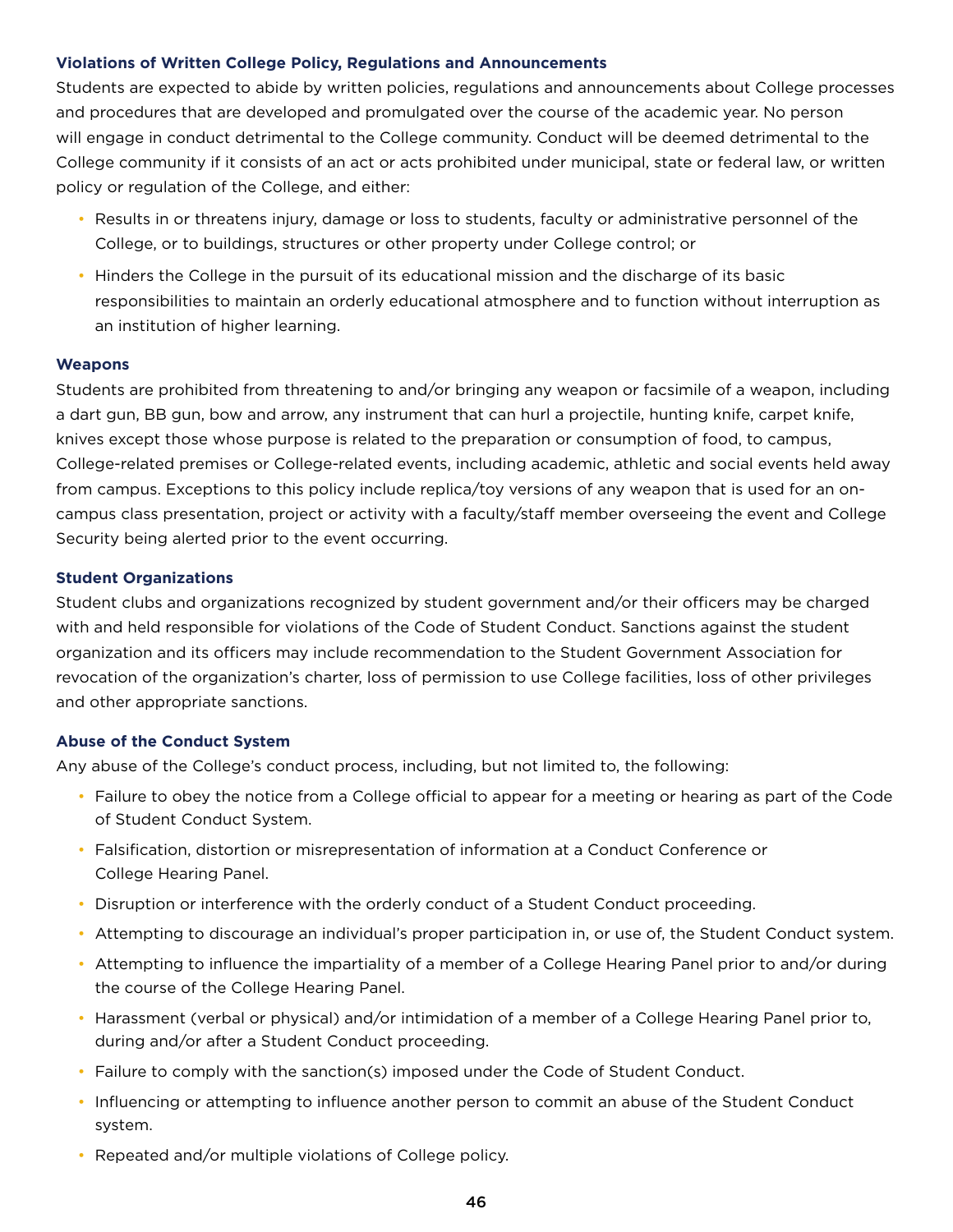#### **Sanctions**

The following criteria will be analyzed in determining appropriate disciplinary sanctions:

- Present demeanor and past disciplinary record of the student.
- The nature of the offense(s).
- The severity of damage, injury or harm as perceived by the victim and/or College officials.
- College precedent for similar violations.
- Mitigating or aggravating factors identified by the student and/or witnesses.
- The severity of the case.
- The impact of the violation(s) on the campus community.
- Other policies violated during the incident.
- The discipline history of the student(s) involved
- The learning and ethical development needs of the student found responsible.

The use or abuse of alcohol and/or illegal substances will be considered an aggravating rather than a mitigating factor. Violations of the Code of Student Conduct that can be proven to have been motivated by illegal bias will result in the imposition of more severe sanctions. Victims may submit written statements detailing the effect of the offense on them and their ability to function as students. Repeated or aggravated violations of any provisions of this code may result in expulsion or suspension, or in the imposition of such lesser penalties as may be appropriate.

A student may receive more than one sanction for a single violation. Students found responsible for violating the Code of Student Conduct may, at the discretion of the vice president for Student Life or the College hearing panel, be offered the opportunity to engage in substantive educational and reflective activities. After the satisfactory completion of the specified educational and reflective activities, appropriate privileges may be restored.

The following sanctions may be imposed upon any individual student found responsible for violating the Code of Student Conduct:

# **College Warning**

This sanction indicates that a violation of the Code of Student Conduct has occurred and informs the student that a subsequent violation will be treated more severely.

# **College Probation**

This sanction informs the student that a subsequent violation of the Code of Student Conduct will result in revocation of certain College privileges and a serious review of his or her status as a student at the College. Students on probation may be prohibited from being members of a recognized or registered student organization; participating in the activities of such organizations; serving as a representative of the College; or participating in intramural, club or intercollegiate sports. Students on probation may also be restricted from certain campus facilities, including but not limited to the dining facilities and campus recreation facilities.

Copies of the notification of this sanction will be sent to appropriate College offices to notify them about students placed on probation and the nature of their probationary status.

No refunds of tuition or fees will be provided to any student who has been found responsible for violating the Code of Student Conduct and placed on probation from the College.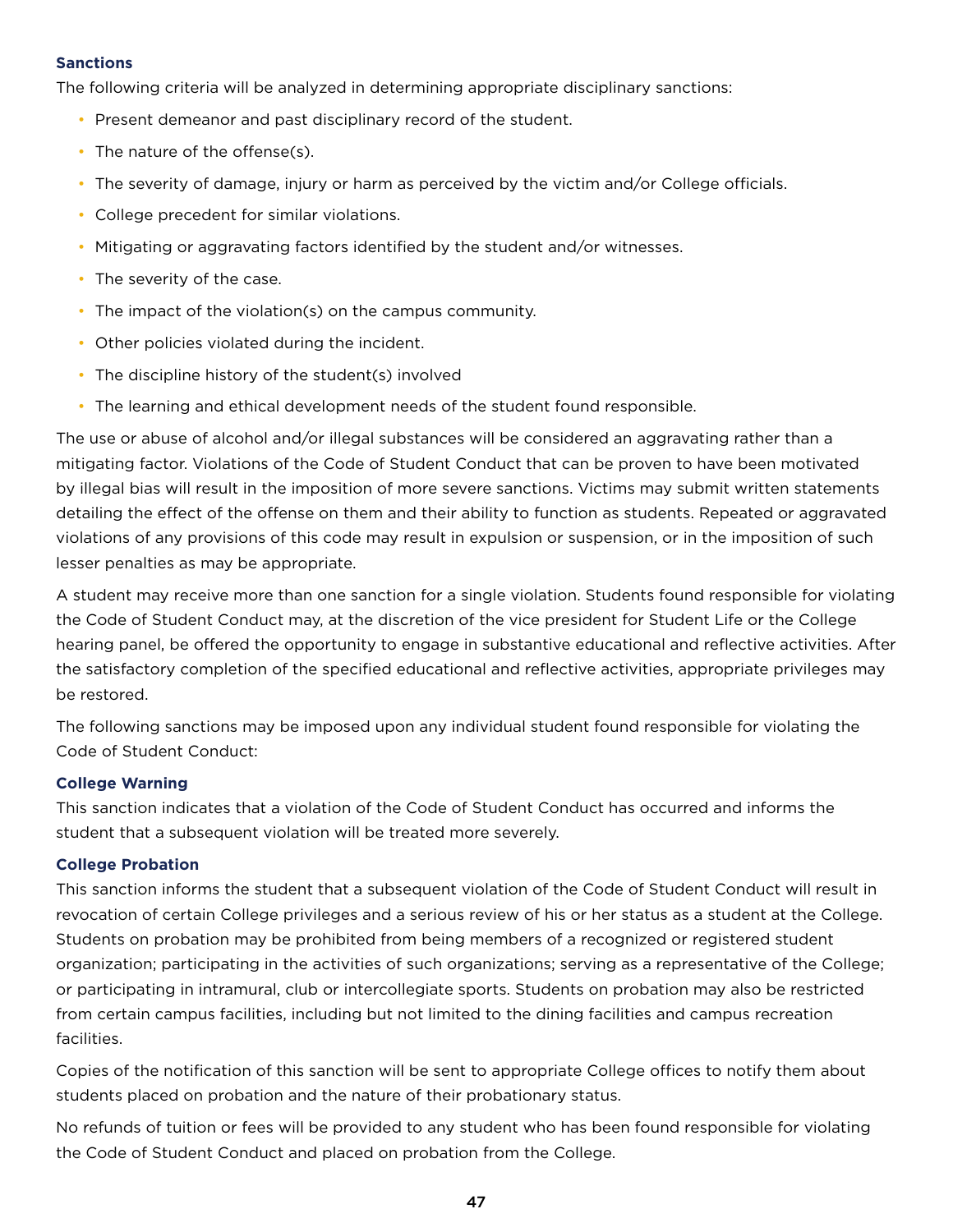#### **College Suspension**

This sanction informs the student of College privileges that have been revoked for a specific period of time, which include, but are not limited to:

- The ability to enroll as a student.
- The ability to register for or attend specific courses.
- The ability to be present on campus grounds.
- The ability to attend or participate in certain College-sponsored events on or off campus.
- The ability to use or visit College facilities, such as dining halls or recreation facilities, and to participate in student organizations or events.

Students who are suspended during the academic semester will be administratively assigned a "WD" for their coursework and will forfeit semester tuition and fees. No refunds of tuition or fees will be provided to any student who has been found responsible for violating the Code of Student Conduct and suspended from the College.

#### **College Expulsion**

The student is permanently separated from the College and is not permitted to register for courses, be present on campus, or attend or participate in College-sponsored events. Individuals who do not comply are subject to arrest for criminal trespass. Students who are expelled during the academic semester will be administratively assigned a "WD" for their coursework and will forfeit semester tuition and fees. No refunds of tuition or fees will be provided to any student who has been found responsible for violating the Code of Student Conduct and expelled from the College.

# **Counseling and Wellness Referrals**

Students may be referred to Counseling and Wellness Services for appropriate on- or off-campus medical/ psychological services.

# **Discretionary Sanctions**

Other sanctions that bear a reasonable relation to the violation for which the student has been sanctioned may be imposed instead of or in addition to those specified above. Discretionary sanctions include, but are not limited to, volunteer services hours, educational reflection assignments, and participation in alcohol or drug awareness programs. Discretionary sanctions are administered only with the approval of the vice president of Student Life or designee.

# **Educational Sanctions**

Students may be required to complete community restitution projects and/or educational assignments.

#### **Financial Restitution**

Students may be required to make financial restitution for damages incurred as a result of the violation for which they have been found responsible.

#### **Parental Notification**

Underage students may be subject to parental notification in cases dealing with alcohol and/or drugs as outlined in the College Parental Notification Policy permitted by the Family Educational Rights and Privacy Act (FERPA).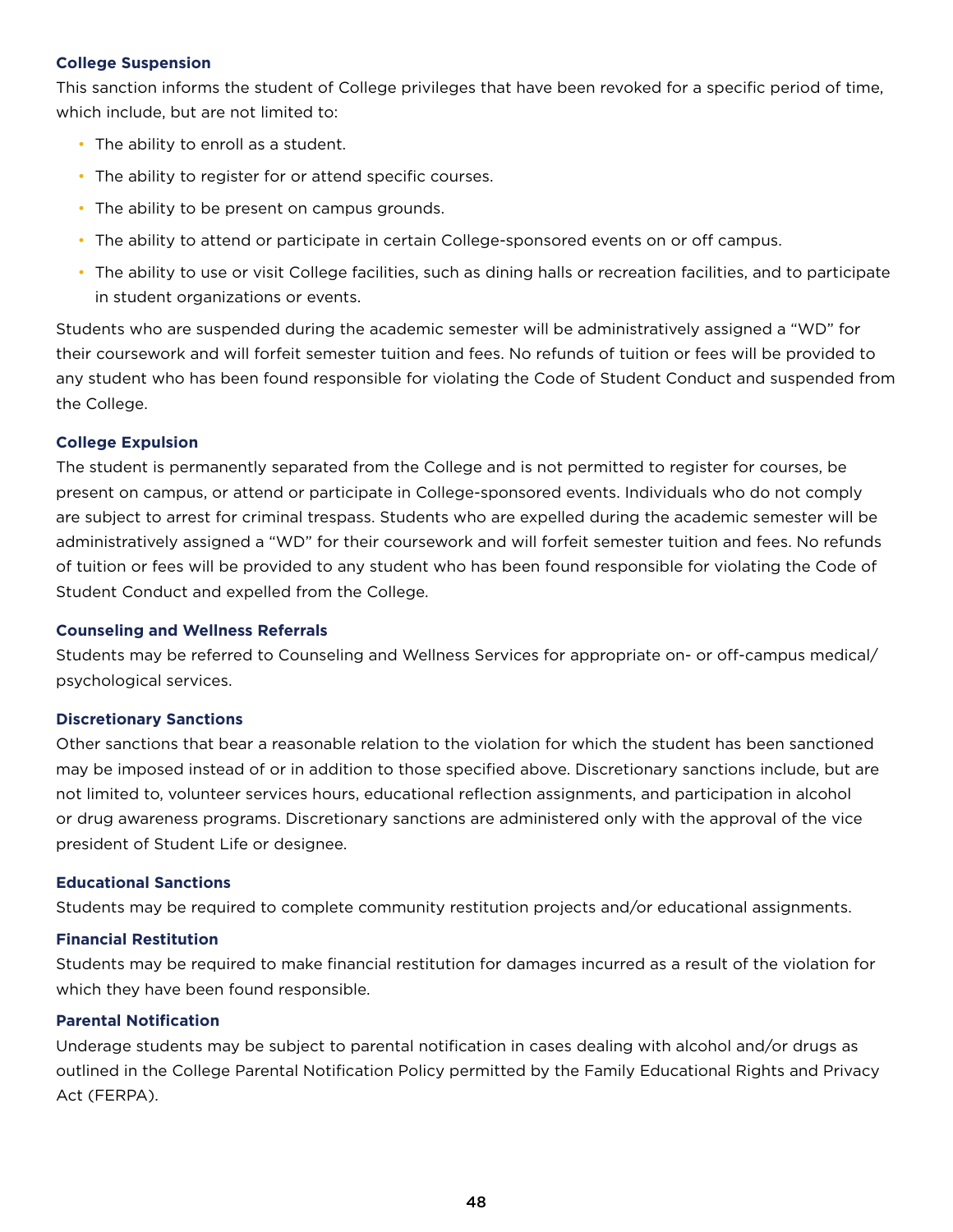# **Transcript Notations**

Students disciplinarily suspended from the College for certain violations will have a notation placed on their transcript. The notation will read Disciplinary Suspension. If the student re-enrolls, remains in good disciplinary standing and completes the requirements for graduation, the student may request removal of the notation at the time he/she files for graduation. Requests must be submitted to the Vice President for Student Life, and a decision will be made in consultation with the Vice President for Academic Affairs.

Students expelled from the College as a result of disciplinary action will have a permanent notation placed on their transcript for certain violations. The notation will read Disciplinary Expulsion.

#### **Restriction from Privileges**

Loss of specified privileges for a defined period of time (restriction from residence facilities, campus on weekends, co-curricular activities, athletics participation, use of computing services, representing the College, participation in housing lottery, etc.).

#### **Revocation of Admission and/or Degree**

Admission to, or a degree awarded from, the College may be revoked for fraud, misrepresentation or other violation of College standards prior to graduation.

#### **Student Holds**

Students may be subject to having restrictions placed on their ability to register for credits or other holds placed on their accounts.

#### **Withholding Degree**

The College may withhold awarding a degree otherwise earned until the completion of the process set forth in this Code of Student Conduct, including the completion of all sanctions imposed.

# **Standards of Fairness in Disciplinary Cases**

St. Joseph's College is committed to providing fair and reasonable procedural standards that are equitably applied in the adjudication of student discipline cases. Accordingly, the College affords the following process to all students:

- To be presumed not responsible until found responsible by a preponderance of information.
- To have the discipline matter at hand decided by an impartial College Hearing Panel, excluding any person who has a conflict of interest in the proceeding at hand.
- Documents related to the incident will be read to the student verbatim during the scheduled Conduct Conference Meeting and/or College Hearing Panel. Students have the option to request copies of documents regarding any charges. All documents will be redacted to remove information that is confidential under the Family Educational Right and Privacy Act (FERPA). Copies of College documents will be available in the Office of the Vice President for Student Life for two weeks for pick-up and then mailed to the home address listed for the student. FERPA requires the College to provide copies of such documents within 45 days from receipt of the request; however, any request will not delay the conduct process.
- Access to advice by an individual of his or her choosing, including a College Adviser/Advocate. Such persons may not speak at a hearing on behalf of the student charged or appear in lieu of the student.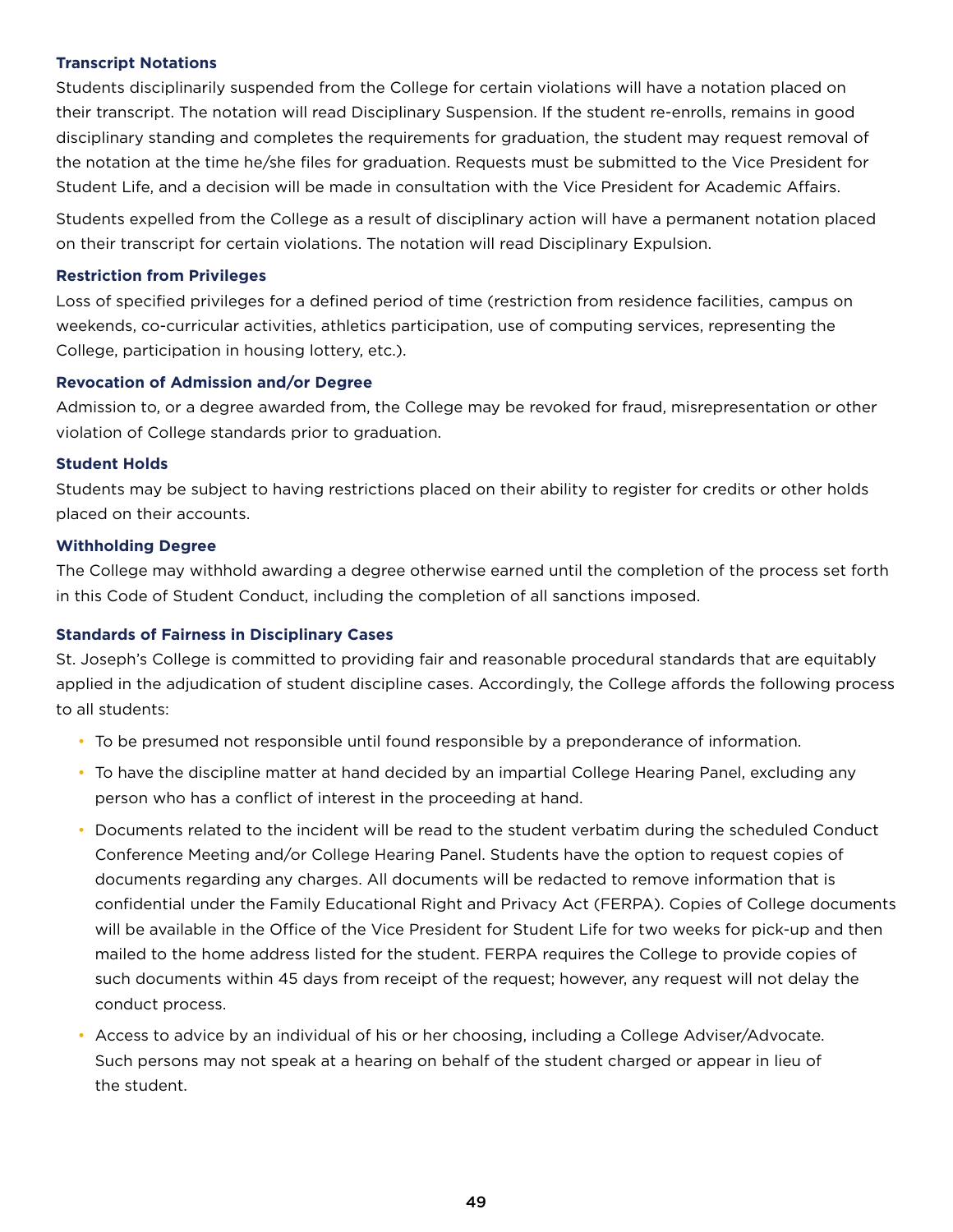- The respondent will be given the opportunity to testify, to present witnesses, and to present to the College Hearing Panel written questions for the College representative presenting the charges and for witnesses. The respondent may remain silent in a College proceeding. Such decisions will not be used against the respondent, but a violation of the Student Code may be found based upon the other information presented. The complainant may be called as a witness by the College representative presenting the charges.
- In all cases, the College Hearing Panel will not consider statements against the accused student until he or she has been advised of their content and the names of those who made them. The accused student has the ability to rebut such statements.
- A list of all witnesses that the respondent wishes to present information at the hearing must be submitted in writing to the Vice President for Student Life at least two business days prior to the hearing. The respondent is responsible for the attendance of witnesses at the hearing. Witnesses are considered individuals who have direct knowledge of the incidents or charges under investigation. Character witnesses will not be permitted.
- In accordance with existing statutes, student disciplinary records are confidential records. The Student Right-to-Know and Campus Security Act (Clery Act) permits the disclosure of campus conduct findings to victims of "sex offenses" (including non-forcible ones) or "crimes of violence."
- Students may be accountable to both external authorities and to the College for acts that constitute violations of law and this Code. College Conduct proceedings will continue normally regardless of pending administrative, civil or criminal proceedings arising out of the same or other events, and will not be subject to challenge on the ground that criminal charges involving the same incident have been dismissed, reduced or are pending.
- The College Hearing Panel may accommodate concerns for the personal safety, well-being and/or fears of confrontation of the complainant, accused student and/or other witnesses during the hearing by providing separate facilities, using a visual screen and/or permitting participation by telephone, videophone, closed circuit television, video conferencing, videotape, audio tape, written statement or other means, where and as determined in the sole judgment of the Vice President for Student Life or designee to be appropriate.
- In cases involving Sexual Harassment/Assault: The College will disclose to alleged victims of violent crimes or non-forcible sex offenses, or to the next of kin if they have died, the final results of any disciplinary proceedings against alleged student perpetrators of such crimes.
- The respondent or complainant's withdrawal from the College does not terminate the disciplinary proceeding. Any student(s) who withdraws from the College in an attempt to circumvent the conduct process will still be held accountable to established policies, if the alleged student is found responsible based on process guidelines. In incidents such as this, the student would be subject to forfeiture of any tuition or fees depending on the outcome of the process.
- Any question of interpretation or application of the College's Code of Conduct will be referred to the campus Vice President for Student Life for final determination.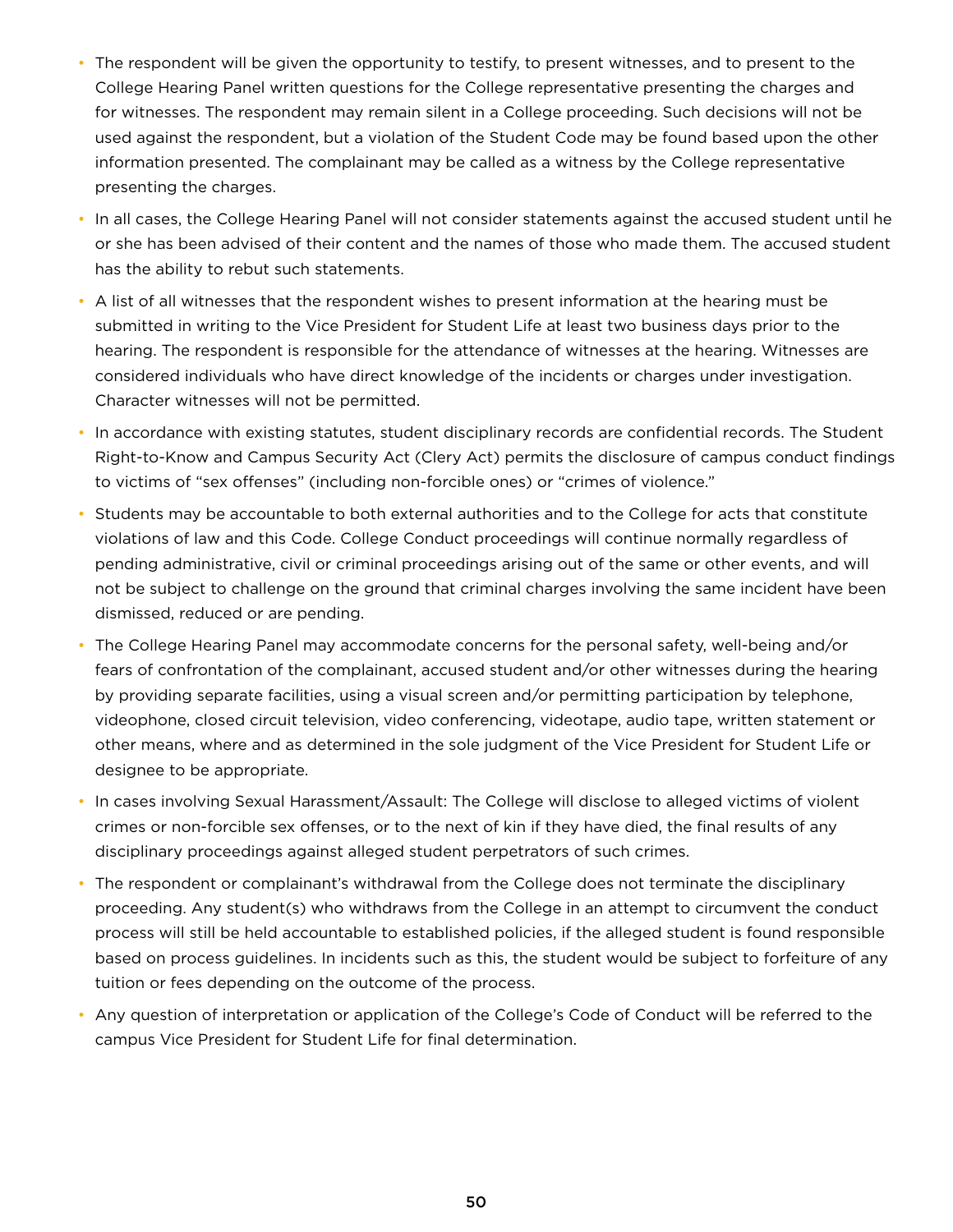#### **Adjudication of Disciplinary Cases**

#### Filing a Complaint

In order to initiate a disciplinary proceeding, a member of the College community, faculty, staff or student, must file a complaint with the Office of the Vice President for Student Life and/or College Security. The document should include:

- The name of the complainant.
- The name of the person who is the object of the complaint.
- The date or dates on which the alleged incident took place.
- The place or places where the alleged incident took place.
- A statement describing, in detail, the alleged incident.
- The names of any witnesses to the alleged incident.
- A one-sentence statement of the remedy sought by the complainant.
- The signature of the complainant, and the date when the complaint is filed.

# **Responding to Complaints**

Complaints may be submitted by St. Joseph's College students, faculty or administrators. Incident reports filed by College Security are also considered complaints. The complainant and/or written complaint do not constitute formal discipline charges. The Vice President for Student Life responding to the complaint will determine which College policy may have been violated after reviewing the complaint thoroughly. A student will be charged with any applicable conduct violations by electronic delivery notice.

#### Notices

All notices will be delivered via the student's College electronic mail, and delivery will be considered confirmed upon the message being sent to the student's account. It is the responsibility of the student to check his/her College email. Students should note that disciplinary action may be taken, and that sanctions and applicable stipulations may be enacted if they fail to attend the initial conduct conference or the subsequent College Hearing Panel. Students who fail to appear after proper notice will be deemed to have pled not responsible to the charges pending against them. In cases where a student charged does not appear after proper notice or does not provide justifiable reason for non-appearance, the hearing will take place as scheduled and a decision rendered in the absence of the accused. In this circumstance, a student may not appeal under the ground that he or she has additional information that was not available at the time of the hearing.

# Conduct Conference Meeting

After receiving a complaint and interviewing the complainant, the Vice President for Student Life will schedule a mandatory meeting with the respondent (the student accused of violating the Code) within five (5) business days of the electronic delivery of the violation notice to review the complaint and to discuss the conduct process. Parents, a counselor or the College Adviser/Advocate will not be allowed in the Conduct Conference meeting. Only the respondent may request, in writing, the rescheduling of the Conduct Conference meeting; requests made by third parties, including counsel, will not be honored.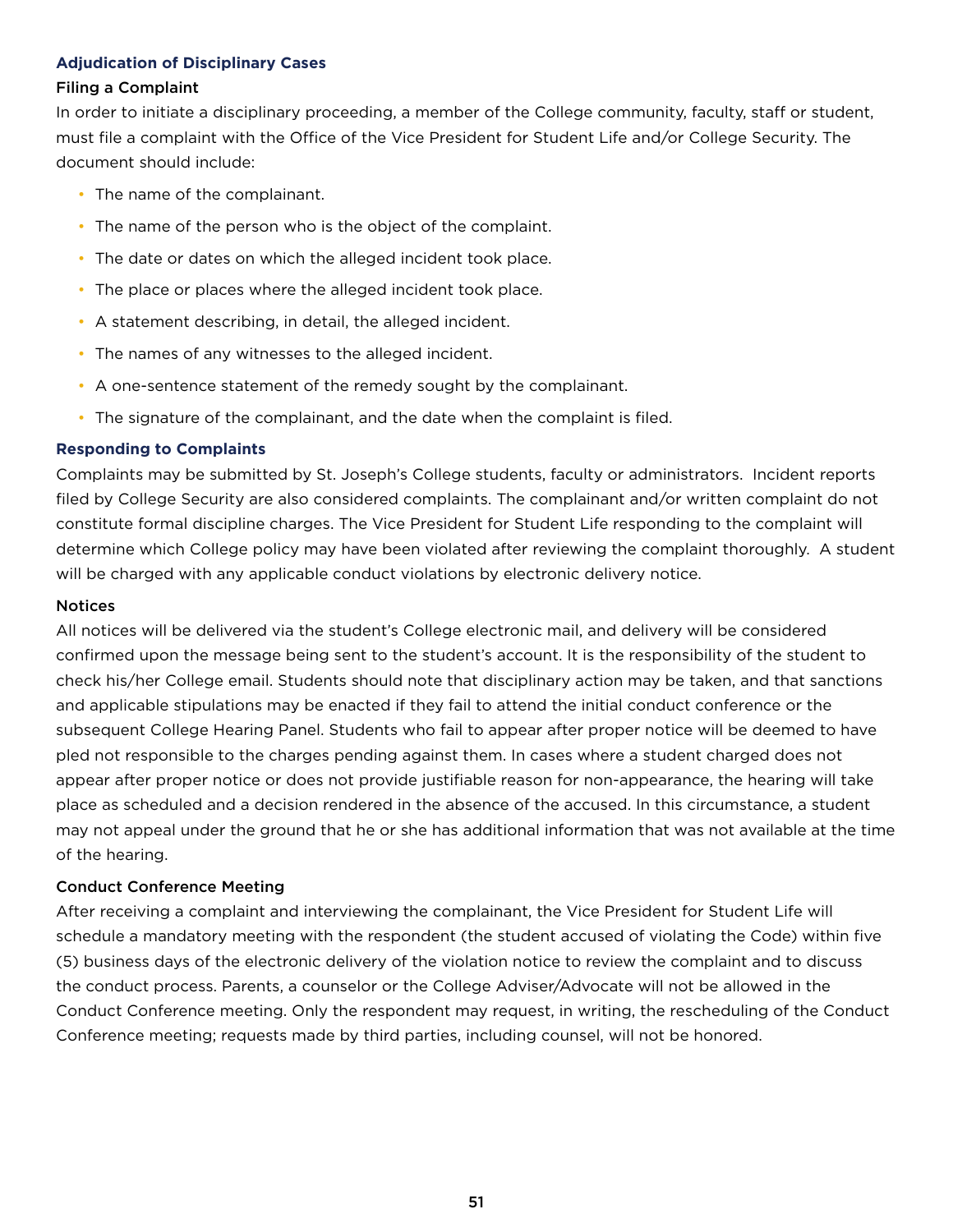# College Administrative Hearing

The Vice President for Student Life, as the College's Conduct Officer, will meet with parties involved in the incident, including the complainant, the respondent and witnesses, if necessary, and will render a decision. The respondent may choose to have an Administrative Hearing held immediately after their initial Conduct Conference. If the respondent chooses to have the Administrative Hearing at another time, the meeting must occur within three (3) business days of the initial Conduct Conference meeting. If the Conduct Officer determines that a preponderance of information indicates that the respondent is responsible for violating the Code of Student Conduct, the Conduct Officer will then issue appropriate sanctions and applicable stipulations to the respondent. The outcome will be electronically delivered within five (5) business days of the College Administrative Hearing. The respondent may appeal the Conduct Officer's decision. Instructions on filing an appeal will be provided to the student in writing within the outcome letter. The respondent will also be informed in writing if the Conduct Officer determines that he or she is not responsible for any violation of the Code of Student Conduct. Administrative Hearings will be attended only by the Conduct Officer, the accused student and an Adviser/Advocate, if one is chosen.

# College Hearing Panel

The Vice President for Student Life will refer the discipline matter to a College Hearing Panel comprised of faculty and/or staff and/or students within the next seven (7) business days. The Vice President for Student Life will give the respondent a list of College Advocates/Advisers upon request.

# Delay of College Hearing Panel

Only the complainant or the respondent may submit a written request with reason to the Vice President for Student Life for a postponement of the scheduled hearing. Requests made by third parties, including counsel, will not be honored. Except in emergency situations, no request for a postponement will be considered unless received at least four (4) business days before the scheduled hearing date. The Vice President for Student Life will determine if a hearing delay is appropriate. Hearings will be rescheduled at a student's request only once. The respondent will be expected to attend the next scheduled hearing. The failure of the student to appear at a scheduled hearing without just cause may result in a finding of 'Responsible' against the absent student for violation of the Code of Student Conduct. Disciplinary sanctions and stipulations, if appropriate, will be based upon the information presented at the College Hearing Panel.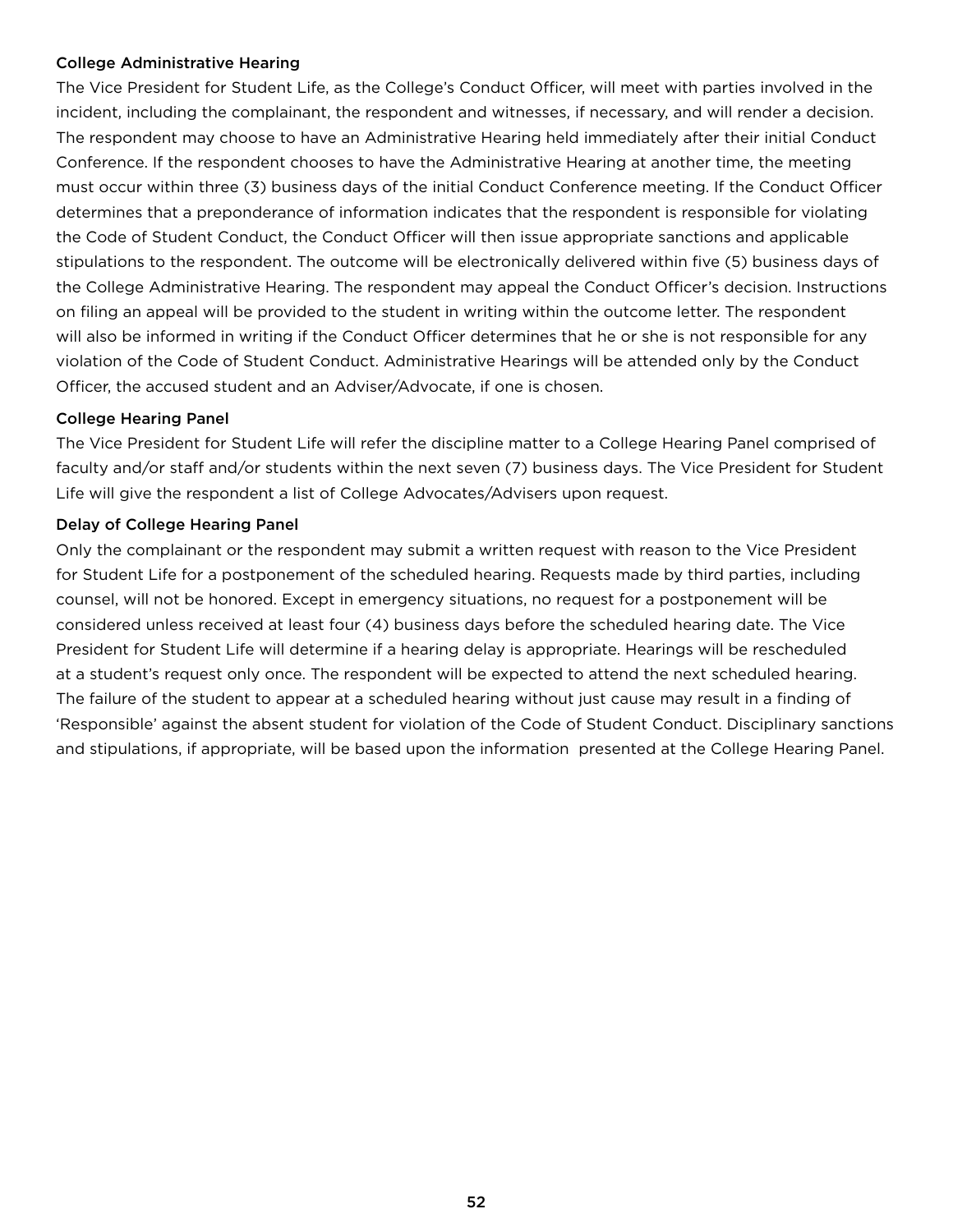# Hearing Panel Procedures

The vice president for Student Life will review the complaint with the respondent. The respondent may be asked to submit a written response, provide names of witnesses to the alleged incident and identify a College Adviser/Advocate if desired. The respondent may have only one College Adviser/Advocate.

The vice president for Student Life, or a designee, will provide copies of the complaint, response (if one is provided), list of witnesses and a summary of the preliminary investigation to the members of the hearing panel. It will be the responsibility of the respondent to provide copies to their witnesses and attorney.

The hearing panel will typically consist of two faculty members, two administrators and three students. Quorum will consist of one faculty member, one administrator and one student. There will be a chairperson for each hearing. It may be appropriate for certain discipline matters involving alleged violations of a particularly sensitive or confidential nature to be heard by faculty or administrators only. The complainant, respondent or College representative presenting the charges may request the case be heard by a faculty/ administrator panel. The vice president for Student Life or designee will determine if it is appropriate for a case to be heard in such a manner. If the vice president for Student Life or designee determines it is appropriate, a three-person faculty/administrator panel will be convened.

At the hearing, members of the hearing body will ask the respondent and his/her adviser or attorney to remain in the room throughout the hearing. Witnesses will be called one at a time, and excused at the conclusion of their testimony.

It will be the sole responsibility of members of the hearing body to question the respondent, the College representative presenting the charges, and their witnesses. Advisers, if any, may only offer advice on whether to answer any question posed to the respondent during the hearing and may not address the hearing body.

At the conclusion of all testimony, the respondent and the College representative presenting the charges will be permitted a reasonable amount of time (not to exceed ten minutes) to amplify or clarify any aspect of the information or testimony presented.

If the respondent has a record of being found responsible for prior violations of the Student Code of Conduct, this information will be made available to the members of the hearing body. This information may then be used to assist in the determination of sanctions.

All matters upon which a decision may be based must be introduced into information at the hearing. The decision of the Hearing Panel will be based solely upon such information.

The Hearing Panel will examine all relevant facts and circumstances of the incident and will render a decision of 'responsible or not responsible' based upon a preponderance of the information.

Formal rules of evidence applicable to civil and criminal cases will not be applicable to the proceedings. It will be the initial responsibility of the chair of the hearing panel to insure the relevancy of testimony.

Hearings are regarded as confidential and are closed to all but the respondent, the adviser or attorney for the respondent, the College representative presenting the charges, the hearing panelists and any witnesses called to provide testimony.

The chair of the hearing panel will send electronic notice of the decision of the Hearing Panel to the respondent through the vice president for Student Life or designee, within seven business days of the hearing.

Decisions may be appealed according to the standards outlined in Appeals, Section VIII. Decisions of a College hearing panel will be determined by a majority vote of the participating members.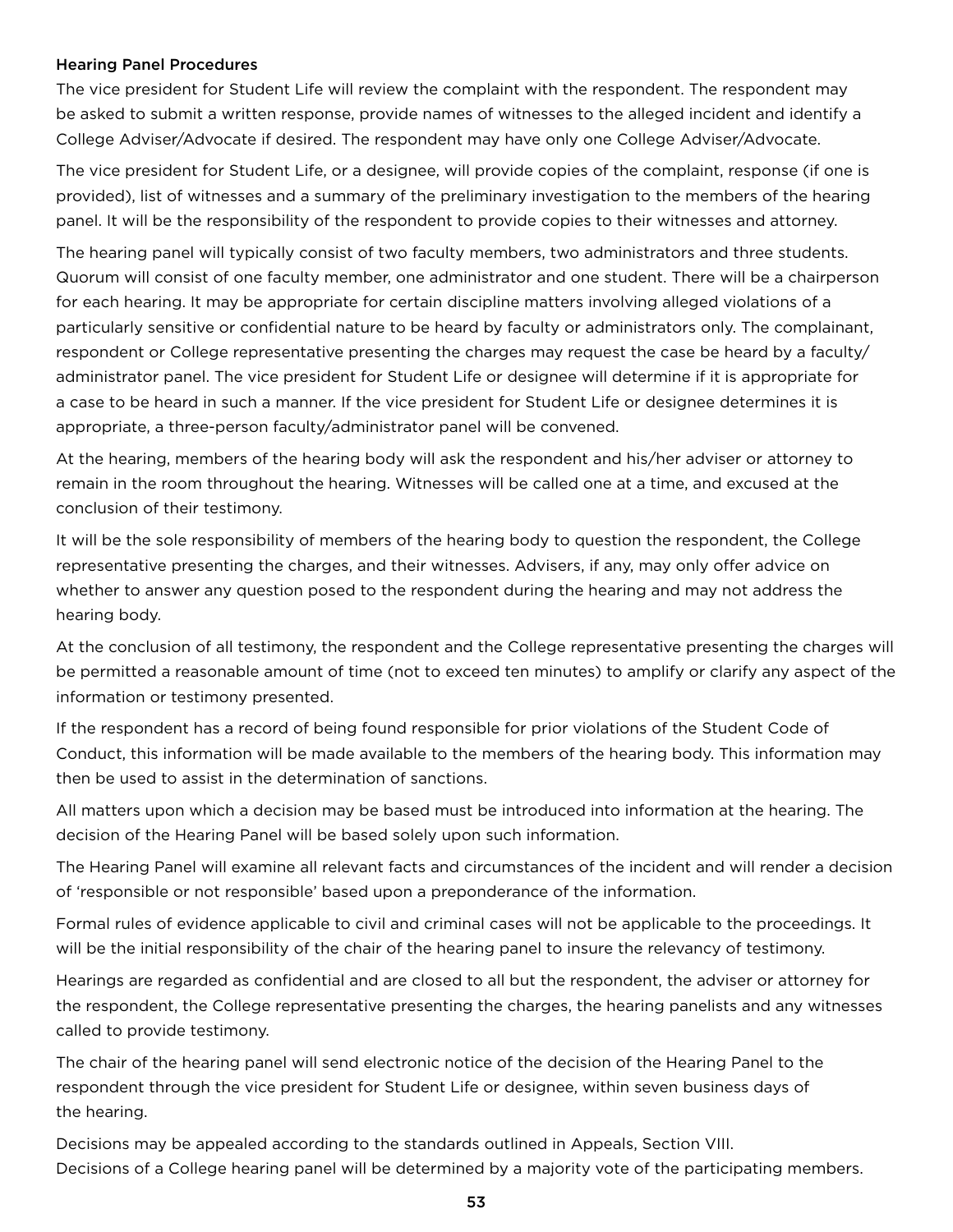# Appeals

A student may appeal a conduct sanction if he/she believes one or more of the following conditions exist:

- There was substantial and prejudicial failure to follow procedures, and/or
- The student can provide information and/or documentation that the sanction was unduly severe, and/or
- The student has additional information that was not available at the time of the hearing.

Appeals can only be made in writing and should be typed and submitted by the student who is appealing. Appeals will not be accepted from third parties, including but not limited to parents, relatives, employers, legal counsel or faculty.

SJC Brooklyn students should send their appeals to the vice president for Student Life in Long Island or designee; Long Island students should send their appeal to the vice president for Student Life in Brooklyn or designee.

Appeals must be submitted within five business days of the date the sanction letter is delivered. Late appeals will not be considered. Responses to appeal letters will be sent to students within seven business days of receipt of the written letter of appeal.

In most cases, students who are appealing their sanction(s) will not be subject to the imposed sanction until their appeal has been resolved. In cases that involve substantial threat, the campus vice president for Student Life maintains the right to continue or initiate an interim suspension, pending the outcome of the appeal.

# Appeal outcomes can:

- Affirm the original decision and support sanction and corresponding stipulations.
- Affirm the original decision but modify the original sanction.
- Oppose the original decision and determine a new outcome, which may include the dismissal of charges.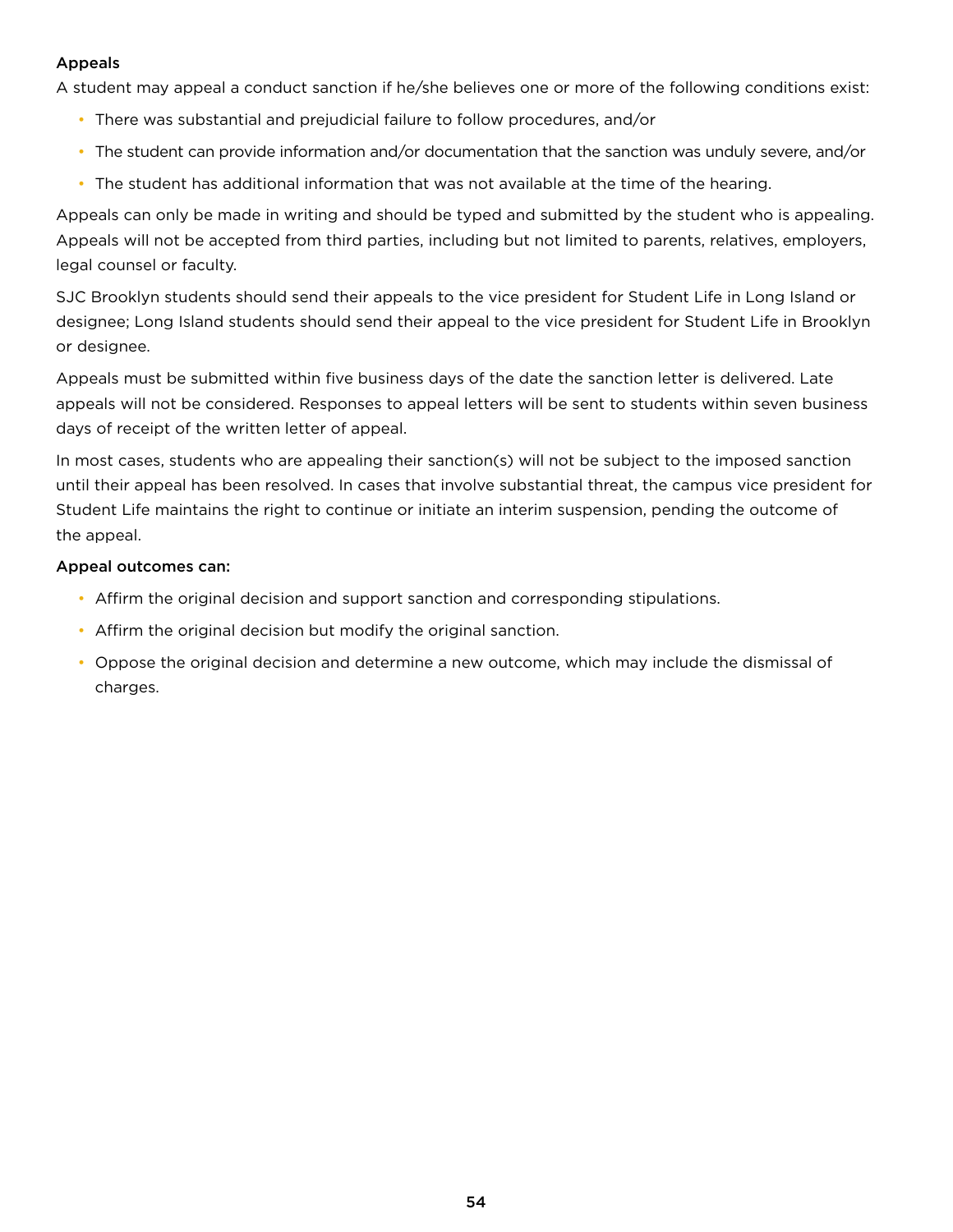# <span id="page-54-0"></span>**VII. BIAS-RELATED INCIDENTS AND CRIMES**

In compliance with Section 6436 of the Education law, St. Joseph's College adopts the following policies and procedures:

All actions against persons or property which may be considered bias crimes are unequivocally prohibited at all times in any College-owned or operated property, or at any College-sponsored activities.

Bias crimes may be defined as any form of unlawful harassment or other harmful behavior, such as assault, which is based on an individual's sex, race, national origin, disability, veteran status or any individual's status in any group or class protected by applicable federal, state or local law.

The penalties for committing such crimes will include reporting incidents to the appropriate authorities so that an independent investigation can be conducted. The College will also undertake an investigation of the incident, in keeping with the guidelines published in the Code of Student Conduct.

# **Title IX**

Title IX Prohibits Sexual Harassment and Sexual Violence.

Title IX of the Education Amendments of 1972, 20 U.S.C. §1681 et seq., is a comprehensive federal law that prohibits discrimination on the basis of sex in any federally funded education program or activity.

In compliance with Title IX, the Clery Act and the Campus SaVE Act, St. Joseph's College is committed to maintaining a healthy, safe and secure environment for students, faculty and staff. The College will enforce policies prohibiting all forms of sex discrimination, including sexual misconduct in the form of sexual assault, sexual coercion, sexual exploitation, dating violence, domestic violence and stalking.

# **Title IX Sexual Harassment Policy and Procedures**

# Introduction

# What is the purpose of the Title IX Grievance Policy?

Title IX of the Educational Amendments of 1972 prohibits any person in the United States from being discriminated against on the basis of sex in seeking access to any educational program or activity receiving federal financial assistance. The U.S. Department of Education, which enforces Title IX, has long defined the meaning of Title IX's prohibition on sex discrimination broadly to include various forms of sexual harassment and sexual violence that interfere with a student's ability to equally access our educational programs and opportunities.

On May 19, 2020, the U.S. Department of Education issued a Final Rule under Title IX of the Education Amendments of 1972 that:

- Defines the meaning of "sexual harassment" (including forms of sex-based violence),
- Addresses how this institution **must** respond to reports of misconduct falling within that definition of sexual harassment, and
- Mandates a grievance process that this institution **must** follow to comply with the law in these specific covered cases before issuing a disciplinary sanction against a person accused of sexual harassment.

See, 85 Fed. Reg. 30026 (May 19, 2020). The full text of the Final Rule and its extensive preamble are available here: <http://bit.ly/TitleIXReg>

Based on the Final Rule, the College will implement the following Title IX Grievance Policy, effective August 14, 2020.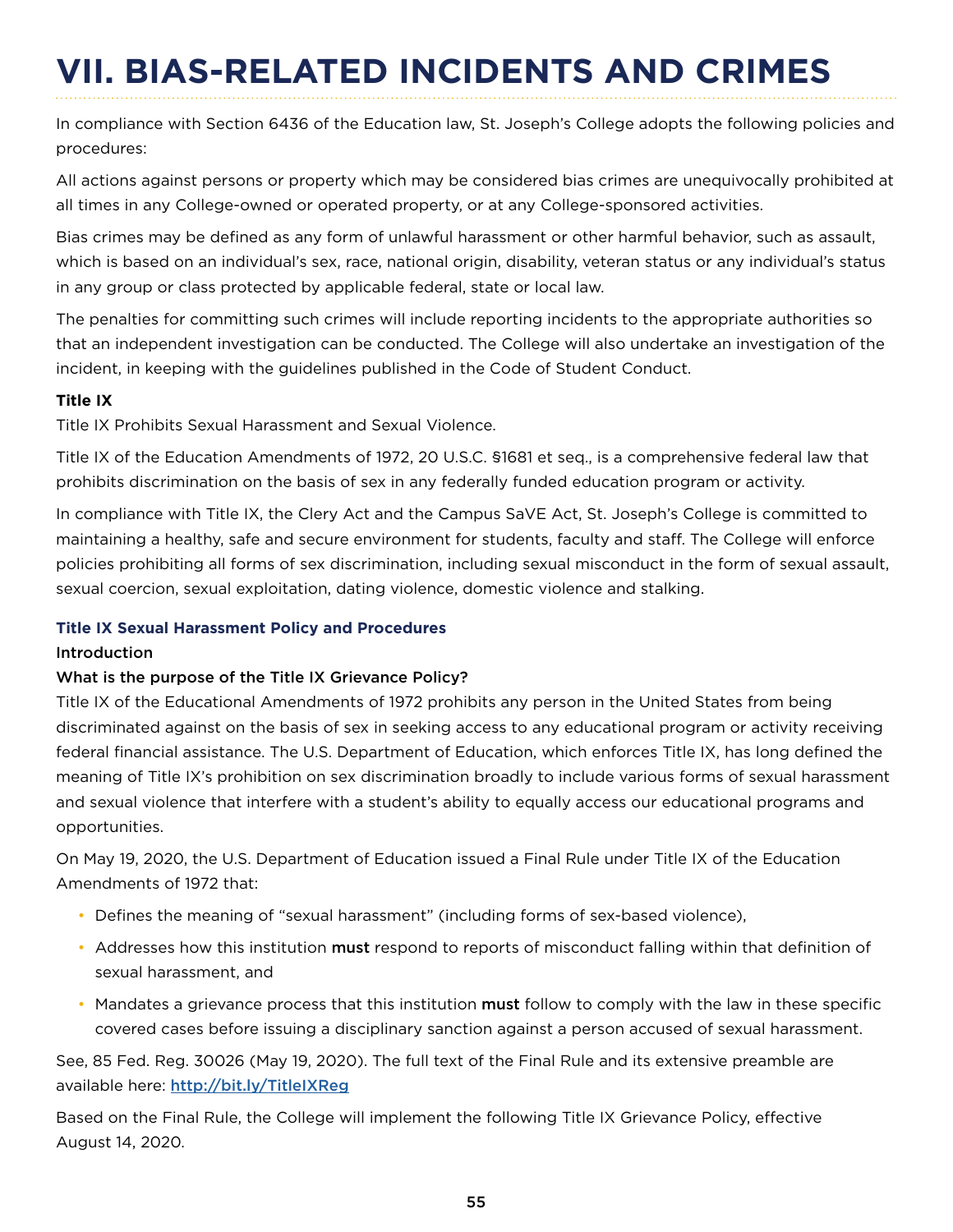# How does the Title IX Grievance Policy impact other campus disciplinary policies?

In recent years, "Title IX" cases have become a short-hand for any campus disciplinary process involving sex discrimination, including those arising from sexual harassment and sexual assault. But under the Final Rule, the College must narrow both the geographic scope of its authority to act under Title IX and the types of "sexual harassment" that it must subject to its Title IX investigation and adjudication process. The Title IX Grievance Procedures described in this document will be used to investigate reported misconduct that falls within the scope of Title IX. When a complaint contains allegations of both Title IX sexual harassment and non-Title IX misconduct, the College will determine at the outset, consistent with applicable law, whether the entire matter is most appropriately resolved through the Title IX Grievance Procedures or through two separate processes.

The College remains committed to addressing any violations of its policies, even those not meeting the narrow standards defined under the Title IX Final Rule.

Specifically, our campus has:

• A Code of Conduct that defines certain behavior as a violation of campus policy, and a separate Other Sexual and Gender-Based Misconduct Policy that addresses the types of sex-based offenses that fall outside the scope or jurisdiction of Title IX but that constitute a violation of campus policy, and the procedures for investigating and adjudicating those sex-based offenses.

To the extent that alleged misconduct falls outside the Title IX Grievance Policy, or misconduct falling outside the Title IX Grievance Policy is discovered in the course of investigating covered Title IX misconduct, the institution retains authority to investigate and adjudicate the allegations under the policies and procedures defined within the Code of Conduct or Other Sexual and Gender-Based Misconduct Policy through a separate grievance proceeding.

The elements established in the Title IX Grievance Policy under the Final Rule have no effect and are not transferable to any other policy of the College for any violation of the Code of Conduct, employment policies or any civil rights violation except as narrowly defined in this Policy. This Policy does not set a precedent for other policies or processes of the College and may not be cited for or against any right or aspect of any other policy or process.

# How does the Title IX Grievance Policy impact the handling of complaints?

Our existing Title IX Coordinators and reporting structure remains in place. What has changed is the way we will handle different types of reports arising from sexual misconduct, as detailed in full in the section on the Title IX Grievance Process.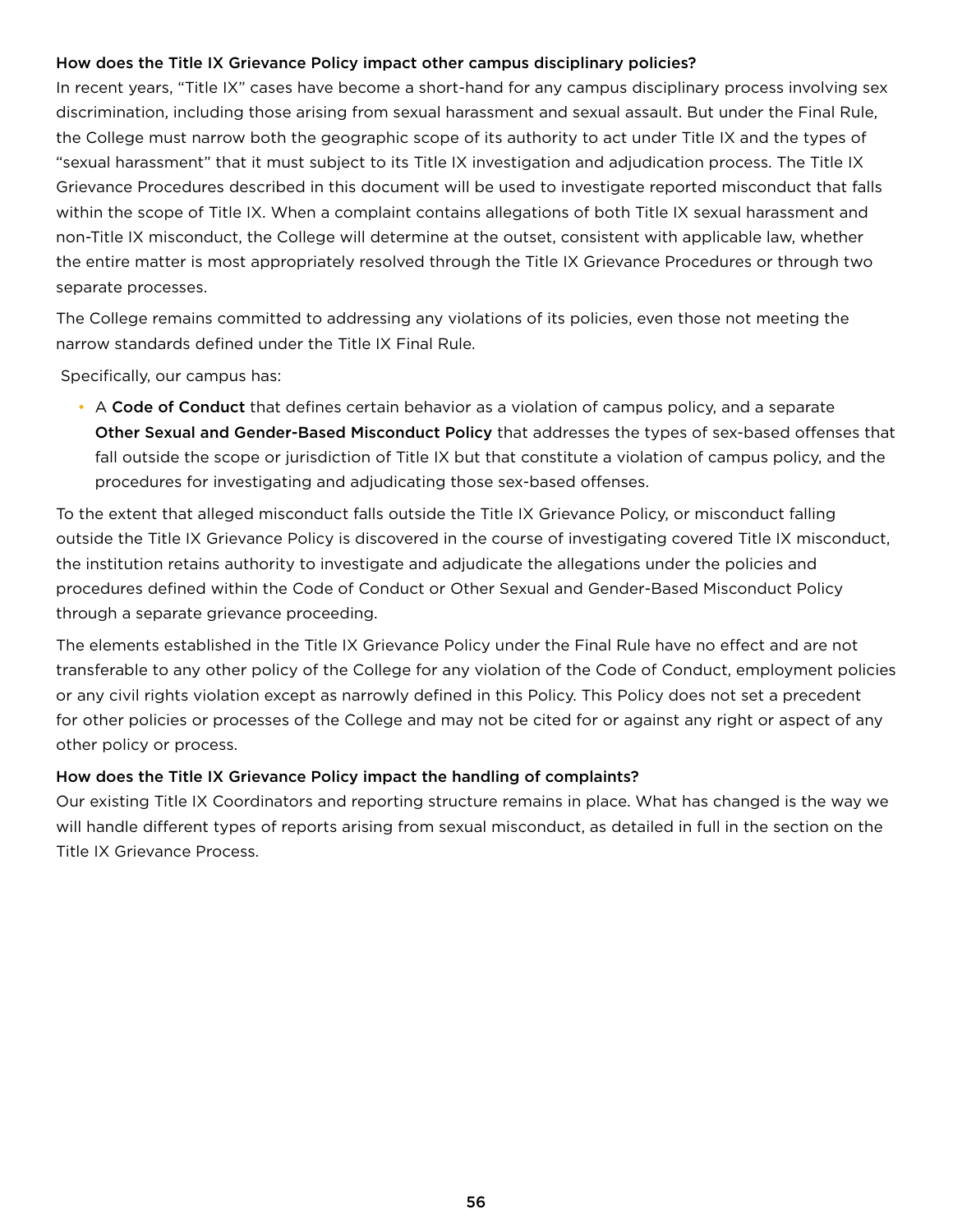# **The Title IX Grievance Policy: General Rules of Application**

# Effective Date

This Title IX Grievance Policy will become effective on August 14, 2020, and will only apply to formal complaints of sexual harassment that occurred on or after August 14, 2020. Complaints of alleged sexual harassment that occurred prior to August 14, 2020 will be investigated and adjudicated according to the policy and procedures in place at the time of the alleged misconduct.

# Revocation by Operation of Law

Should any portion of the Title IX Final Rule, 85 Fed. Reg. 30026 (May 19, 2020), be stayed or held invalid by a court of law, or should the Title IX Final Rule be withdrawn or modified to not require the elements of this policy, or the invalidated elements of this policy, will be deemed revoked as of the publication date of the opinion or order and for all reports after that date, as well as any elements of the process that occur after that date if a case is not complete by that date of opinion or order publication. Should the Title IX Grievance Policy be revoked in this manner, any conduct covered under the Title IX Grievance Policy shall be investigated and adjudicated under the existing Code of Conduct and/or Other Sexual and Gender-Based Misconduct Policy.

# Non-Discrimination in Application

The requirements and protections of this policy apply equally regardless of sex, sexual orientation, gender identity, gender expression, or other protected classes covered by federal or state law. All requirements and protections are equitably provided to individuals regardless of such status or status as a Complainant, Respondent or Witness. Individuals who wish to file a complaint about the institution's policy or process may contact the Department of Education's Office for Civil Rights using contact information available at [ocrcas.ed.gov/contact-ocr](https://ocrcas.ed.gov/contact-ocr).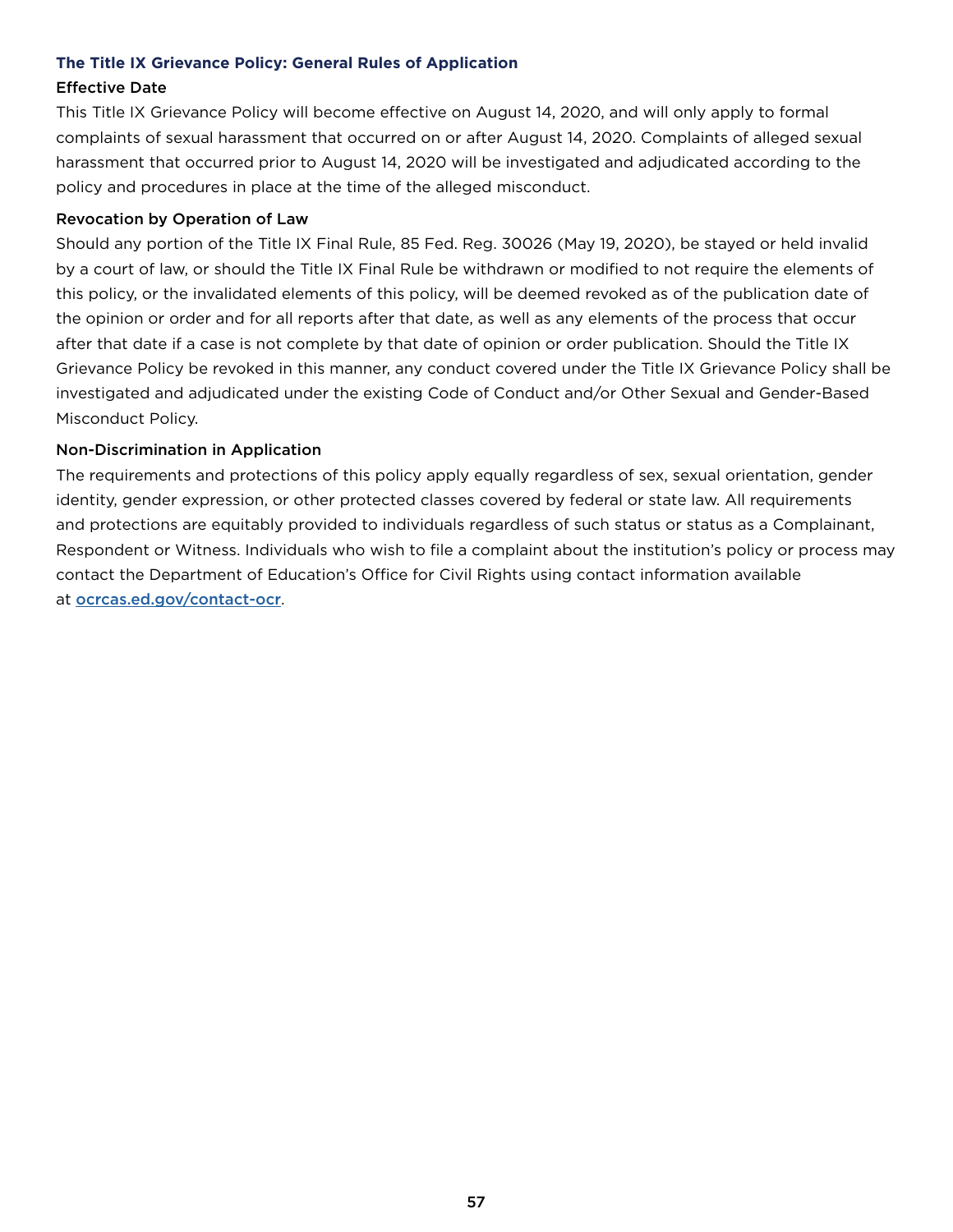# **Definitions**

# Covered Sexual Harassment

For the purposes of this Title IX Grievance Policy, "covered sexual harassment" includes any conduct on the basis of sex that satisfies one or more of the following:

- An employee conditioning educational benefits on participation in unwelcome sexual conduct (i.e., quid pro quo).
- Unwelcome conduct that a reasonable person would determine is so severe, pervasive and objectively offensive that it effectively denies a person equal access to the educational institution's education program or activity.
- Sexual assault (as defined in the Clery Act), which includes any sexual act directed against another person, without the consent of the victim, including instances where the victim is incapable of giving consent.
- Dating violence (as defined in the Violence Against Women Act (VAWA) amendments to the Clery Act), which includes any violence committed by a person: (A) who is or has been in a social relationship of a romantic or intimate nature with the victim; and (B) where the existence of such a relationship shall be determined based on a consideration of the following factors: (i) The length of the relationship; (ii) The type of relationship; and (iii) The frequency of interaction between the persons involved in the relationship.
- Domestic violence (as defined in the VAWA amendments to the Clery Act), which includes any felony or misdemeanor crimes of violence committed by a current or former spouse or intimate partner of the victim, by a person with whom the victim shares a child in common, by a person who is cohabitating with or has cohabitated with the victim as a spouse or intimate partner, by a person similarly situated to a spouse of the victim under New York's domestic or family violence laws, or by any other person against an adult or youth victim who is protected from that person's acts under the domestic or family violence laws of New York.
- Stalking (as defined in the VAWA amendments to the Clery Act), meaning engaging in a course of conduct directed at a specific person that would cause a reasonable person to (A) fear for their safety or the safety of others, or (B) suffer substantial emotional distress.

Note that conduct that does not meet one or more of these criteria may still be prohibited under the Code of Conduct and/or the Other Sexual and Gender-Based Misconduct Policy.

# Consent

College policy and state law require that there be clear, knowing and voluntary affirmative consent to sexual activity of any kind. "Affirmative consent" in New York state is defined by New York State Education Law article 129-b ("Enough is Enough") as set forth below. "Affirmative Consent" is defined as a knowing, voluntary and mutual decision among all participants to engage in sexual activity. Consent can be given by words or actions, as long as those words or actions create clear permission regarding willingness to engage in the sexual activity. Silence or lack of resistance, in and of itself, does not demonstrate consent. The definition of consent does not vary based upon a participant's sex, sexual orientation, gender identity or gender expression.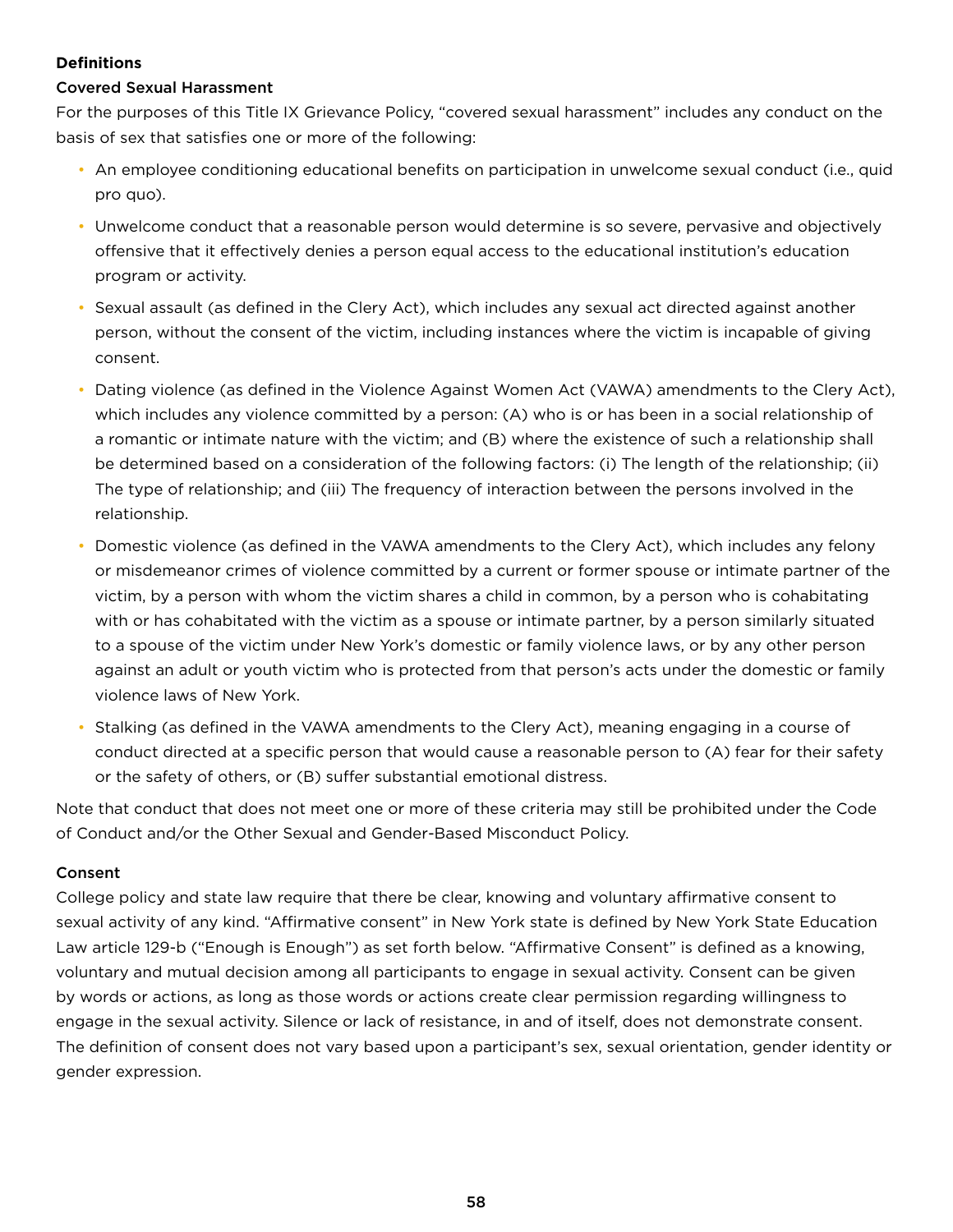# Education Program or Activity

For the purposes of this Title IX Grievance Policy, the College's "education program or activity" includes all of the operations of the College, including:

- Any locations, events or circumstances, whether on or off campus, over which the College exercised substantial control over both the respondent and the context in which the sexual harassment occurred. This includes buildings or property owned or controlled by a recognized student organization.
- Activity occurring within computer and internet networks; digital platforms; and computer hardware or software owned or operated by, or used in the operations of, the College's programs and activities over which the College has substantial control.

# Formal Complaint

For the purposes of this Title IX Grievance Policy, "formal complaint" means a document — including an electronic submission — filed by a complainant with a signature or other indication that the complainant is the person filing the formal complaint, or signed by the Title IX Coordinator, alleging sexual harassment against a respondent about conduct within the College education program or activity, and requesting initiation of the procedures consistent with the Title IX Grievance Policy to investigate the allegation of sexual harassment.

# Complainant

For the purposes of this Title IX Grievance Policy, Complainant means any individual who has reported being or is alleged to be the victim of conduct that could constitute covered sexual harassment as defined under this policy.

# Relevant evidence and questions

"Relevant" evidence and questions refer to any questions and evidence that tends to make an allegation of sexual harassment more or less likely to be true.

"Relevant" evidence and questions do not include the following types of evidence and questions, which are deemed "irrelevant" at all stages of the Title IX Grievance Process:

- Evidence and questions about the complainant's sexual predisposition or prior sexual behavior, unless:
	- They are offered to prove that someone other than the respondent committed the conduct alleged by the complainant, or
	- They concern specific incidents of the complainant's prior sexual behavior with respect to the respondent and are offered to prove consent. 34 C.F.R. § 106.45(6)(i).
- Evidence and questions that constitute, or seek disclosure of, information protected under a legally recognized privilege.
- Any party's medical, psychological and similar records unless the party has given voluntary, written consent. 85 Fed. Reg. 30026, 30294 (May 19, 2020).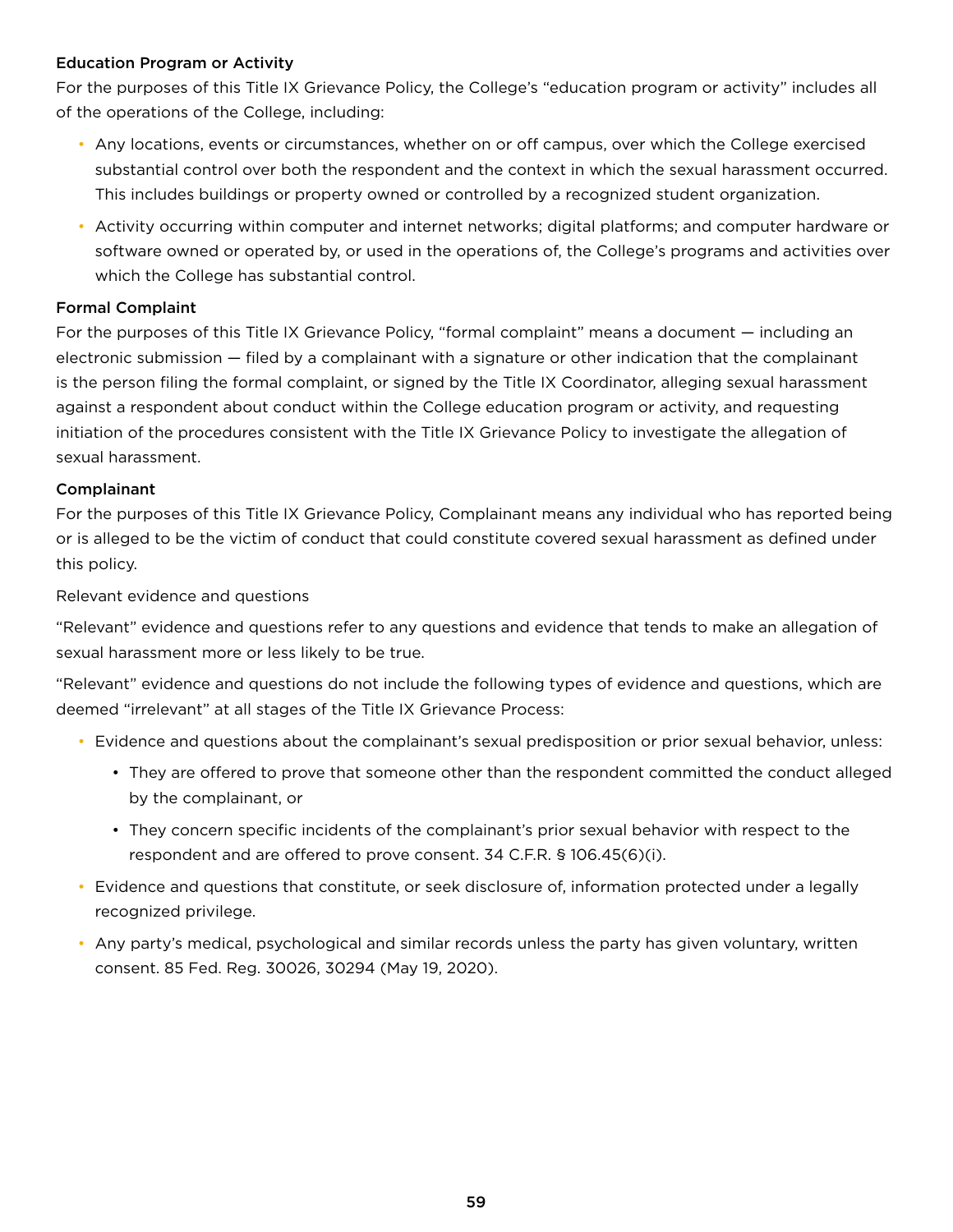#### **Respondent**

For the purposes of this Title IX Grievance policy, Respondent means any individual who has been reported to be the perpetrator of conduct that could constitute covered sexual harassment as defined under this policy.

#### **Privacy vs. Confidentiality**

Consistent with the Other Sexual and Gender-Based Misconduct Policy, references made to *confidentiality* refer to the ability of identified confidential resources not to report crimes and violations to law enforcement or College officials without permission, except for extreme circumstances, such as a health and/or safety emergency or child abuse. References made to *privacy* mean the College offices and employees who cannot guarantee confidentiality but will maintain privacy to the greatest extent possible, and information disclosed will be relayed only as necessary to investigate and/or seek a resolution and to notify the Title IX Coordinator or designee, who is responsible for tracking patterns and spotting systemic issues. The College will limit the disclosure as much as practicable, even if the Title IX Coordinator determines that the request for confidentiality cannot be honored.

#### **Disability Accommodations**

This Policy does not alter any institutional obligations under federal disability laws, including the Americans with Disabilities Act of 1990 and Section 504 of the Rehabilitation Act of 1973. Parties may request reasonable accommodations for disclosed disabilities to the Title IX Coordinator at any point before or during the Title IX Grievance Process that do not fundamentally alter the Process. The Title IX Coordinator will not affirmatively provide disability accommodations that have not been specifically requested by the Parties, even where the Parties may be receiving accommodations in other institutional programs and activities.

# **Reporting Covered Sexual Harassment to the Institution**

Any person may report sex discrimination, including sexual harassment (whether or not the person reporting is the person alleged to be the victim of conduct that could constitute sex discrimination or sexual harassment), in person, by mail, by telephone, by electronic mail, using the contact information listed for the Title IX Coordinator, or by any other means that results in the Title IX Coordinator receiving the person's verbal or written report.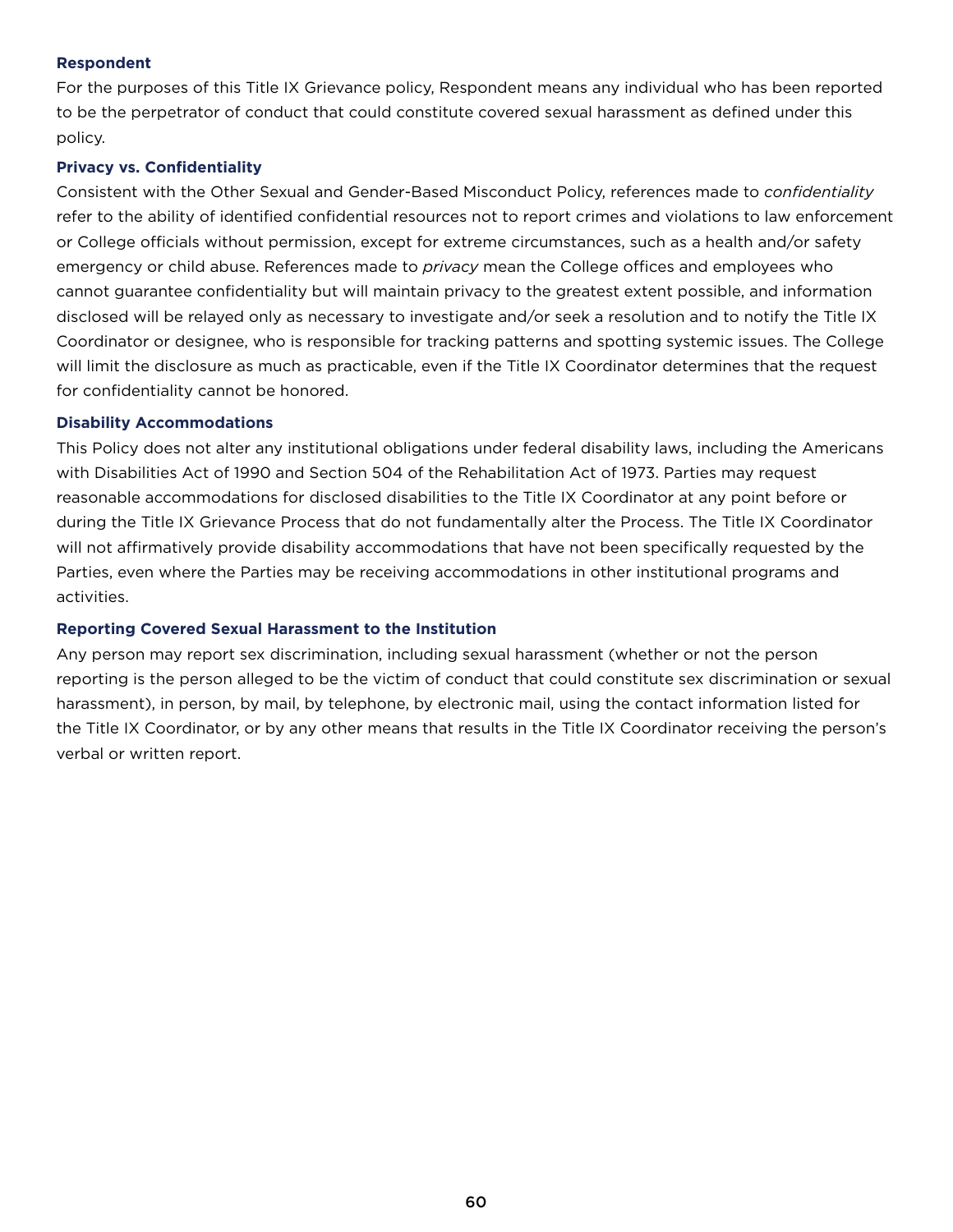#### **Contact Information for the Title IX Coordinator:**

# **Title IX Coordinator:**

D'adra Crump Executive Director of Human Resources 245 Clinton Avenue, Suite 109 Brooklyn, NY 11205 [dcrump@sjcny.edu](mailto:dcrump%40sjcny.edu?subject=) 718.940.5869

# **Deputy Title IX Coordinators:**

Anthony Costagliola Senior Human Resources Assistant

155 W. Roe Boulevard Patchogue, NY 11772 [acostagliola@sjcny.edu](mailto:acostagliola%40sjcny.edu?subject=) 631.687.4513

# Adriana Silva

Associate Director of Admissions, Coordinator for Minority Student Recruitment 155 W. Roe Boulevard Patchogue, NY 11772 [asilva@sjcny.edu](mailto:asilva%40sjcny.edu?subject=) 631.687.4528

Allison List Director of Institutional Research Great River, Room 110 [alist@sjcny.edu](mailto:alist%40sjcny.edu?subject=) 631.687.5198

Such a report may be made at any time (including during non-business hours) by using the telephone number or electronic mail address, or by mail to the office address listed for the Title IX Coordinator.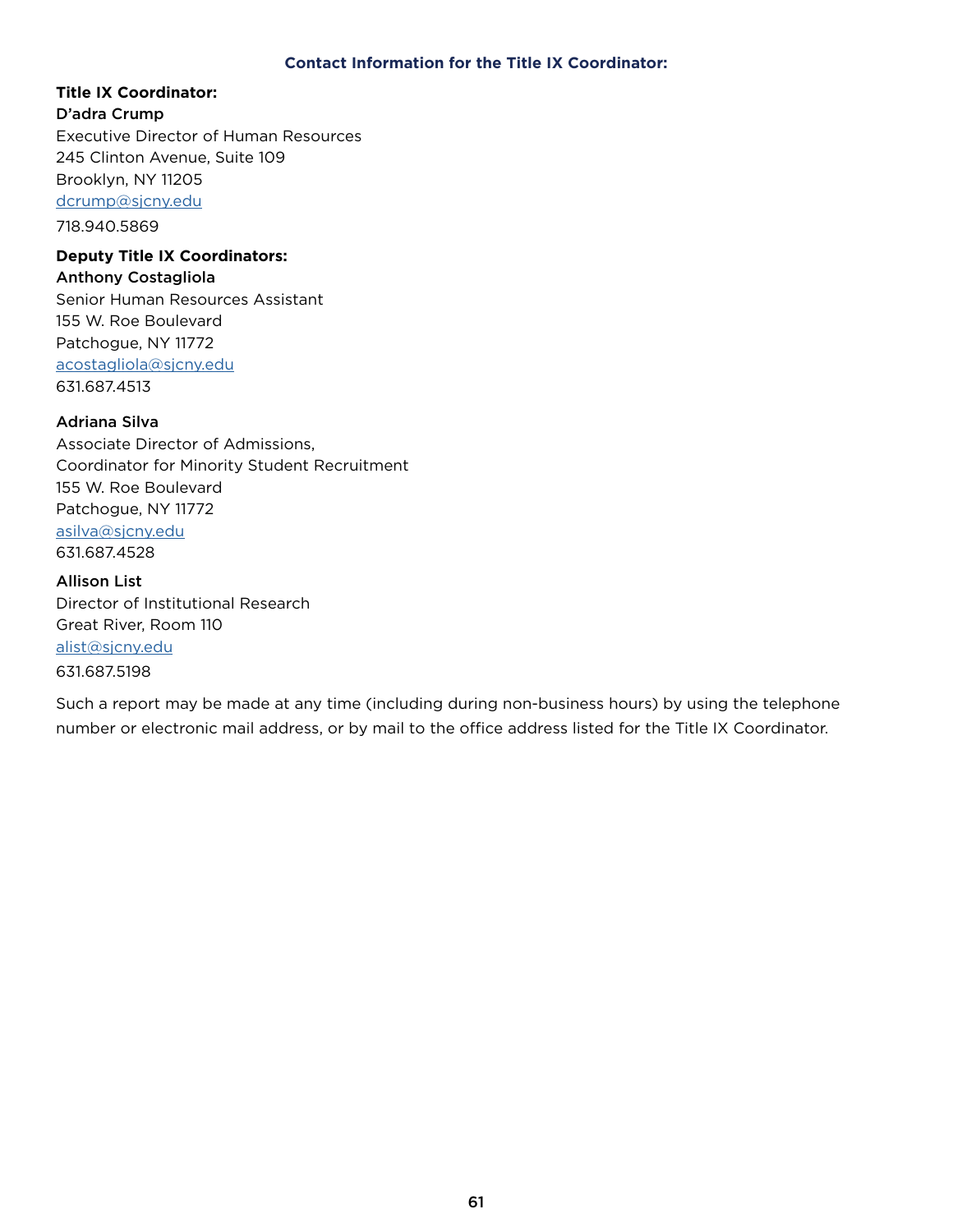# **Confidential Reporting**

Below is a list of Confidential Reporting Resources:

Counseling and Wellness Services 631.687.1262

Kerry Vall, RN Nurse [kvall@sjcny.edu](mailto:kvall%40sjcny.edu?subject=) 631.687.1259

Cristian Murphy Director of Campus Ministry [cmurphy3@sjcny.edu](mailto:cmurphy3%40sjcny.edu?subject=) 631.687.1467

Fr. Francis Pizzarelli Chaplain [fpizzarelli@sjcny.edu](mailto:fpizzarelli%40sjcny.edu?subject=) 631.687.2688

Dr. Cynthia Cabral, Director of Counseling

[ccabral@sjcny.edu](mailto:ccabral%40sjcny.edu?subject=) 718.940.5734

Tiffany Pearson, Counselor Counseling Services [tpearson2@sjcny.edu](mailto:tpearson2%40sjcny.edu?subject=) 718.940.5851

Joan Carrig, RN Nurse [jcarrig@sjcny.edu](mailto:jcarrig%40sjcny.edu?subject=) 718.940.5805

S. Marie Mackey Director of Campus Ministry [smackey@sjcny.edu](mailto:smackey%40sjcny.edu?subject=) 718.940.5353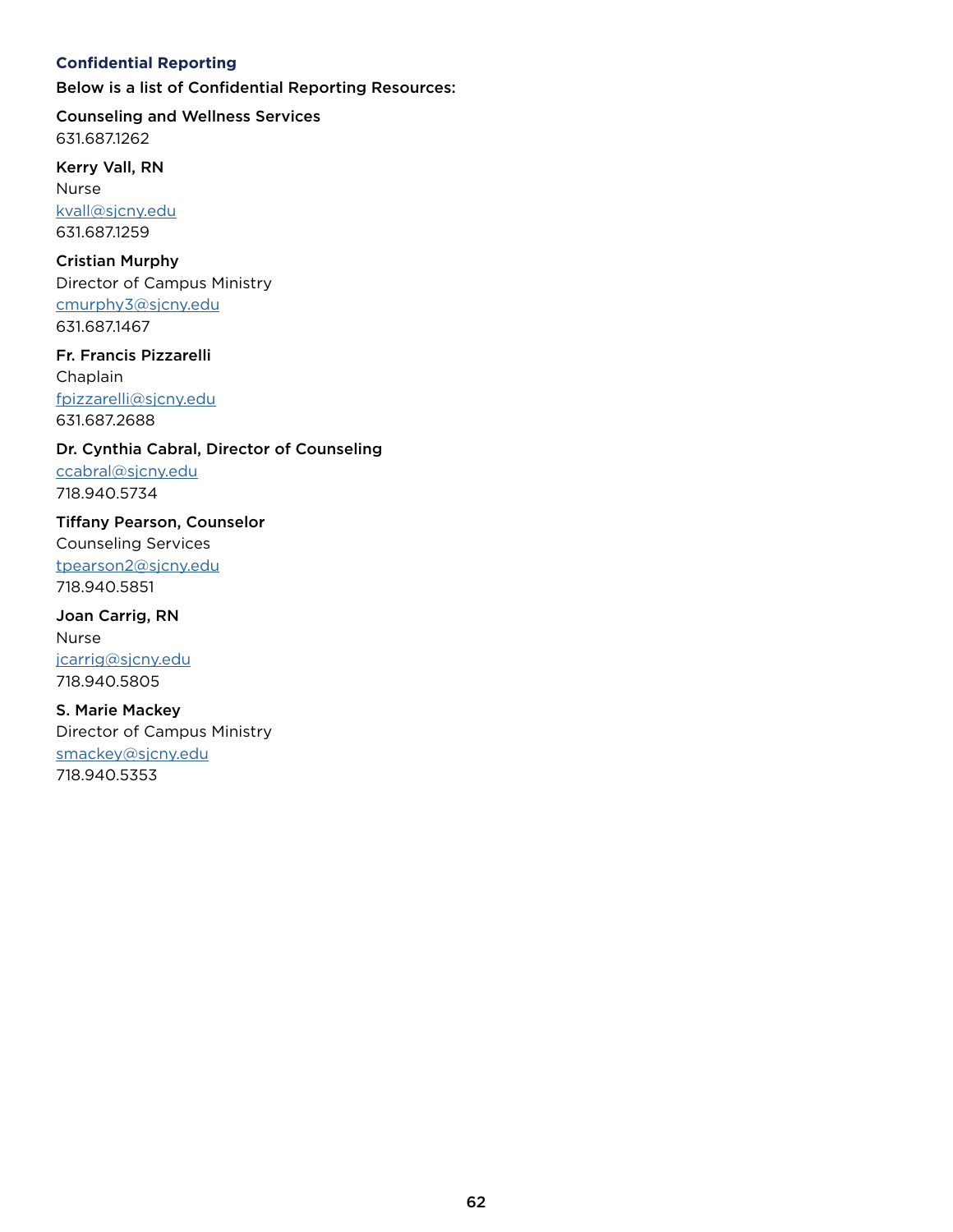#### **Non-Investigatory Measures Available Under the Title IX Grievance Policy**

#### Supportive Measures

Complainants (as defined above), who report allegations that could constitute covered sexual harassment under this policy, have the right to receive supportive measures from the College regardless of whether they desire to file a complaint, which may include counseling, extension of deadlines or other course-related adjustments, modifications of work or class schedules, campus escort services, restrictions on contact between the parties (no contact orders), changes in work or housing locations, leaves of absence, or increased security and monitoring of certain areas of the campus, as appropriate. Supportive measures are non-disciplinary and non-punitive.

#### Emergency Removal

The College retains the authority to remove a respondent from the College's program or activity on an emergency basis, where the College (1) undertakes an individualized safety and risk analysis and (2) determines that an immediate threat to the physical health or safety of any student or other individual arising from the allegations of covered sexual harassment justifies a removal.

#### Administrative Leave

The College retains the authority to place a non-student employee respondent on administrative leave during the Title IX Grievance Process, consistent with College policy.

# **The Title IX Grievance Process**

# Filing a Formal Complaint

The timeframe for the Title IX Grievance Process begins with the filing of a Formal Complaint. The Grievance Process will be concluded within a reasonably prompt manner, and no longer than sixty (60) school/ calendar/business days after the filing of the Formal Complaint, provided that the Process may be extended for a good reason, including but not limited to the absence of a party, a party's adviser or a witness; concurrent law enforcement activity; or the need for language assistance or accommodation of disabilities. The procedure for applying for extensions is described below.

To file a Formal Complaint, a complainant must provide the Title IX Coordinator a written, signed complaint describing the facts alleged. Complainants are only able to file a Formal Complaint under this Policy if they are currently participating in, or attempting to participate in, the education programs or activities of the College, including as an employee. For complainants who do not meet these criteria, the College will utilize existing policy in Code of Conduct and/or Other Sexual and Gender-Based Misconduct Policy.

If a complainant does not wish to make a Formal Complaint, the Title IX Coordinator may determine a Formal Complaint is necessary. The College will inform the complainant of this decision in writing, and the complainant need not participate in the process further but will receive all notices issued under this Policy and Process.

Nothing in the Title IX Grievance Policy or the Code of Conduct and/or Other Sexual and Gender-Based Misconduct Policy prevents a complainant from seeking the assistance of state or local law enforcement alongside the appropriate on-campus process.

A complainant who files a Formal Complaint may elect, at any time, to address the matter through the Institution's Informal Resolution Process.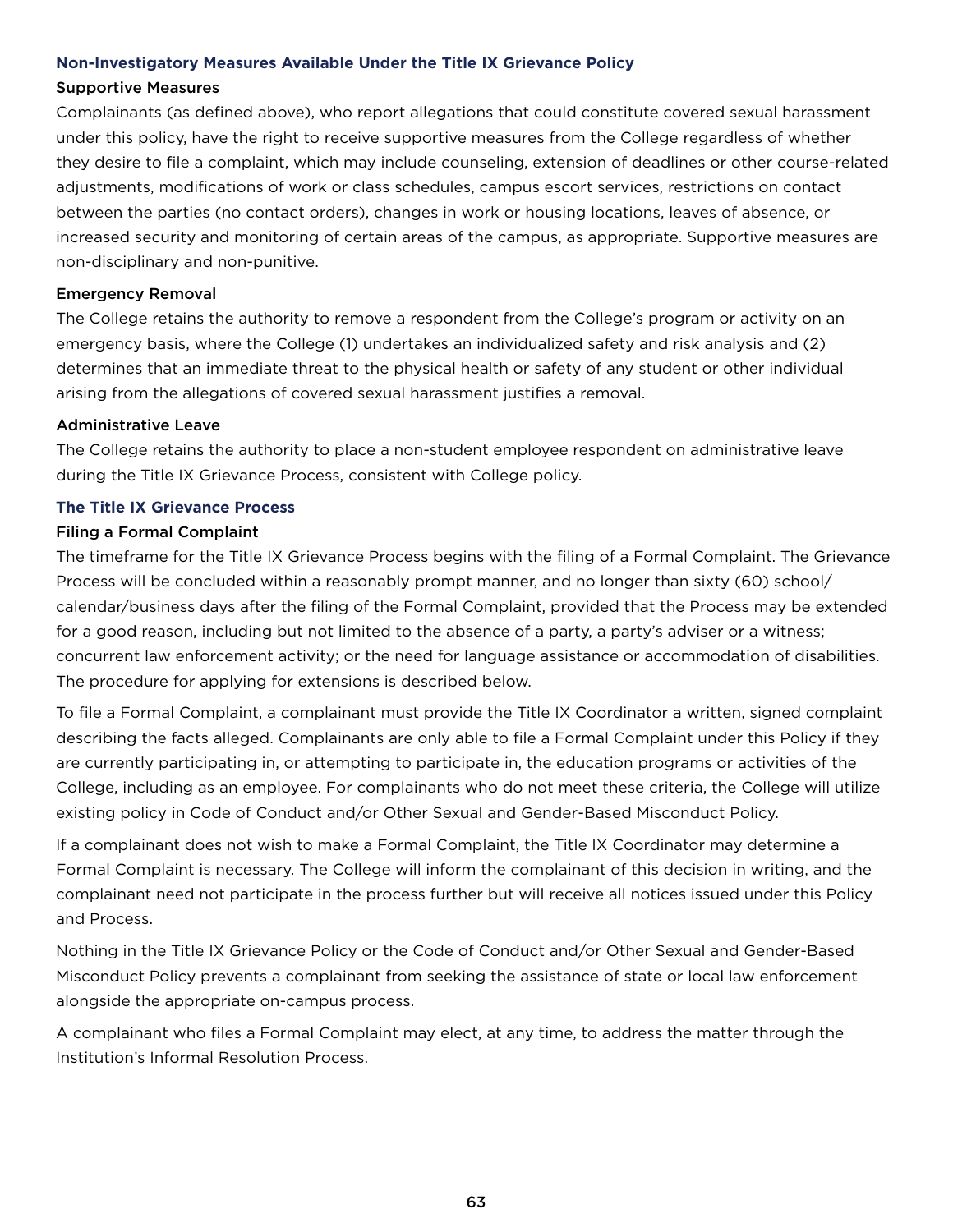#### **Informal Resolution**

In cases other than sexual assault or forcible touching, a reporting person may request, or the Title IX Coordinator or Deputy Coordinator may propose, that the parties explore an informal resolution. The informal resolution process is intended to provide a prompt, effective and mutually agreeable resolution without a formal investigation. Typically, an informal resolution involves a meeting with the Title IX Coordinator or Deputy Coordinator to explore mutually agreeable solutions. Participation is voluntary, and a Complainant or Respondent may terminate the informal resolution process at any time and request a formal resolution. Further, if the informal resolution does not prove effective in stopping the prohibited conduct, addressing its effects and preventing its recurrence, the Complainant or the College may pursue formal resolution. Records of informal resolutions will be maintained by the Title IX Coordinator for tracking and enforcement purposes. The results of an informal resolution may be taken into account when fashioning a sanction in a subsequent proceeding.

# **Multi-Party Situations**

The institution may consolidate Formal Complaints alleging covered sexual harassment against more than one respondent, by more than one complainant against one or more respondents, or by one party against the other party, where the allegations of covered sexual harassment arise out of the same facts or circumstances.

# **Determining Jurisdiction**

The Title IX Coordinator will determine if the instant Title IX Grievance Process should apply to a Formal Complaint. The Process will apply when all of the following elements are met, in the reasonable determination of the Title IX Coordinator:

- The conduct is alleged to have occurred on or after August 14, 2020;
- The conduct is alleged to have occurred in the United States;
- The conduct is alleged to have occurred in the College's education program or activity; and
- The alleged conduct, if true, would constitute covered sexual harassment as defined in this policy.

If all of the elements are met, the College will investigate the allegations according to the Title IX Grievance Process.

# **Allegations Potentially Falling Under Two Policies**

If the alleged conduct, if true, includes conduct that would constitute covered sexual harassment and conduct that would not constitute covered sexual harassment, the Title IX Coordinator will conduct an initial assessment upon receipt of the complaint and determine, at his or her own discretion, whether the matter is most appropriately resolved through a single process (the Title IX Grievance Process) or whether the conduct that is not covered is more appropriately resolved through a separate formal resolution process at the College.

# **Mandatory Dismissal**

If any one of these elements are not met, the Title IX Coordinator will notify the parties that the Formal Complaint is being dismissed for the purposes of the Title IX Grievance Policy. Each party may appeal this dismissal using the procedure outlined in "Appeals" below.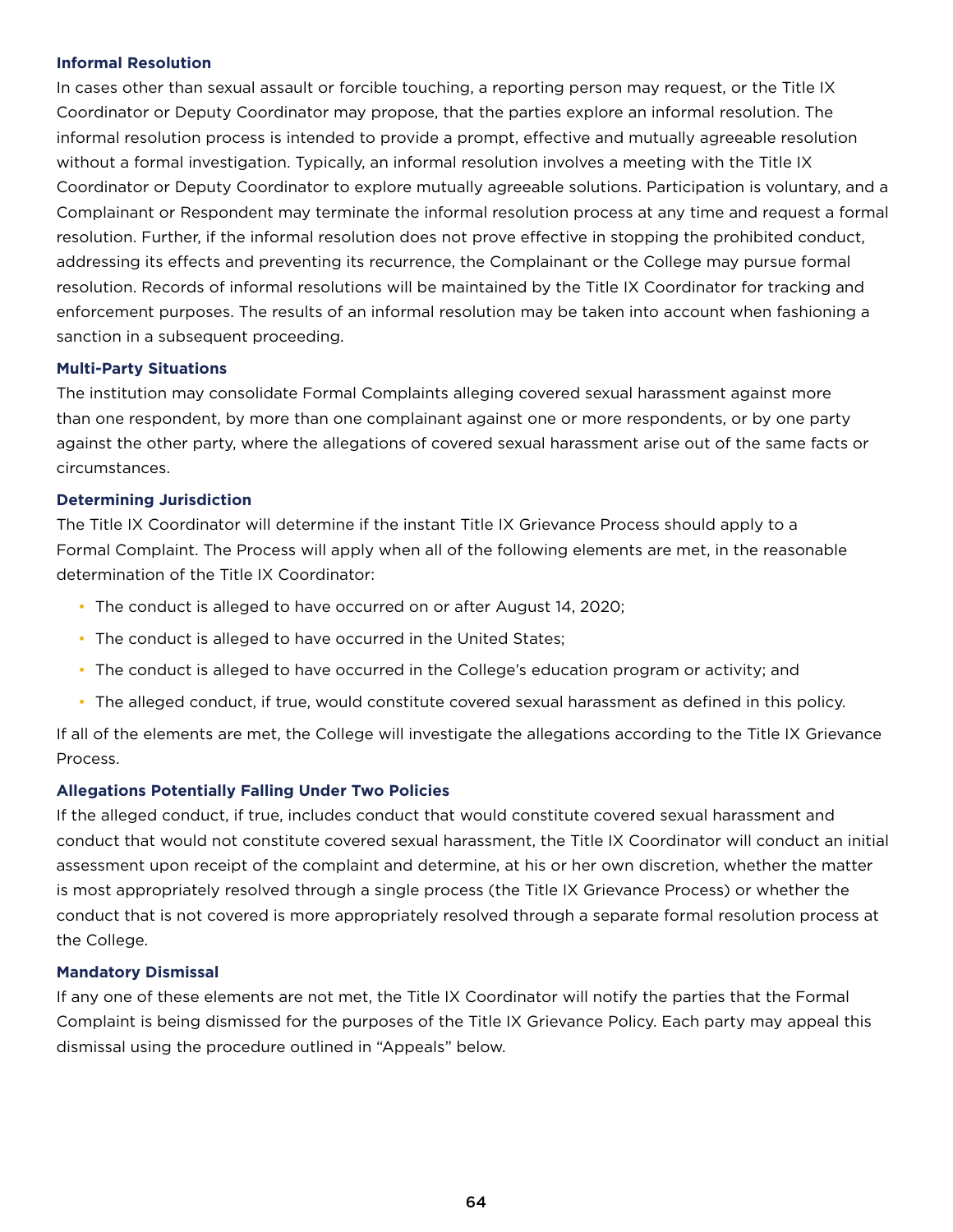# **Discretionary Dismissal**

The Title IX Coordinator may dismiss a Formal Complaint brought under the Title IX Grievance Policy, or any specific allegations raised within that Formal Complaint, at any time during the investigation or hearing if:

- A complainant notifies the Title IX Coordinator in writing that they would like to withdraw the Formal Complaint or any allegations raised in the Formal Complaint;
- The respondent is no longer enrolled or employed by the College; or,
- If specific circumstances prevent the College from gathering evidence sufficient to reach a determination regarding the Formal Complaint or allegations within the Formal Complaint.

Any party may appeal a dismissal determination using the process set forth in "Appeals" below.

#### **Notice of Dismissal**

Upon reaching a decision that the Formal Complaint will be dismissed, the institution will promptly send written notice of the dismissal of the Formal Complaint or any specific allegation within the Formal Complaint, and the reason for the dismissal, simultaneously to the parties through their institutional email accounts. It is the responsibility of parties to maintain and regularly check their email accounts.

#### **Notice of Remova**l

Upon dismissal for the purposes of Title IX, the College retains discretion to Code of Conduct and/or Other Sexual and Gender-Based Misconduct Policy to determine if a violation of Code of Conduct and/or Other Sexual and Gender-Based Misconduct Policy has occurred. If so, the College will promptly send written notice of the dismissal of the Formal Complaint under the Title IX Grievance Process and removal of the allegations to the conduct process.

#### **Notice of Allegations**

The Title IX Coordinator will draft and provide the Notice of Allegations to any party to the allegations of sexual harassment. Such notice will occur as soon as practicable after the institution receives a Formal Complaint of the allegations, if there are no extenuating circumstances.

The parties will be notified by their institutional email accounts if they are a student or employee, and by other reasonable means if they are neither.

The institution will provide sufficient time for the parties to review the Notice of Allegations and prepare a response before any initial interview.

The Title IX Coordinator may determine that the Formal Complaint must be dismissed on the mandatory grounds identified above, and will issue a Notice of Dismissal. If such a determination is made, any party to the allegations of sexual harassment identified in the Formal Complaint will receive the Notice of Dismissal in conjunction with, or in separate correspondence after, the Notice of Allegations.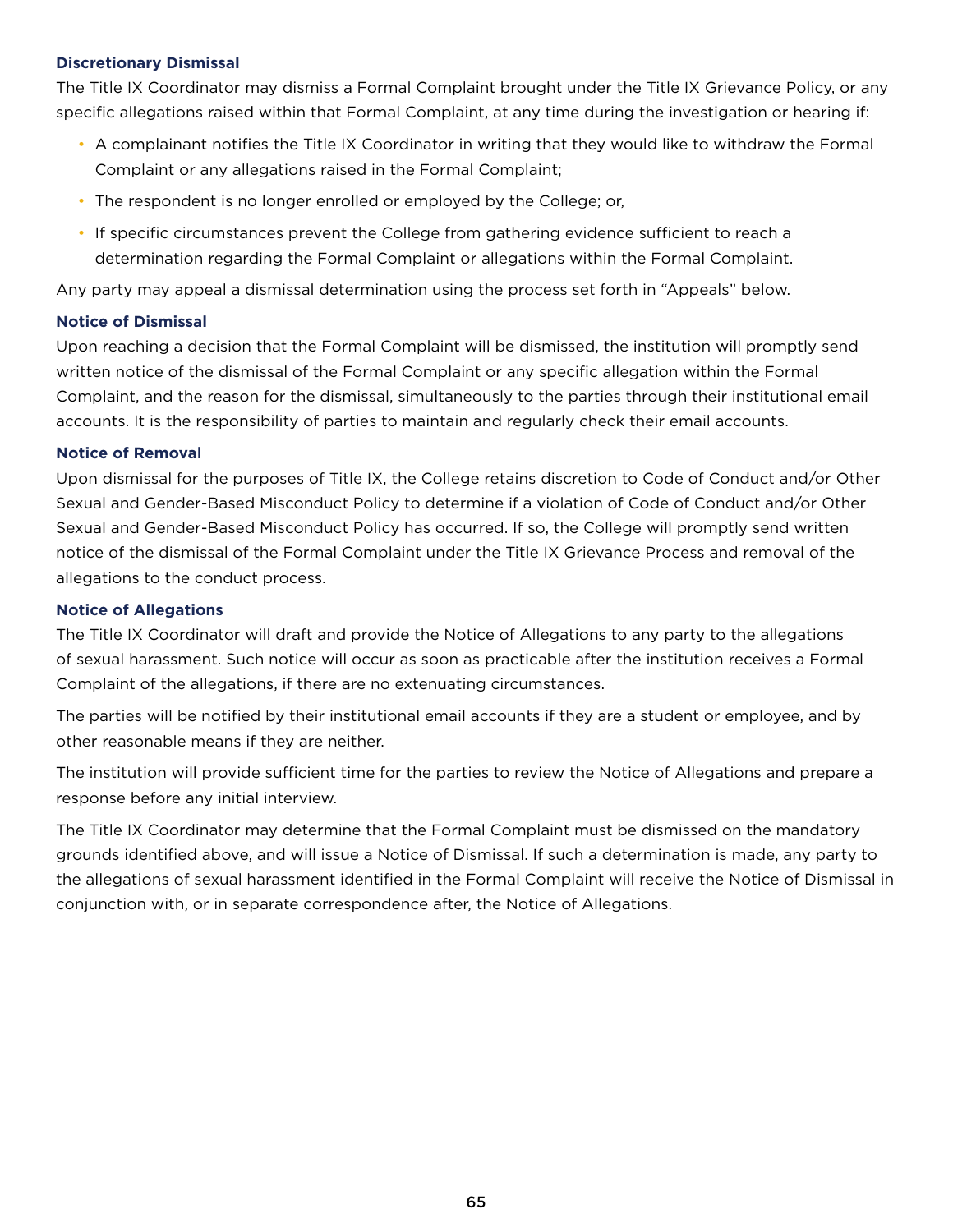# **Contents of Notice**

The Notice of Allegations will include the following:

- Notice of the institution's Title IX Grievance Process and a hyperlink to a copy of the process.
- Notice of the allegations potentially constituting covered sexual harassment and sufficient details known at the time the Notice is issued, such as the identities of the parties involved in the incident, if known, including the complainant; the conduct allegedly constituting covered sexual harassment; and the date and location of the alleged incident, if known.
- A statement that the respondent is presumed not responsible for the alleged conduct and that a determination regarding responsibility is made at the conclusion of the grievance process.
- A statement that the code of conduct prohibits knowingly making false statements or knowingly submitting false information during the grievance process.
- A statement that the parties may have an adviser of their choice, who may be, but is not required to be, an attorney, as required under 34 C.F.R. § 106.45(b)(5)(iv);
- A statement that before the conclusion of the investigation, the parties may inspect and review evidence obtained as part of the investigation that is directly related to the allegations raised in the Formal Complaint, including the evidence upon which the institution does not intend to rely in reaching a determination regarding responsibility, and evidence that both tends to prove or disprove the allegations, whether obtained from a party or other source, as required under 34 C.F.R. § 106.45(b)(5)(vi).

# **Ongoing Notice**

If, in the course of an investigation, the institution decides to investigate allegations about the complainant or respondent that are not included in the Notice of Allegations and are otherwise covered "sexual harassment" falling within the Title IX Grievance Policy, the institution will notify the parties whose identities are known of the additional allegations by their institutional email accounts or other reasonable means.

The parties will be provided sufficient time to review the additional allegations to prepare a response before any initial interview regarding those additional charges.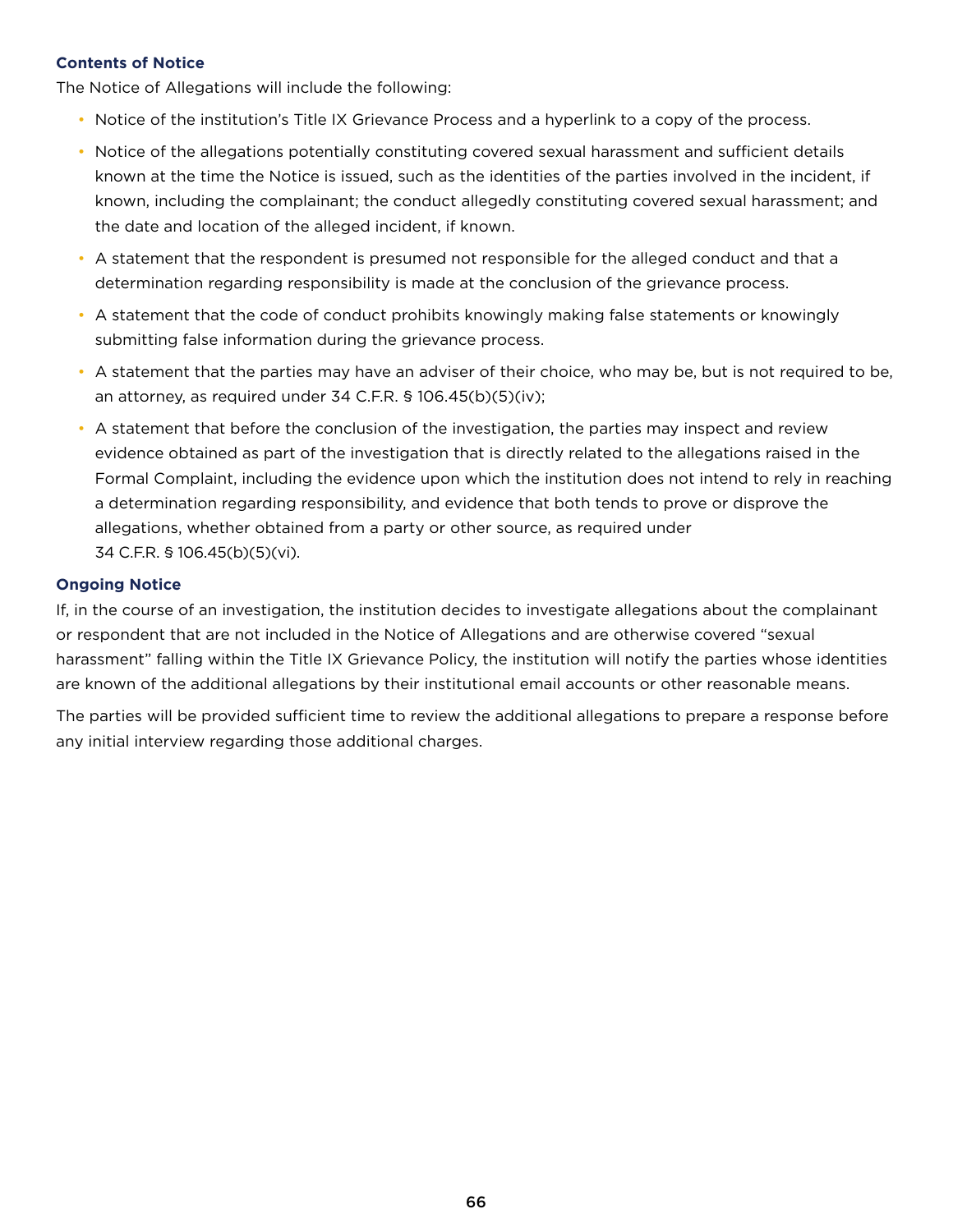## **Adviser of Choice, and Participation of Adviser of Choice**

The College will provide the parties equal access to advisers and support persons; any restrictions on adviser participation will be applied equally.

The College has a long-standing practice of requiring students to participate in the process directly and not through an advocate or representative. Students participating as Complainant or Respondent in this process may be accompanied by an Adviser of Choice to any meeting or hearing to which they are required or are eligible to attend. The Adviser of Choice is not an advocate. Except where explicitly stated by this Policy, as consistent with the Final Rule, Advisers of Choice shall not participate directly in the process, as per standard policy and practice of the College.

The College will not intentionally schedule meetings or hearings on dates where the Advisers of Choice for all parties are not available, provided that the Advisers act reasonably in providing available dates and work collegially to find dates and times that meet all schedules.

The College's obligations to investigate and adjudicate in a prompt timeframe under Title IX and other College policies apply to matters governed under this Policy, and the College cannot agree to extensive delays solely to accommodate the schedule of an Adviser of Choice. The determination of what is reasonable shall be made by the Title IX Coordinator or designee. The College will not be obligated to delay a meeting or hearing under this process more than five (5) days due to the unavailability of an Adviser of Choice, and may offer the party the opportunity to obtain a different Adviser of Choice or utilize one provided by the College.

#### **Notice of Meetings and Interviews**

The College will provide, to a party whose participation is invited or expected, written notice of the date, time, location, participants and purpose of all hearings, investigative interviews or other meetings with a party, with sufficient time for the party to prepare to participate.

#### **Delays**

Each party may request a one-time delay in the Grievance Process of up to five (5) days for good cause (granted or denied in the sole judgment of the Title IX Coordinator, Director of Student Conduct or designee) provided that the requestor provides reasonable notice and the delay does not overly inconvenience other parties.

For example, a request to take a five-day pause made an hour before a hearing for which multiple parties and their advisers have traveled to and prepared for shall generally not be granted, while a request for a fiveday pause in the middle of investigation interviews to allow a party to obtain certain documentary evidence shall generally be granted.

The Title IX coordinator or designee shall have sole judgment to grant further pauses in the process.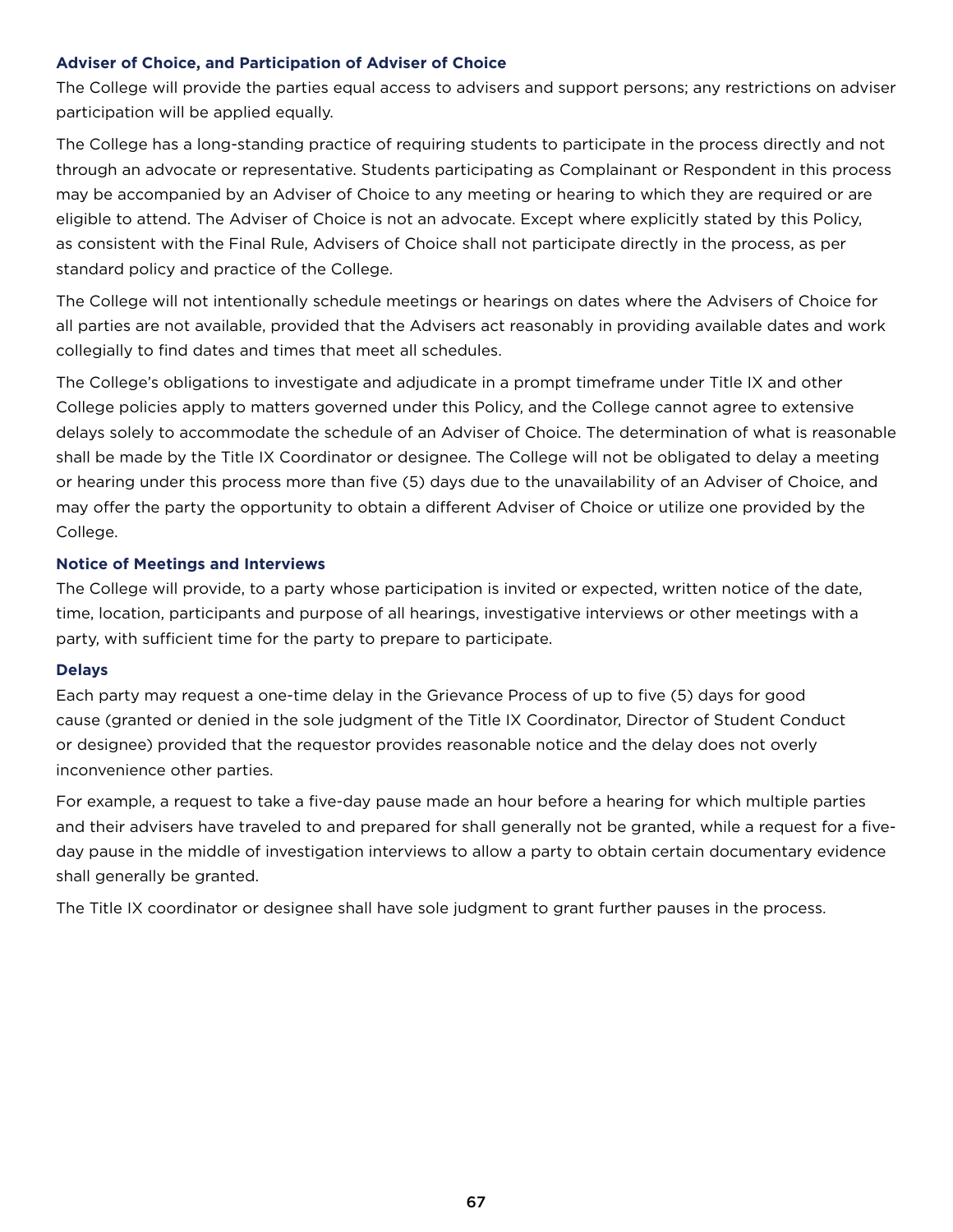#### **Investigation**

# General Rules of Investigations

The Title IX coordinator and/or an investigator designated by the Title IX coordinator will perform an investigation under a reasonably prompt timeframe of the conduct alleged to constitute covered sexual harassment after issuing the Notice of Allegations.

The College and not the parties has the burden of proof and the burden of gathering evidence, i.e. the responsibility of showing a violation of this policy has occurred. This burden does not rest with either party, and either party may decide not to share their account of what occurred or may decide not to participate in an investigation or hearing. This does not shift the burden of proof away from the College and does not indicate responsibility.

The College cannot access, consider or disclose medical records without a waiver from the party (or parent, if applicable) to whom the records belong or of whom the records include information. The College will provide an equal opportunity for the parties to present witnesses, including fact and expert witnesses, and other inculpatory and exculpatory evidence (i.e. evidence that tends to prove and disprove the allegations) as described below.

# Inspection and Review of Evidence

Prior to the completion of the investigation, the parties will have an equal opportunity to inspect and review the evidence obtained through the investigation. The purpose of the inspection and review process is to allow each party the equal opportunity to meaningfully respond to the evidence prior to conclusion of the investigation.

Evidence that will be available for inspection and review by the parties will be any evidence that is directly related to the allegations raised in the formal complaint. It will include any:

- Evidence that is relevant, even if that evidence does not end up being relied upon by the institution in making a determination regarding responsibility.
- Inculpatory or exculpatory evidence (i.e. evidence that tends to prove or disprove the allegations) that is directly related to the allegations, whether obtained from a party or other source.
- All parties must submit any evidence they would like the investigator to consider prior to when the parties' time to inspect and review evidence begins.

The institution will send the evidence made available for each party and each party's adviser, if any, to inspect and review through an electronic format or a hard copy. The Institution is not under an obligation to use any specific process or technology to provide the evidence and shall have the sole discretion in terms of determining format and any restrictions or limitations on access.

The parties will have ten (10) business days to inspect and review the evidence and submit a written response by email to the investigator. The investigator will consider the parties' written responses before completing the Investigative Report.

Any evidence subject to inspection and review will be available at any hearing, including for purposes of cross-examination.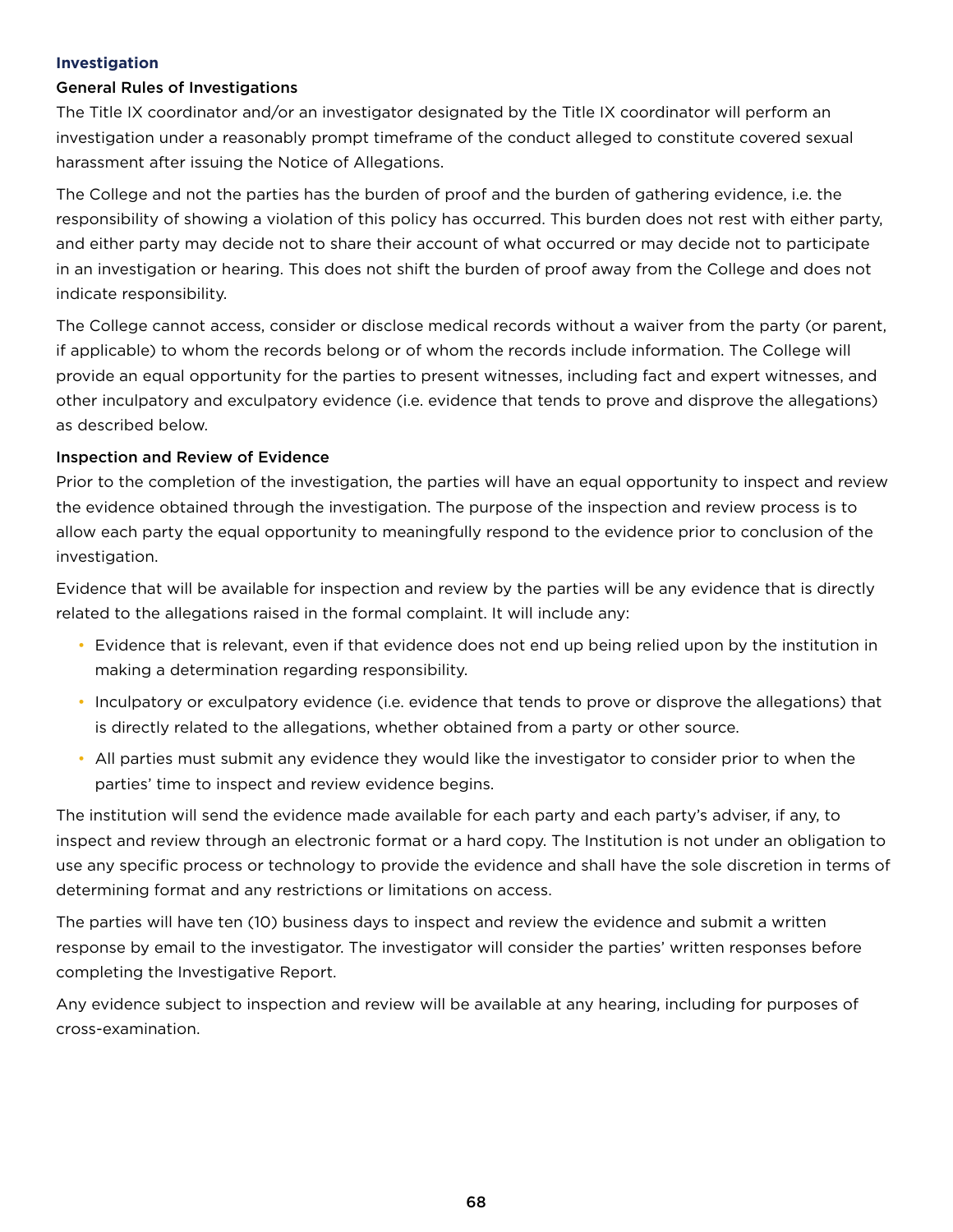#### **Inclusion of Evidence Not Directly Related to the Allegations**

Evidence obtained in the investigation that is determined in the reasoned judgment of the investigator not to be directly related to the allegations in the Formal Complaint will not be disclosed, or may be appropriately redacted before the parties' inspection to avoid disclosure of personally identifiable information of a student. Any evidence obtained in the investigation that is kept from disclosure or appropriately redacted will be documented in a "privilege log" that may be reviewed by the parties and their advisers, if any.

#### **Investigative Report**

The Title IX coordinator and/or an investigator designated by the Title IX coordinator will create an Investigative Report that fairly summarizes relevant evidence and will provide that Report to the parties at least ten (10) business days prior to the hearing in an electronic format or a hard copy for each party's review and written response.

The Investigative Report is not intended to catalog all evidence obtained by the investigator, but only to provide a fair summary of that evidence.

Only relevant evidence (including both inculpatory and exculpatory — i.e. tending to prove and disprove the allegations — relevant evidence) will be referenced in the investigative report.

The investigator may redact irrelevant information from the investigative report when that information is contained in documents or evidence that is/are otherwise relevant. See, 85 Fed. Reg. 30026, 30304 (May 19, 2020).

#### **Hearing**

# General Rules of Hearings

The College will not issue a disciplinary sanction arising from an allegation of covered sexual harassment without holding a live hearing *unless otherwise resolved through an informal resolution process*.

The live hearing may be conducted with all parties physically present in the same geographic location, or at the College's discretion, any or all parties, witnesses and other participants may appear at the live hearing virtually through remote video conferencing option. This technology will enable participants simultaneously to see and hear each other. At its discretion, the College may delay or adjourn a hearing based on technological errors not within a party's control.

All proceedings will be recorded through audio recording. That recording or transcript will be made available to the parties for inspection and review.

# Continuances or Granting Extensions

The College may determine that multiple sessions or a continuance (i.e. a pause on the continuation of the hearing until a later date or time) is needed to complete a hearing. If so, the College will notify all participants and endeavor to accommodate all participants' schedules and complete the hearing as promptly as practicable.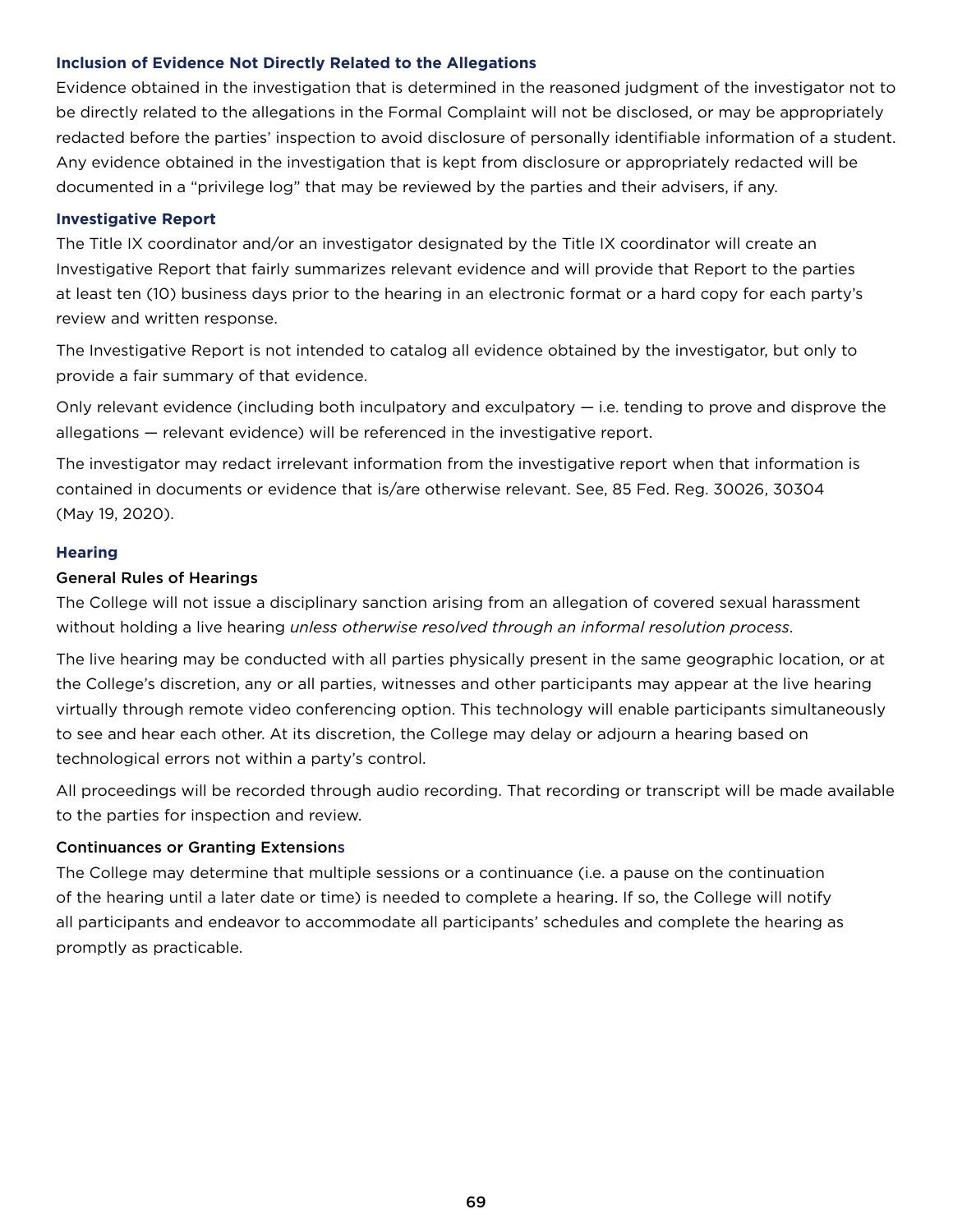# Participants in the Live Hearing

Live hearings are not public, and the only individuals permitted to participate in the hearing are as follows:

# *Complainant and Respondent (The Parties)*

- The parties cannot waive the right to a live hearing.
- The institution may still proceed with the live hearing in the absence of a party, and may reach a determination of responsibility in their absence, including through any evidence gathered that does not constitute a "statement" by that party. 85 Fed. Reg. 30026, 30361 (May 19, 2020).
- For example, a verbal or written statement constituting part or all of the sexual harassment itself is not a "prior statement" that must be excluded if the maker of the statement does not submit to crossexamination about that statement. In other words, a prior statement would not include a document, audio recording, audiovisual reading, and digital media, including but not limited to text messages, emails and social media postings that constitute the conduct alleged to have been the act of sexual harassment under the formal complaint.
- The College will not threaten, coerce, intimidate or discriminate against the party in an attempt to secure the party's participation. See 34 C.F.R. § 106.71; see also 85 Fed. Reg. 30026, 30216 (May 19, 2020).
- If a party does not submit to cross-examination, the decision-maker cannot rely on any prior statements made by that party in reaching a determination regarding responsibility, but may reach a determination regarding responsibility based on evidence that does not constitute a "statement" by that party.
- The decision-maker cannot draw an inference about the determination regarding responsibility based solely on a party's absence from the live hearing or refusal to answer cross examination or other questions. See 34 C.F.R. §106.45(b)(6)(i).

# *The Decision-maker*

- The hearing body will consist of a panel of at least three faculty and/or staff.
- No member of the hearing body will also have served as the Title IX Coordinator, Title IX investigator, or adviser to any party in the case, nor may any member of the hearing body serve on the appeals body in the case.
- No member of the hearing body will have a conflict of interest or bias in favor of or against complainants or respondents generally, or in favor or against the parties to the particular case.
- The hearing body will be trained on topics including how to serve impartially, issues of relevance, including how to apply the rape shield protections provided for complainants, and any technology to be used at the hearing.
- The parties will have an opportunity to raise any objections regarding a decision-maker's actual or perceived conflicts of interest or bias at the commencement of the live hearing.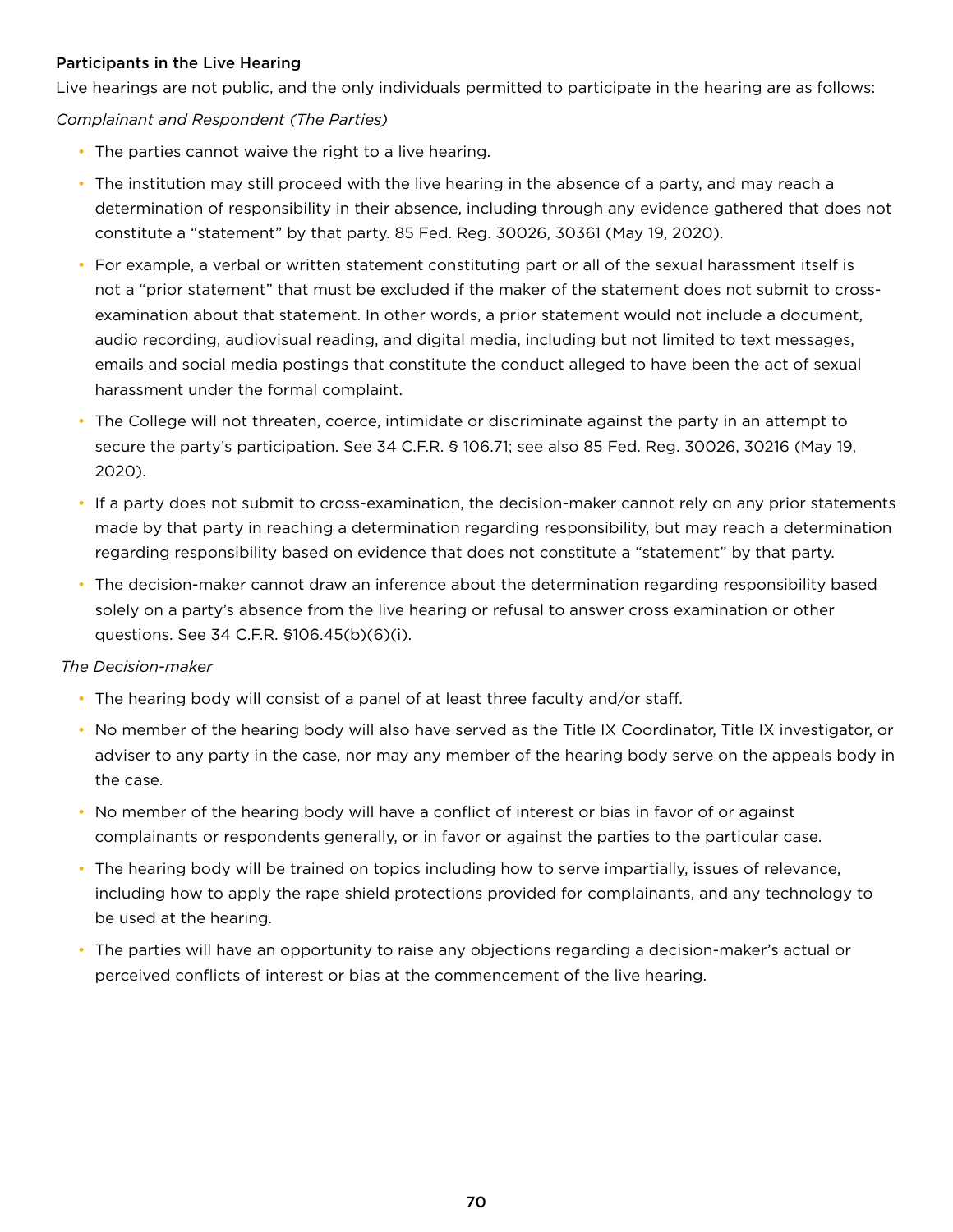# *Adviser of choice*

- The parties have the right to select an adviser of their choice, who may be, but does not have to be, an attorney.
- The adviser of choice may accompany the parties to any meeting or hearing they are permitted to attend, but may not speak for the party, except for the purpose of cross-examination.
- The parties are not permitted to conduct cross-examination; the adviser must conduct it. As a result, if a party does not select an adviser, the institution will select an adviser to serve in this role for the limited purpose of conducting the cross-examination at no fee or charge to the party.
- The adviser is not prohibited from having a conflict of interest or bias in favor of or against complainants or respondents generally, or in favor or against the parties to the particular case.
- The adviser is not prohibited from being a witness in the matter.
- If a party does not attend the live hearing, the party's adviser may appear and conduct crossexamination on their behalf. 85 Fed. Reg. 30026, 30340 (May 19, 2020).
- If neither a party nor their adviser appears at the hearing, the College will provide an adviser to appear on behalf of the non-appearing party. See, 85 Fed. Reg. 30026, 30339-40 (May 19, 2020).

# *Witnesses*

- Witnesses cannot be compelled to participate in the live hearing, and have the right not to participate in the hearing, free from retaliation. See, 85 Fed. Reg. 30026, 30360 (May 19, 2020).
- If a witness does not submit to cross-examination, as described below, the decision-maker cannot rely on any statements made by that witness in reaching a determination regarding responsibility, including any statement relayed by the absent witness to a witness or party who testifies at the live hearing. 85 Fed. Reg. 30026, 30347 (May 19, 2020).

# **Hearing Procedures**

For all live hearings conducted under this Title IX Grievance Process, the procedure will be as follows:

- The College hearing panel will open and establish rules and expectations for the hearing.
- The parties will each be given the opportunity to provide opening statements.
- The College hearing panel will ask questions of the parties and witnesses. Parties will be given the opportunity for live cross-examination after the College hearing panel conducts its initial round of questioning. During the parties' cross-examination, the College hearing panel will have the authority to pause cross-examination at any time for the purposes of asking the College hearing panel its own follow-up questions, and any time necessary in order to enforce the established rules of decorum.
- Should a party or the party's adviser choose not to cross-examine a party or witness, the party shall affirmatively waive cross-examination through a written or oral statement to the College hearing panel. A party's waiver of cross-examination does not eliminate the ability of the College hearing panel to use statements made by the party.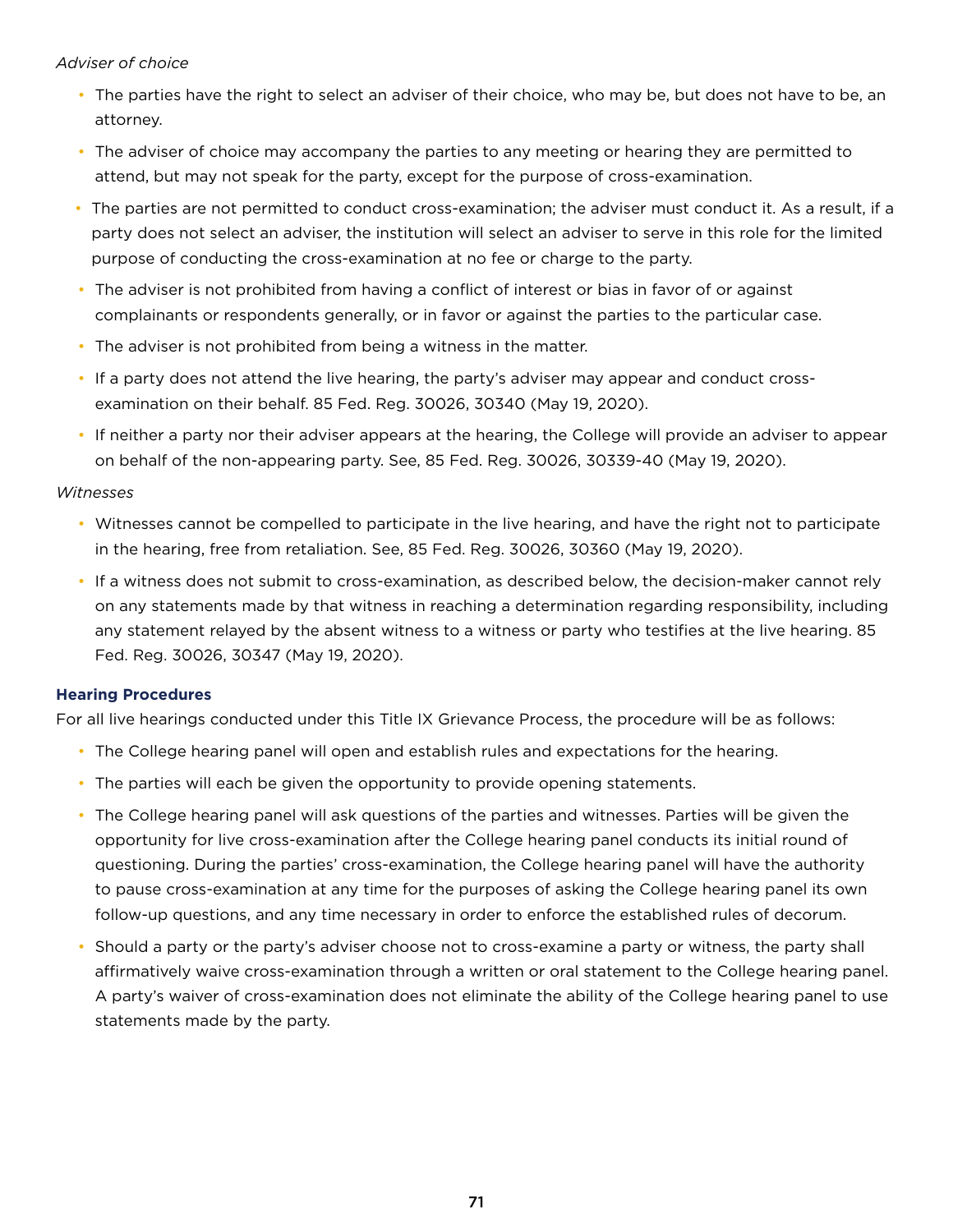#### **Live Cross-Examination Procedure**

Each party's adviser will conduct live cross-examination of the other party or parties and witnesses. During this live-cross examination, the adviser will ask the other party or parties and witnesses relevant questions and follow-up questions, including those challenging credibility directly, orally and in real time.

Before any cross-examination question is answered, the College hearing panel will determine if the question is relevant. Cross-examination questions that are duplicative of those already asked, including by the College hearing panel, may be deemed irrelevant if they have been asked and answered.

#### **Review of Transcript/Recording**

The recording/transcript of the hearing will be available for review by the parties within 10 business days, unless there are any extenuating circumstances. The recording/transcript of the hearing will not be provided to parties or advisers of choice.

# **Determination Regarding Responsibility**

#### Standard of Proof

The College uses the preponderance of the evidence standard for investigations and determinations regarding responsibility of formal complaints covered under this Policy. This means that the investigation and hearing determines whether it is more likely than not that a violation of the Policy occurred.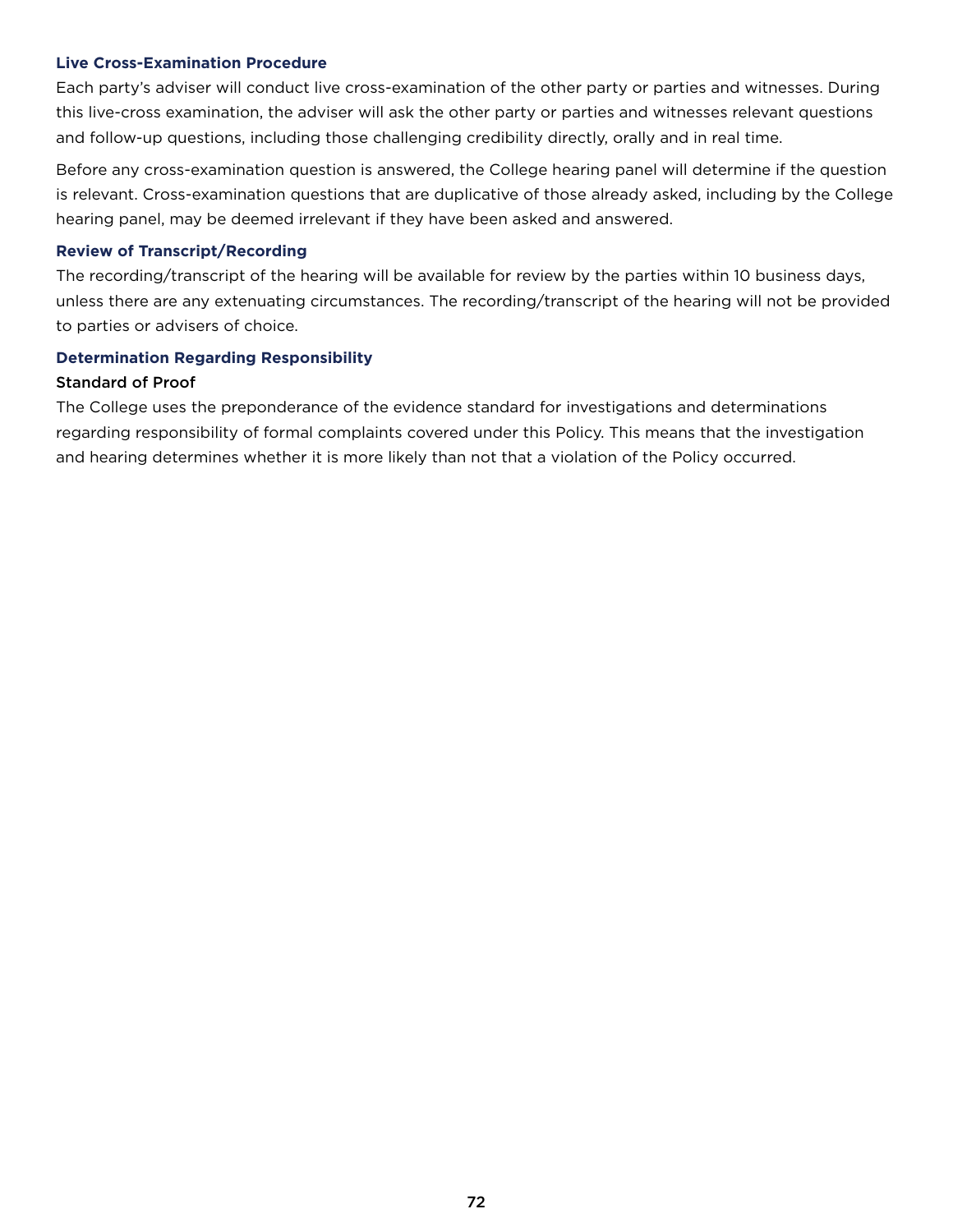### General Considerations for Evaluating Testimony and Evidence

While the opportunity for cross-examination is required in all Title IX hearings, determinations regarding responsibility may be based in part, or entirely, on documentary, audiovisual and digital evidence, as warranted in the reasoned judgment of the decision-maker.

Decision-makers shall not draw inferences regarding a party or witness' credibility based on the party or witness' status as a complainant, respondent or witness, nor shall it base its judgments in stereotypes about how a party or witness would or should act under the circumstances.

Generally, credibility judgments should rest on the demeanor of the party or witness, the plausibility of their testimony, the consistency of their testimony, and its reliability in light of corroborating or conflicting testimony or evidence.

Still, credibility judgments should not rest on whether a party or witness' testimony is non-linear or incomplete, or if the party or witness is displaying stress or anxiety.

Decision-makers will afford the highest weight relative to other testimony to first-hand testimony by parties and witnesses regarding their own memory of specific facts that occurred. Both inculpatory and exculpatory (i.e. tending to prove and disprove the allegations) evidence will be weighed in equal fashion.

Except where specifically barred by the Title IX Final Rule, a witness' testimony regarding third-party knowledge of the facts at issue will be allowed, but will generally be accorded lower weight than testimony regarding direct knowledge of specific facts that occurred.

The Final Rule requires that the College allow parties to call "expert witnesses" for direct and cross examination. The College does not provide for expert witnesses in other proceedings. While the expert witness will be allowed to testify and be crossed as required by the Final Rule, the decision-maker will be instructed to afford lower weight to non-factual testimony of the expert relative to fact witnesses, and any expert testimony that is not directed to the specific facts that occurred in the case will be afforded lower weight relative to fact witnesses, regardless of whether the expert witness testimony is the subject of cross examination and regardless of whether all parties present experts as witnesses.

The Final Rule requires that the College allow parties to call character witnesses to testify. The College does not provide for character witnesses in other proceedings. While the character witnesses will be allowed to testify and be crossed as required by the Final Rule, the decision-maker will be instructed to afford very low weight to any non-factual character testimony of any witness.

The Final Rule requires that the College admit and allow testimony regarding polygraph tests ("lie detector tests") and other procedures that are outside of standard use in academic and non-academic conduct processes. While the processes and testimony about them will be allowed to testify and be crossed as required by the Final Rule, the decision-maker will be instructed to afford lower weight to such processes relative to the testimony of fact witnesses.

Where a party or witness' conduct or statements demonstrate that the party or witness is engaging in retaliatory conduct, including but not limited to witness tampering and intimidation, the College hearing panel may draw an adverse inference as to that party or witness' credibility.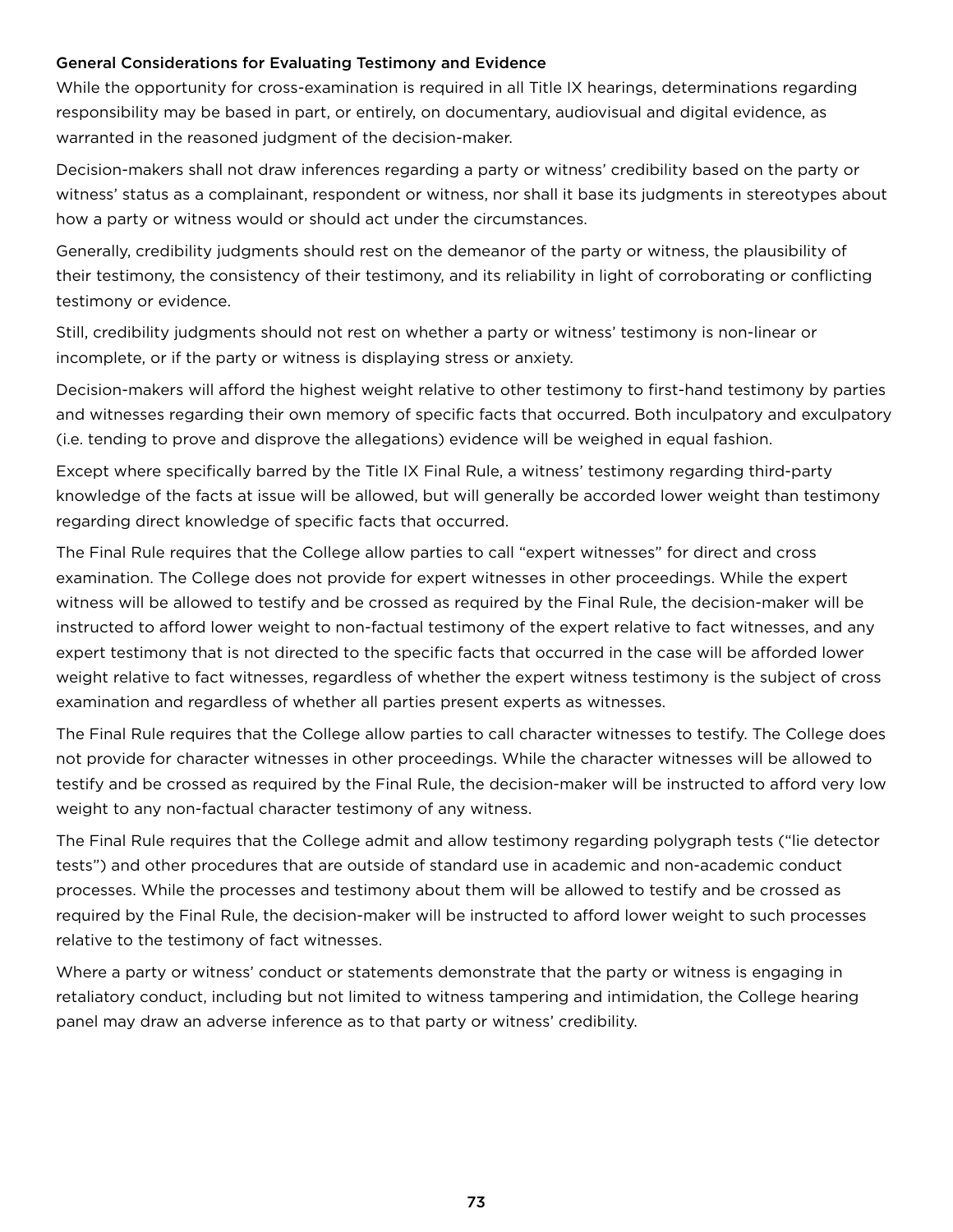# Components of the Determination Regarding Responsibility

The written Determination Regarding Responsibility will be issued simultaneously to all parties through their Institution email account, or other reasonable means as necessary. The determination will include:

- Identification of the allegations potentially constituting covered sexual harassment.
- A description of the procedural steps taken from the receipt of the formal complaint through the determination, including any notifications to the parties, interviews with parties and witnesses, site visits, methods used to gather other evidence and hearings held.
- Findings of fact supporting the determination.
- Conclusions regarding which section of the Code of Student Conduct, if any, the respondent has or has not violated.
- For each allegation:
- A statement of, and rationale for, a determination regarding responsibility.
	- A statement of, and rationale for, any disciplinary sanctions the recipient imposes on the respondent.
	- A statement of, and rationale for, whether remedies designed to restore or preserve equal access to the recipient's education program or activity will be provided by the recipient to the complainant.
- The recipient's procedures and the permitted reasons for the complainant and respondent to appeal (described below in "Appeal").

# **Timeline of Determination Regarding Responsibility**

If there are no extenuating circumstances, the determination regarding responsibility will be issued by the College within ten (10) business days of the completion of the hearing. Prior to imposing a sanction, the victim will be given the opportunity to provide an impact statement.

### Sanctions

In the event of a finding of responsibility, the Coordinator/Investigator will, in consultation with the College employee below, formulate a sanction:

| Respondent       | <b>Recommendation to</b>        |
|------------------|---------------------------------|
| Student          | Vice President for Student Life |
| Staff            | Director of Human Resources     |
| Faculty          | Provost                         |
| Vendors          | <b>CFO</b>                      |
| <b>Athletics</b> | Title IX Coordinator or         |
|                  | Deputy Title IX Coordinator     |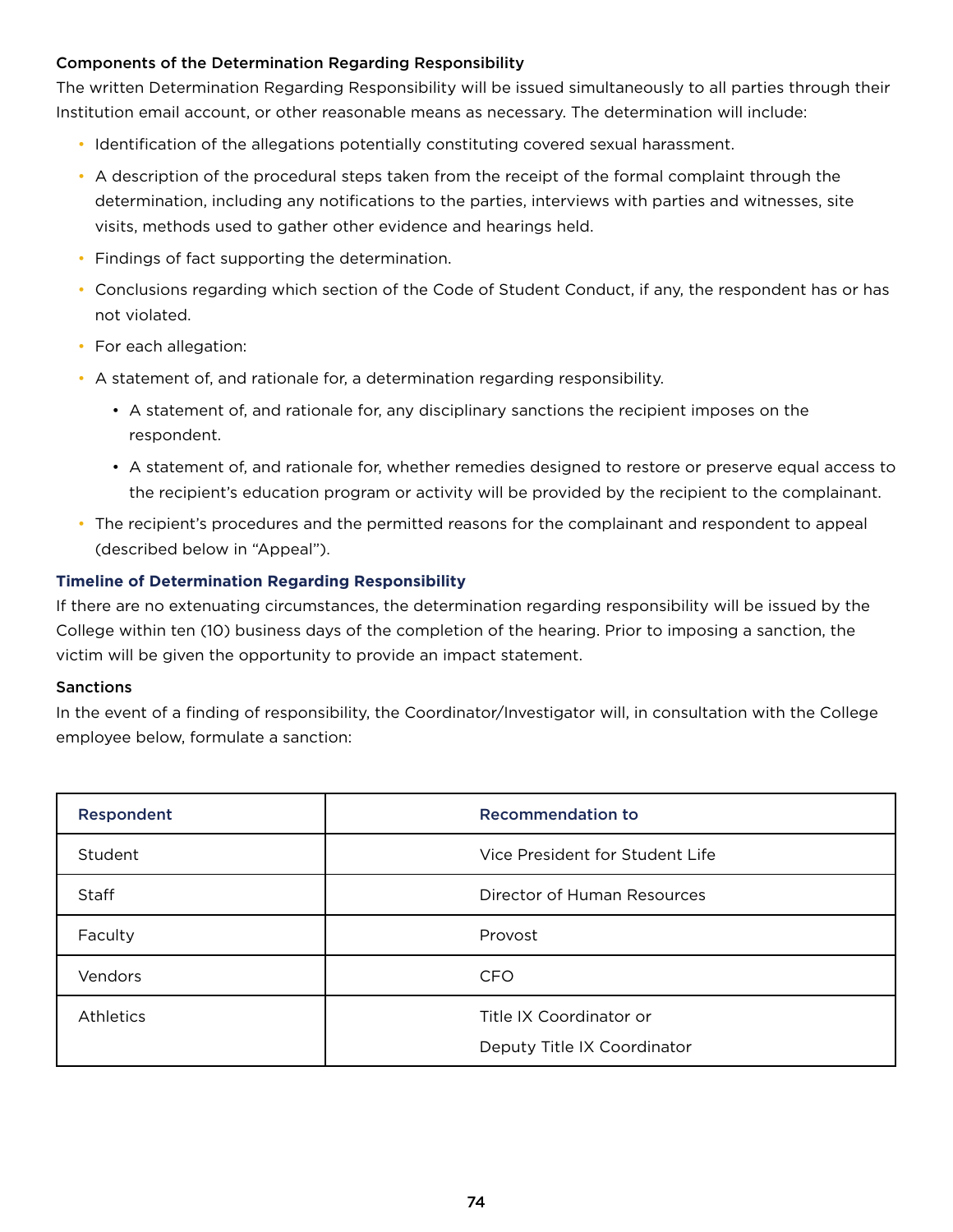# Finality

The determination regarding responsibility becomes final either on the date that the institution provides the parties with the written determination of the result of the appeal, if an appeal is filed consistent with the procedures and timeline outlined in "Appeals" below, or if an appeal is not filed, on the date at which the opportunity to appeal expires.

# Appeals

Each party may appeal (1) the dismissal of a formal complaint or any included allegations and/or (2) a determination regarding responsibility. To appeal, a party must submit their written appeal within five (5) business days of being notified of the decision, indicating the grounds for the appeal.

The limited grounds for appeal available are as follows:

- Procedural irregularity that affected the outcome of the matter (i.e. a failure to follow the Institution's own procedures).
- New evidence that was not reasonably available at the time the determination regarding responsibility or dismissal was made, that could affect the outcome of the matter.
- The Title IX coordinator, investigator(s) or decision-maker(s) had a conflict of interest or bias for or against an individual party, or for or against complainants or respondents in general, that affected the outcome of the matter.
- The sanctions imposed are substantially disproportionate to the severity of the violation.

The submission of appeal stays any sanctions for the pendency of an appeal. Supportive measures and remote learning opportunities remain available during the pendency of the appeal.

If a party appeals, the institution will, as soon as practicable, notify the other party in writing of the appeal; however, the time for appeal shall be offered equitably to all parties and shall not be extended for any party solely because the other party filed an appeal.

Appeals may be no longer than 10 pages (including attachments). Appeals should be submitted in electronic form using Arial or Times New Roman, 12-point font and single-spaced. Appeals should use footnotes, not endnotes. Appeals that do not meet these standards may be returned to the party for correction, but the time for appeal will not be extended unless there is evidence that technical malfunction caused the appeal document not to meet these standards.

Appeals will be decided by the Panel of at least three faculty and/or staff, who will be free of conflict of interest and bias, and will not serve as investigator, Title IX coordinator or hearing decision-maker in the same matter.

Outcome of appeal will be provided in writing simultaneously to both parties, and include rationale for the decision.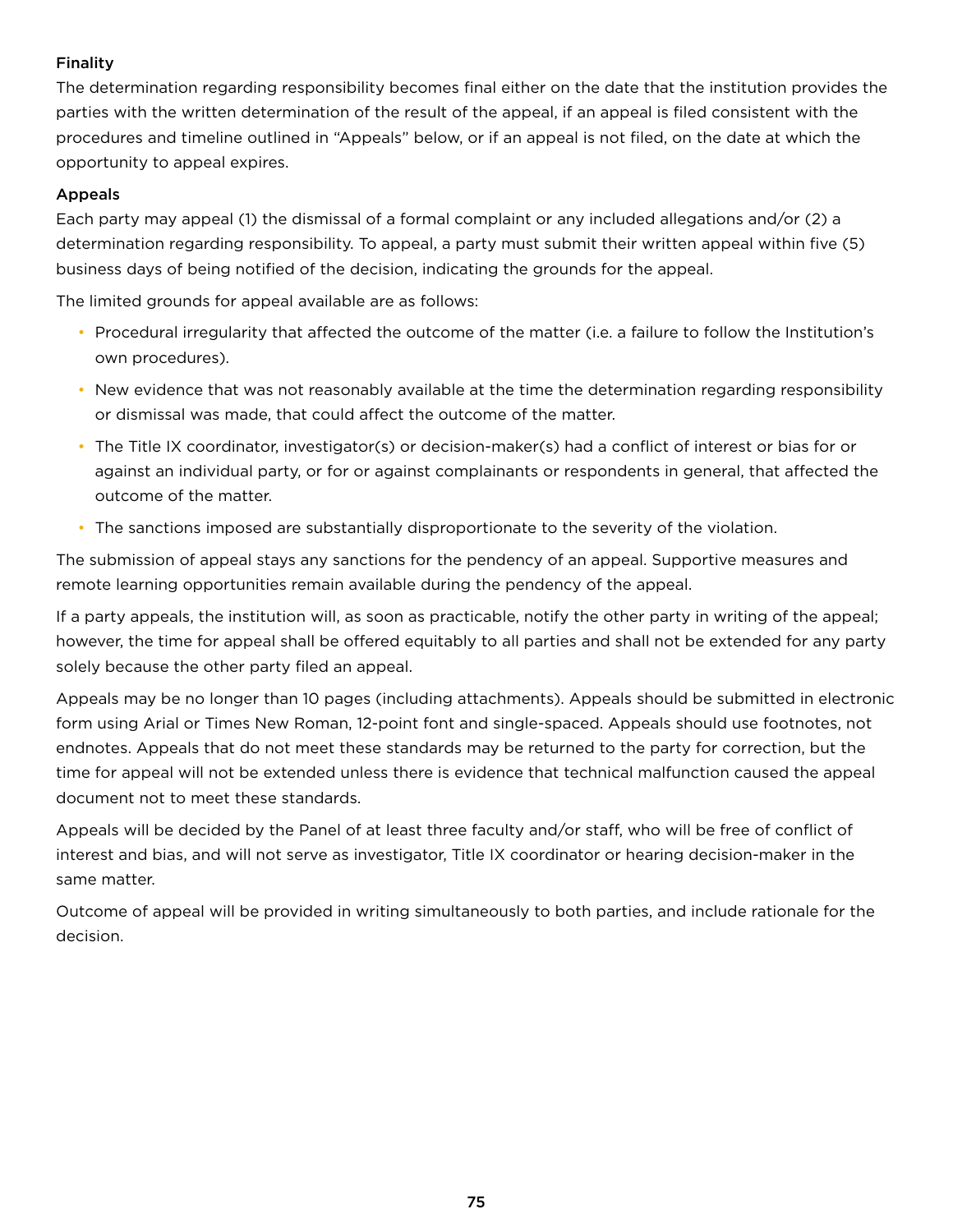## Retaliation

The College will keep the identity of any individual who has made a report or complaint of sex discrimination confidential, including the identity of any individual who has made a report or filed a formal complaint of sexual harassment under this Title IX Grievance Policy; any complainant; any individual who has been reported to be the perpetrator of sex discrimination, any Respondent; and any witness, except as permitted by the FERPA statute, 20 U.S.C. 1232g, or FERPA regulations, 34 CFR part 99, or as required by law, or to carry out the purposes of 34 CFR part 106, including the conduct of any investigation, hearing or judicial proceeding under this Title IX Grievance Policy.

No person may intimidate, threaten, coerce or discriminate against any individual for the purpose of interfering with any right or privilege secured by Title IX of the Education Amendments of 1972 or its implementing regulations.

No person may intimidate, threaten, coerce or discriminate against any individual because the individual has made a report or complaint, testified, assisted, or participated or refused to participate in any manner in an investigation, proceeding or hearing under this Title IX Grievance Policy.

Any intimidation, threats, coercion or discrimination, for the purpose of interfering with any right or privilege secured by Title IX or its implementing regulations constitutes retaliation. This includes any charges filed against an individual for Code of Conduct violations that do not involve sex discrimination or sexual harassment, but that arise from the same facts or circumstances as a report or complaint of sex discrimination or a report or Formal Complaint of sexual harassment.

Complaints alleging retaliation may be filed according to the procedures described in this document.

# Amnesty for Alcohol and Drug Use

The health and safety of every student at the College is of utmost importance. The College recognizes that students who have been drinking and/or using drugs (whether such use is voluntary or involuntary) at the time that violence — including but not limited to domestic violence, dating violence, stalking or sexual assault — occurs may be hesitant to report such incidents due to fear of potential consequences for their own conduct. The College strongly encourages students to report domestic violence, dating violence, stalking or sexual assault to institution officials. A bystander acting in good faith or a reporting individual acting in good faith that discloses any incident of domestic violence, dating violence, stalking or sexual assault to College officials or law enforcement will not be subject to College policy for violations of alcohol and/or drug use policies occurring at or near the time of the commission of the domestic violence, dating violence, stalking or sexual assault.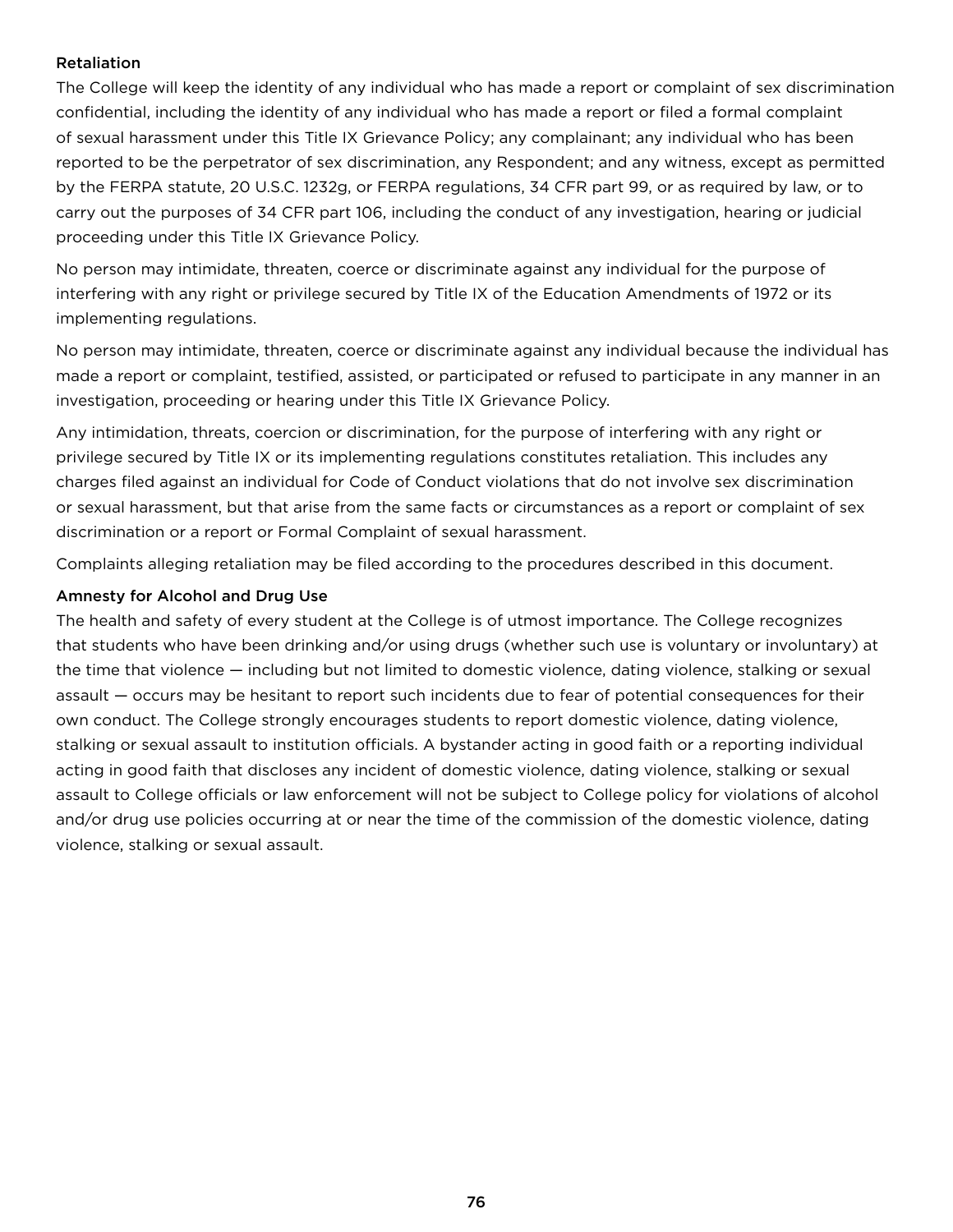### **Students' Bill of Rights**

Under New York State Education Law article 129-b ("Enough is Enough"), you have the following rights, which will be shared with you at the time of first disclosure of an incident:

- The right to report prohibited conduct to campus security, local law enforcement or state police.
- The right to be assisted by campus security in reporting prohibited conduct to local law enforcement or state police.
- The right not to make a report.
- The right to report prohibited conduct to the College.
- The right to be protected by the College from retaliation for making or participating in a report of prohibited conduct.
- The right to receive assistance and resources from the College.
- The right to emergency access to the Title IX Coordinator or Deputy Coordinator, or another individual trained to respond to reports of prohibited conduct. This individual will inform you of your options to proceed; where applicable, the importance of preserving evidence and obtaining a sexual assault forensic examination as soon as possible; that the criminal justice system uses different standards of proof and evidence; and that questions about whether certain conduct amounts to a crime should be addressed to law enforcement or the district attorney. This individual will also explain whether he or she is authorized to offer you confidentiality or privacy, and will inform you of other reporting options. Other reporting options may include:
	- Confidentially disclosing the incident to the College's Confidential Reporting Resources, listed at Section IX.E. of this Policy.
	- Confidentially disclosing the incident and obtaining services from the New York state, New York City or county hotlines, listed at Section IX.E. of this Policy.
	- Disclosing the incident to the College's Non-Confidential Reporting Resources, listed at Section IX.F. of this Policy, who can offer privacy and can assist you in obtaining resources.
	- Consulting with the Title IX Coordinator, Deputy Coordinator or other individual trained to respond to reports of prohibited conduct for information and assistance.
	- Employees making a report under this Policy have a right to contact the College's Executive Director of Human Resources, who is also the Title IX Coordinator.
	- The right to information about resources, including intervention, mental health counseling and medical services. Available resources include: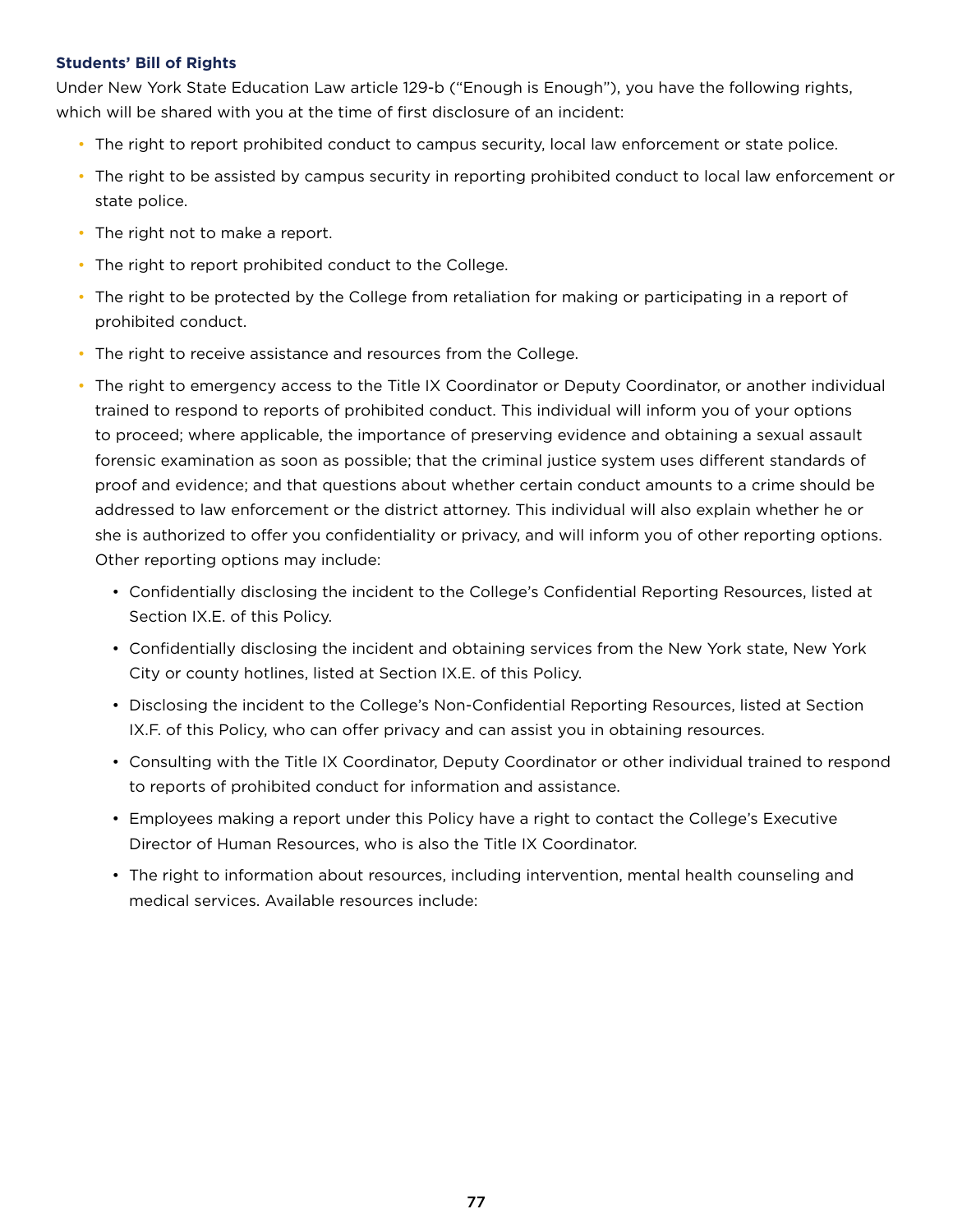#### **ON-CAMPUS RESOURCES**

SJC Long Island's Center for Wellness 319 W. Roe Blvd., Patchogue NY 11772 631.687.1262 SJC Brooklyn's Office of Counseling and Wellness Tuohy Hall, Room 101 718.940.5851

Counseling and Wellness services are free and confidential for all registered students.

#### **OFF-CAMPUS RESOURCES**

Response Crisis Center | Suffolk County Crisis Hotline 631.751.7500

Crime Victims Center Rape Crisis Center 24 Hour Hotline 631.332.9234

Violent Crime & Hate Crime 24-Hour Hotline631.626.3156 Office: 631.689.2672

#### VIBES

[vibesli.org](https://vibesli.org/) 24/7 Crisis Hotline: 631.360.3606 Email: hotline@VIBS.org

New York City Crime Victims' Hotline 1.866.689.HELP (4357)

Safe Horizon Counseling Center 1.347.328.8110

NYC Family Justice Center, Brooklyn 350 Jay Street, 15th Floor 718.250.5113

- Sexual contact can transmit Sexually Transmitted Infections (STI) and may result in pregnancy. Testing for STIs and emergency contraception is available. Off-campus resources: [Suffolk County Department of Health Services](https://www.suffolkcountyny.gov/Departments/Health-Services/Patient-Care/Health-Centers) [New York City Department of Health](https://www1.nyc.gov/site/doh/services/sexual-health-clinics.page)
- Within 96 hours of an assault, you can get a sexual assault forensic examination (commonly referred to as a rape kit) at a hospital. While there should be no charge for a rape kit, there may be a charge for medical or counseling services off campus and, in some cases, insurance may be billed for services. You are encouraged to let hospital personnel know if you do not want your insurance policyholder to be notified about your access to these services. The New York State Office of Victim Services may be able to assist in compensating victims/survivors for health care and counseling services, including emergency funds. More information may be found online at [ovs.ny.gov/victim-compensation](http://ovs.ny.gov/victim-compensation), or by calling 1.800.247.8035. Options are explained here: [ovs.ny.gov/help-crime-victims](https://ovs.ny.gov/help-crime-victims).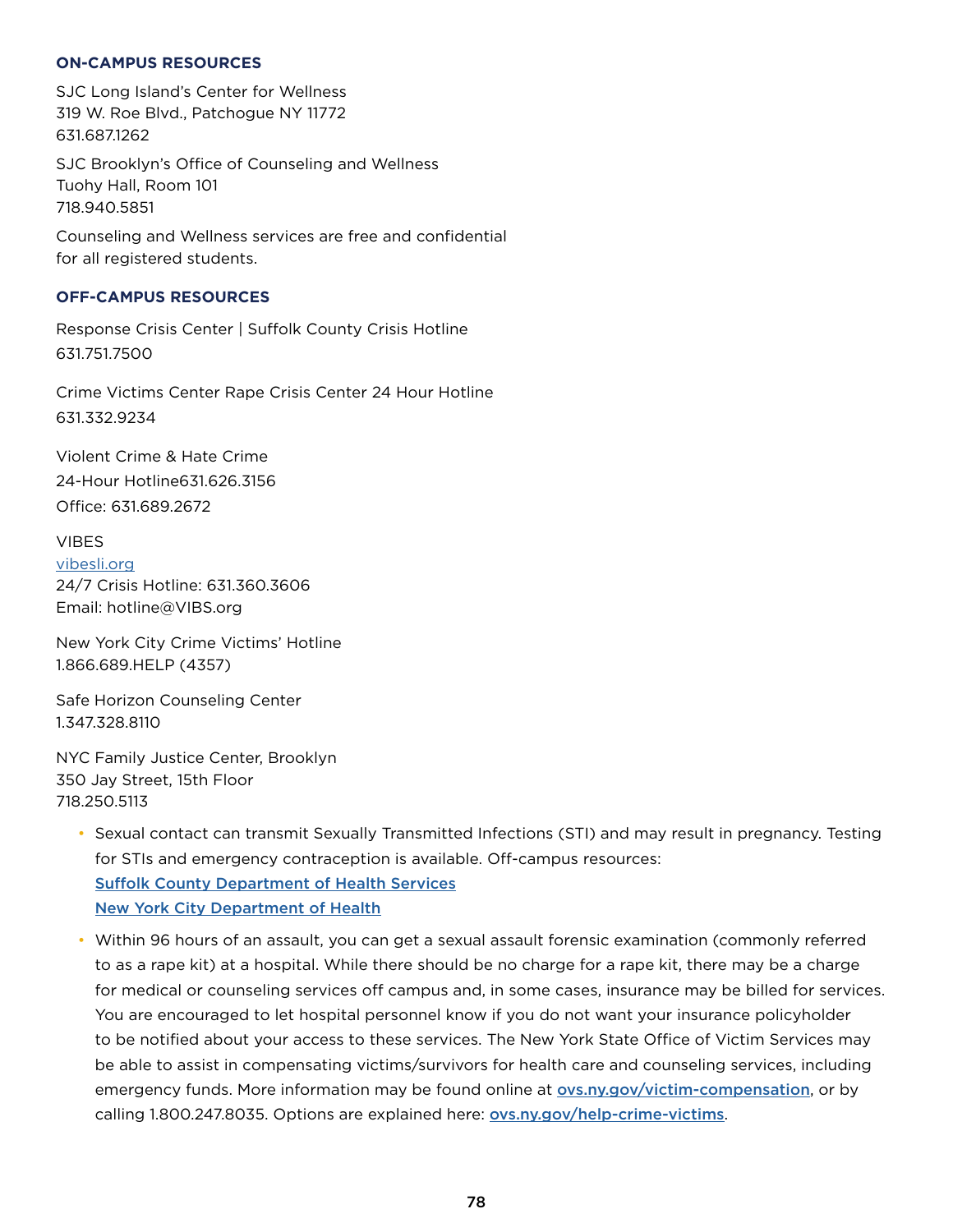To best preserve evidence, victims/survivors should avoid showering, washing, changing clothes, combing hair, drinking, eating or doing anything to alter physical appearance until after a physical exam has been completed.

- The right to receive assistance from the Title IX Coordinator, Deputy Coordinator or other appropriate individual in initiating legal proceedings in family court or civil court.
- The right to withdraw a report or involvement from the College's investigative process at any time.

# **Recordkeeping**

In accordance with the Final Rule, the College will maintain the following records for a period of seven years:

- Records of each sexual harassment investigation, including any determination regarding responsibility and any audio or audiovisual recording or transcript of the hearing.
- Records of any disciplinary sanctions imposed on the respondent, and any remedies provided to the complainant designed to restore or preserve equal access to the College's education program or activity.
- Records of any appeal and the result therefrom.
- Records of any informal resolution and the result therefrom.
- Records of all materials used to train Title IX Coordinators, investigators, decision-makers and any person who facilitates an informal resolution process.[1]
- Records of any actions, including supportive measures, taken in response to a report or formal complaint of sexual harassment. The College will document the basis for its conclusion that a response was not deliberately indifferent, and document that it has taken measures designed to restore or preserve equal access to the College's education program or activity. (If the College does not provide a complainant with supportive measures, it will document the reasons why that response was not clearly unreasonable in light of the known circumstances.)

# **Transcript Notations**

New York State Education Law article 129-b ("Enough is Enough") requires that certain notations be made on the transcripts of students who have been found responsible for crimes of violence, including sexual assault, as set forth in 20 U.S.C.1092(F)(1)(F)(i)(I)-(VIII) of the Clery Act. Accordingly, in such cases, the following notations will be made in a Respondent's transcript, as appropriate, once the disposition becomes final:

| Event                                                                                                             | <b>Transcript Notation</b>                                                                                                                                |
|-------------------------------------------------------------------------------------------------------------------|-----------------------------------------------------------------------------------------------------------------------------------------------------------|
| Respondent found Responsible                                                                                      | "Suspended after a finding<br>responsibility for a conduct violation."<br>or<br>"Dismissed after a finding of responsibility<br>for a conduct violation." |
| Respondent withdraws from the College<br>while a sexual misconduct investigation<br>conduct proceeding is pending | "Withdrew with conduct charges pending."                                                                                                                  |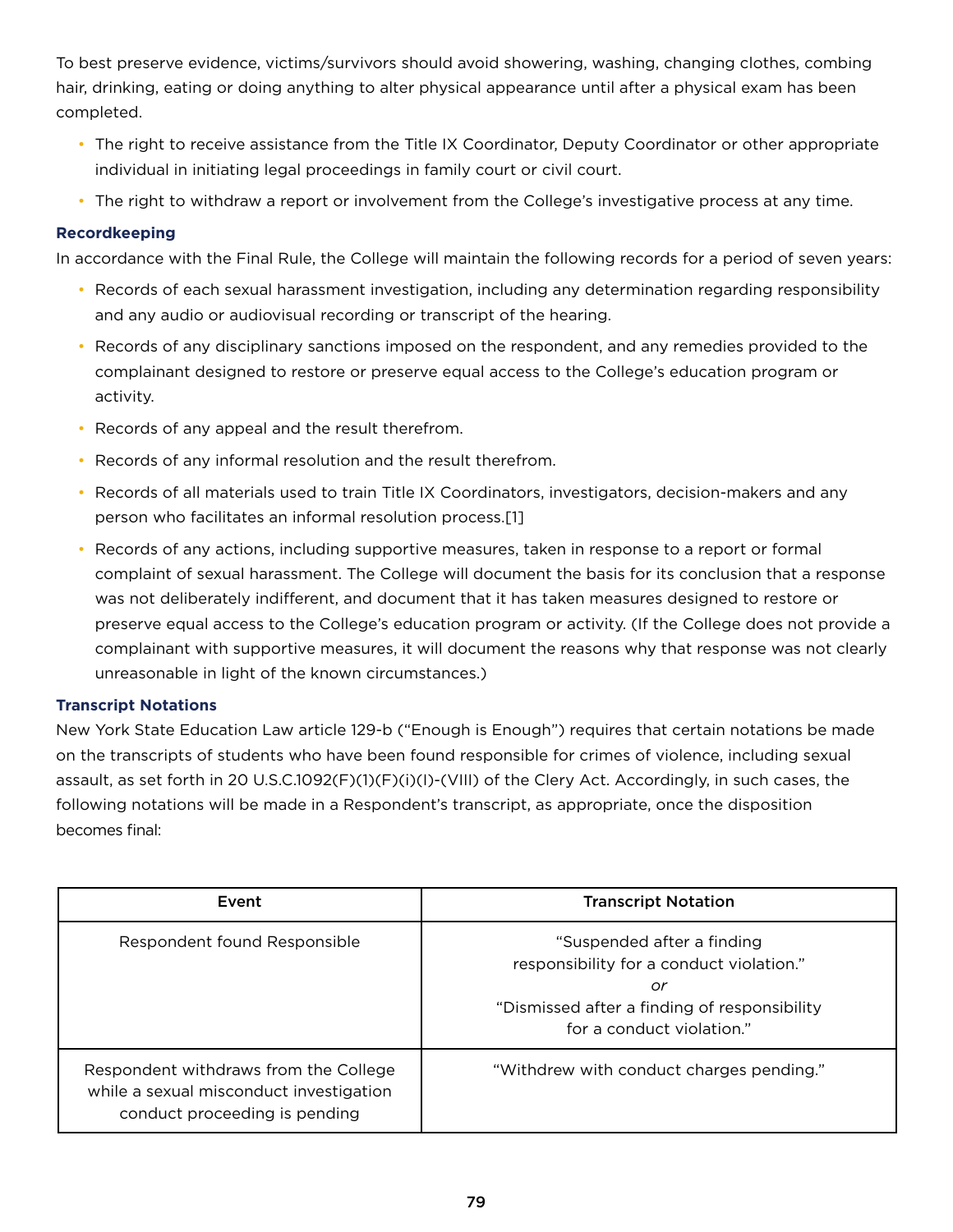Students who have been suspended may, after a year from when the suspension became final, petition the Vice President for Student Life to have the suspension notation removed. The Vice President for Student Life, in consultation with the Vice President for Academic Affairs, will generally render a decision within 60 days. In cases where a decision will take longer than 60 days, the student will be notified of the expected response date.

Notations of dismissal or withdrawal may not be removed. If a finding of responsibility is vacated for any reason, the College will remove any such transcript notation.

 $\_$  ,  $\_$  ,  $\_$  ,  $\_$  ,  $\_$  ,  $\_$  ,  $\_$  ,  $\_$  ,  $\_$  ,  $\_$  ,  $\_$  ,  $\_$  ,  $\_$  ,  $\_$  ,  $\_$  ,  $\_$  ,  $\_$  ,  $\_$  ,  $\_$  ,  $\_$  ,  $\_$  ,  $\_$  ,  $\_$  ,  $\_$  ,  $\_$  ,  $\_$  ,  $\_$  ,  $\_$  ,  $\_$  ,  $\_$  ,  $\_$  ,  $\_$  ,  $\_$  ,  $\_$  ,  $\_$  ,  $\_$  ,  $\_$  ,

[1] The College will make these training materials publicly available on its website.

# **ST. JOSEPH'S COLLEGE Other Sexual and Gender-Based Misconduct Policy and Procedures For conduct falling outside the scope or jurisdiction of the Title IX Sexual Harassment Policy**

### **I. INTRODUCTION AND SCOPE OF POLICY**

The College is committed to fostering a climate free from sexual and gender-based discrimination, harassment and violence, intimate partner violence, and stalking. Such conduct, in any form, are serious violations of College and community standards and values, and will not be tolerated. The College will take all appropriate steps to eliminate prohibited conduct, prevent its recurrence and address its effects. Any individual found responsible for sexual misconduct or retaliation against an individual who makes a report or participates in any proceedings under this Policy may face disciplinary action up to and including dismissal from the College or termination of employment, vendor or guest status. The purpose of this document is to describe what is prohibited, how to report violations, how reports and violations will be handled, and the resources the College makes available to individuals who have experienced conduct prohibited by this policy or are involved in proceedings under this Policy.

This Policy applies to all students, faculty, staff, administrators, trustees, independent contractors, consultants, interns, vendors, others engaged in business with the College, guests and visitors. This Policy applies to all forms of prohibited conduct that occurs on campus; off campus but in the context of any College program or activity, including education, employment and study abroad activities and programs; and misconduct that occurs off campus or outside of the College's programs or activities but has continuing adverse effects on campus or in the College's programs or activities.

This Policy addresses the procedures for reporting and responding to incidents of discrimination, harassment, and sexual misconduct that falls outside the scope or jurisdiction of the Title IX Sexual Harassment Policy. Some of the conduct prohibited by this Policy is also prohibited by the College's Title IX Sexual Harassment Policy, but the conduct falls outside the scope of Title IX because (1) It did not happen in the United States; (2) It happened outside of the College's programs or activities; or (3) It is not so severe, pervasive and objectively offensive that it effectively denies a person equal access to the University's education programs or activities.

When a complaint alleges violations of both the Title IX Sexual Harassment Policy and this Policy, the College will determine at the outset, consistent with applicable law, whether the entire matter is most appropriately resolved through the Title IX Grievance Procedures or through two separate processes. Complaints of misconduct that fall within the scope and jurisdiction of the Title IX Sexual Harassment Policy will always be governed by the procedures in that Policy.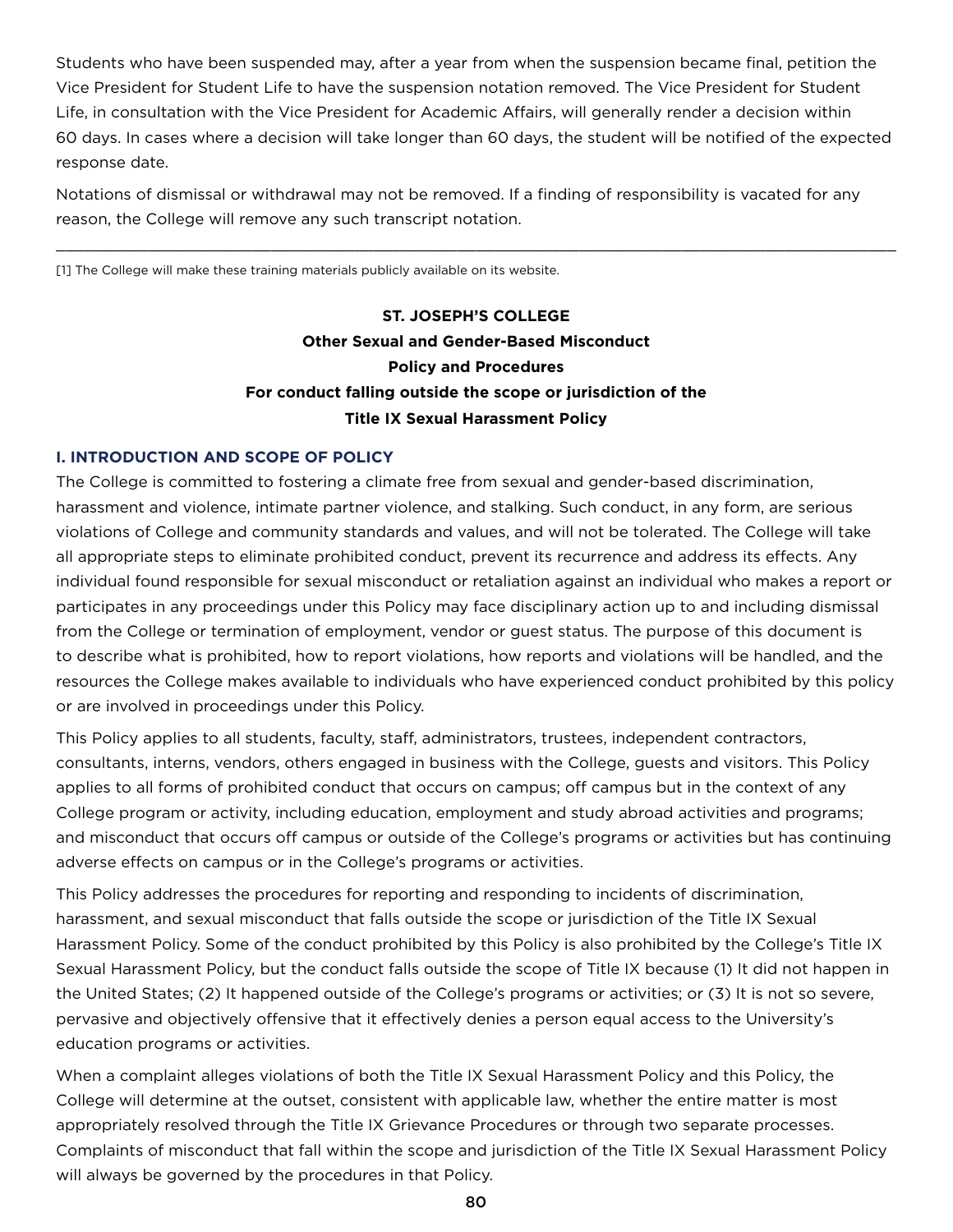#### **II. STATEMENT OF NON-DISCRIMINATION**

St. Joseph's College prohibits any form of discrimination or harassment against any person on the basis of race, color, sex, gender, pregnancy, religion, creed, marital status, partnership status, age, sexual orientation, gender identity or expression, national origin, disability, military or veteran status, genetic characteristics, domestic violence victim status or any other legally-protected status in the administration of its programs and activities, including education, employment, admissions, athletics and this Policy.

### **III. SPEECH RIGHTS AND ACADEMIC FREEDOM**

This Policy is not intended to infringe on speech rights or the academic freedom recognized by the College. It is not intended to mandate or prohibit the use of particular textbooks, classroom instruction or curricula, unless use of particular textbooks, classroom instruction or curricula would constitute discrimination or harassment prohibited by this Policy and applicable law, in which case such use remains prohibited.

#### **IV. ROLES AND RESPONSIBILITIES**

### The Role of Title IX Coordinators

In addition to carrying out responsibilities under the Title IX Sexual Harassment Policy, the Title IX Coordinator is also the primary contact for concerns related to Other Sexual and Gender-Based Misconduct. In this role, the Title IX Coordinator oversees the College's response to reports and complaints involving possible violations of this Policy, and they are responsible for monitoring outcomes, identifying and addressing any patterns, and assessing effects on the campus climate, so the College can address issues that affect the wider school community. To assist a Title IX Coordinator, an institution may designate one or more Deputy Title IX Coordinator(s).

Members of the College community are encouraged to contact the Title IX Coordinator or Deputy Title IX Coordinator(s) in order to:

- Seek information or training about rights and courses of action available to resolve reports or complaints that involve potential violations of this Policy.
- File a complaint or make a report of conduct prohibited by this Policy or the Title IX Sexual Harassment Policy.[1]
- Notify the College of an incident or a policy, procedure, or practice that may raise potential discrimination concerns.
- Get information about available resources (including confidential resources) and support services relating to conduct prohibited by this Policy.
- Ask questions about the College's policies and procedures related to conduct prohibited by this Policy.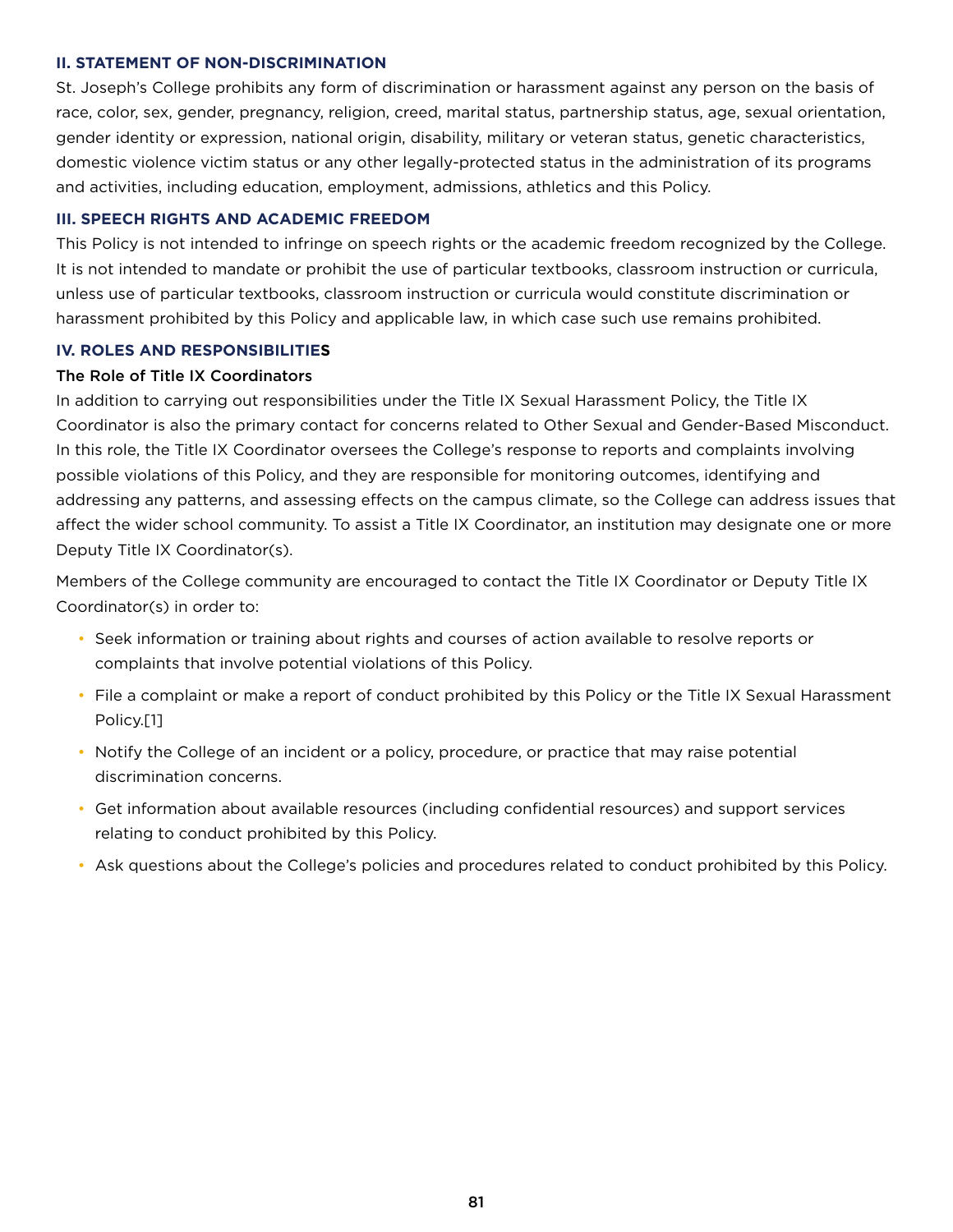### **OUR TITLE IX COORDINATORS**

#### Title IX Coordinator:

D'adra Crump Executive Director of Human Resources 245 Clinton Avenue, Suite 109 Brooklyn, NY 11205 [dcrump@sjcny.edu](mailto:dcrump%40sjcny.edu?subject=) • 718.940.5869

Deputy Title IX Coordinators: Anthony Costagliola Assistant to Director of Benefits Administration 155 W. Roe Boulevard Patchogue, NY 11772 [acostagliola@sjcny.edu](mailto:acostagliola%40sjcny.edu?subject=) • 631.687.4513

> Allison List Director of Institutional Research Great River, Room 110 [alist@sjcny.edu](mailto:alist%40sjcny.edu?subject=) • 631.687.5198

#### Adriana Silva

Associate Director of Admissions, Coordinator for Minority Student Recruitment 245 Clinton Avenue, Suite 155 W. Roe Boulevard Patchogue, NY 11772 [asilva@sjcny.edu](mailto:asilva%40sjcny.edu?subject=) • 631.687.4528

### The Role of Other Sexual and Gender-Based Misconduct ("OSGBM") Investigators

OSGBM Investigators are trained individuals who assist the Title IX Coordinator/Deputy Coordinators in resolving complaints of Other Sexual and Gender-Based Misconduct at the College. When a complaint is filed pursuant to this Policy, the OSGBM Investigator will conduct a prompt and thorough investigation in coordination with the Title IX Coordinators/Deputy Coordinators. The Investigator acts as a neutral party in the investigation and provides a detailed, unbiased report regarding the findings of the investigation.

#### **V. PROHIBITED CONDUCT**

In addition to the conduct prohibited under the College's Title IX Sexual Harassment Policy, the College prohibits a broader range of misconduct under this Policy, its Other Sexual and Gender-Based Misconduct Policy.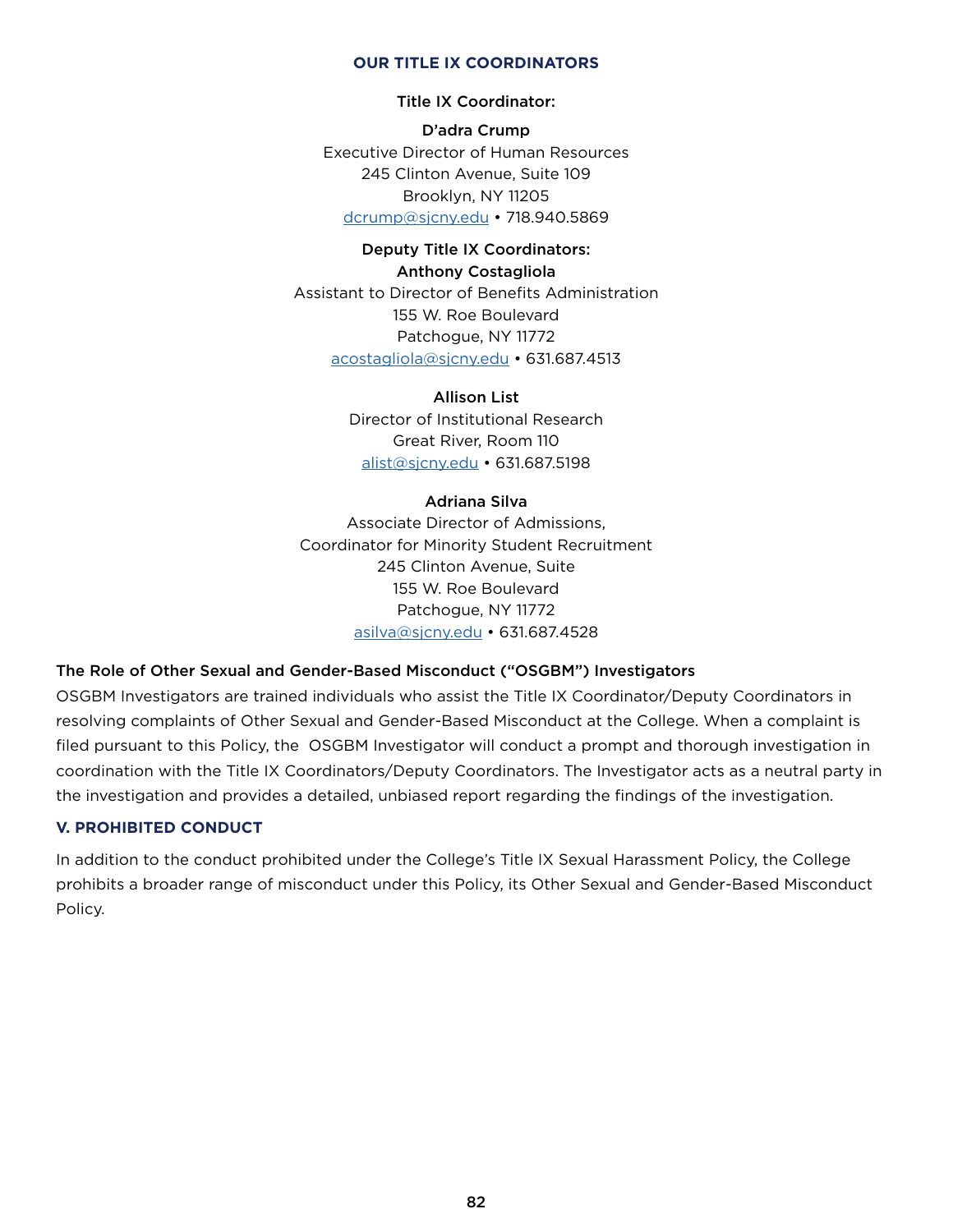### Other Sexual and Gender-Based Misconduct

"Other Sexual and Gender-Based Misconduct" captures any unwelcome sexual advance, request for sexual favors, or other unwanted verbal or physical conduct of a sexual nature, when:

- The conduct meets the definition of Covered Sexual Harassment under the Title IX Sexual Harassment Policy, but falls outside the scope of Title IX because it occurs outside of the United States;
- The conduct meets the definition of Covered Sexual Harassment under the Title IX Sexual Harassment Policy, but falls outside the scope of Title IX because it occurs outside of the College's education programs and activities but has continuing adverse effects on campus or in the College's programs or activities;
- The conduct does not meet the definition of Covered Sexual Harassment under the Title IX Sexual Harassment Policy, but unwelcome conduct of a sexual nature is occurring, and
	- Submission to or rejection of such conduct is an explicit or implicit condition of an individual's employment, evaluation of academic work, or any aspect of a College program or activity;
	- Submission to or rejection of such conduct by an individual is used as the basis for decisions affecting the individual; or
	- Such conduct has the purpose or effect of unreasonably interfering with an individual's work or academic performance, i.e., it is sufficiently serious, pervasive, or persistent as to create an intimidating, hostile, demeaning, or sexually offensive working, academic, residential, or social environment under both an objective and subjective standard.

Other Sexual and Gender-Based Misconduct also includes harassment based on sex, gender, sexual orientation, gender identity, or gender expression, that may include acts of verbal, nonverbal, or physical aggression, intimidation, or hostility that are based on gender or gender-stereotyping, even if the acts do not involve conduct of a sexual nature.

A single incident of Other Sexual and Gender-Based Misconduct alone, such as a sexual assault that falls outside the scope of Title IX, may create a hostile environment requiring a mandatory response by the College if the incident is sufficiently severe. The more severe the conduct, the less need there is to show a pattern of incidents to create a hostile environment. The determination of whether an environment is "hostile" will be based on the totality of the circumstances, including, but not limited to:

- The frequency of the speech or conduct;
- The nature and severity of the speech or conduct;
- Whether the speech or conduct was physically threatening;
- Whether the speech or conduct was demeaning;
- The effect of the speech or conduct;
- Whether the speech or conduct was directed at more than one person;
- Whether the speech or conduct arose in the context of other discriminatory conduct;
- Whether the speech or conduct unreasonably interfered with the complainant's educational opportunities or academic performance, College-controlled living environment, work opportunities or performance;
- Whether a statement is a mere utterance of an epithet that engenders offense in an employee or a student or offends by mere discourtesy or rudeness; and/or
- Whether the speech or conduct is legally-protected and/or deserves the protections of academic freedom.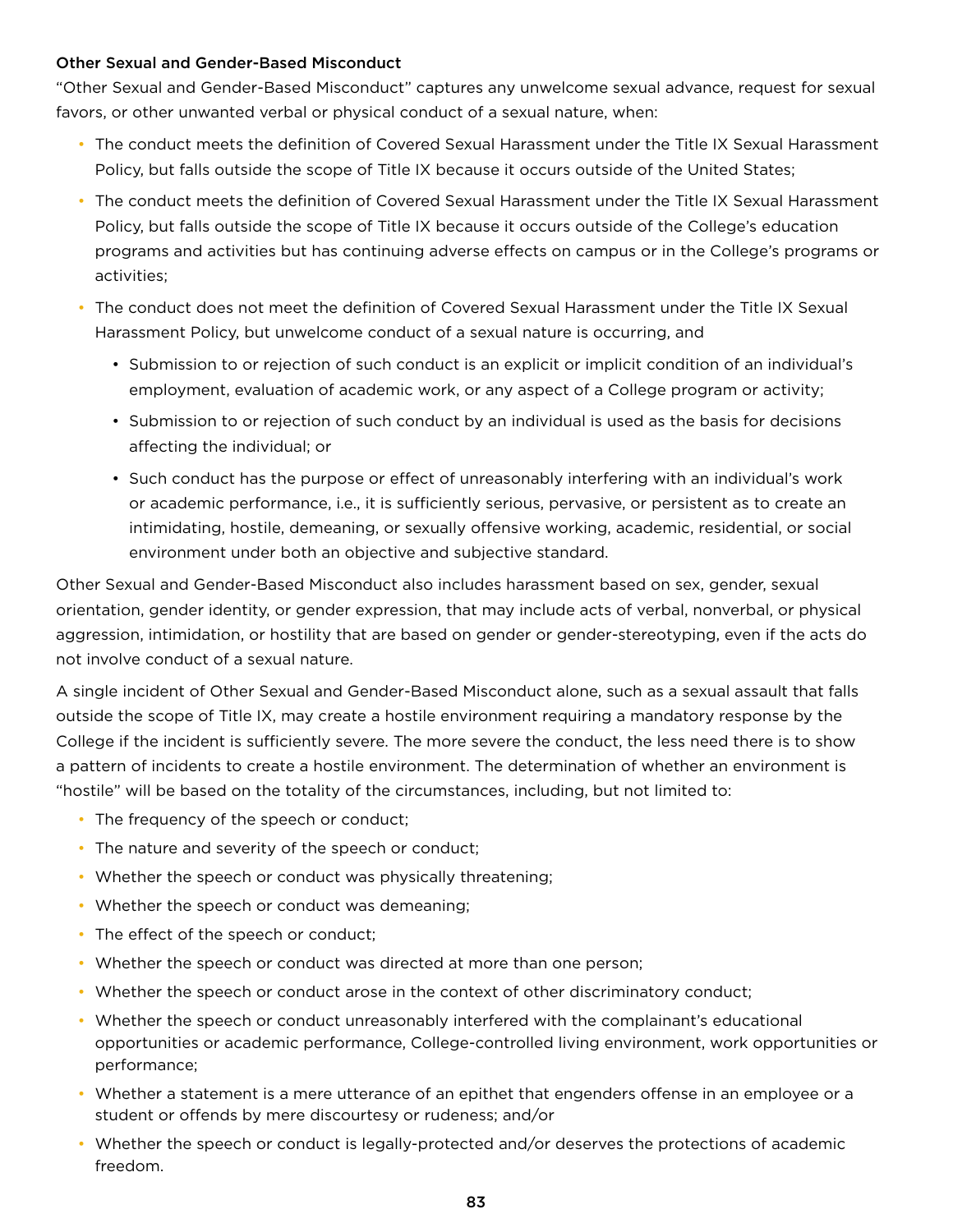### Non-Consensual Sexual Intercourse

The College prohibits conduct constituting Non-Consensual Sexual Intercourse that falls outside the scope or jurisdiction of Title IX. Non-Consensual Sexual Intercourse is defined as having or attempting to have sexual intercourse with another individual:

- By force or threat of force;
- Without clear, knowing and voluntary affirmative consent; or
- Where that individual is underage or incapacitated.

Sexual intercourse includes vaginal or anal penetration, however slight, with a body part (e.g., penis, tongue, finger, hand) or object, or oral penetration involving mouth to genital contact or mouth to anus contact.

### Non-Consensual Sexual Contact

The College prohibits conduct constituting Non-Consensual Sexual Contact that falls outside the scope or jurisdiction of Title IX. Non-Consensual Sexual Contact is defined as having sexual contact with another individual:

- By force or threat of force;
- Without clear, knowing, and voluntary affirmative consent; or
- Where that individual is underage or incapacitated.

Sexual contact includes any intentional touching of the intimate parts of another, causing another to touch one's intimate parts, or disrobing or exposure of another without permission. Intimate parts may include the breasts, genitals, buttocks, groin, mouth or any other part of the body that is touched in a sexual manner. Sexual contact may be over the clothes or skin-to-skin.

#### Sexual Exploitation

The College prohibits conduct constituting Sexual Exploitation that falls outside the scope or jurisdiction of Title IX. Sexual Exploitation is knowingly, intentionally, or purposefully taking advantage of the sexuality of another person without consent or in a manner that extends the bounds of consensual sexual activity without the knowledge of the other individual for any purpose, including sexual gratification, financial gain, personal benefit, or any other non-legitimate purpose. Examples of Sexual Exploitation include: Observing another individual's nudity or sexual activity or allowing another to observe consensual sexual activity without the knowledge and consent of all parties involved;

- Voyeurism;
- Non-consensual streaming of images, photography, video, or audio recording of sexual activity or nudity, or distribution of such without the knowledge and consent of all parties involved;
- Non-consensual recording of individuals in locations in which they have a reasonable expectation of privacy, such as restrooms or locker rooms, regardless of whether the images captured reveal sexual activity or nudity;
- Prostituting another individual;
- Exposing one's genitals in non-consensual circumstances;
- Knowingly exposing another individual to a sexually transmitted infection or virus without that individual's knowledge; and
- Inducing incapacitation for the purpose of making another person vulnerable to non-consensual sexual activity, e.g., by using alcohol or other drugs (such as Rohypnol or GHB).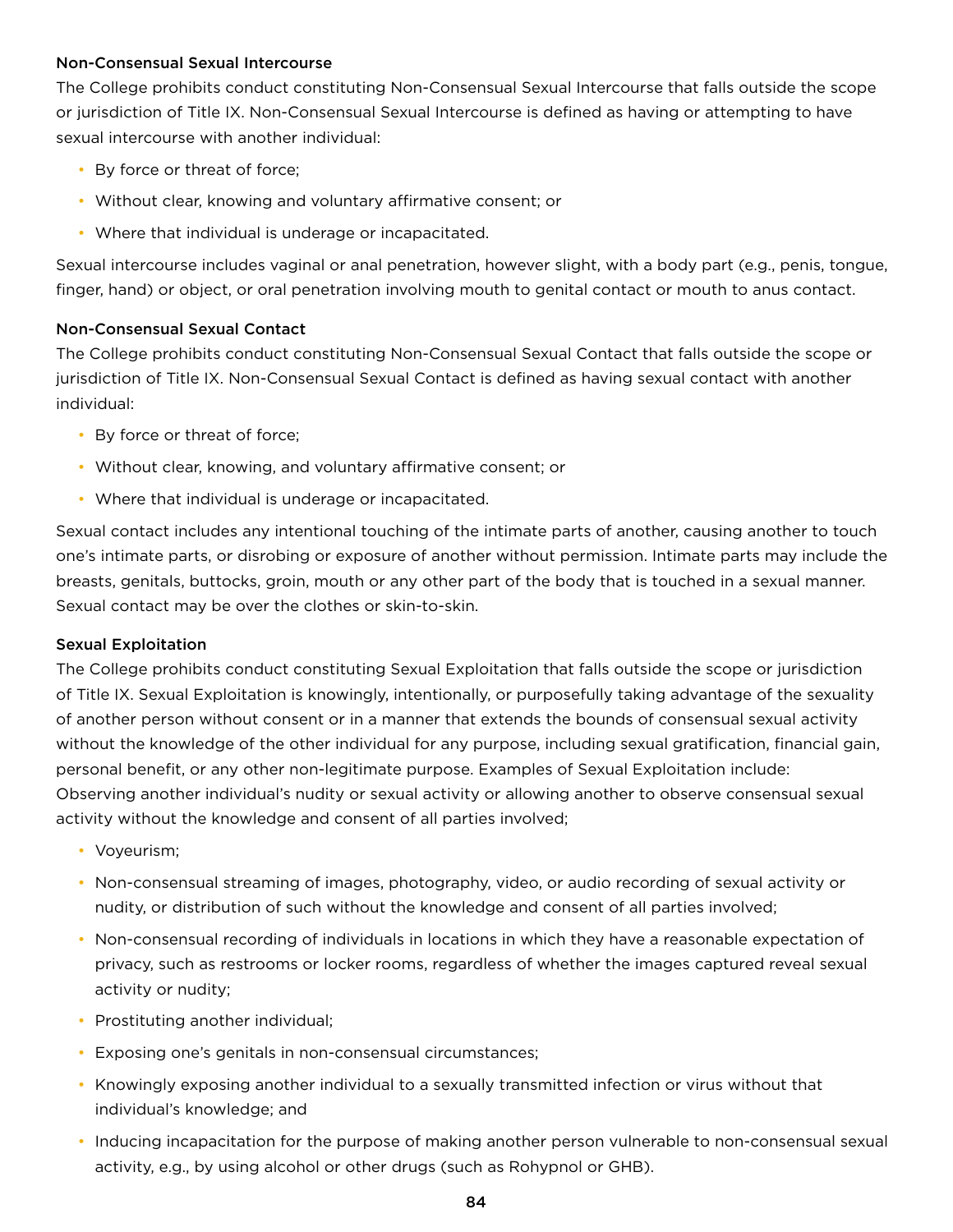## Stalking

The College prohibits conduct constituting Stalking that falls outside the scope or jurisdiction of Title IX. Stalking occurs when a person engages in a course of conduct or repeatedly commits acts toward another person, under circumstances that demonstrate either of the following:

- Placing the person in reasonable fear of bodily injury to oneself or others, or of damage to their property; or
- Reasonably causing substantial emotional distress to the person.

Stalking includes cyber or electronic stalking, in which electronic media or devices such as the internet, social networks, blogs, cell phones, texts, or other similar platforms or devices are used to make contact or create a presence.

### Intimate Partner Violence

The College prohibits conduct constituting Intimate Partner Violence that falls outside the scope or jurisdiction of Title IX. Intimate Partner Violence (including dating violence and domestic violence) includes any act of violence or threatened act of violence that occurs between individuals who are involved or have been involved in a sexual, dating, spousal, domestic, or other intimate relationship. Intimate Partner Violence may include any form of Prohibited Conduct under this Policy. The College will evaluate the existence of an intimate relationship based upon the complainant's statements and taking into consideration the length of the relationship, the type of relationship, and the frequency of interaction between the persons involved in the relationship.

### Retaliation

Retaliation is any real or perceived act or attempt to retaliate against or seek retribution from any individual or group of individuals involved in the investigation and/or resolution of a report under this Policy. Retaliation can take many forms, including abuse, violence, threats, and intimidation. Any individual or group of individuals, including but not limited to a complainant or respondent, can be held accountable for retaliation under this Policy.

### **VI. AFFIRMATIVE CONSENT TO SEXUAL ACTIVITY REQUIRED**

College policy and state law require that there be clear, knowing and voluntary affirmative consent to sexual activity of any kind. "Affirmative consent" in New York State is defined by New York State Education Law article 129-b ("Enough is Enough") as set forth below.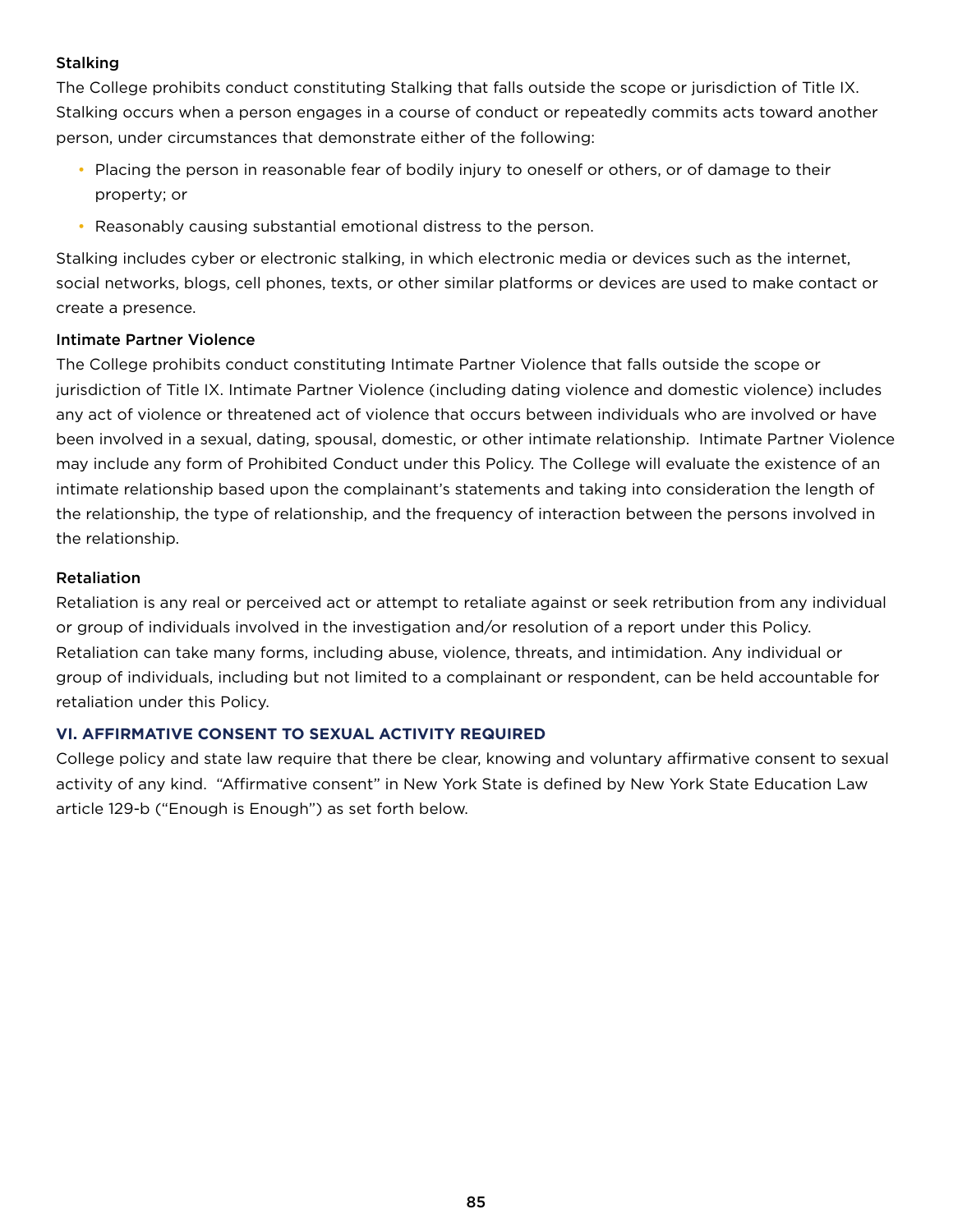# Affirmative Consent Defined

"Affirmative Consent" is defined as a knowing, voluntary and mutual decision among all participants to engage in sexual activity. Consent can be given by words or actions, as long as those words or actions create clear permission regarding willingness to engage in the sexual activity. Silence or lack of resistance, in and of itself, does not demonstrate consent. The definition of consent does not vary based upon a participant's sex, sexual orientation, gender identity or gender expression.

# • Principles of Consensual Sexual Activity

The following principles, along with above definition, will be used to evaluate whether sexual activity was consensual or not.

- Consent to any sexual act or prior consensual sexual activity between or with any party does not necessarily constitute consent to any other sexual act.
- Consent is required regardless of whether the person initiating the act is under the influence of drugs and/or alcohol.
- Consent may be initially given but withdrawn at any time.
- Consent cannot be given when a person is incapacitated, which occurs when an individual lacks the ability to knowingly choose to participate in sexual activity.
- Incapacitation may be caused by the lack of consciousness or being asleep, being involuntarily restrained, or if an individual otherwise cannot consent. Depending upon the degree of intoxication, someone who is under the influence of alcohol, drugs, or other intoxicants may be incapacitated and therefore unable to consent.
- Consent cannot be given when it is the result of any coercion, intimidation, force or threat of harm.
- When consent is withdrawn or can no longer be given, sexual activity must stop.
- Being intoxicated by drugs or alcohol is no defense to any violation of this Policy and does not diminish one's responsibility to obtain consent.

### • Key Consent Concepts Explained

### • Force

"Force" is the use or threat of physical action to overcome an individual's free choice as to whether or not to participate in sexual activity or provide consent. Consent obtained by force is not valid.

# • Intimidation

"Intimidation" is the use of implied threats to overcome an individual's free choice as to whether or not to participate in sexual activity or provide consent. Consent obtained by intimidation is not valid.

### • Coercion

"Coercion" is the improper use of pressure to compel another individual to initiate or continue sexual activity against that individual's will. Consent obtained through coercion is not valid. Coercion can include a wide range of behaviors, including intimidation, manipulation, threats, and blackmail.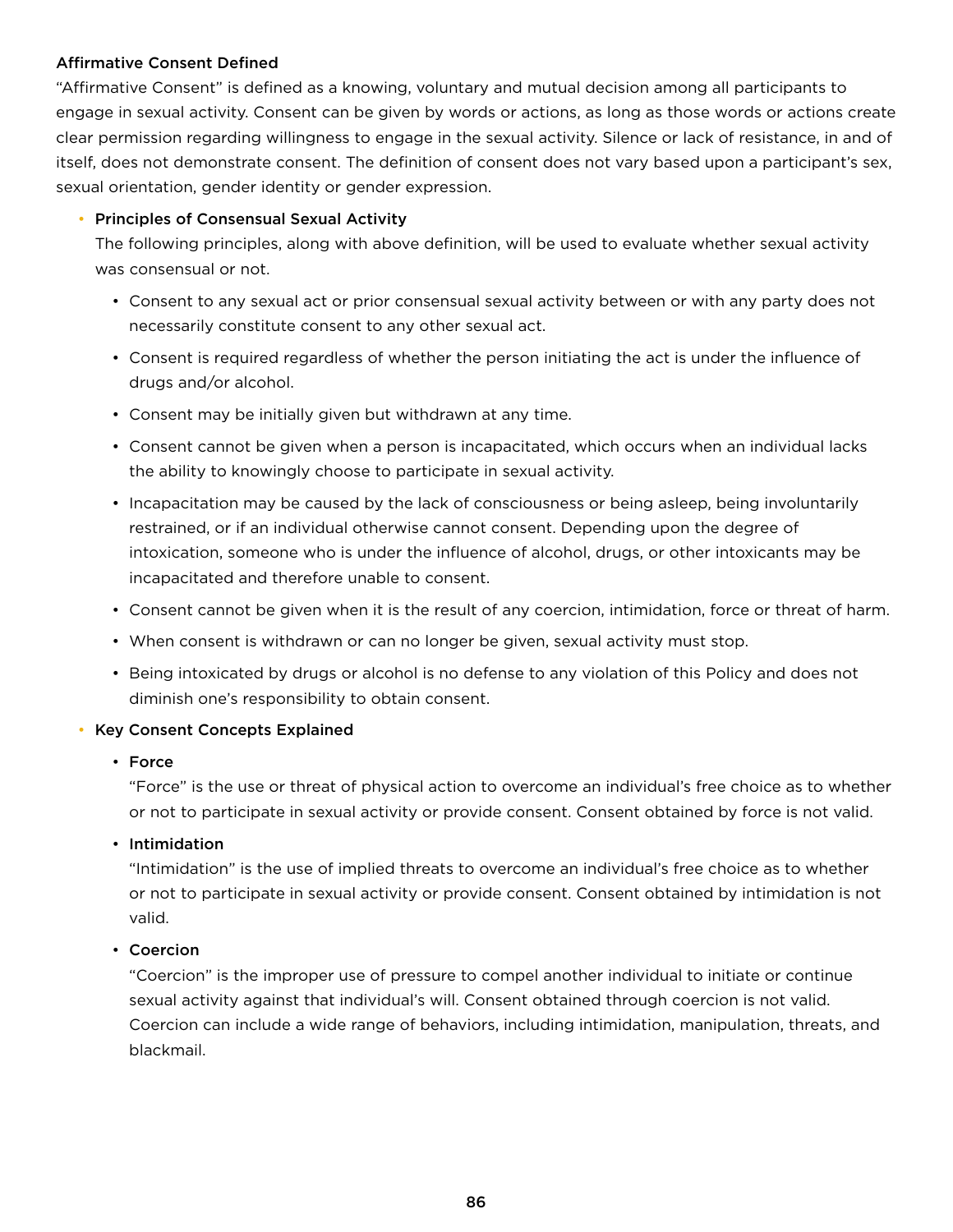### • Incapacitation

"Incapacitation" is a state where an individual cannot make an informed and rational decision to engage in sexual activity. For example, an individual is incapacitated, and therefore unable to give consent, if the individual is asleep, unconscious, or otherwise unaware that sexual activity is occurring. An individual will also be considered incapacitated if the person cannot understand the nature of the activity or communicate due to a mental or physical condition. Incapacitation may result from the use of alcohol, drugs, or other medication. Consumption of alcohol or other drugs alone is insufficient to establish incapacitation, since such consumption does not always render a person incapacitated. Sexual activity is not consensual if the Respondent knows or reasonably should know that the Complainant is incapacitated.

# • Minors Cannot Consent

According to New York state law, a minor, defined as anyone less than 17 years of age, is incapable of consenting to sexual activity with a person 18 years of age or older. The College adopts this prohibition of sexual activity by adults with minors for the purposes of determining consent under this Policy.

# **VII. STUDENT BILL OF RIGHTS**

In accordance with Enough is Enough, all students are advised that they have the following rights to:

- Make a report to local law enforcement and/or state police;
- Have disclosures of domestic violence, dating violence, stalking, and sexual assault treated seriously;
- Make a decision about whether or not to disclose a crime or violation and participate in the judicial or conduct process and/or criminal justice process free from pressure by the institution;
- Participate in a process that is fair, impartial, and provides adequate notice and a meaningful opportunity to be heard;
- Be treated with dignity and to receive from the institution courteous, fair, and respectful health care and counseling services, where available;
- Be free from any suggestion that the reporting individual is at fault when these crimes and violations are committed, or should have acted in a different manner to avoid such crimes or violations;
- Describe the incident to as few institution representatives as practicable and not be required to unnecessarily repeat a description of the incident;
- Be protected from retaliation by the institution, any student, the accused and/or the respondent, and/or their friends, family and acquaintances within the jurisdiction of the institution;
- Access to at least one level of appeal of a determination;
- Be accompanied by an advisor of choice who may assist and advise a reporting individual, accused, or respondent throughout the judicial or conduct process including during all meetings and hearings related to such process; and
- Exercise civil rights and practice of religion without interference by the investigative, criminal justice, or judicial or conduct process of the institution.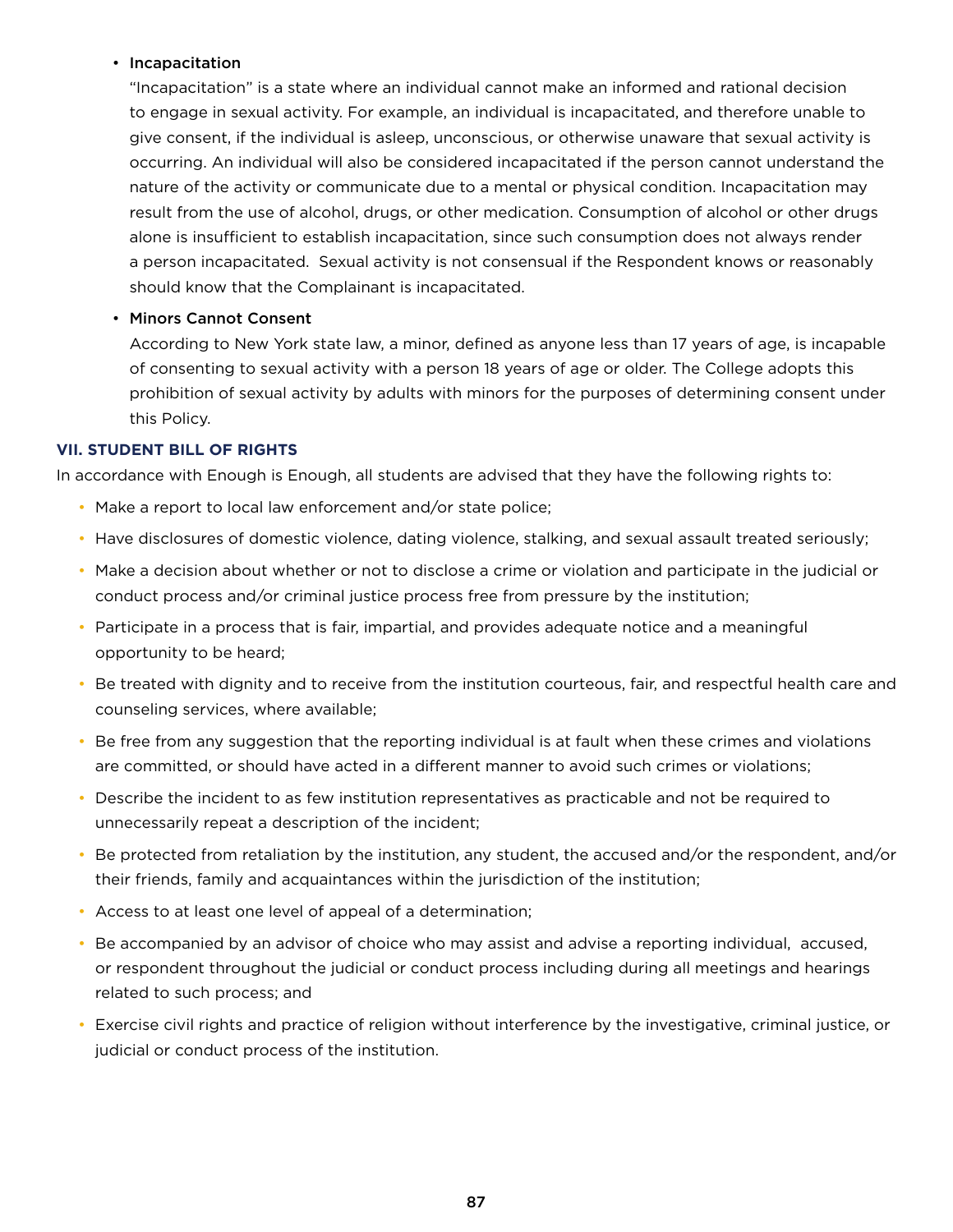#### **VIII. MAKING A REPORT**

#### **Generally**

Victims of sexual assault or violence are encouraged to get to a safe place and obtain immediate medical treatment. Calling 911 or campus security at 917-209-3625 (SJC Long Island) or dial "3" from any campus phone and 646-208-4597 (SJC Brooklyn) or dial "6" from any campus phone is an important first step to obtaining immediate medical assistance and medical support, and to preserve evidence. The College urges any person who observes or believes that they have been the victim of conduct prohibited by this Policy to make a report as provided for in this Policy and seek support and assistance. Making a report ensures that the College can provide a victim with appropriate support and resources and enables it to maintain a safe and welcoming educational environment.

### Your Rights Under New York State Law

Under New York State Education Law article 129-b ("Enough is Enough"), you have the following rights, which will be shared with you at the time of first disclosure of an incident:

- The right to report prohibited conduct to Campus Security, Local Law Enforcement, or State Police. The right to be assisted by Campus Security in reporting prohibited conduct to Local Law Enforcement or State Police;
- The right not to make a report;
- The right to report prohibited conduct to the College;
- The right to be protected by the College from retaliation for making or participating in a report of prohibited conduct;
- The right to receive assistance and resources from the College;
- The right to emergency access to the Title IX Coordinator or Deputy Coordinator or other individual trained to respond to reports of prohibited conduct. This individual will inform you of your options to proceed and, where applicable, the importance of preserving evidence and obtaining a sexual assault forensic examination as soon as possible, and that the criminal justice system uses different standards of proof and evidence and questions about whether certain conduct amounts to a crime should be addressed to law enforcement or the district attorney. This individual will also explain whether he or she is authorized to offer you confidentiality or privacy, and will inform you of other reporting options. Other reporting options may include:
	- Confidentially disclosing the incident to the College's Confidential Reporting Resources, listed at Section IX.E. of this Policy;
	- Confidentially disclosing the incident and obtaining services from the New York State, New York City or county hotlines, listed at Section IX.E. of this Policy;
	- Disclosing the incident to the College's Non-Confidential Reporting Resources, listed at Section IX.F. of this Policy, who can offer privacy and can assist you in obtaining resources; or
	- Consulting with the Title IX Coordinator, Deputy Coordinator or other individual trained to respond to reports of prohibited conduct for information and assistance.
- Employees making a report under this Policy have a right to contact the College's Executive Director of Human Resources, who is also the Title IX Coordinator;
- The right to information about resources, including intervention, mental health counseling and medical services. Available resources include: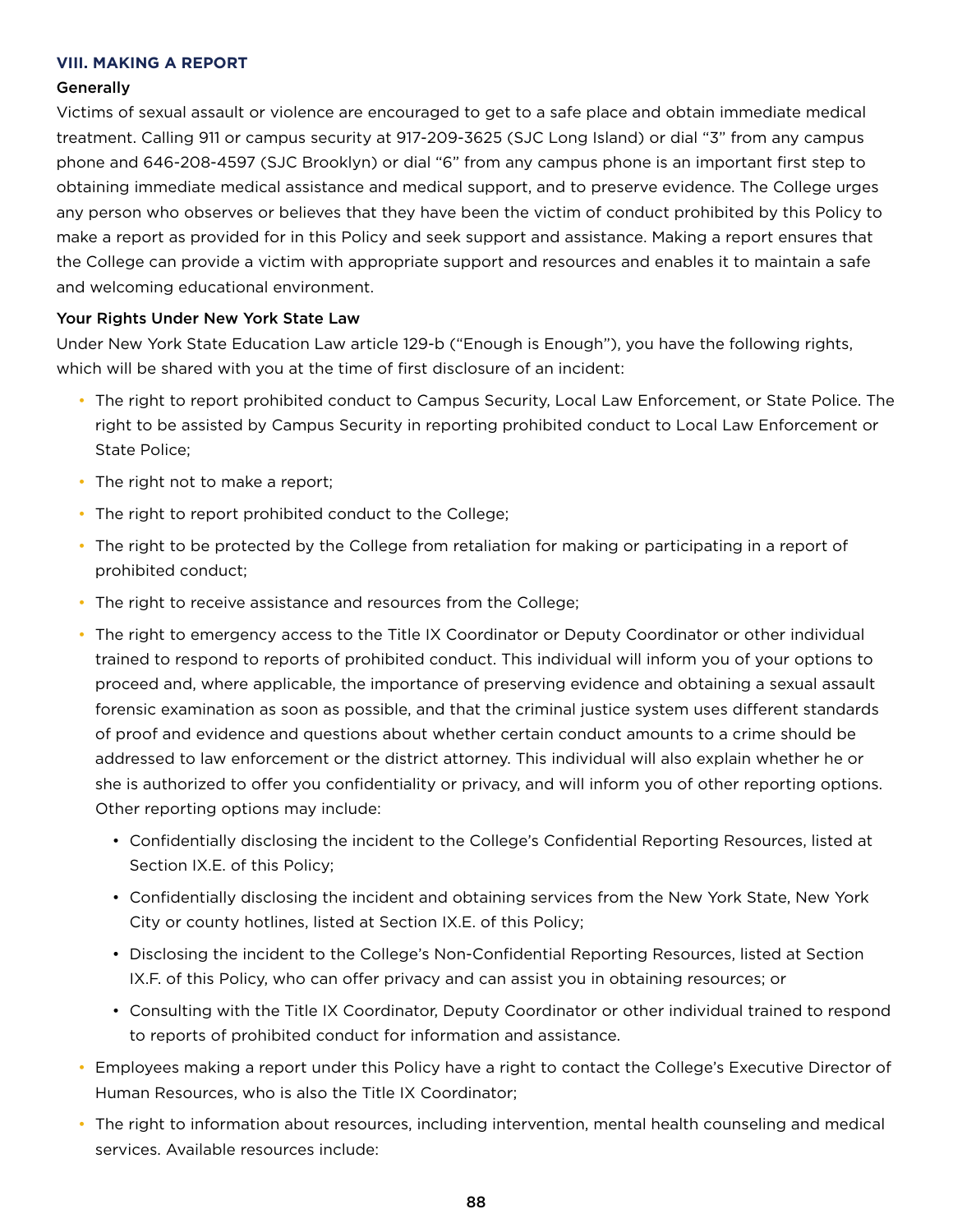#### **ON-CAMPUS RESOURCES**

SJC Long Island's Center for Wellness 319 W. Roe Blvd., Patchogue NY 11772 631.687.1262

SJC Brooklyn's Office of Counseling and Wellness Tuohy Hall, Room 101 718.940.5851

Counseling and Wellness services are free and confidential for all registered students.

#### **OFF-CAMPUS RESOURCES**

Response Crisis Center | Suffolk County Crisis Hotline Response 24/7 Hotline: 631.751.7500

Crime Victims Center Rape Crisis Center 24-Hour Hotline: 631.332.9234

Violent Crime & Hate Crime 24-Hour Hotline: 631.626.3156 Office: 631.689.2672

VIBES [Click here for more information](https://vibesli.org/). 24/7 Crisis Hotline available at: 631.360.3606 Email: [hotline@VIBS.org](mailto:%20hotline%40VIBS.org?subject=)

New York City Crime Victims' Hotline 1.866.689.HELP (4357).

Safe Horizon Counseling Center 1.347.328.8110.

NYC Family Justice Center, Brooklyn 350 Jay Street, 15th Floor 718.250.5113

• Sexual contact can transmit sexually transmitted infections (STI) and may result in pregnancy. Testing for STIs is available, and emergency contraception is also available.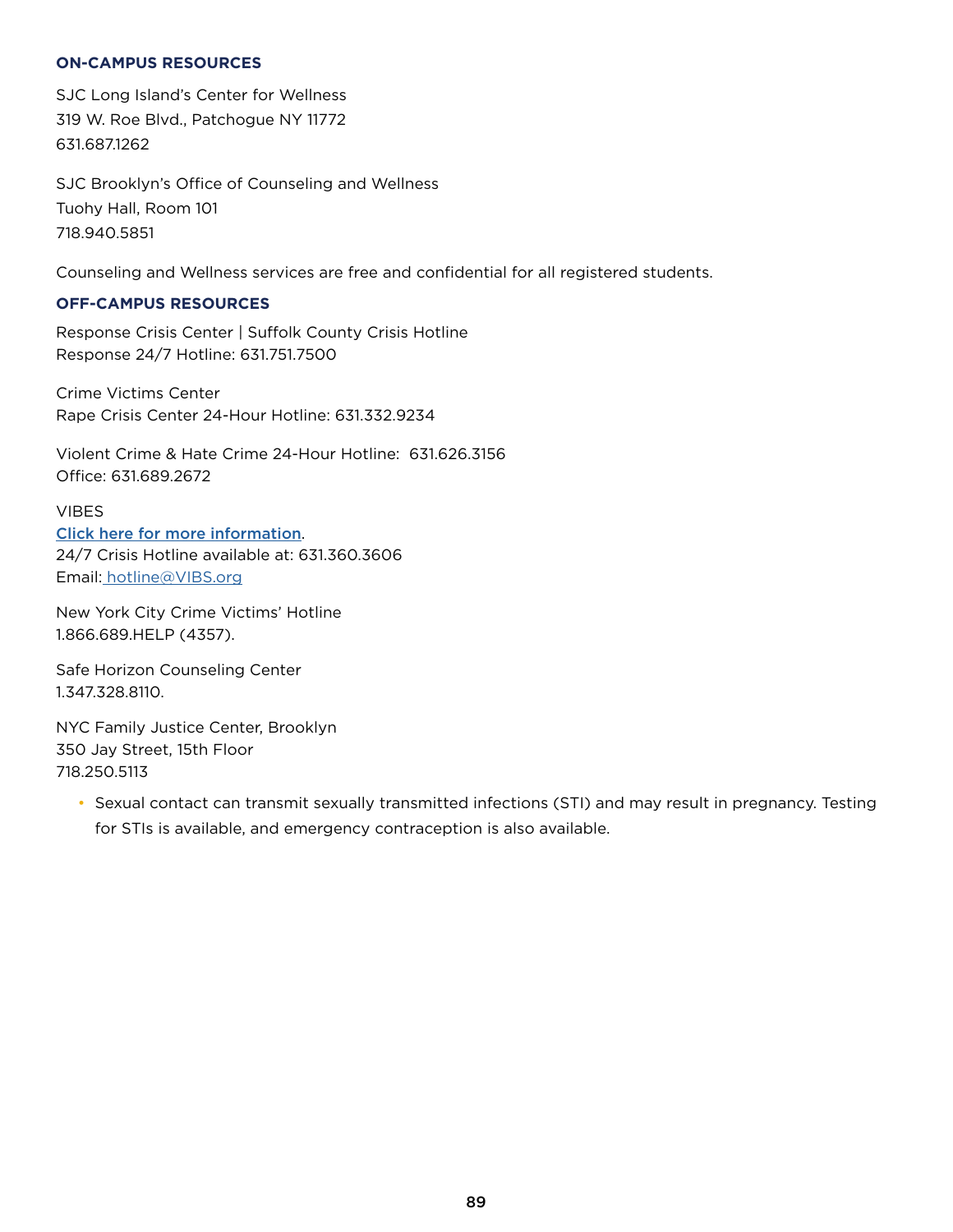#### **OFF-CAMPUS RESOURCES**

# [Suffolk County Department of Health Services](https://www.suffolkcountyny.gov/Departments/Health-Services/Patient-Care/Health-Centers) **[New York City Sexual Health Clinics](https://www1.nyc.gov/site/doh/services/sexual-health-clinics.page)**

• Within 96 hours of an assault, you can get a Sexual Assault Forensic Examination (commonly referred to as a rape kit) at a hospital. While there should be no charge for a rape kit, there may be a charge for medical or counseling services off campus and, in some cases, insurance may be billed for services. You are encouraged to let hospital personnel know if you do not want your insurance policyholder to be notified about your access to these services. The New York State Office of Victim Services may be able to assist in compensating victims/survivors for health care and counseling services, including emergency funds. More information may be found here: **[ovs.ny.gov](http://ovs.ny.gov)**, or by calling 1-800-247-8035.

Options are explained [here](https://ovs.ny.gov/help-crime-victims).

- To best preserve evidence, victims/survivors should avoid showering, washing, changing clothes, combing hair, drinking, eating, or doing anything to alter physical appearance until after a physical exam has been completed.
- The right to receive assistance from the Title IX Coordinator, Deputy Coordinator or other appropriate individual in initiating legal proceedings in family court or civil court;
- The right to withdraw a report or involvement from the College's investigative process at any time; and
- You will be provided a copy of this Policy.

### College Policy on Reporting

The College has deemed as "mandatory reporters" for the purposes of this Policy all of its employees (faculty and staff) who are not specifically designated as a Confidential Reporting Resource. Mandatory reporters must inform the College's Title IX Coordinator or one of the Deputy Title IX Coordinator if they have reason to believe that a violation of this Policy has occurred, including any details disclosed to them. To the extent practicable, prior to receiving a report under this Policy, a mandatory reporter should inform the reporting party that he or she is a

non-confidential reporting resource and inform the reporting party of the right to make a confidential report. Stories or experiences shared at awareness events, such as "Take Back the Night" or as part of academic work will not, without more, be deemed reports of prohibited conduct under this Policy. However, the College may take such perspectives and experiences into consideration when evaluating its education and prevention efforts.

### Privacy and Confidentiality Explained

For the purposes of this Policy, privacy and confidentiality are defined as follows. Privacy means that information will be shared on a "need to know" basis. All College employees are expected to maintain the privacy of individuals involved in proceedings under this Policy. Confidentiality means that information shared by an individual will not be shared with any other individual without the express permission of the individual or as otherwise required or permitted by law. As noted above, even mandatory reporters, who cannot guarantee confidentiality will maintain your privacy to the greatest extent possible. The information you provide to a non-confidential resource will be relayed only as necessary for Title IX personnel to investigate and/or seek a resolution of the matter reported.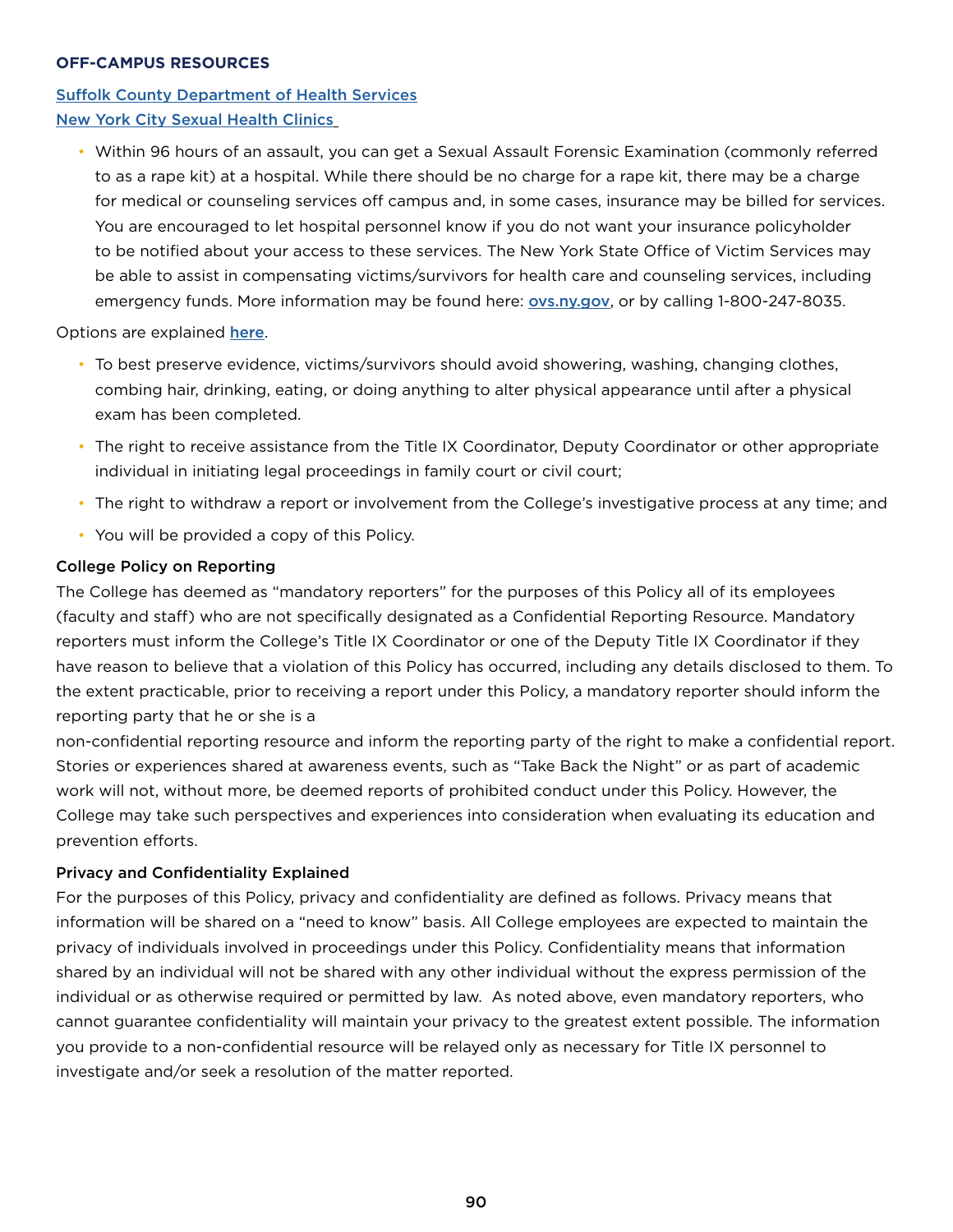### Confidential Reporting Resources

Only a limited group of persons may receive truly confidential reports of Prohibited Conduct under this Policy. These individuals will not forward any personally identifiable information to Title IX or law enforcement personnel, unless required by law to do so. Thus, these reports will typically not trigger a law enforcement or College investigation. Please note that there may be rare circumstances in which a Confidential Reporting Resource is required by law to report a particular offense—for example, in the case where the perpetrator presents an imminent threat of harm to the community or the report involves the abuse of a minor.

### **Below is a list of Confidential Reporting Resources:**

Counseling and Wellness Services 631.687.1262 Kerry Vall, RN Nurse [kvall@sjcny.edu](mailto:kvall%40sjcny.edu?subject=) 631.687.1259 Cristian Murphy

Director of Campus Ministry [cmurphy3@sjcny.edu](mailto:cmurphy3%40sjcny.edu?subject=) 631.687.1467

### **Fr. Francis Pizzarelli, Chaplain**

[fpizzarelli@sjcny.edu](mailto:fpizzarelli%40sjcny.edu?subject=) 631.687.2688

#### **Off-campus - 24/7 Confidential Hotlines:**

- RAPE Crisis Hotline 914.345.9111
- Safe Horizon's Rape/Sexual Assault & Incest Hotline 212.227.3000
- NYC Domestic Violence Hotline 800.621.HOPE (4673)
- Gay & Lesbian Anti-Violence Project 212.714.1141
- Crime Victim's Hotline 212.577.7777
- New York State Domestic Violence Hotline 800.942.6906
- New York State Office of Victim Services 800.247.8035. [Click here](https://ovs.ny.gov) for more information.
- For confidential support resources, call the New York State Domestic and Sexual Violence Hotline at 1.800.942.6906. In New York City, call 1.800.621.HOPE (4673) or dial 311.
- Assistance can also be obtained through:
	- [SurvJustice](https://voicesforciviljustice.org/organization/14863/survjustice/)
	- [Legal Momentum](https://www.legalmomentum.org)
	- [NYSCASA](https://www.nyscasa.org/responding/)
	- [NYSCADV](https://www.nyscadv.org)
	- [Pandora's Project](https://pandys.org/)
	- [GLBTQ Domestic Violence Project](https://www.bwjp.org/resource-center/resource-results/glbtq-domestic-violence-project.html)
	- [RAINN](https://www.rainn.org/get-help)
	- [Safe Horizons](https://www.safehorizon.org)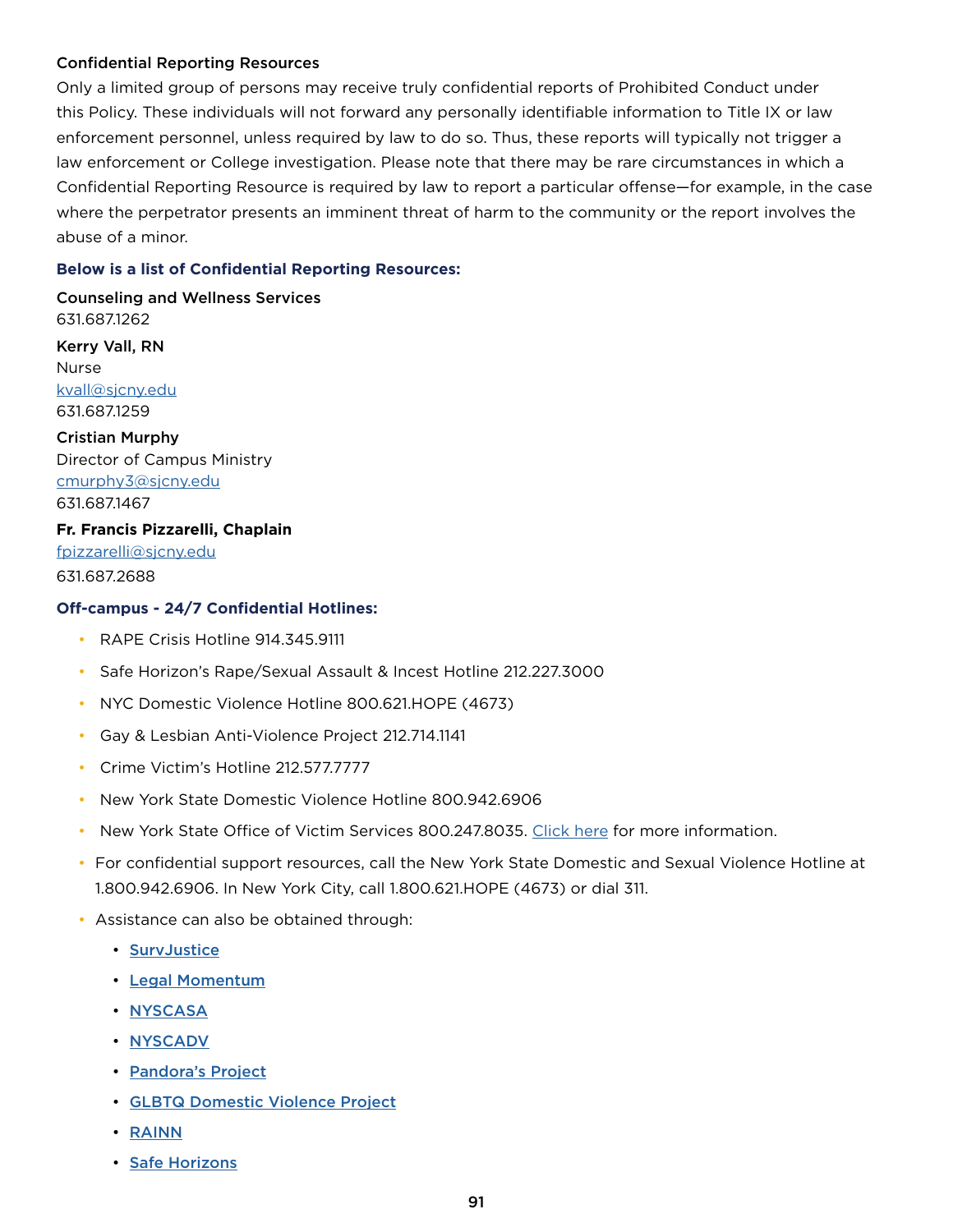Note that these hotlines are for crisis intervention, resources and referrals, and are not reporting mechanisms, meaning that disclosure on a call to a hotline does not provide any information to the College. You are encouraged to additionally contact a College Confidential or Non-Confidential Reporting Resource so that the College can take appropriate action.

Please note that a reporting party may always choose to make a non-confidential report at any time.

# Non-Confidential Reporting Resources

As noted above, College employees, unless they are a Confidential Reporting Resource identified above, must inform the College's Title IX Coordinator or one of its Deputy Title IX Coordinators if they observe or learn of any conduct prohibited by this Policy. However, all College employees are expected to maintain the privacy of all affected individuals to the extent practicable.

Generally, victims of or witnesses to prohibited conduct are encouraged to contact the College's Title IX Coordinator or Deputy Title IX Coordinator to make a report. These individuals are trained and have the ability to marshal support services. Irrespective of where or on what campus the prohibited conduct occurred, you may contact either the College's Title IX Coordinator or any of the Deputy Title IX Coordinators.

From time to time, the College may also designate faculty ombudspersons who may serve as a resource to faculty with various questions or concerns. For Title IX purposes, these ombudspersons are deemed nonconfidential reporting resources.

# Requests for Confidentiality, Anonymity or That No Action be Taken to Persons Who are Not Confidential Reporting Resources

Persons desiring to make a truly confidential report that will not trigger specific action should make their reports to the Confidential Reporting Sources identified above. Requests for confidentiality, anonymity or that no action be taken, made to persons who are not Confidential Reporting Resources will be forwarded to the Title IX Coordinator or one of the Deputy Title IX Coordinators for evaluation as to whether the request can be honored. Upon making such a request, the reporting party will be advised that the College's ability to respond to the event or occurrence will be limited if the request is honored. If the reporting party, having been so advised, continues to desire confidentiality, anonymity, or that no action be taken, the Title IX Coordinator or the respective Deputy Title IX Coordinator will evaluate the request in light of all the relevant circumstances, including whether:

- There is a risk of additional attacks, including whether the accused has a history of prohibited conduct or is a repeat offender;
- The reporting party is a minor;
- Weapons, drugs or force was used;
- There were multiple attackers;
- The report reveals a pattern at a particular location or by a particular group;
- Whether the College possesses other means to obtain the evidence, such as security footage; and
- The attack was accompanied by other crimes or threats.

If the College cannot honor a request for confidentiality or that no action be taken, the reporting party will be notified of the College's decision before any action is taken, unless exigent circumstances exist. If the College does honor such a request, the College nonetheless reserves the right to take generalized remedial actions consistent with the request, such as campus-wide education efforts, monitoring, climate assessments, and the like.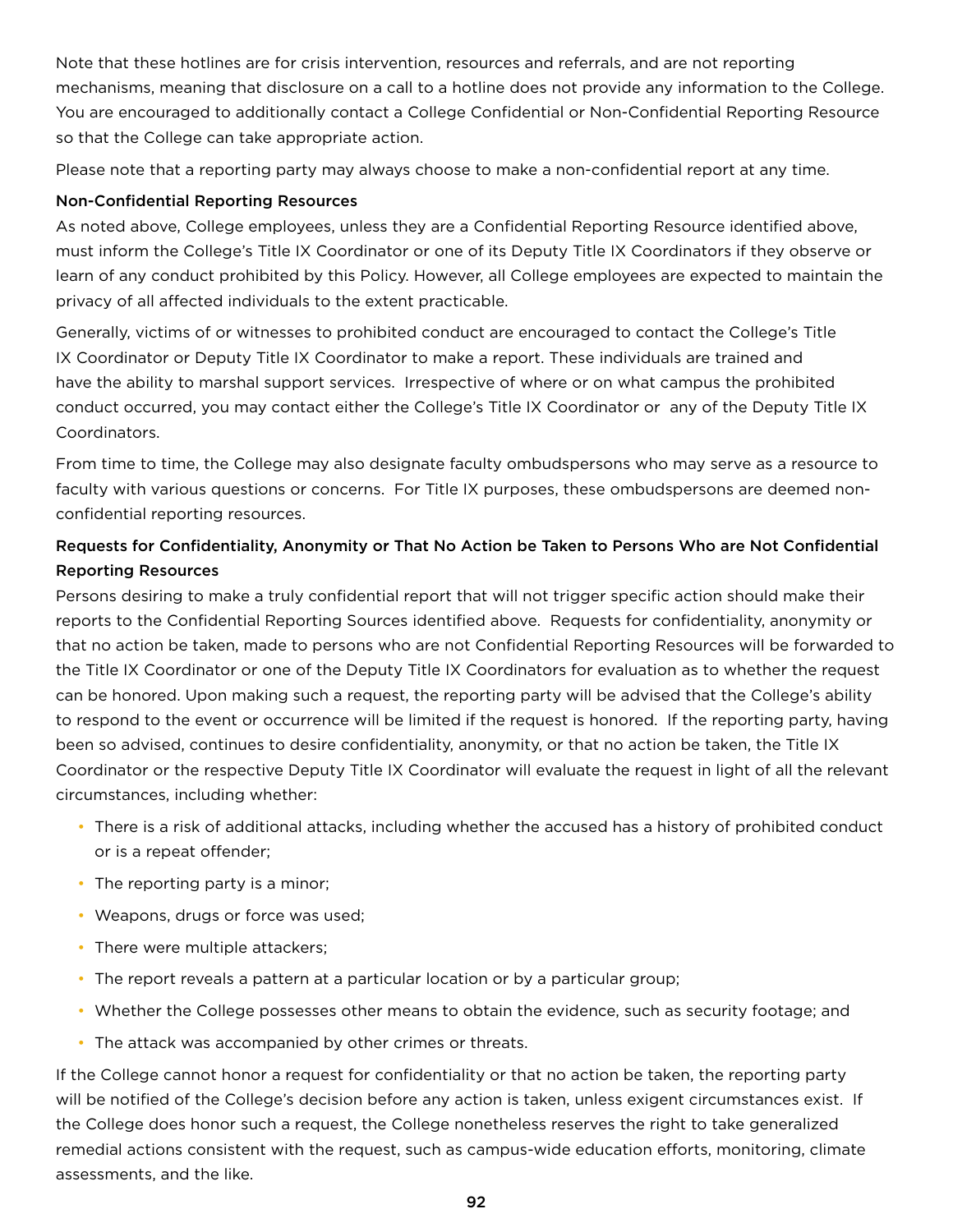A reporting party may request at any time that a confidential report be converted into a non-confidential report for the purposes of further proceedings under this policy.

# **SUMMARY OF REPORTING OPTIONS**

| <b>Reporting Resource</b>                                                                                                              | <b>Action</b>                                                                                                                                                                                                                                                                                                                                                                                                                                                                                                                                                                                                                          |
|----------------------------------------------------------------------------------------------------------------------------------------|----------------------------------------------------------------------------------------------------------------------------------------------------------------------------------------------------------------------------------------------------------------------------------------------------------------------------------------------------------------------------------------------------------------------------------------------------------------------------------------------------------------------------------------------------------------------------------------------------------------------------------------|
| <b>Confidential Reporting Resource</b>                                                                                                 | The College will not be privy to the report details<br>and thus will have no basis to take action. The<br>Confidential Reporting Resource may forward<br>anonymous data to the Campus Security<br>Authority for Clery Act purposes and to the<br>Title IX Coordinator or Deputy Coordinator for<br>tracking purposes and evaluation of the campus<br>environment.                                                                                                                                                                                                                                                                      |
| <b>Mandatory Reporter</b>                                                                                                              | Report will be forwarded to the Title IX<br>Coordinator or Deputy Coordinator who will<br>attempt to contact the reporting party to discuss<br>rights and options as set forth in this Policy.<br>Necessary information will also be shared with the<br>Campus Security Authority for Clery Act purposes                                                                                                                                                                                                                                                                                                                               |
| <b>Title IX Coordinator or Deputy Coordinator</b><br>with a request for confidentiality, anonymity<br>or that no action will be taken. | The Title IX Coordinator or Deputy Coordinator<br>will advise the reporting party that honoring the<br>request will limit the College's ability to respond to<br>the report. The request for confidentiality will be<br>evaluated as set forth in this Policy. Appropriate<br>action will be taken consistent with any such<br>request that is honored. If the request is not<br>honored, the reported party will be informed and<br>the investigation process will begin, which may<br>or may not result in disciplinary action. Necessary<br>information may be shared with the Campus<br>Security Authority for Clery Act purposes. |
| Title IX Coordinator or Deputy Coordinator with<br>no request for confidentiality, anonymity or that<br>no action be taken.            | The Title IX Coordinator or Deputy Coordinator<br>will attempt to contact the reporting party to<br>discuss rights and options as set forth in this<br>Policy. The investigation process will begin, which<br>may or may not result in disciplinary action.<br>Necessary information will also be shared with the<br>Campus Security Authority for Clery Act purposes.                                                                                                                                                                                                                                                                 |

### 24/7 Reporting Sources

- Call 911 and/or SJC Long Island Security 917.209.3625
- Call 911 or SJC Brooklyn Security 646.208.4597
- For Brooklyn: NYPD Special Victims Division 24-hour hotline: 646.610.7272
- For Long Island: NYSP College Sexual Assault Victims Unit 24-hour hotline 1.844.845.7269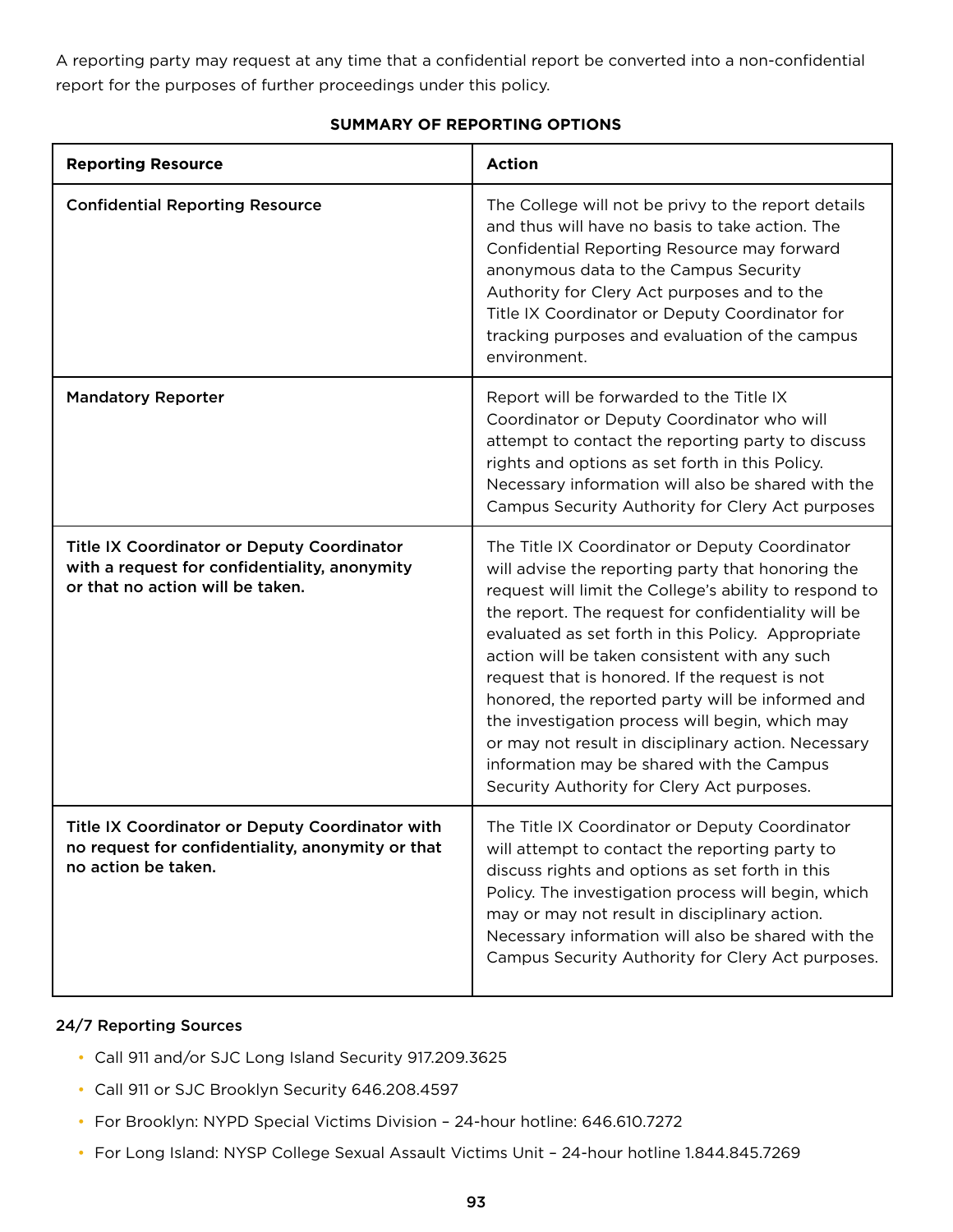### Amnesty for Alcohol and Drug Use

The health and safety of every student at the College is of the utmost importance. The College recognizes that students who have been drinking and/or using drugs (whether such use is voluntary or involuntary) at the time that violence, including but not limited to domestic violence, dating violence, stalking, or sexual assault occurs may be hesitant to report such incidents due to fear of potential consequences for their own conduct. The College strongly encourages students to report domestic violence, dating violence, stalking, or sexual assault to institution officials. A bystander acting in good faith or a reporting individual acting in good faith that discloses any incident of domestic violence, dating violence, stalking, or sexual assault to College officials or law enforcement will not be subject to College policy for violations of alcohol and/or drug use policies occurring at or near the time of the commission of the domestic violence, dating violence, stalking, or sexual assault.

### Knowingly False or Frivolous Reporting

Any member of the College community who knowingly makes a false or frivolous report or who knowingly provides false or frivolous information in connection with any investigation may be subject to disciplinary action.

#### Reports and the Clery Act

All reports will be handled in accordance with state and federal law, including the Clery Act. However, confidential reporting resources should only provide "aggregate data"—that is, reports without personally identifying information associated with them.

#### **WHAT HAPPENS AFTER YOU MAKE A REPORT**

Upon the College's receipt of a report, you will be accorded the rights set forth above, including being advised of your reporting options and support resources. You will also be provided a copy of this Policy, which contains the Bill of Rights described above. Finally, you will be advised of the interim measures and support resources described in this Policy. Reports will be handled as follows:

#### Interim Protective Measures

In the event of a report of conduct prohibited by this Policy, the College will determine whether interim protective measures are warranted. Interim protective measures are available regardless of whether the reporting party chooses to pursue any action under this Policy. Potential interim measures include:

- Imposition of a "no-contact order";
- Assistance in obtaining an order of protection;
- Access to support services, including counseling services;
- Reasonable academic accommodations, including academic support services or extensions of time or other course-related adjustments;
- Modifications of work or class schedules or job assignments;
- Change in student's College-owned, sponsored or controlled housing;
- Assistance from College support staff in completing housing relocation;
- Limiting an individual's or organization's access to certain College facilities or activities pending resolution of the matter;
- Leave of absence;
- Providing medical services;
- College-imposed administrative leave or separation; and
- Any other remedy that can be tailored to the involved individuals to achieve the goals of this Policy.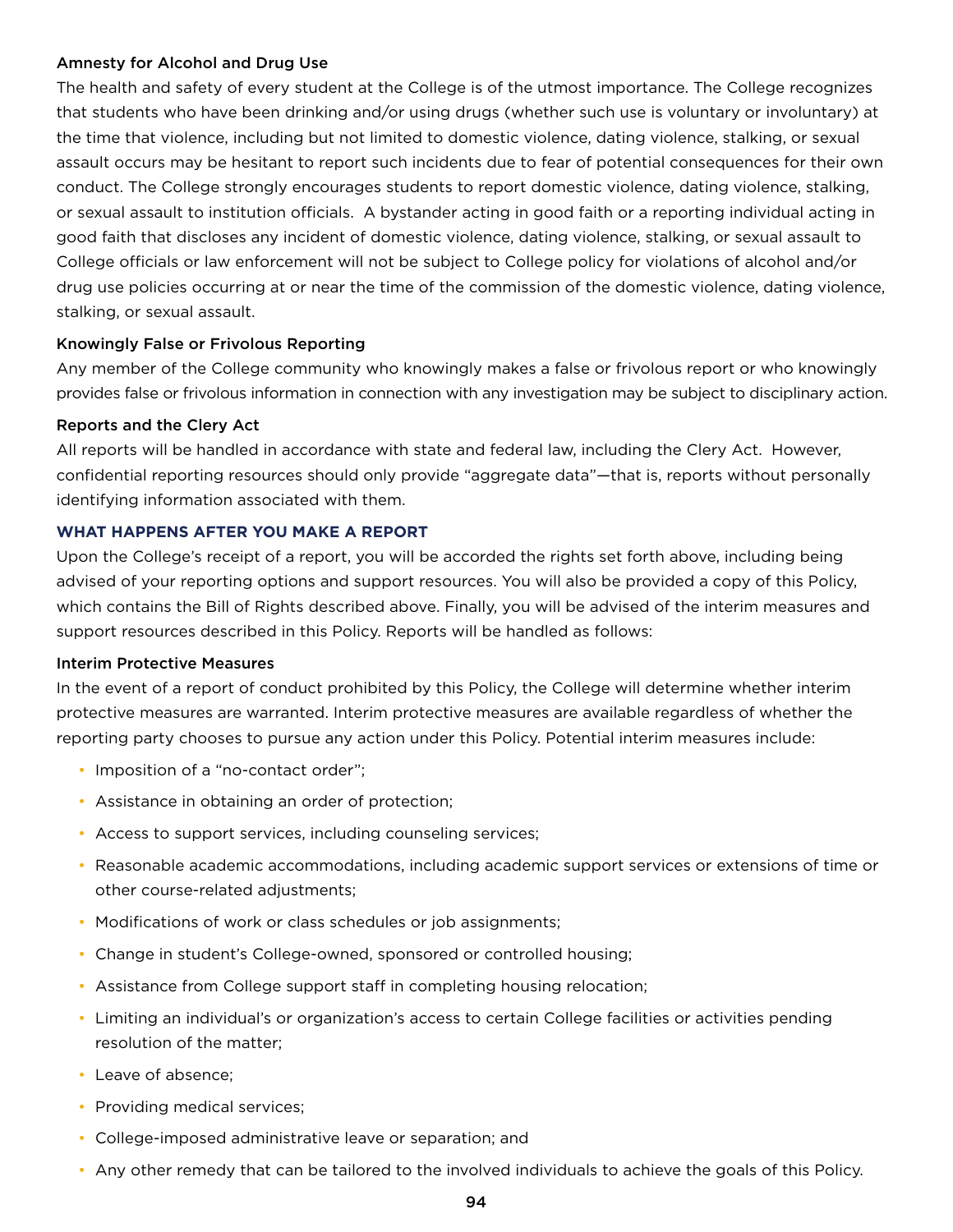Please note that the presumption of non-responsibility to which the accused is entitled does not prohibit the College from taking any actions it deems necessary to protect the health and safety of the community.

# No Contact Orders

The College has the discretion to implement No Contact Orders, directing a community member not to have any further contact with another community member, either directly or indirectly. In most circumstances, No Contact Orders are mutual, meaning that the person requesting a No Contact Order from the College will also be directed not to have any contact with the other individual. The prohibition against contact includes, but is not limited to phone calls, texts, email, social media, and using others to send messages.

Where an individual has been found responsible for misconduct, or if the College deems it necessary to protect the health and safety of the community, No Contact Orders may be implemented unilaterally. A party may challenge the issuance or the refusal to issue a No Contact Order by providing a written statement to the Title IX Coordinator for or against the No Contact Order at any time. Parties may similarly request modifications of No Contact Orders that have been issued, including modification of the duration and scope of the order.

### Interim Suspensions

When the Respondent is determined to present a continuing threat to the health and safety of the community, the College may suspend the Respondent pending the outcome of the resolution process under this Policy. Either the Reporting Party/Complainant or Respondent may obtain prompt review of the need for and terms of an interim suspension, and may submit evidence in support of their positions.

### **RESOLUTION OF COMPLAINTS**

When a reporting party makes a complaint of prohibited conduct to be investigated and resolved under this Policy, the reporting party will be referred to as the "Complainant." The alleged perpetrator of the prohibited conduct will be referred to as the "Respondent."

### Timeline for Resolution of Title IX Complaints/Reports

The College will make every effort to resolve complaints involving prohibited conduct within 60 working days. The 60-day period does not include time spent in informal resolution (described below) or in connection with appeals. The timelines outlined below are anticipated timeframes in cases that do not present extraordinary circumstances, such as the temporary unavailability of evidence or witnesses. The academic calendar may also impact the timeframe for resolving complaints. The College will inform parties of more specific dates to the extent it can and of any deviations from previously established timelines. Key timeframes are set forth below:

- Interim Measures: Interim measures will be discussed at the time of the first report and evaluated and revisited as appropriate.
- Commencement of Investigation or Informal Resolution: Ordinarily, within 7 working days of receipt of the complaint.
- Notice of Outcome: Ordinarily, within 60 working days of receipt of the complaint involving the Formal Resolution Process.
- Deadline for Filing an Appeal: The appealing party must submit his/her appeal within five working days from the date the final decision is emailed.
- Decision on Appeal: Ordinarily, within 14 working days from the date any response to an appeal was due.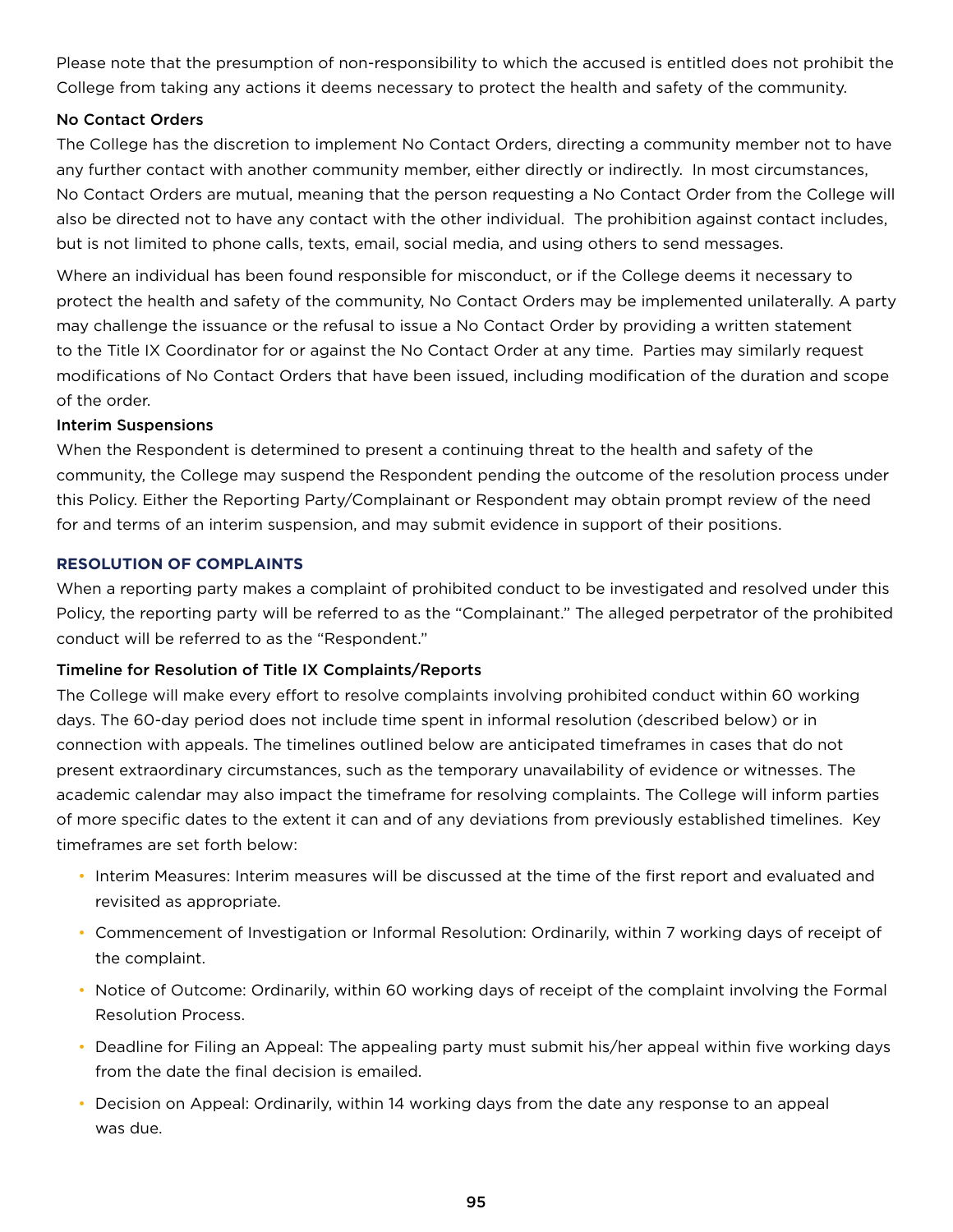### Impact of Criminal Investigation on Timeline

At the request of law enforcement, the College may agree to briefly defer its fact gathering until after the evidence gathering stage of a criminal investigation. The College will nevertheless communicate with the complainant regarding their rights, procedural options, and the implementation of interim measures to assure safety and well-being. The College will promptly resume its fact gathering as soon as it is informed that law enforcement has completed its initial gathering of evidence.

# Right to Adviser of Choice

Both the reporting party/complainant and respondent have a right to an adviser of his or her choice to provide support and assistance during any proceedings under this policy, including during all meetings and hearings relating to the process. The College will provide the parties equal access to advisors and support persons; any restrictions on advisor participation will be applied equally. A party may also choose to proceed without an adviser. Parties are expected to ask and respond to questions on their own behalf, without interference by their advisor during an investigative meeting. The adviser may consult with the advisee quietly or in writing or outside during breaks in the meeting, but may not provide testimony on behalf of the advisee. Any written submission must also be composed by the party. Any adviser who steps outside of this defined role will be given one warning and then be asked to leave the investigative meeting. (A substitute advisor will not be permitted at this meeting.)

# Conflicts of Interest

Both parties have a right to an investigator and appeals board that are free from conflicts of interest. Either party may seek disqualification of an investigator and appeals board member by providing a written statement to the supervisor of the investigator or board member who may have a conflict. If a conflict of interest is found, the investigator or board member will be replaced.

### Informal Resolution

In cases other than sexual assault or forcible touching, a reporting person may request or the Title IX coordinator or deputy coordinator may propose that the parties explore an informal resolution. The informal resolution process is intended to provide a prompt, effective, and mutually agreeable resolution without a formal investigation. Typically, an informal resolution involves a meeting with the Title IX coordinator or deputy coordinator to explore mutually agreeable solutions. Participation is voluntary, and a complainant or respondent may terminate the informal resolution process at any time and request a formal resolution. Further, if the informal resolution does not prove effective in stopping the prohibited conduct, addressing its effects, and preventing its recurrence, the complainant or the College may pursue formal resolution. Records of informal resolutions will be maintained by the Title IX coordinator for tracking and enforcement purposes. The results of an informal resolution may be taken into account when fashioning a sanction in a subsequent proceeding.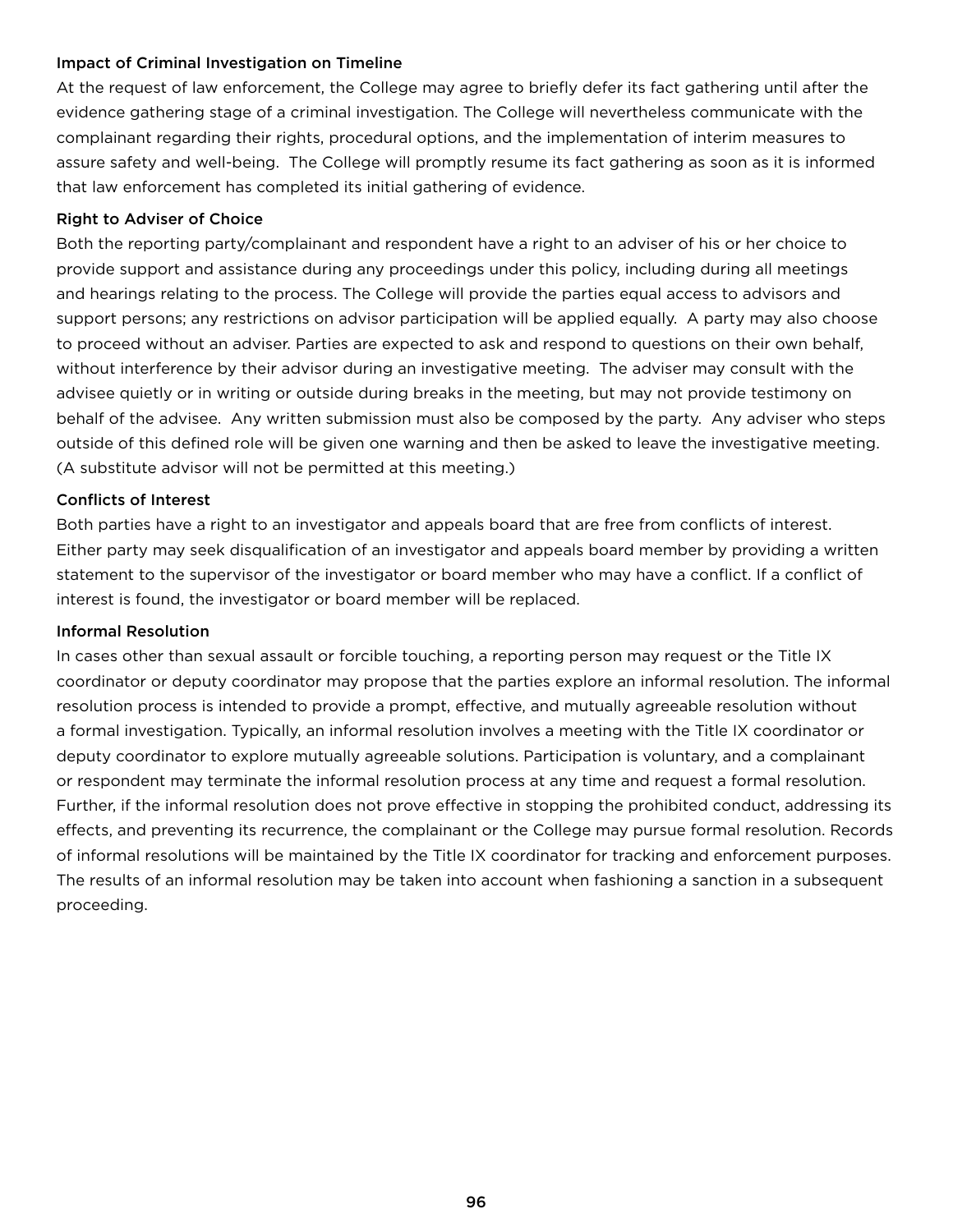# Formal Resolution

Formal resolution to complaints will involve a thorough, reliable, and impartial investigation process. A Respondent found to have violated this policy will be subject to appropriate discipline and/or remedial action.

Complaints handled under the formal resolution process will proceed as follows:

- Informational Meeting: The coordinator/investigator will initially hold separate informational meetings with the parties. The parties will be notified in writing of the identities of the parties involved, the date and location of the alleged incident, the precise conduct allegedly constituting the potential violation, the specific policy provision(s) alleged to have been violated, and the potential sanction(s) for the violation. Such written notice shall be provided in advance of the informational meetings, with sufficient time to prepare for meaningful participation. The parties will further be notified of the investigator's appointment and identity.
	- Each party will be offered support services and the opportunity to obtain an advisor of their choice, such as a friend, family member, or an attorney.
	- Policies and procedures will be explained to each party.
	- Each party will be notified that he or she will have the opportunity to offer evidence during the investigation and review the opposing evidence.
	- Each party will be encouraged to identify all relevant evidence, including witnesses, documents, and electronic information, such as email, text messages, and social media.
	- The timelines of the investigation will be reviewed with the parties, including the deadline for submitting evidence.
- Evidence Gathering: The Coordinator/Investigator will then interview the parties and witnesses and review the available evidence. Evidence of mental health history or treatment, or prior sexual history with persons other than the other party, will not be considered in determining responsibility under this Policy. However, past findings of domestic violence, dating violence, stalking, or sexual assault may be considered in determining an appropriate sanction.
- Evidence Evaluation: In conducting the investigation and evaluating the evidence, the Coordinator/ Investigator will presume that the Respondent is "not responsible" until responsibility is proven by a "preponderance of the evidence." A "preponderance of the evidence" means the "greater weight of the evidence" or alternatively, "more likely than not."
- **Preliminary Report:** Upon the completion of the investigation and evaluation of the evidence, the Coordinator/Investigator will compose a preliminary report summarizing the evidence and preliminarily determining whether the preponderance of the evidence demonstrates that Respondent is "responsible" for a violation of this Policy.
- Meeting with Parties: Upon completion of the preliminary report, the Coordinator/Investigator will schedule separate meetings with the parties to discuss the preliminary report. The parties will have three working days from the date of the meeting in which to inform the investigator of any errors, omissions or additional evidence.
- Final Report: Upon the close of the feedback period set forth in section 5 above, the Coordinator/ Investigator will consider any feedback, conduct any follow up deemed appropriate, and then finalize the report.
- Sanctions: In the event of a finding of responsibility, the Coordinator/Investigator will, in consultation with the College employee below, formulate a sanction: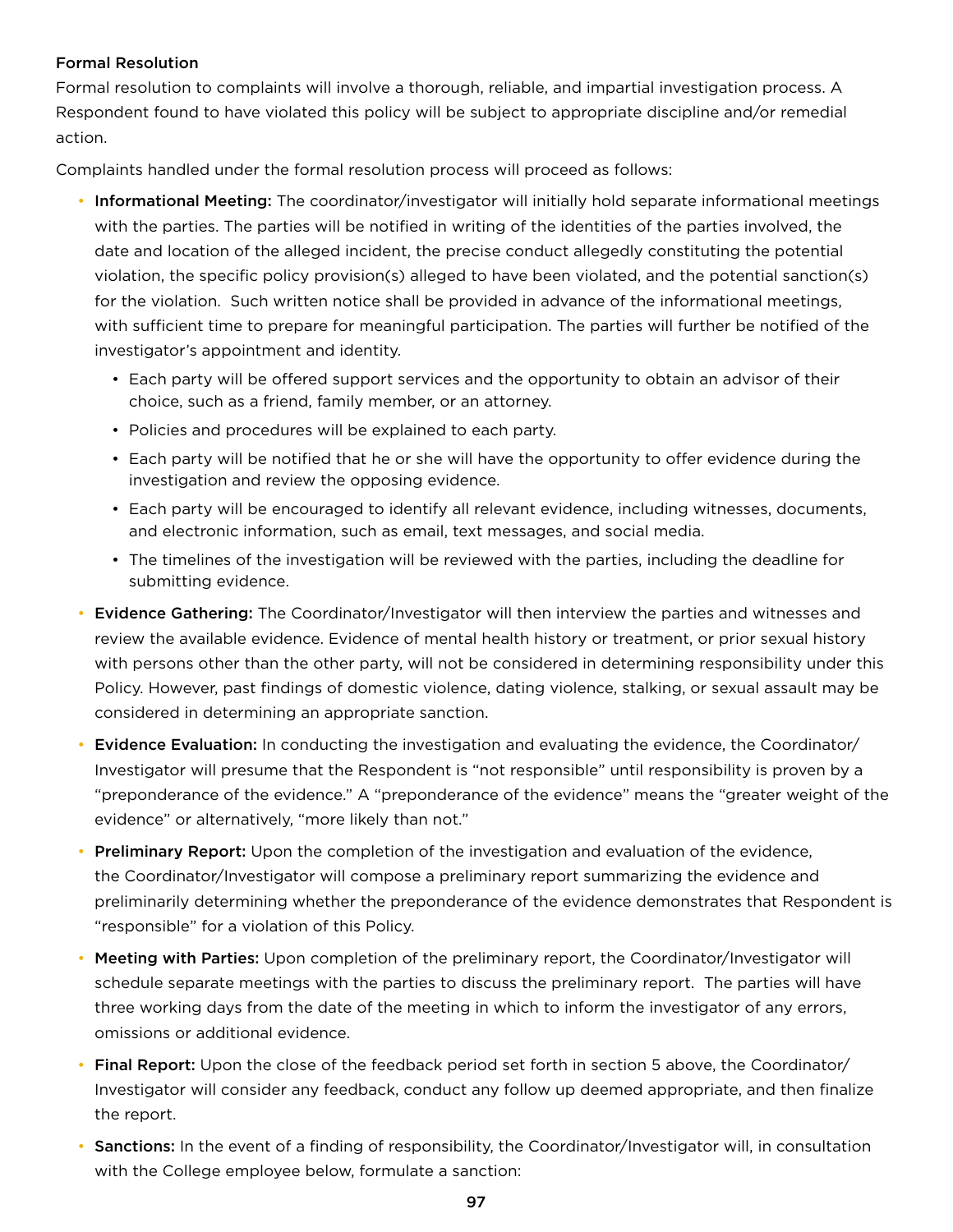| Respondent       | <b>Recommendation to</b>                               |
|------------------|--------------------------------------------------------|
| Student          | Vice President of Student Life                         |
| Staff            | Director of HR                                         |
| Faculty          | Provost                                                |
| Vendors          | <b>CFO</b>                                             |
| <b>Athletics</b> | Title IX Coordinator or<br>Deputy Title IX Coordinator |

### G. Potential Sanctions

 All sanctions shall be proportional to the violation found and designed to eliminate prohibited conduct, including any hostile environment, prevent its recurrence and address its effects. The range of potential sanctions include:

- Training, counseling or similar remedial action;
- Written sanctions, such as a letter of counseling or reprimand;
- No Contact or No Trespass Orders;
- Probation:
- Suspension, including Interim Suspension;
- Last Chance Agreement;
- Expulsion; and
- Termination of employment or contracting relationship.

Prior to imposing a sanction, the victim will be provided the opportunity to provide an impact statement.

### Notice of Outcome

The College will simultaneously inform each party in writing of the outcome of the investigation. In the case of students, FERPA, the Clery Act, and Enough is Enough grant students certain rights to information, as well as certain privacy rights. The College will attempt to comply with these laws in providing the parties notice of the outcome of the investigation.

 Where there is a finding of responsibility for sexual assault, domestic violence, dating violence, stalking, or other sexual misconduct, the College will provide the following information:

- The material facts found;
- The determination of responsibility;
- The sanction, if any;
- The rationale for any sanction imposed; and
- When the results become final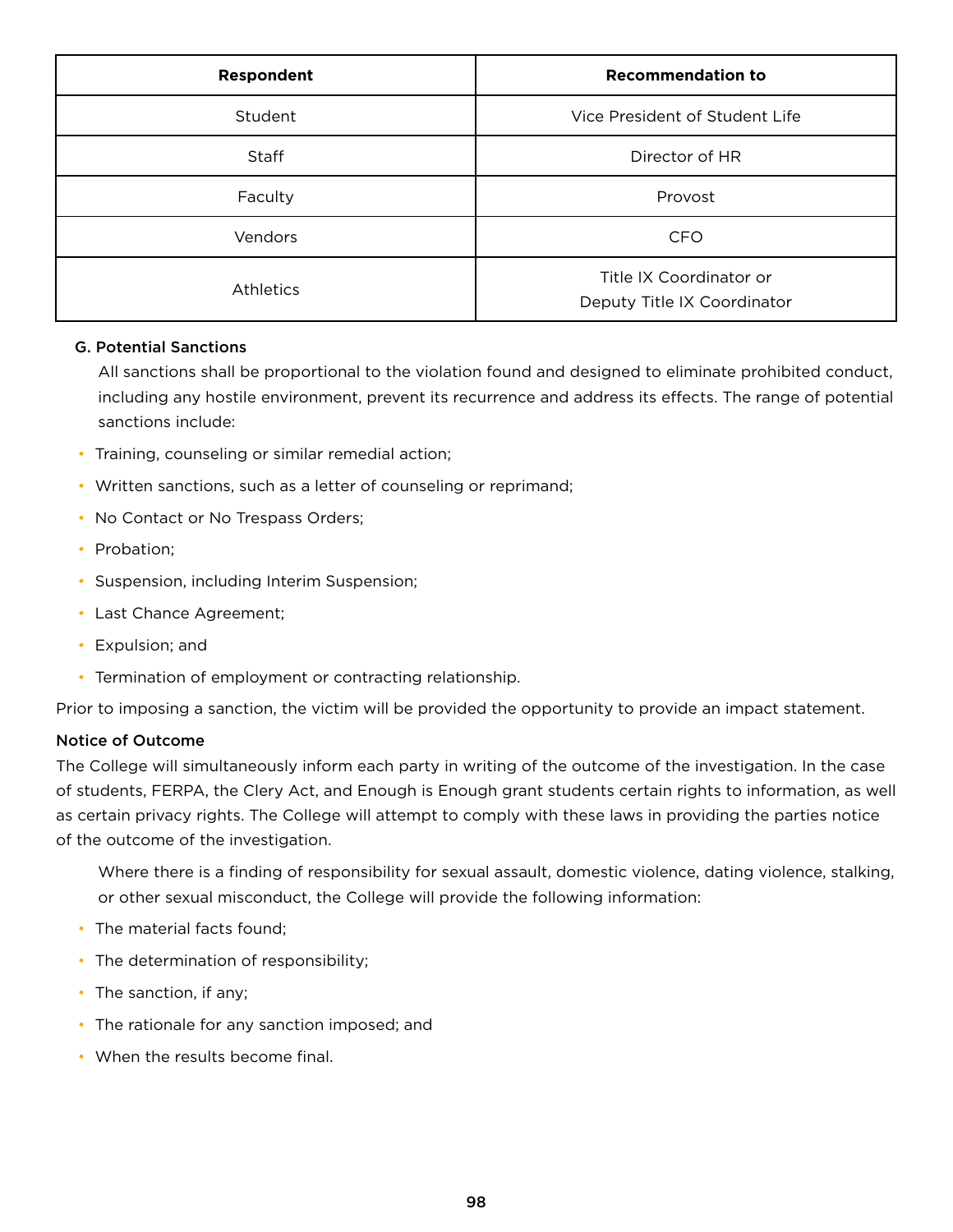In other cases involving students, the parties will be simultaneously notified of the information above except that FERPA requires the College to limit the information on any sanctions imposed on the Respondent to those sanctions that directly relate to the Complainant. For example, suspensions, No Contact Orders, and expulsions all directly relate to the Complainant while a requirement that the Respondent perform community service may not.

Sanctions of College employees will be handled according to College policy.

# Appeals

If the Complainant or Respondent disagrees with the outcome, he or she may submit an appeal, within five business days from the date the written decision is emailed. The appeal must be submitted in writing to the Title IX Coordinator or Deputy Title Coordinator.

The grounds for an appeal are as follows:

- A procedural error occurred that materially impacted the outcome of the investigation, such as bias or a material deviation from established procedures.
- New evidence unavailable during the investigation, despite reasonable diligence to identify and obtain evidence, which would substantially impact the finding or sanction. As part of the appeal, the appealing party must submit a summary of the new evidence, its asserted impact on the finding of responsibility or sanction, and a statement as to why the evidence could not have been identified and obtained during the investigation, despite reasonable diligence.
- The sanctions imposed are substantially disproportionate to the severity of the violation.

Upon receipt of an appeal, the Title IX Coordinator or Deputy Title IX Coordinator shall review the appeal to determine if it states a ground upon which an appeal can be taken. A copy of the appeal shall also be shared with the non-appealing party. If the appeal does not state one or more of the grounds for appeal stated above, the appeal will be dismissed, the decision will become final, and the parties will be informed of that fact. Any such dismissal is final.

If the appeal states a ground upon which an appeal can be taken, the Title IX Coordinator or Deputy Title IX Coordinator shall convene an Appeals Board, which shall consist of three trained College employees. The Appeals Board will notify the parties that the appeal has been accepted. The non-appealing party shall have five work days in which to respond to the appeal. The Appeals Board will generally issue its decision to both parties within 14 work days of the date on which any response to the appeal was due. The decision of the Appeals Board is final.

If the Appeals Board determines that new evidence should be considered, the Appeals Board will remand the case to the investigator to reconsider the decision in light of the new evidence. The investigator will review the new evidence and submit an addendum to the report, which may include any revised findings or recommended sanctions. The amended report will be provided to the parties, who may appeal the amended report as set forth above.

### **XI. TRANSCRIPT NOTATIONS**

New York State Education Law article 129-b ("Enough is Enough") requires that certain notations be made on the transcripts of students who have been found responsible for crimes of violence, including sexual assault, as set forth in 20 U.S.C.1092(F)(1)(F)(i)(I)-(VIII) of the Clery Act. Accordingly, in such cases, the following notations will be made in a Respondent's transcript, as appropriate, once the disposition becomes final.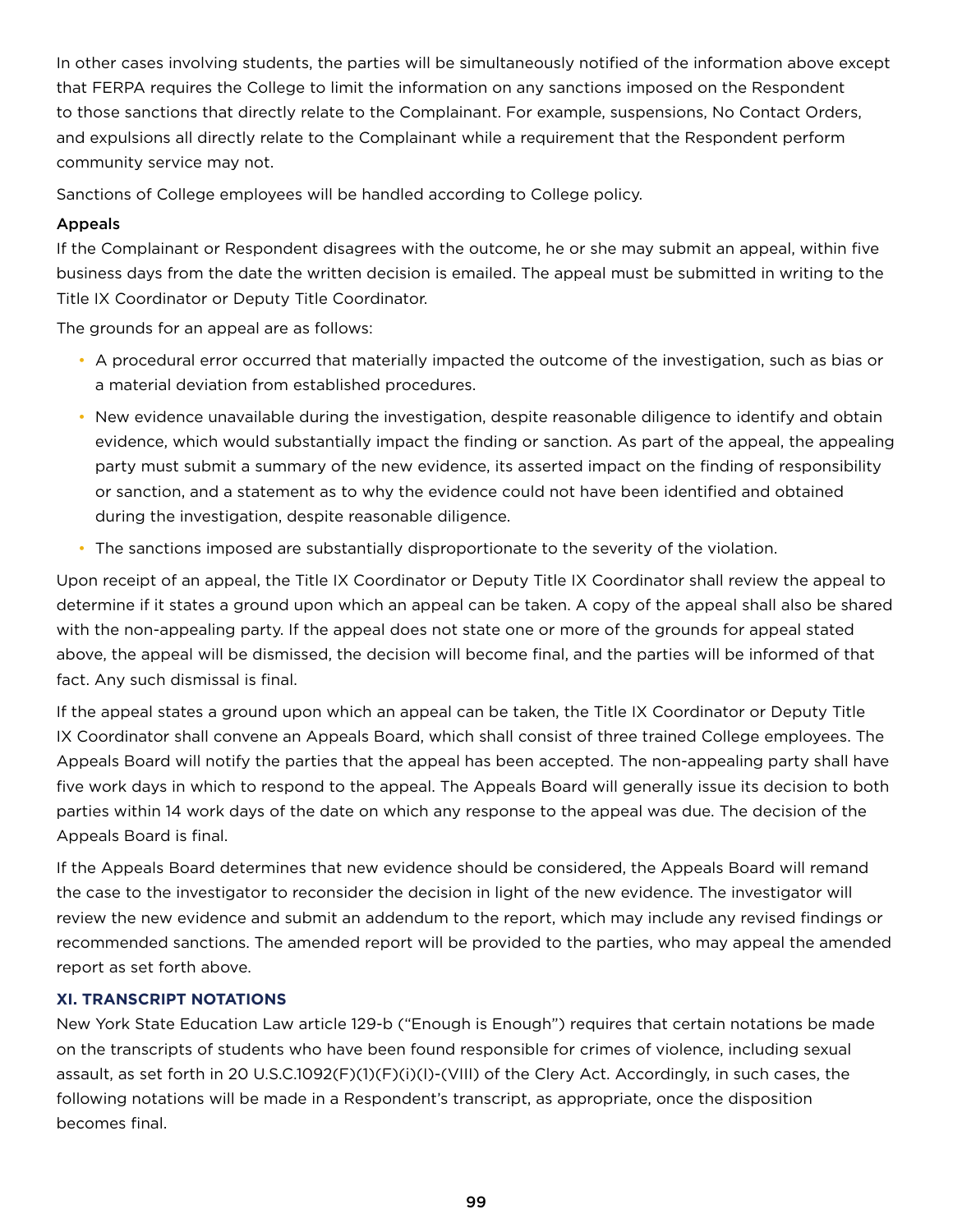| <b>Event</b>                                                                                                         | <b>Transcript Notation</b>                                                                                                                                  |
|----------------------------------------------------------------------------------------------------------------------|-------------------------------------------------------------------------------------------------------------------------------------------------------------|
| Respondent found responsible                                                                                         | "Suspended after a finding of responsibility for a<br>conduct violation."<br>or<br>"Dismissed after a finding of responsibility for a<br>conduct violation" |
| Respondent withdraws from the College while<br>a sexual misconduct investigation or conduct<br>proceeding is pending | "Withdrew with conduct charges pending."                                                                                                                    |

Students who have been suspended may, after a year from when the suspension became final, petition the Vice President for Student Life to have the suspension notation removed. The Vice President for Student Life, in consultation with the Vice President for Academic Affairs, will generally render a decision within 60 days. In cases where a decision will take longer than 60 days, the student will be notified of the expected response date.

Notations of dismissal or withdrawal may not be removed. If a finding of responsibility is vacated for any reason, the College will remove any such transcript notation.

# **XII. HANDLING OF RECORDS AND EVIDENCE**

The College will endeavor to maintain the privacy/confidentiality of all records and evidence related to proceedings under this Policy. Parties to a proceeding under this Policy have the right to inspect the evidence gathered during the course of the investigation and any appeal. However, investigator notes remain the property of the investigator and are not subject to inspection. No evidence or records will be released to third parties unless there is a valid subpoena or lawful court order compelling the release. A party's inspection rights end five years after the close of the proceedings.

### **XIII. ANNUAL TRAINING**

All investigators and appeal board members will receive annual training in the following: conducting investigations of sexual violence and conducting a process that protects the safety of victims and promotes accountability; the effects of trauma, impartiality, the rights of the respondent, including the right to a presumption that the respondent is "not responsible" until a finding of responsibility is made under this Policy; and other issues relating to discriminatory harassment, domestic violence, dating violence, sexual assault and stalking.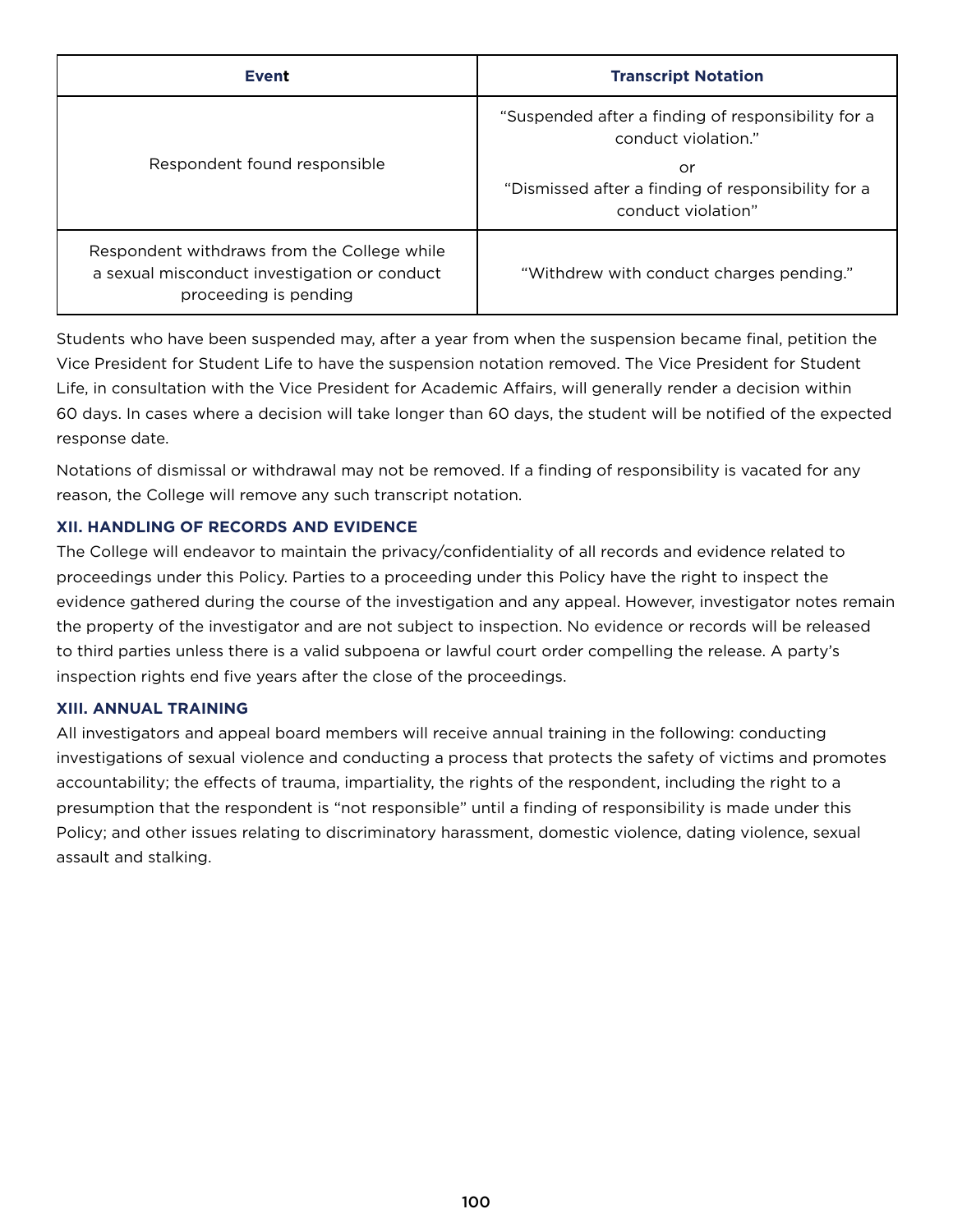#### **XIV. CAMPUS CLIMATE ASSESSMENTS**

At least every two years, the College will conduct a Campus Climate Assessment to ascertain student knowledge, attitudes, and experiences on topics, such as:

- The Title IX coordinator's role;
- Campus policies and procedures addressing sexual assault;
- How and where to report sexual violence as a victim/survivor or witness;
- The availability of resources on and off campus, such as counseling, health, academic assistance;
- The prevalence of victimization and perpetration of sexual assault, domestic violence, dating violence, and stalking on and off campus during a set time period (for example, the last two years);
- Bystander attitudes and behavior;
- Whether survivors reported to the College or law enforcement, and reasons why they did or did not report;
- The general awareness of the difference, if any, between the College's policies and the penal law; *and*
- The general awareness of the definition of affirmative consent.

The College will take steps to ensure that answers remain anonymous and that no individual is identified. The anonymous results will be published on the College's website.

# **XV. AMENDMENTS/POLICY SUPREMACY**

The Policy shall prevail over any other conflicting College policy, and it may be amended at any time in the College's sole discretion.

[1] Please note that a Title IX Coordinator or Deputy Coordinator may not be able to honor requests for confidentiality. For reporting options, including confidential reporting options, please see pages 10-14 of this Policy.

 $\_$  ,  $\_$  ,  $\_$  ,  $\_$  ,  $\_$  ,  $\_$  ,  $\_$  ,  $\_$  ,  $\_$  ,  $\_$  ,  $\_$  ,  $\_$  ,  $\_$  ,  $\_$  ,  $\_$  ,  $\_$  ,  $\_$  ,  $\_$  ,  $\_$  ,  $\_$  ,  $\_$  ,  $\_$  ,  $\_$  ,  $\_$  ,  $\_$  ,  $\_$  ,  $\_$  ,  $\_$  ,  $\_$  ,  $\_$  ,  $\_$  ,  $\_$  ,  $\_$  ,  $\_$  ,  $\_$  ,  $\_$  ,  $\_$  ,

### **General Policies**

### Alcohol and Drug Policy Draft

St. Joseph's College is committed to facilitating the educational and personal growth of its students and recognizes the importance of an alcohol and drug-free campus. As such, the College seeks to prevent the abuse of drugs and alcohol, which can adversely impact academic performance and threaten the health and safety of students, employees, and the larger community.

Additionally, St. Joseph's College complies with all federal, state, and local laws concerning the unlawful possession, use, and distribution of drugs and alcohol. Federal law requires that the College adopt and implement a program to prevent the use of illicit drugs and abuse of alcohol by students and employees. This policy addresses the following as part of St. Joseph's College Alcohol and Drug Prevention program:

- Standards of Conduct
- Sanctions for Violation of Conduct Standards
- Legal Sanctions
- Amnesty for Alcohol and Drug use
- Health risks associated with the use of illicit drugs and the abuse of alcohol
- Programs and Resources available to assist students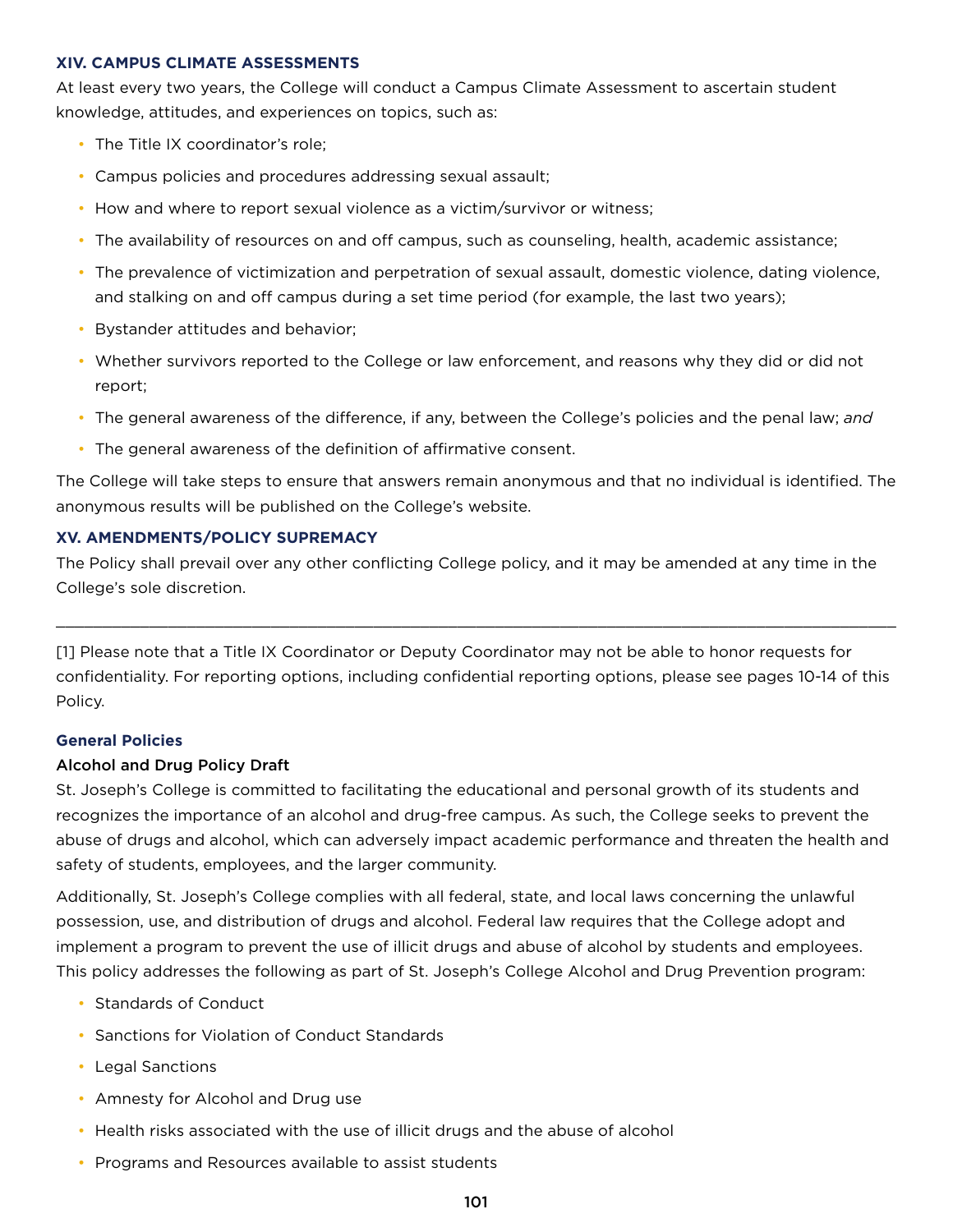#### **Standards of Conduct**

The unlawful possession, use, distribution, dispensation, sale, or manufacture of controlled substances, and/or the abuse of alcohol are prohibited on College premises at College sponsored functions and while engaged in business or activities on behalf of the College off-campus. Students who reside in College residential housing should be aware of any additional policies surrounding drugs and alcohol by referencing the Residential Life Handbook. Any student found in violation of the Standards of Conduct surrounding drugs and/or alcohol will be subject to sanction.

Students, irrespective of age, are not permitted to possess or consume alcohol on campus or at St. Joseph's College sponsored events on or off campus. Faculty, administration, and staff are prohibited from serving or allowing students to consume alcoholic beverages on college premises or at events, meetings, or informal gatherings sponsored by St. Joseph's College. To the extent that students are present at a St. Joseph's College sponsored event where alcohol is being served, event organizers must take measures to ensure that students do not consume alcohol. Additionally, no privately obtained alcoholic beverages may be brought to an organized event. The Vice President of Student Life can make exceptions to this policy as appropriate.

#### **Sanctions for Violation of Alcohol/Drug Policy**

Students are expected to comply with College policies with respect to drugs and alcohol. Students found in violation of St. Joseph's College Alcohol and Drug Policy are subject to disciplinary sanctions as set forth in the Code of Conduct. St Joseph's College will impose sanctions on students consistent with local, state, and federal law, which may include educational sanctions, reprimands, fines, disciplinary probation, suspension and/or expulsion and will, where appropriate, refer for prosecution by lawful authorities any student who violates the standards of conduct described above. For Alcohol and Drug related policies pertaining to employees, please reference the St. Joseph's College Handbook for Administration and Staff and/ or contact the office of Human Resources.

#### **Legal Sanctions**

Federal and New York State laws make it a criminal offense to manufacture, distribute, dispense, possess with intent to distribute, or simply possess a controlled substance. Applicable legal sanctions under local, state or federal law for the unlawful possession or distribution of illicit drugs and alcohol include penalties ranging from confiscation of property to fines and/or imprisonment.

*Drugs* – This category of crime, according to New York State Penal Law, ranges from Class "A" Misdemeanor to Class "C" Felony. The severity of penalties depends upon many factors, such as type of drug, amount, use of, sale of, location, and so forth. Persons convicted of Article 220 (drug violations) are subject to imprisonment depending upon the seriousness of the crime. Federal law requires suspension of aid eligibility for students convicted under Federal or State law of sale or possession of drugs, if the offense occurred while you were receiving federal student aid (grants, loans, or work-study). [Click here for more information](https://studentaid.gov/understand-aid/eligibility/requirements/criminal-convictions).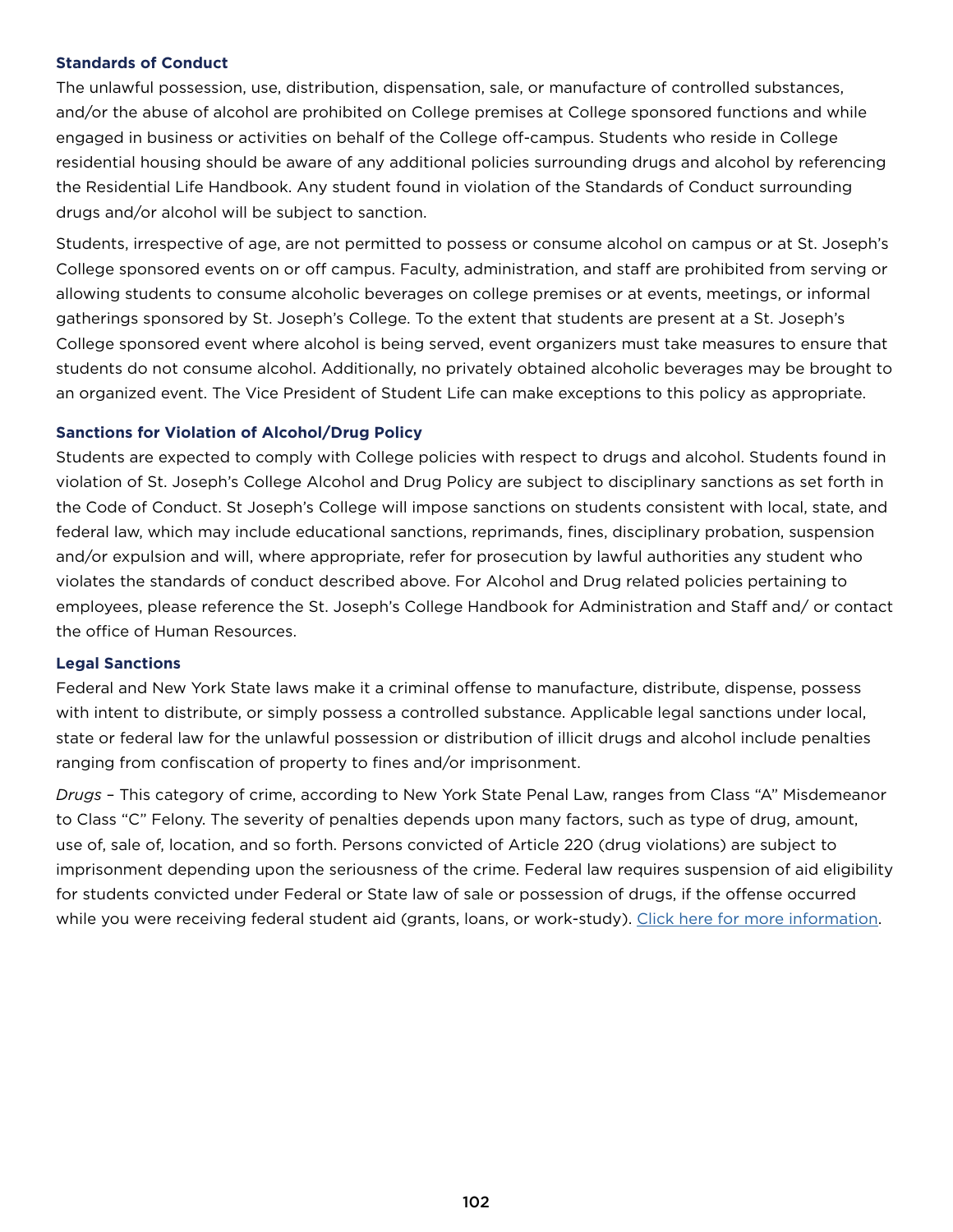*Alcohol* – There is a range of sanctions for violations of the laws pertaining to alcohol; these include fines, community service and imprisonment. Examples of sanctions for alcohol violations as per the New York Alcoholic Beverage Control Law are as follows:

- For procuring alcohol for someone under the age of 21: up to \$200 fine and/or up to five days imprisonment.
- Purchasing of an alcoholic beverage by a person under the age of 21 through fraudulent means: fine up to \$100 and/or community service up to 30 hours; possible revocation of driver's license for up to 90 days.
- For unlawful possession of alcoholic beverage by a person under the age of 21 with intent to consume: peace officer and/or police officer may seize the beverage and may destroy it. The person(s) in possession may be summoned before the court having jurisdiction and may be fined up to \$50.

### Amnesty for Alcohol and Drug Use Policy

The health and safety of every student at the College is of utmost importance. The College recognizes that students who have been drinking and/or using drugs (whether such use is voluntary or involuntary) at the time that violence, including but not limited to domestic violence, dating violence, stalking, or sexual assault occurs may be hesitant to report such incidents due to fear of potential consequences for their own conduct. The College strongly encourages students to report domestic violence, dating violence, stalking, or sexual assault to institution officials. A bystander acting in good faith or a reporting individual acting in good faith that discloses any incident of domestic violence, dating violence, stalking, or sexual assault to College officials or law enforcement will not be subject to College policy for violations of alcohol and/or drug use policies occurring at or near the time of the commission of the domestic violence, dating violence, stalking, or sexual assault.

### Risks and Consequences of Drug and Alcohol Use

The use of illicit drugs, abuse of prescription drugs and abuse of alcohol involve various psychological and physical health risks.

Psychological effects include: depression (and possible suicide); poor judgment; disorientation; extreme emotions such as fear, anger, etc.; loss of inhibitions; impaired thinking processes; and poor concentration. In addition, frequent drinking to intoxication and/or drug use can result in serious mental health issues, social and familial conflicts, increased stress and isolation. Behavioral problems may include: sudden changes in mood; abrupt changes in school or work attendance, performance, productivity and/or grades; withdrawal from responsibilities; changes in overall attitude; deterioration of physical appearance and hygiene; stealing or unusual borrowing of money; and secretive behavior.

Physical effects include: Drugs – Lethargy and fatigue; poor muscle control, possibly combined with flaccid or rigid muscles; fast or irregular heart beat and the possibility of a heart attack no matter how old you are; distorted senses (e.g., light is too bright, sensitivity to sounds); excessive perspiration; clammy skin; bad breath; memory loss; chronic cold or sinus problems including runny nose or nasal irritation; loss of appetite or sudden and unexplained weight loss; seizures scars or "tracks"; and unconsciousness or coma. Alcohol – Damage to the liver, kidneys and/or brain; heart disease – including heart and congestive heart failure; malnutrition; ulcers and gastritis; unconsciousness or coma; birth defects, including Fetal Alcohol Syndrome. Excessive alcohol use can increase a person's risk of stroke, liver cirrhosis, alcoholic hepatitis, cancer, and other serious health conditions.

[Click here for more information and resources regarding the impacts of Alcohol and Drug abuse](https://www.samhsa.gov/find-help/atod).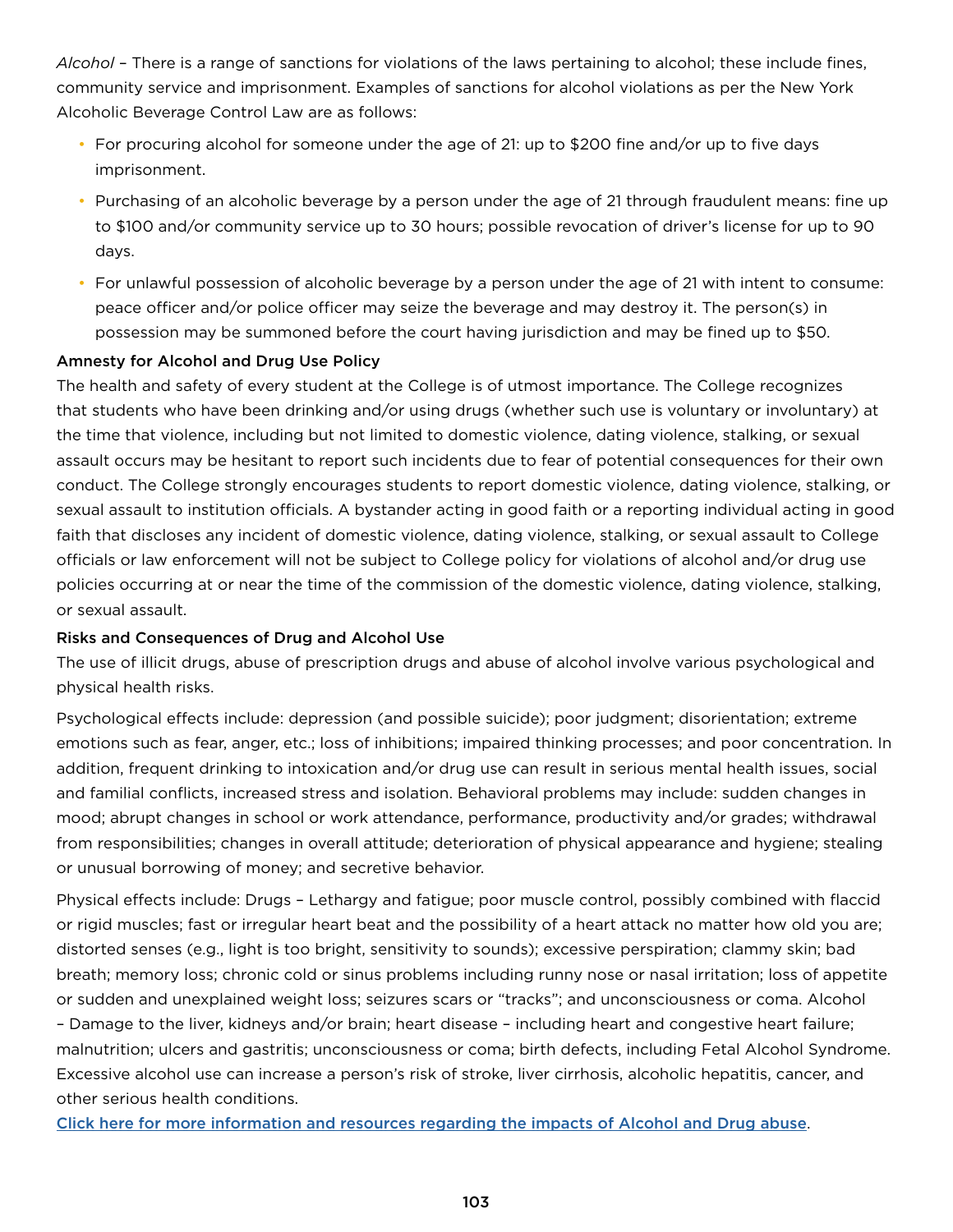#### **Programs Available to Assist Students**

The College urges students who engage in the illegal use of controlled substances and alcohol abuse to seek professional advice and treatment. The Office of Counseling and Wellness provides free, confidential counseling and psychological services for all St. Joseph's College students. These include consultation, short-term psychotherapy, group therapy, referrals and outreach services for a variety of personal and psychological concerns. The staff of licensed counselors and trainees strictly comply with standards of confidentiality. In addition, the College provides information through health and wellness fairs, workshops, brochures, pamphlets and resources through partner organizations.

### **ON-CAMPUS RESOURCES**

#### Brooklyn:

Office of Counseling and Wellness, 245 Clinton Ave, Brooklyn, NY — Tuohy Hall, Room 215 [Click here for more information](https://www.sjcny.edu/brooklyn/student-life/student-services/counseling-and-wellness-center).

#### Long Island:

Center for Counseling and Wellness, 319 W. Roe Boulevard, Patchogue, NY [Click here for more information](https://www.sjcny.edu/long-island/student-life/student-services/counseling-and-wellness-center).

#### **OFF-CAMPUS RESOURCES**

- Long Island Council on Alcoholism and Drug Dependence: 516.747.2606
- Alcoholism Council of New York: 212.252.7001
- Center for Substance Abuse Treatment, National Drug and Alcohol Treatment Referral Service (24 hours): 800.662.HELP
- Alcoholics Anonymous, New York City Intergroup: 212.647.1680
- Alcoholics Anonymous, Nassau Intergroup: 516.292.3040
- Alcoholics Anonymous, Suffolk Intergroup: 631.669.1124
- Marijuana Anonymous: 800.766.6779
- Narcotics Anonymous: 212.929.6262
- Cocaine Anonymous: 212.262.2463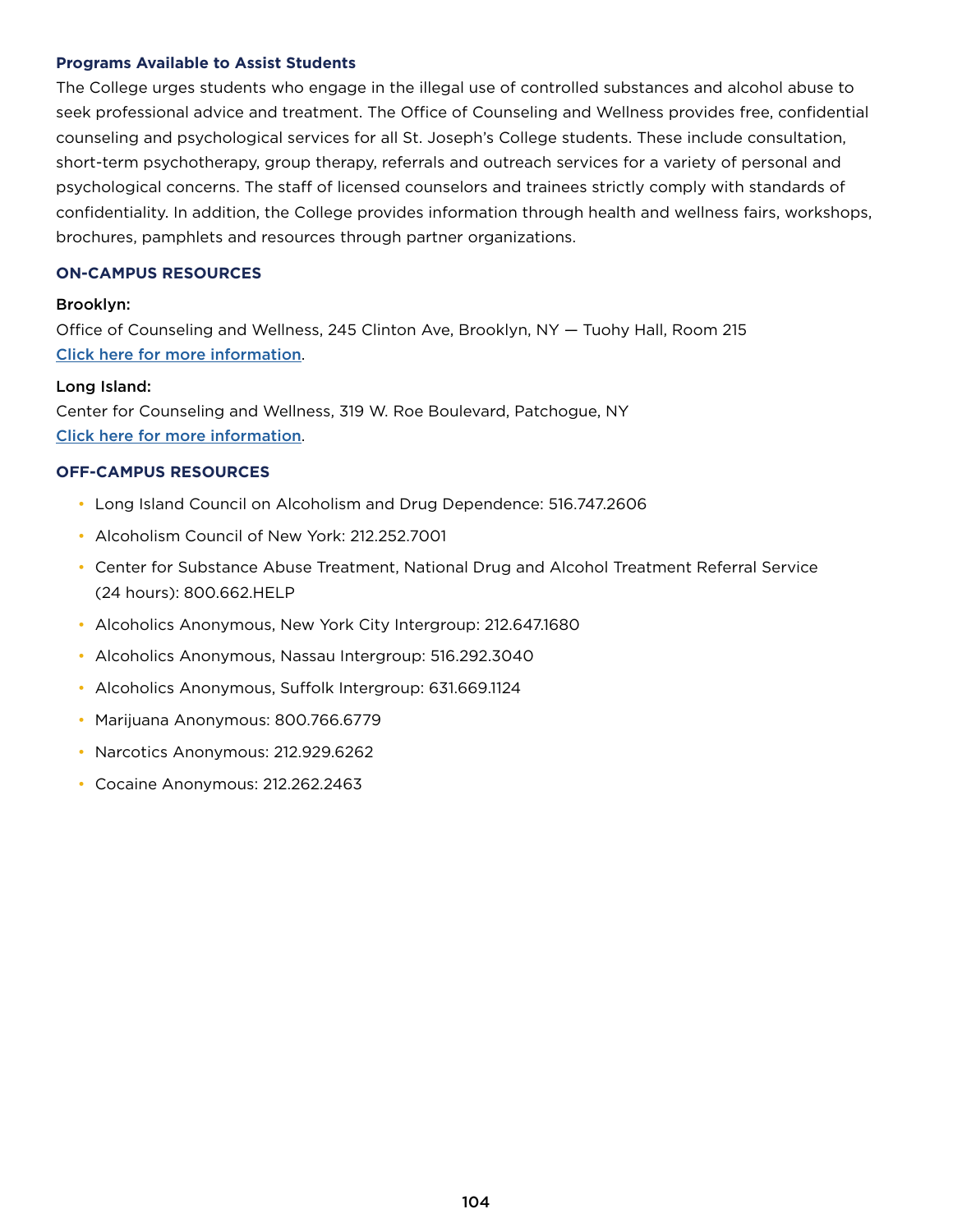### **Smoking/Tobacco Policy**

St. Joseph's College desires to protect the health, comfort, and safe working environment for its faculty, staff, administrators, students, visitors, and vendors. It is St. Joseph's College policy to provide a tobaccofree environment in all College facilities and outdoor areas in full conformance with applicable statutes including the New York State Clean Indoor Air Act

(Public Health Law Article 13-E). The act of using any tobacco product in any College facility or outdoor areas, including, chewing tobacco, and the act of smoking or carrying a lighted cigar, cigarette, pipe or any other smoking material or device (i.e. e-cigarette, vaporizer [vape], hookah, THC oils) is strictly prohibited by St. Joseph's College.

Enforcement of this policy shall not be punitive, but rather consist of policy reminders and guidance for minor offenders. Faculty, staff, administrators and students are expected to remind individuals who they see violate the policy, in a professional and courteous manner, that St. Joseph's College is a tobacco-free campus. The College reserves the right to initiate disciplinary actions, which may include counseling, verbal and written warnings and education or other appropriate disciplinary actions in accordance with the student and/or the faculty, staff and administrator handbooks. If an individual is a member of the St. Joseph's community and refuses to comply, they should be reported to the following:

- Human Resources (for Faculty, Administrators, Staff)
- Vice President for Student Life (for students)
- If an individual is a visitor on campus and refuses to comply, a report should be made tothe event organizer and/or Campus Safety.

While the College recognizes the difficulty this policy may cause for some, it is incumbent on the College to enforce the policy as stated. This will be done in a reasonable and equitable manner.

#### **Service and Emotional Support Animal Policy**

St. Joseph's College is committed to compliance with applicable state and federal laws relating to individuals with disabilities and recognizes and supports the assistance a trained service animal can provide a student or an employee with a disability. With respect to a request for a service or Emotional Support Animal (ESA) animal, the College will determine, on a case-by-case basis, and in accordance with applicable laws and regulations, whether such an animal is a reasonable accommodation on campus. In doing so, the College must balance the needs of the individual with the impact of animals on other campus community members. The rules governing service or ESA animals in the campus facilities, including classrooms and offices, and in the residence halls, are different. Only service animals, defined below and generally restricted to dogs, are allowed in the general campus facilities.

Assistant animals, such as emotional support animals will not be allowed in non-residence campus facilities. Requests for assistance animals, which are not restricted to dogs, will be considered only in the residence halls and will be subject to the applicable law and College policy relating to reasonable accommodation of persons with documented disability. Further information regarding assistance animals may be obtained from the Office of Accessibility Services.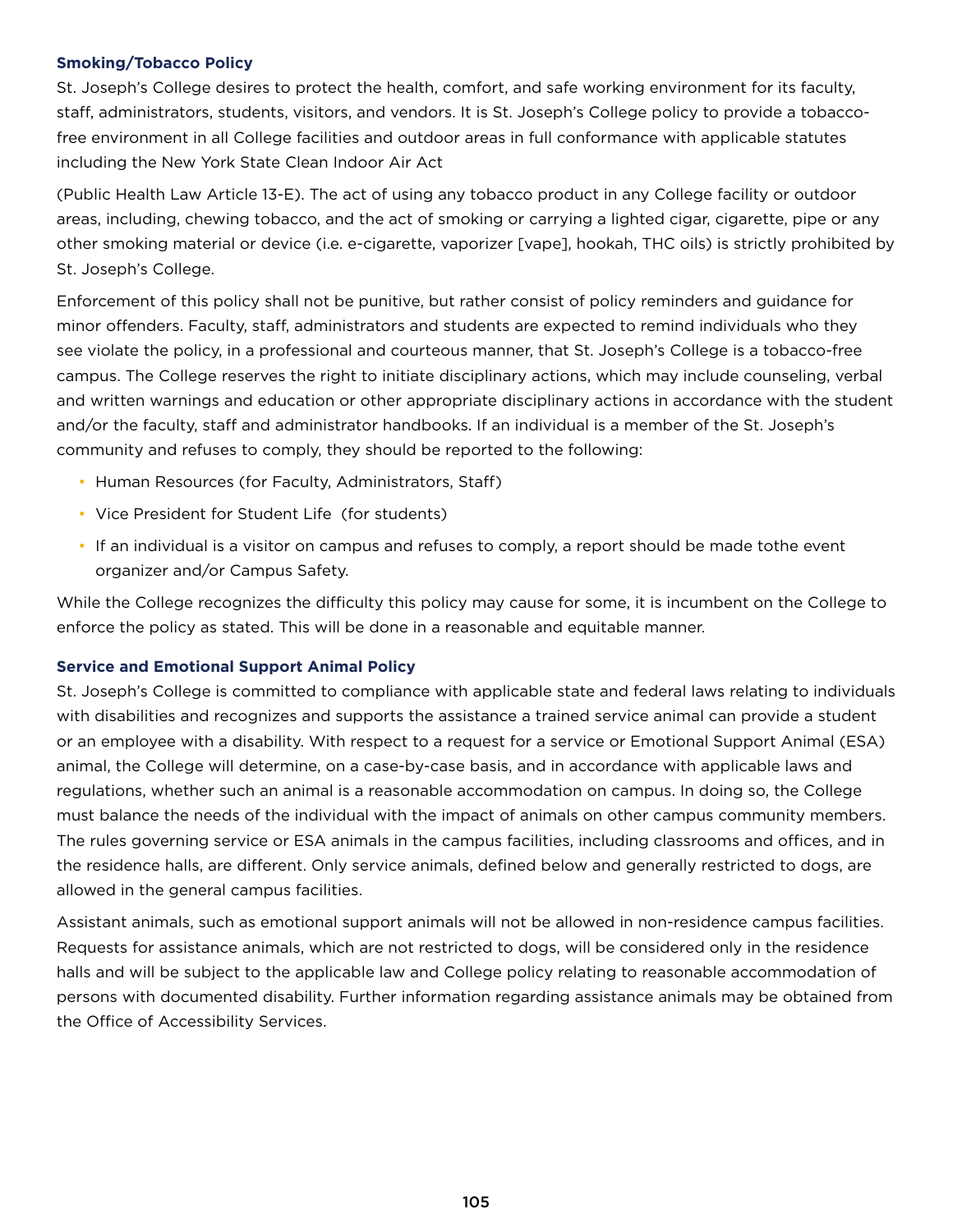#### **Service Animal Policy**

The term "service animal" is defined as any dog that is trained to work or perform tasks for the benefit of an individual with a disability, including a physical, sensory, psychiatric, intellectual, or other mental disability. Service animals are typically those guiding individuals with impaired vision, alerting individuals with impaired hearing to intruders or sounds, providing minimal protection or rescue work, pulling a wheelchair, or fetching dropped items. Under Titles II and III of the Americans with Disabilities Act only dogs are considered service animals and other animals, whether wild or domestic, do not qualify as service animals. Dogs that are not trained to perform tasks that mitigate the effects of a disability, including dogs that are used purely for emotional support, are not service animals.

#### **Care and Supervision of Service Animals**

The care and supervision of the service animal is the responsibility of the handler. The student or employee will assume full responsibility for the care and management of his or her own service animal. This will include, but is not limited to, providing food, water and shelter; managing the animal's behavior on campus and in the community; maintaining health and wellness of the animal; and disposing animal waste in an appropriate manner.

The College will identify safe areas to allow for basic needs of the animal. The animal must have a harness, leash, or other tether unless the handler is unable to use such equipment or it would interfere with the animal's safe, effective performance of work or tasks, in which case the animal must be otherwise supervised (e.g., voice control, signals, etc.). The service animal will be viewed by the campus as an extension of the individual student or employee and therefore subject to the code of conduct of the College in the case of the student and the applicable governing policies in the case of an employee.

Service animals will be permitted in all areas of the College facilities where students are allowed to go, including programs and activities. The College may ask an individual with a disability to remove a service animal if the animal is out of control and the handler does not take appropriate action to control it, or the animal is not housebroken. In such situations, the College will give the individual with the disability the opportunity to remedy the control deficiencies in order to continue to participate in a service, program or activity on campus.

#### **Conflicting Disabilities**

It is likely that persons at the College may have a disability that precipitates an allergic reaction to animals. Persons who have asthma/allergy/or a medical reaction to the animal are directed to make their complaint to the appropriate offices (Office of Accessibility for student complaints and the Office of Human Resources for employee complaints). The person making the complaint must provide verifiable medical documentation to support their claim.

In consultation with the Director of Health Services, action will be taken to consider the needs of both persons to resolve the problem as efficiently and effectively as possible.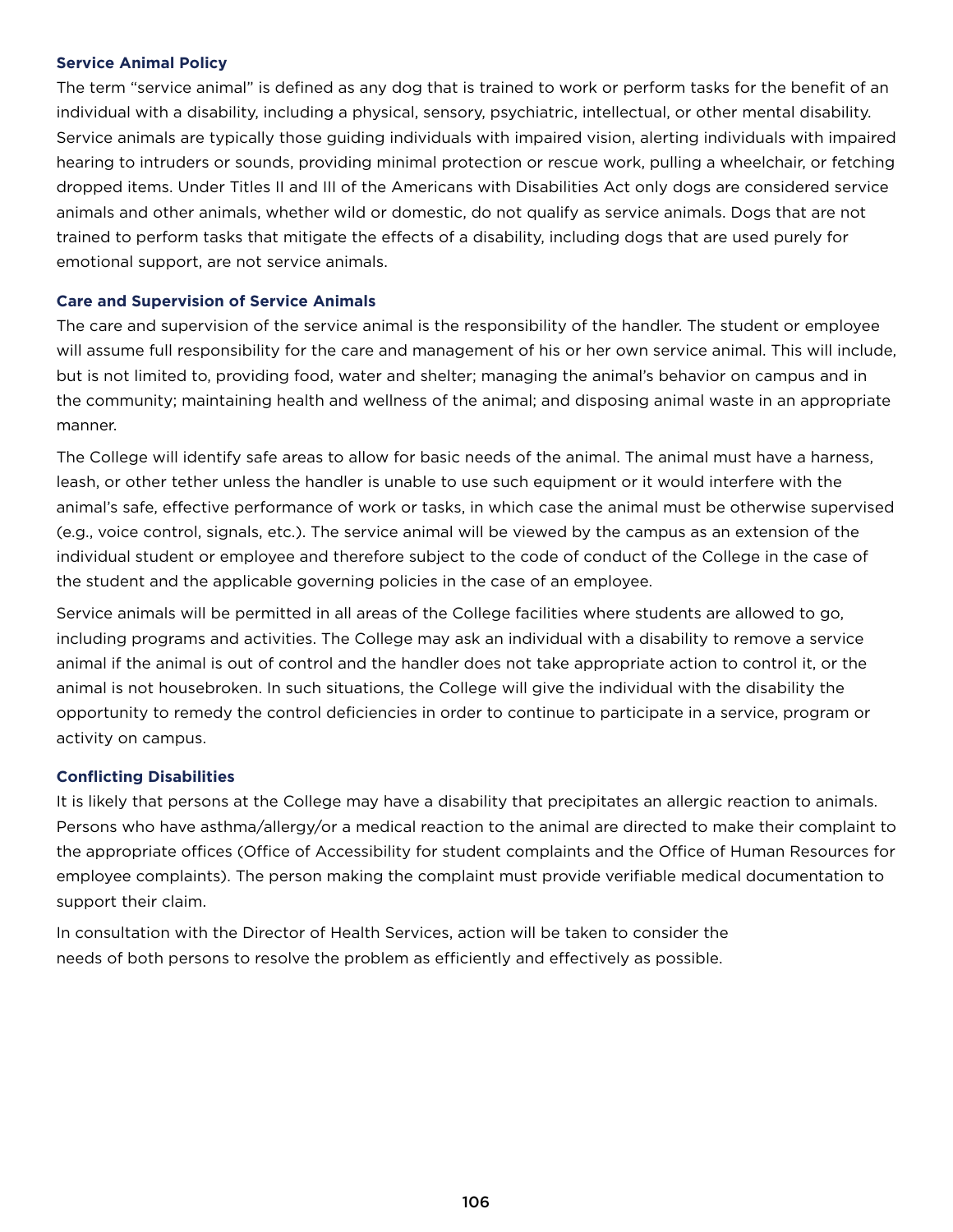#### **Complaints**

If there is any complaint regarding the animal and its behavior, Campus Safety, the Vice President for Student Life, or designee, or the Office of Human Resources (in the case of an employee), should contact the student or staff member and, in collaboration with the Office of Accessibility Director, inform the student or employee of the policies regarding service animals.

#### **Policy for External Speakers**

St. Joseph's College, New York, is a private, not-for-profit, institution founded in 1916 by the Sisters of St. Joseph. The mission of the College is to provide a strong academic and values-oriented education at the undergraduate and graduate levels, rooted in a liberal arts tradition that prepares each student for a life characterized by integrity, intellectual and spiritual values, social responsibility and service. The College affirms the dignity, freedom, and inherent value of each person. It also endeavors to foster an environment of openness to the exploration and understanding of diverse ideas, traditions and cultures. Therefore, the College welcomes visiting speakers who contribute to the intellectual and cultural life of the institution and who are consonant with the aforementioned principles.

#### **The Expression of ideas in a Respectful and Civil Manne**r

St. Joseph's College encourages all members of the College community to express their ideas, thoughts, opinions, and views on a variety of issues in a respectful and civil manner. Members of the College community are prohibited from using verbal assaults and hateful language in a manner that compromises the safety and well-being of the members of the campus community. Outside guests are also prohibited from using verbal assaults and/or hateful language that may create a violent and unsafe campus environment.

#### **The Safety and Security of the Campus Community**

The safety and security of the campus community is paramount in the planning and implementation of all campus events, activities, and programs. Faculty, staff, students, invited guests, and attendees are prohibited from intentionally creating a hostile campus environment through verbal assaults, hateful language, or harassing behavior. As the situation warrants, College security reserves the right to deny access to or remove individuals from College property and to address the situation appropriately.

#### **Campus Demonstration and Protests**

Campus demonstrations such as marches, meetings, and rallies conducted by students, are permitted provided participants are respectful, civil, and not in violation of the Code of Student Conduct. Individual students and recognized clubs and organizations may organize marches, meetings, and rallies in concert with the Office of Student Involvement, Leadership and Intercultural Engagement. Students and clubs/ organizations must submit a request utilizing the "Request for Demonstration form" no less than two business days prior to the date of the proposed campus demonstration. This will ensure that College officials can assist students in the planning of their event. Staff will be present during campus demonstrations to monitor the event's safety and to ensure the event does not interrupt College operations.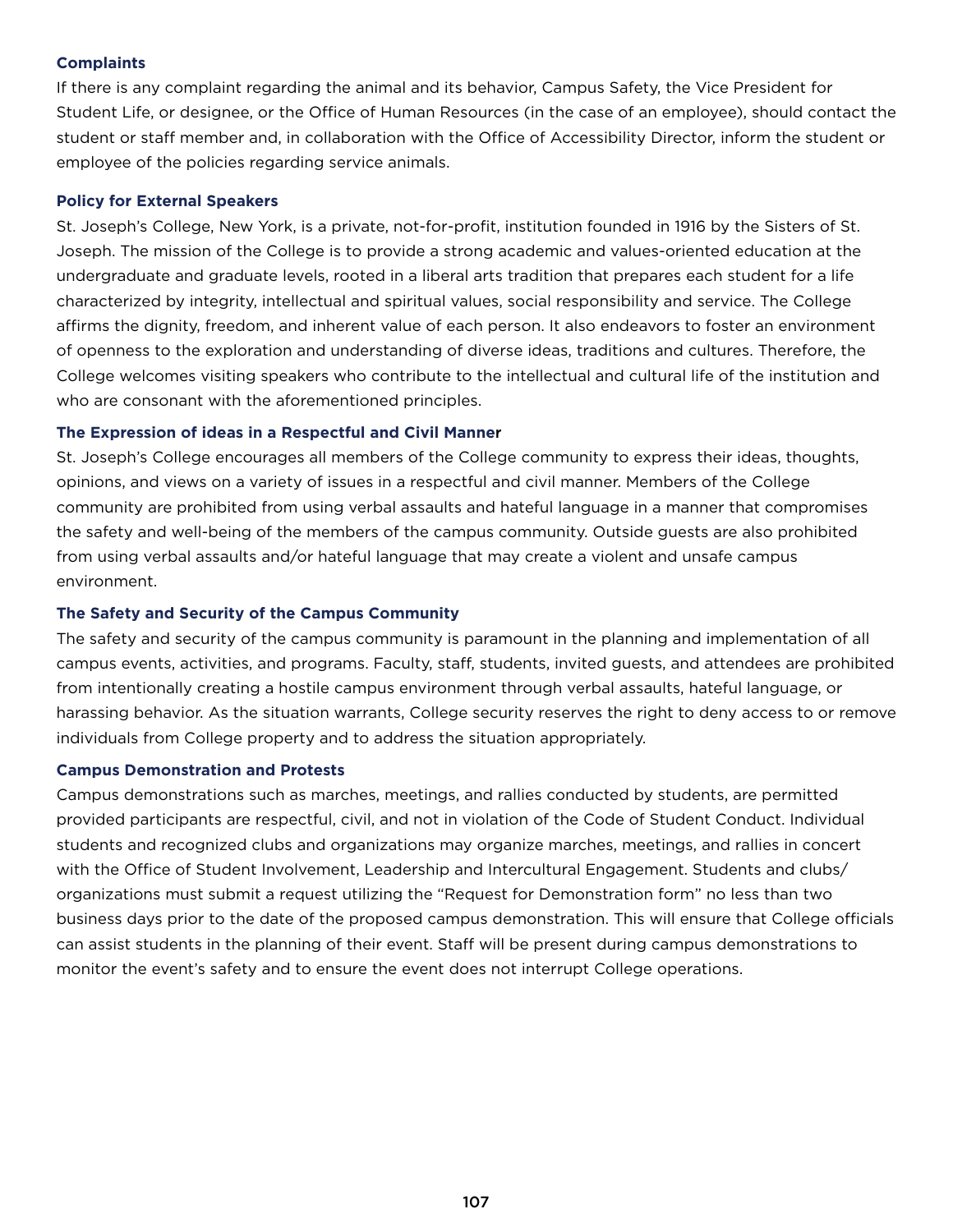#### **Please note that the following actions are prohibited:**

- Conduct which is disorderly;
- Breach of peace;
- Aiding, abetting, or procuring another person to breach the peace on College premises or at sponsored events;
- Intentional or unintentional obstruction of the free flow of pedestrian or vehicular traffic on College premises or at College-sponsored or supervised events;
- Participation in any behavior which disrupts the normal operations of the College and infringes on the rights of other members of the College community.

Campus demonstrations may not take place in classrooms, corridors, or in or near administrative offices, but may take place inside designated college event spaces if approved in advance.

### **Inviting Guests to Campus**

All invited guests outside of regularly scheduled academic classes must be approved. Student requests made on behalf of recognized student clubs and organizations must be submitted to and approved by the Vice President for Student Life. Faculty requests, outside of individual class speakers, must be submitted to and approved by the Provost. Staff requests must be submitted to and approved by the Vice President for Marketing and Communications. The External Speaker Approval Form should be submitted at least one month prior to the intended event. All guests are expected to comply with the College standard of respect and civility.

# **Political Campaigns**

St. Joseph's College, as a tax-exempt, not-for-profit institution, adheres to federal law that states it may not participate in, or intervene in, any political campaign on behalf of (or in opposition to) any candidate for public office. The College must maintain neutrality at all times. For specific information on political activities that are permitted and prohibited, please see the St. Joseph's College Guidelines for Political Activities for Students, Faculty, and Staff.

### (Documents will be available on the SJC website and on the Portal.)

### **Medical Leave of Absence Policy**

St. Joseph's College recognizes that health issues may on occasion interfere with a student's academic progress. The College aims to support students so they are able to address their needs by utilizing a Medical Leave of Absence. A student may request a Medical Leave of Absence if the student has a medical or psychological condition that necessitates their absence from the College. The Office of Counseling and Wellness is responsible for facilitating the Medical Leave of Absence process at both campuses.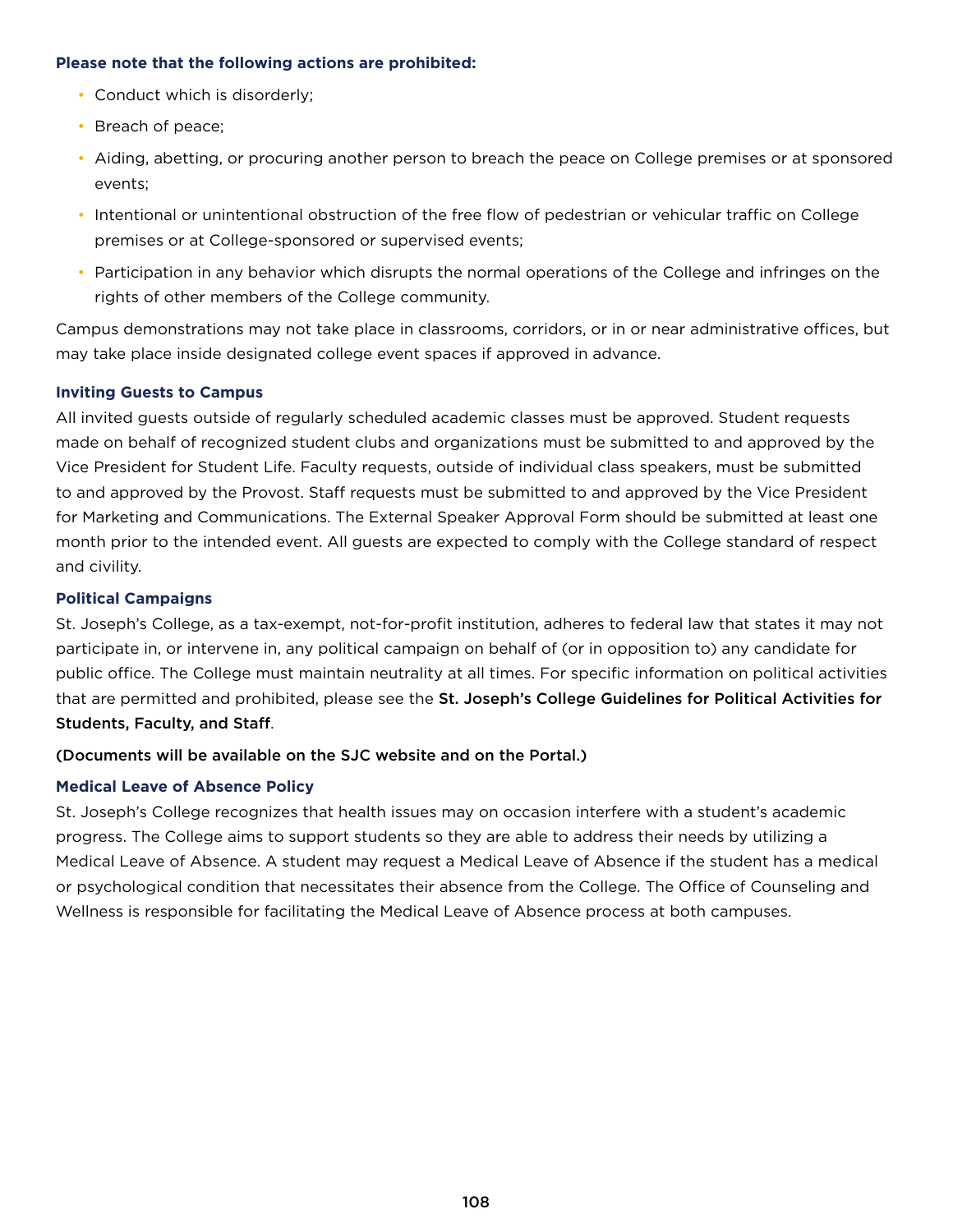#### **Procedure**

- If a student has a medical condition that impedes their ability to complete their coursework, they should contact the Office of Counseling and Wellness to discuss the possibility of taking a medical leave of absence.
- To request a Medical Leave of Absence students will need to complete an application and should contact the Office of Counseling and Wellness to do so. The application process will require the following:
	- Completed Medical Leave of Absence form
	- Completed drop/add form
	- Medical documentation
	- Tuition credit letter, if applicable
	- Return of Financial Aid letter, if applicable
- All medical documentation submitted must be submitted to the Counseling and Wellness staff for review and include the nature of the medical condition. This documentation must be on a physician's official letterhead. Students may be required to sign a Release of Information Form to allow the appropriate College officials to speak to the treating physician or licensed mental health professional.
- Approval for the request for a Medical Leave of Absence will be made by the Office of Counseling and Wellness in conjunction with the Vice President for Student Life or his/her designee.
- Once all the forms have been submitted and the medical documentation is approved, a student's courses will reflect a WD (withdrawal) for the semester. WD grade does not impact a student's GPA.

\*A medical leave does not mean that the student's financial liability is eliminated. It is imperative that the student contacts the Bursar's Office and the Financial Aid Office to discuss his/her individual financial implications.

#### Request to Return

When a student is ready to return they must make an appointment to meet with their adviser to select their courses. The adviser will let the student know if there are any holds on his/her account which would prevent them from registering. In addition, students must contact the Financial Aid Office to ensure that all paperwork has been completed.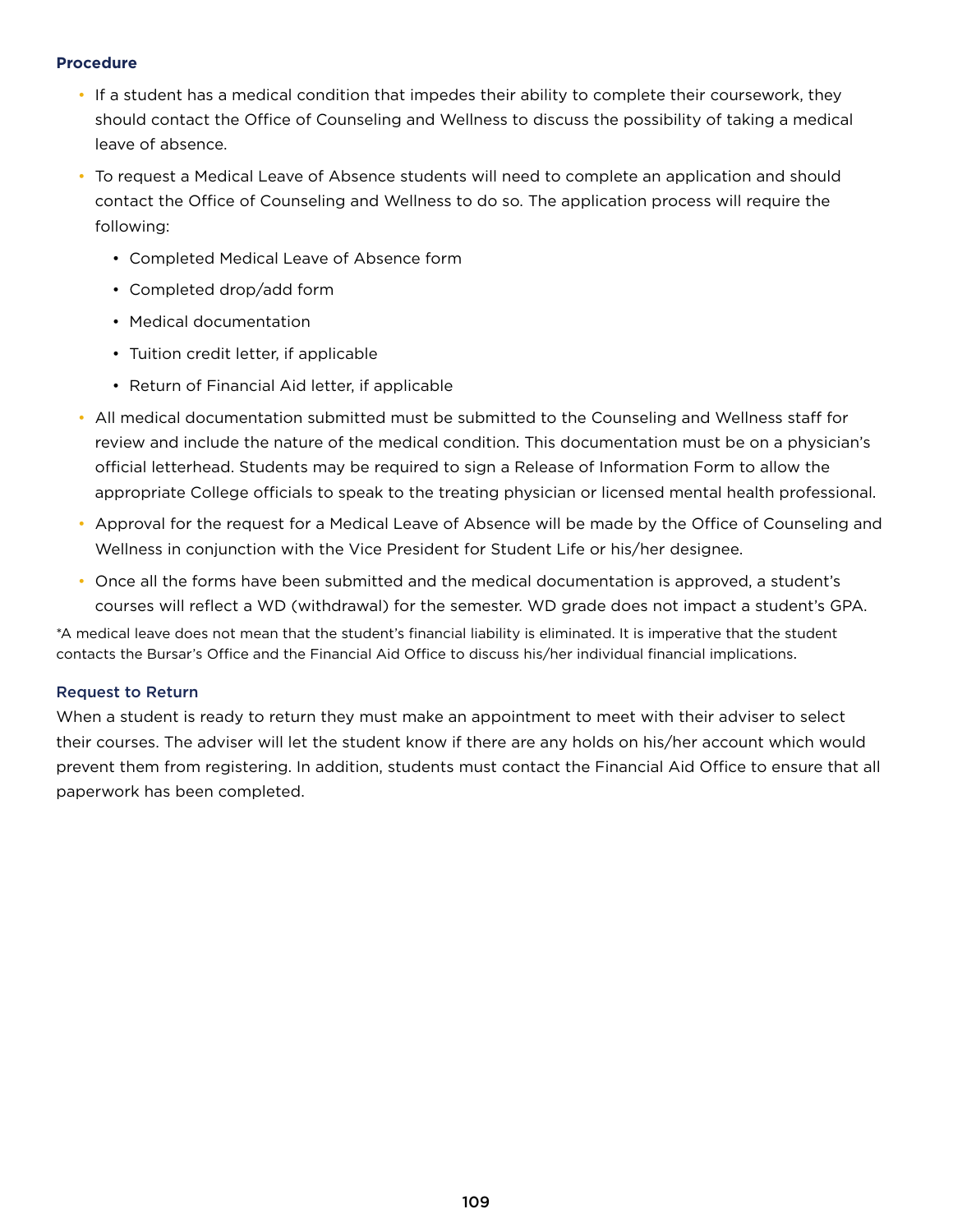## **VIII. COLLEGE POLICIES THAT PROTECT STUDENT RIGHTS**

#### **Protection of Subjects' Rights in Research Projects**

A student may be asked at some time during his/her years at St. Joseph's to participate as a subject in a research project. Such participation in research is extremely helpful to the experimenter and often can be educationally valuable to the subject. However, every person has the right to refuse. If you decide to take part in an experiment, the experimenter will provide you with a card containing his/her name and affiliation and the name of the experimental project. If the experimenter does not supply you with such information, you should request it from the experimenter. Should you have any complaints about the procedures used by the experimenter, you may submit a request for review to the Academic Dean either on the form on this page or in person. Your name is not required; however, to ensure a swift and thorough disposition of the complaints it would be helpful if you provided your name and a phone number where you can be reached. In either instance, your name will be held in strict confidence.

To: Executive Dean

From: (To be held confidential by the Dean)

Phone:

NAME OF EXPERIMENTER:

AFFILIATION OF EXPERIMENTER:

NAME OF EXPERIMENTAL PROJECT:

REASON FOR REQUESTED REVIEW:

The ultimate decision of the Executive Dean will be made known to the person requesting this review.

#### Policies Regarding Students with Documented Disabilities

St. Joseph's College prohibits any form of discrimination in educational programs, admissions policies, employment policies, financial aid, or other school administered programs, against any person based on disability. This policy is in compliance with Section 504 of the Rehabilitation Act of 1973, the Americans with Disabilities Act of 1990 and other applicable federal and state statutes.

#### Student Responsibility

It is the responsibility of all students with documented disabilities to identify themselves to the Office of Student Accessibility Services and to request the accommodations that may be necessary. Students requesting accommodations must present documentation verifying the disability.

Students are expected to cooperate in acquiring assistance from outside organizations and agencies such as ACCES-VR (Adult Career & Continuing Ed Services-Vocational Rehabilitation).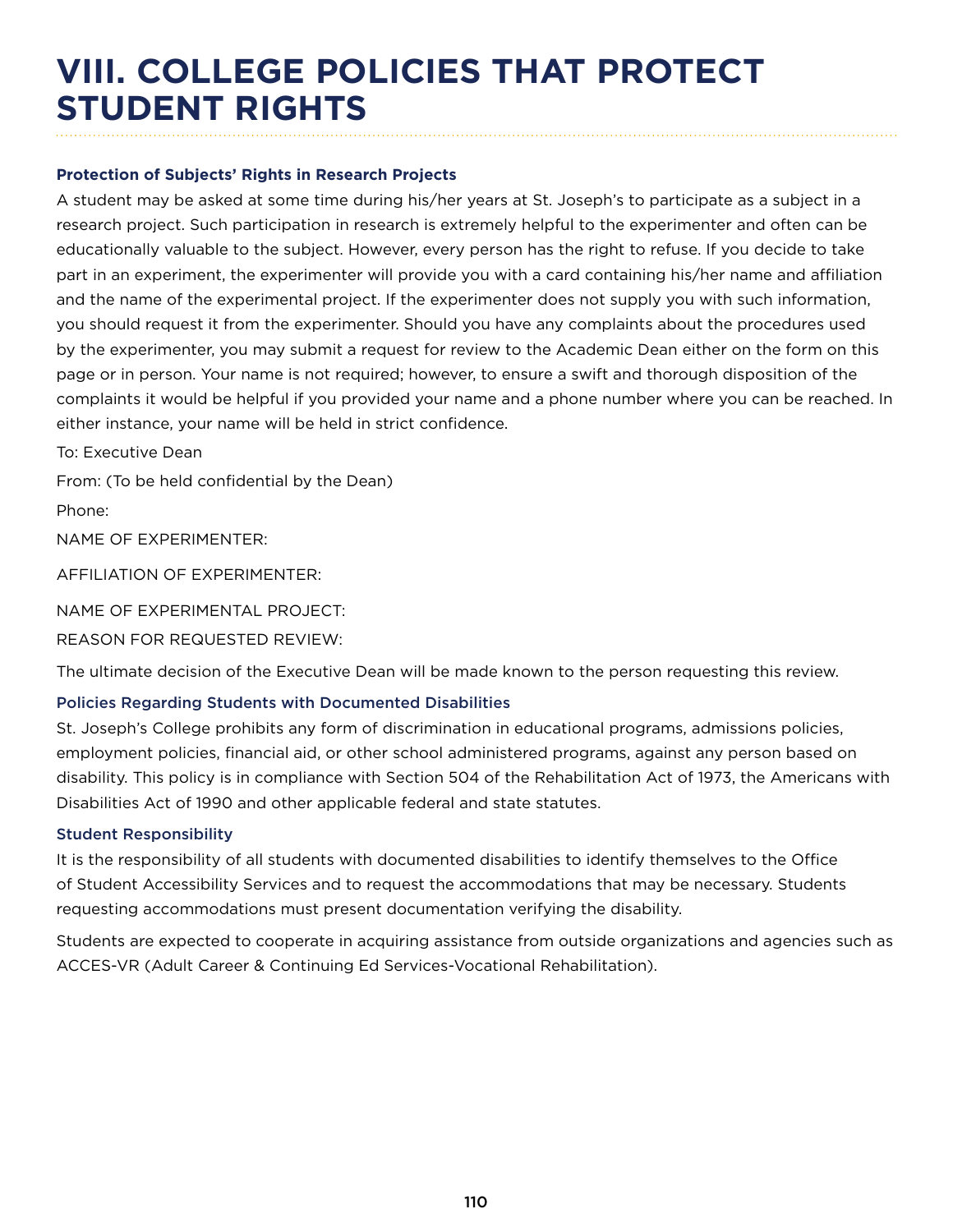#### Brooklyn Coordinator

Kris Percival – 3rd floor McEntegart Hall, Academic Center, 718-940-5859

#### Brooklyn: 504 Compliance Officer

Dr. Joe Ross – Burns Hall, Third floor 718-940- 5750

#### Long Island Coordinator

Kathleen Blumenthal, Student Accessibility Services, 631-687-1426

#### Long Island: 504 Compliance Officer: Associate Dean for Student Success

#### **College Responsibilities**

#### Academic Accommodations

St. Joseph's College recognizes its responsibility to make reasonable accommodations in our academic programs to ensure that such programs and requirements do not discriminate or have the effect of discriminating on the basis of disability against a qualified applicant or student with a disability. Academic requirements that are essential to the course of instruction, or directly related to any licensing requirements, are not considered discriminatory.

#### **Examinations**

Methods used to evaluate the achievement of students with sensorimotor or speech impediments, are developed as needed. Such methods will ensure that the results of the evaluation represent the student's mastery of the course work, and do not reflect the student's disability.

#### Auxiliary Aids

St. Joseph's College recognizes its responsibility to make auxiliary aids available to ensure no student with a documented disability is denied the benefits of, or excluded from participation in, any educational program or co-curricular activity, unless the provision of such aids would entail undue hardship to the College.

#### **GRIEVANCE PROCEDURE IN COMPLIANCE WITH SECTION 504**

St. Joseph's College ensures that all students are afforded fair and equitable access to its programs and activities. The Office of Student Accessibility Services, along with faculty, staff and administration, assist students with disabilities in accessing their documented, reasonable accommodations.

The purpose of the grievance procedures is to ensure compliance with federal guidelines and regulations related to students with disabilities. This policy applies to all College academic and co-curricular programs, functions and staff.

Students with disabilities are urged to contact the Office of Student Accessibility Services 718.940.5859 and register for accommodations.

Upon submitting appropriate documentation to the Office of Student Accessibility Services, the documentation will be reviewed and letters will be provided to the student for each of their instructors that they have indicated.

Students are expected to inform their course faculty of accommodations as determined by the Office of Student Accessibility Services by providing each faculty with a Faculty Notification Form.

If a student wishes to make a formal complaint, they should send an email to Kris Percival at kpercival@sjcny.edu, Coordinator of the Office of Student Accessibility Services.

Technical Equipment Assistance – Zoom text software has been installed in the Academic Center.

\*\*Please note: The College is not required to provide personal care or personal attendants.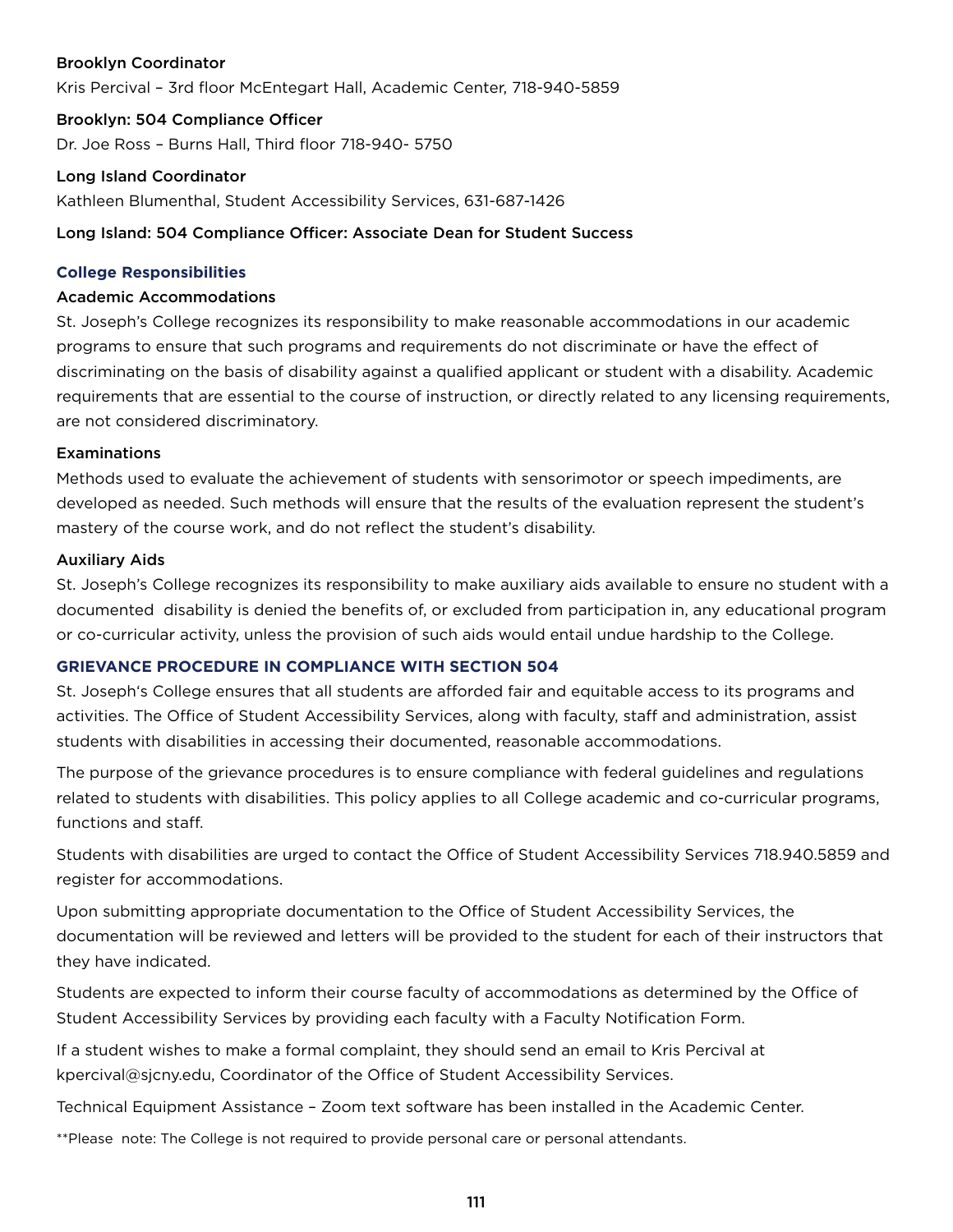#### **Grievance Procedure in Compliance with section 504**

Any student who believes he or she has been subject to discrimination on the basis of disability should read and follow the "Procedure for Resolving Complaints Alleging Sexual and Other Forms of Unlawful Harassment and Alleged Discrimination."

#### **Grievance Procedure for Students with a Disability**

St. Joseph's College ensures that all students are afforded fair and equitable access to its programs and activities. The Office of Student Accessibility Services, along with faculty, staff and administration, assist students with disabilities in accessing their documented, reasonable accommodations.

The purpose of the grievance procedures is to ensure compliance with federal, state, and the College guidelines and regulations related to students with disabilities. This policy applies to all College academic and co-curricular programs, functions and staff.

Students with disabilities are urged to contact the Office of Student Accessibility Services and register for services with the Office.

Upon providing the Office with appropriate documentation, the documentation will be reviewed and letters will be provided to the student for each of their instructors that they have indicated.

Students are expected to inform their instructor of their accommodations as determined by the Office of Student Accessibility Services and provide them with the Faculty Notification Form filled out by the Office of Student Accessibility Services.

In the event that the instructor does not respond, the student should immediately inform the coordinator for disability services who will evaluate the situation and determine the accommodations appropriate for the student and reach out to the instructor to make the necessary adjustments.

If the student wishes to make a formal complaint, they will then fill out the Formal Complaint Form. The coordinator for disability services will also send the form to both the Academic Dean and the 504 Compliance Officer.

The 504 Compliance Officer will review the complaint and begin a formal investigation, notifying the Academic Dean, the Department Chairperson and the Provost.

#### **Policies Regarding Student Records**

#### Family Education Rights and Privacy Act

The Family Education Rights and Privacy Act (FERPA) affords students certain rights with respect to their education records. These rights are:

The right to inspect and review the student's education records within forty-five (45) days of the day the College receives a request for access. Students should submit to the Office of the Registrar written requests that identify the record(s) they wish to inspect. (Forms are available in the Office of the Registrar for this purpose.) The Registrar will make arrangements for access and notify the student of the time and place where the records may be inspected.

The right to request the amendment of the student's education records that the student believes is inaccurate or misleading. Students may ask the College to amend or remove a record that they believe is inaccurate or misleading. They should write to the Office of the Registrar, clearly identify the part of the record they want changed, and specify why it is inaccurate or misleading. If the College decides not to amend the record as requested by the student, the College will notify the student of the decision and advise the student of his or her right to a hearing regarding the request for amendment. Additional information regarding the hearing procedures will be provided to the student when notified of the right to a hearing.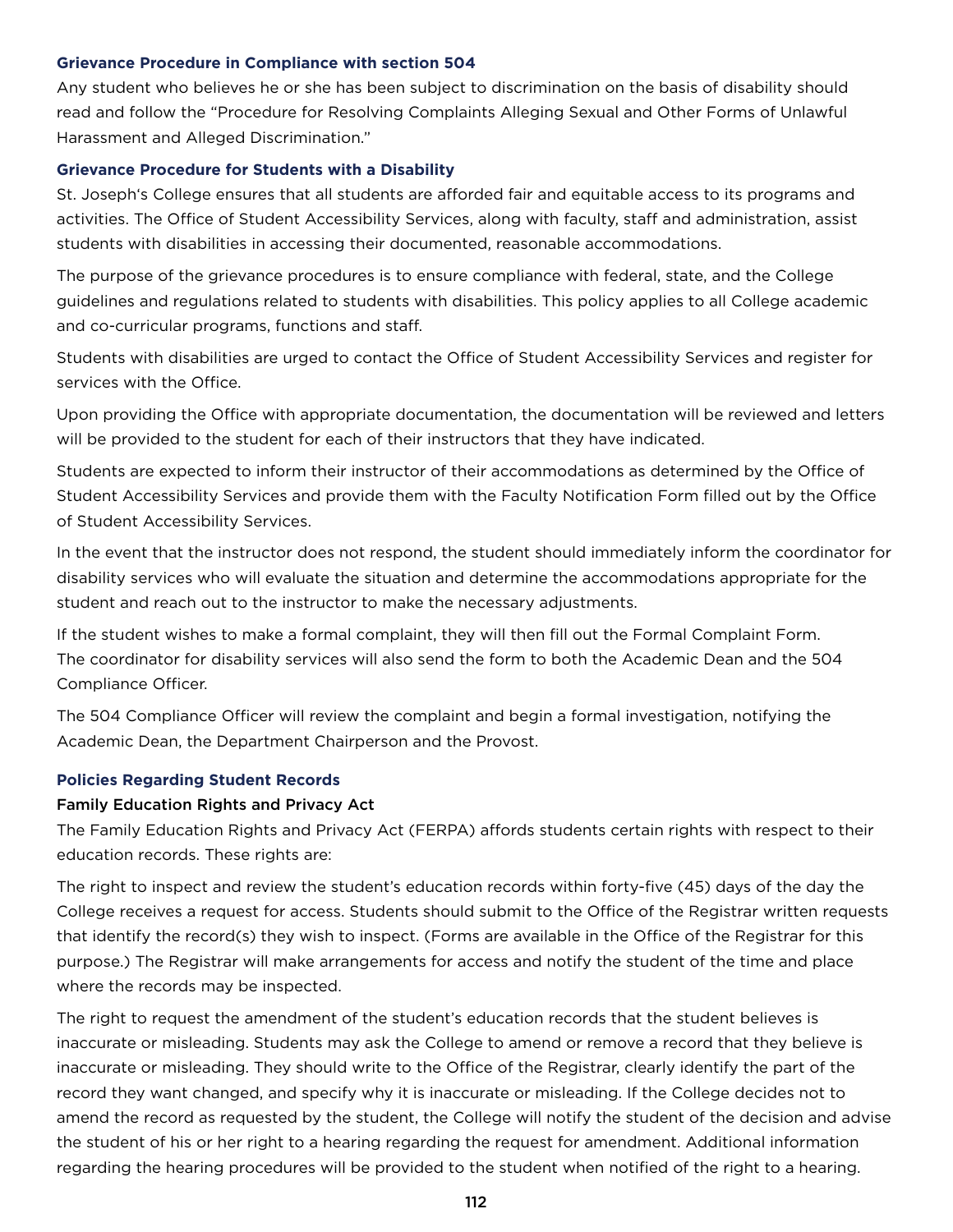#### **Grievance Procedure Regarding Student Records**

In case of disagreement between the student and the Registrar, the student may file a written request for review with the Academic Dean, who will attempt to resolve the matter informally. If an informal settlement cannot be reached, the Dean will request the Advisory Council to conduct a hearing. This hearing will be held within fifteen (15) school days of the Dean's request, and will be conducted in accordance with the Constitution of the Committee. An appeal from the decision may be taken to the President of the College.

The right to consent to disclosures of personally identifiable information contained in the student's education records, except to the extent that FERPA authorizes disclosure without consent. Some exceptions to this stipulation are college officials with a "legitimate educational interest" in the information. A legitimate educational interest is defined as an official who needs to review an education record in order to fulfil his or her professional responsibility. Those with a legitimate educational interest include, but are not limited to, professors, instructors, administrators, health staff, counselors, attorneys, auditors, clerical staff, trustees of the College, members of committees and disciplinary boards which may include other students; and any contractor or vendor to whom the College has outsourced institutional services or functions.

Certain federal officials or authorities as required by state statute, accrediting agencies, parents of a dependent student, information required for the application of financial aid and release of information for health emergencies.

The right to file a complaint with the U.S. Department of Education concerning alleged failures by the College to comply with the requirements of FERPA. The name and address of the Office that administers FERPA is:

Family Policy Compliance Office

U.S. Department of Education 400 Maryland Avenue, S.W. Washington, DC 20202-4605

More information on FERPA and College policies and procedures can be found on the portal and on the [website](https://www.sjcny.edu/about/srtk).

#### **Policy for Releasing Information**

Directory information released without prior consent of the student is limited to the student's name, dates of attendance, current enrollment status – full, half or part time, major field of study, minors, concentrations, class level, date of birth, honors/ awards, degree(s) received, home address and SJC email address.

Students who do not wish release of directory information, must file a form with the Office of the Registrar requesting that the College not disclose this information. This directive will remain in effect even after graduation or withdrawal from the College unless the student revokes the request.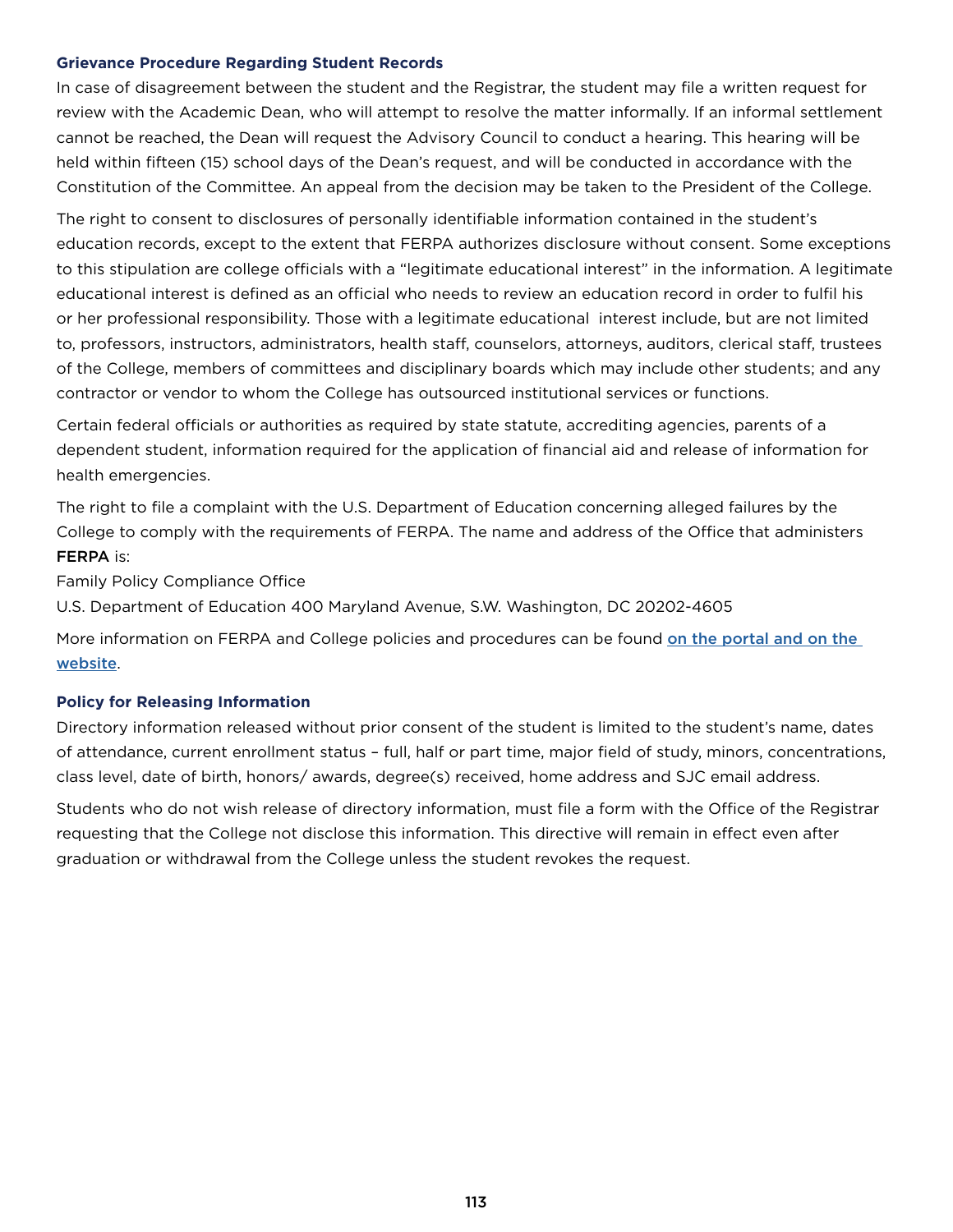#### **Student Grievance Procedure in Academic Matters**

All faculty members have the right to state the requirements and standards they wish students to reach in their courses. They also have the right to state the conditions under which exemptions to final examinations will be given. A faculty member may or may not choose to grant exemptions. These areas are not subject to grievance procedures.

If a student wants to appeal a grade or report an academic grievance, the student must initiate the process 30 calendar days from the time the grievance occurs or the grade is posted.

- The student should discuss the situation with the designated member of the Office of the Executive Dean, i.e. the Associate Dean for Student Success or designated Assistant Dean.
- The Assistant or Associate Dean will require the student to meet with the instructor to resolve the grievance if they have not already done so.
- If informal consultation with the instructor fails, the student should register the grievance in writing, with attached relevant materials, with the respective Department Chair or Associate Chair within 10 business days after their consultation with the instructor. If the Chair or Associate Chair is the instructor in question, the Chair or Associate Chair of the other campus should perform this duty.
- The Department Chairperson/Associate Chair will consult with the student and the faculty member separately within 10 business days, and will attempt to resolve the grievance.
- If the student disagrees with the result, they may appeal to the Executive Dean within 10 business days after meeting with the chairperson. The student will submit the written grievance to the Assistant or Associate Dean, or directly to the Executive Dean.
- The Executive Academic Dean will consult with the student within 10 days of receipt of the grievance and will render a decision within 10 days after consulting with the student.

#### **NEW YORK STATE CONSUMER COMPLAINT PROCESS**

Any student who believes he or she has been aggrieved by St. Joseph's College may file a written complaint with the New York State Education Department within three years of the alleged incident. The form to be used for these complaints has been determined by the Department. Upon receipt of the written complaint, the Department will either conduct an investigation or refer the matter to an appropriate entity for resolution. St. Joseph's College will take no adverse action against any student who files a complaint.

#### **SECTION 1213 OF TITLE XII OF THE HIGHER EDUCATION ACT OF 1965 MANDATES THE ANNUAL DISTRIBUTION OF A STATEMENT TO EACH STUDENT AND EMPLOYEE THAT INCLUDES THE INFORMATION HEREIN SPELLED OUT.**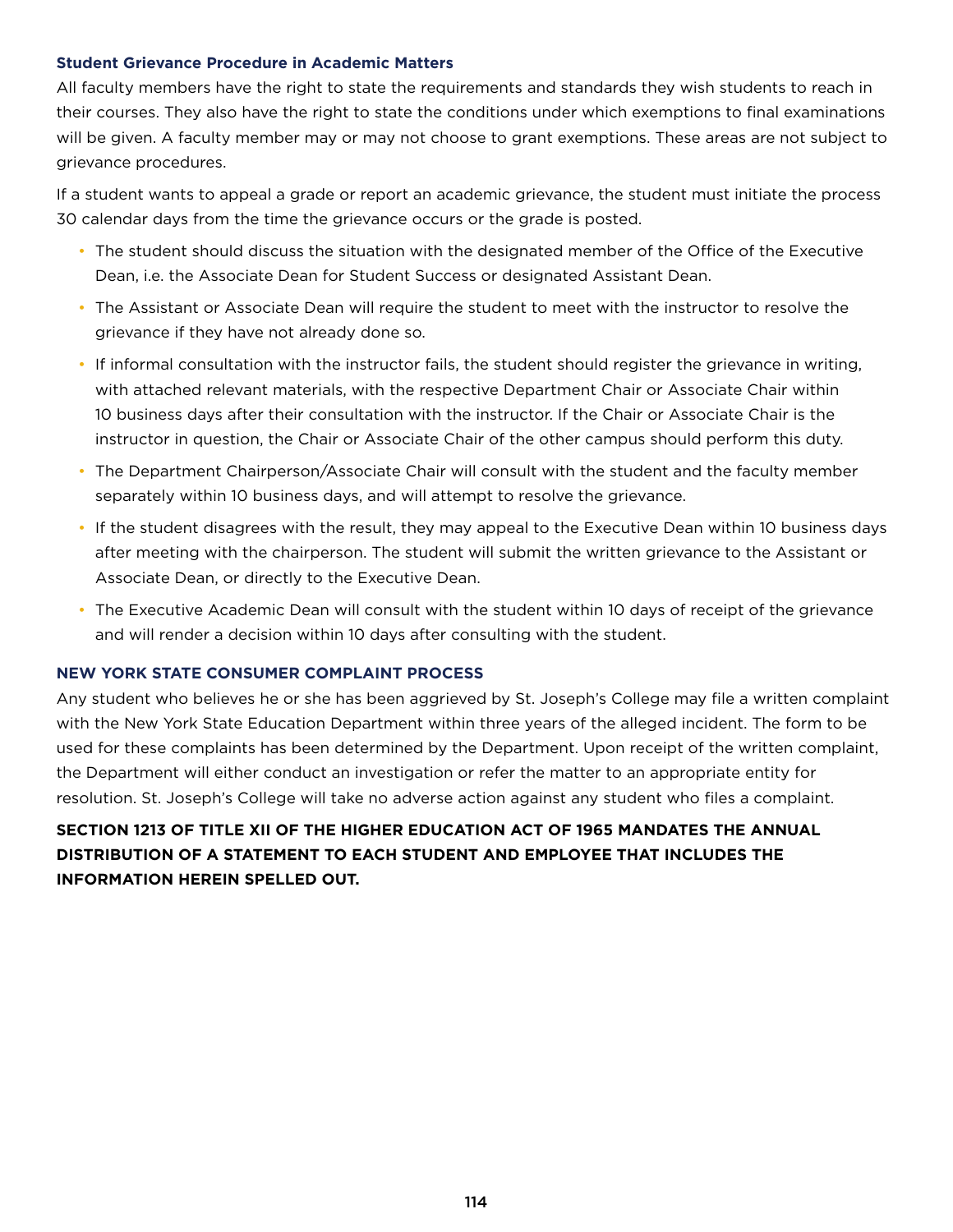#### **OUT OF STATE COMPLAINT INFORMATION**

To be in compliance with the United States Department of Education's Program Integrity Rule, St. Joseph's College, New York is required to provide all prospective and current students with the contact information of the state agency or agencies that handle complaints against post- secondary education institutions offering distance learning or correspondence education within that state.

Prior to filling out a complaint with the state we encourage our students to try to resolve the issue by following steps outlined in the St. Joseph's College Student Handbook.

Students who deem their issue was not solved at the College level and who wish to file a complaint regarding St. Joseph's College may do so by contacting:

Middle States Commission on Higher Education 3624 Market Street 2nd Floor West Philadelphia, PA 19104 267.284.5000 [info@msche.org](mailto:info%40msche.org?subject=)

New York Office of College and University Evaluation New York State Education Department 5 North Mezzanine Albany, NY 12234 [ocueinfo@mail.nysed.gov](mailto:ocueinfo%40mail.nysed.gov?subject=)

For information on who to contact at the College please call 631.687.2677.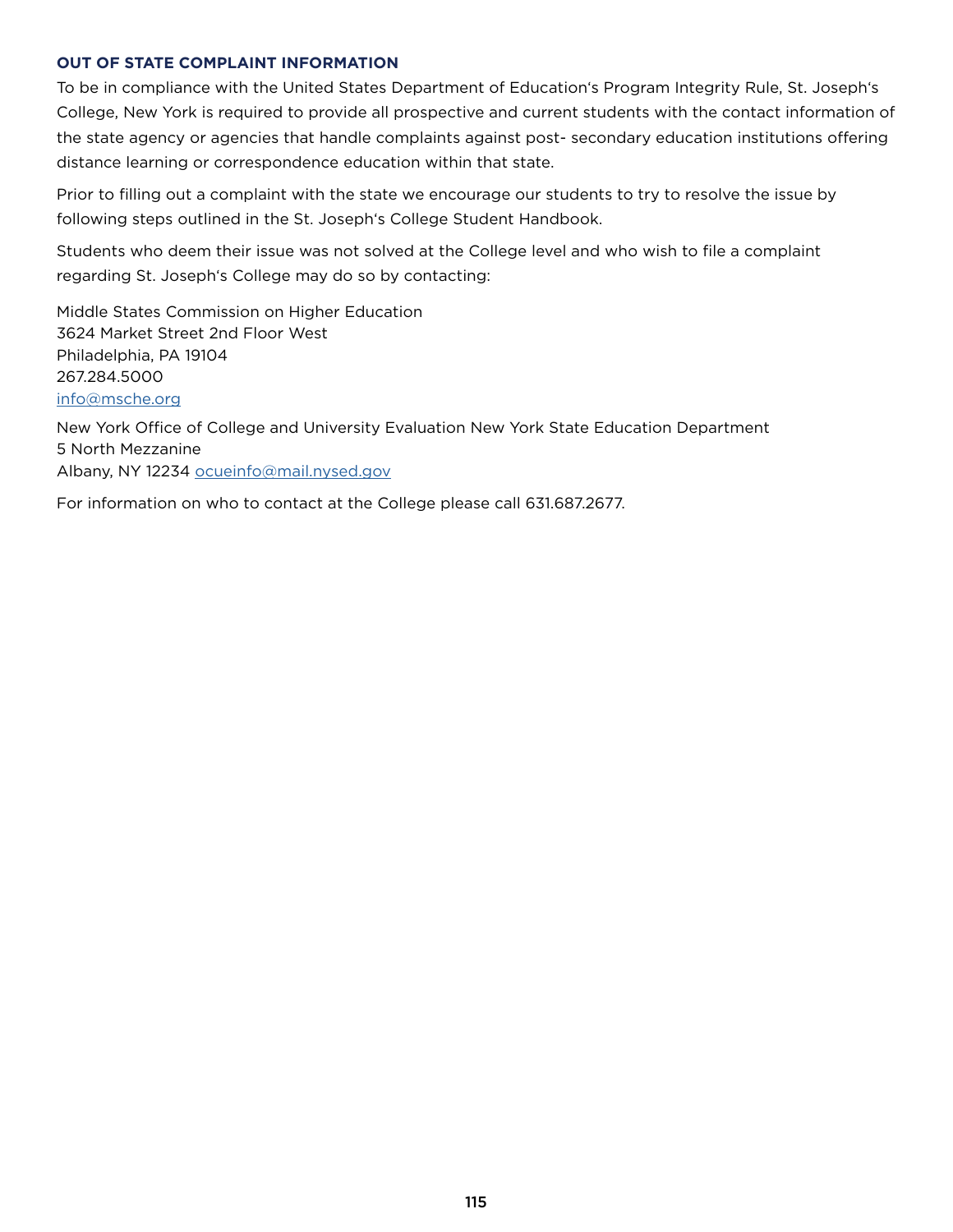# **XIII. MODIFICATIONS**

Final substantive policy changes are to be approved by the President and President's Cabinet.

Last Modified: Fall 2021